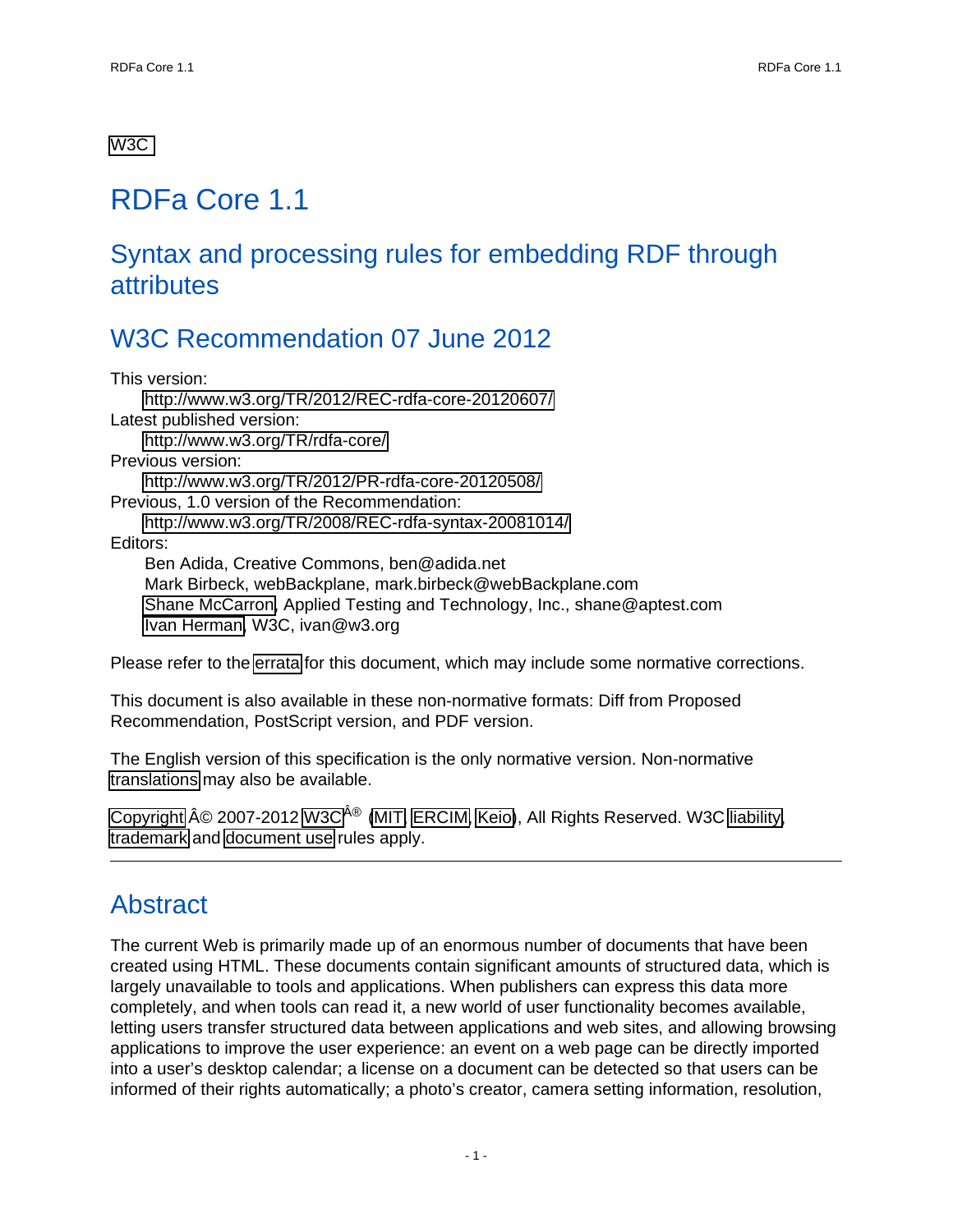location and topic can be published as easily as the original photo itself, enabling structured search and sharing.

RDFa Core is a specification for attributes to express structured data in any markup language. The embedded data already available in the markup language (e.g., HTML) can often be reused by the RDFa markup, so that publishers don't need to repeat significant data in the document content. The underlying abstract representation is RDF [[RDF-PRIMER](#page-89-0) [p.90]], which lets publishers build their own vocabulary, extend others, and evolve their vocabulary with maximal interoperability over time. The expressed structure is closely tied to the data, so that rendered data can be copied and pasted along with its relevant structure.

The rules for interpreting the data are generic, so that there is no need for different rules for different formats; this allows authors and publishers of data to define their own formats without having to update software, register formats via a central authority, or worry that two formats may interfere with each other.

RDFa shares some of the same goals with microformats [[MICROFORMATS](#page-89-1) [p.90]]. Whereas microformats specify both a syntax for embedding structured data into HTML documents and a vocabulary of specific terms for each microformat, RDFa specifies only a syntax and relies on independent specification of terms (often called vocabularies or taxonomies) by others. RDFa allows terms from multiple independently-developed vocabularies to be freely intermixed and is designed such that the language can be parsed without knowledge of the specific vocabulary being used.

This document is a detailed syntax specification for RDFa, aimed at:

- those looking to create an RDFa Processor, and who therefore need a detailed description of the parsing rules;
- those looking to integrate RDFa into a new markup language;
- those looking to recommend the use of RDFa within their organization, and who would like to create some guidelines for their users;
- anyone familiar with RDF, and who wants to understand more about what is happening 'under the hood', when an RDFa Processor runs.

For those looking for an introduction to the use of RDFa and some real-world examples, please consult the [[RDFA-PRIMER](#page-89-2) [p.90]].

#### How to Read this Document

First, if you are not familiar with either RDFa or RDF, and simply want to add RDFa to your documents, then you may find the RDFa Primer  $[RDFA-PRIMER [p.90] ]$  $[RDFA-PRIMER [p.90] ]$  $[RDFA-PRIMER [p.90] ]$  to be a better introduction.

If you are already familiar with RDFa, and you want to examine the processing rules â perhaps to create an RDFa Processor â then you'll find the [Processing Model](#page-28-0) [p.29] section of most interest. It contains an overview of each of the processing steps, followed by more detailed sections, one for each rule.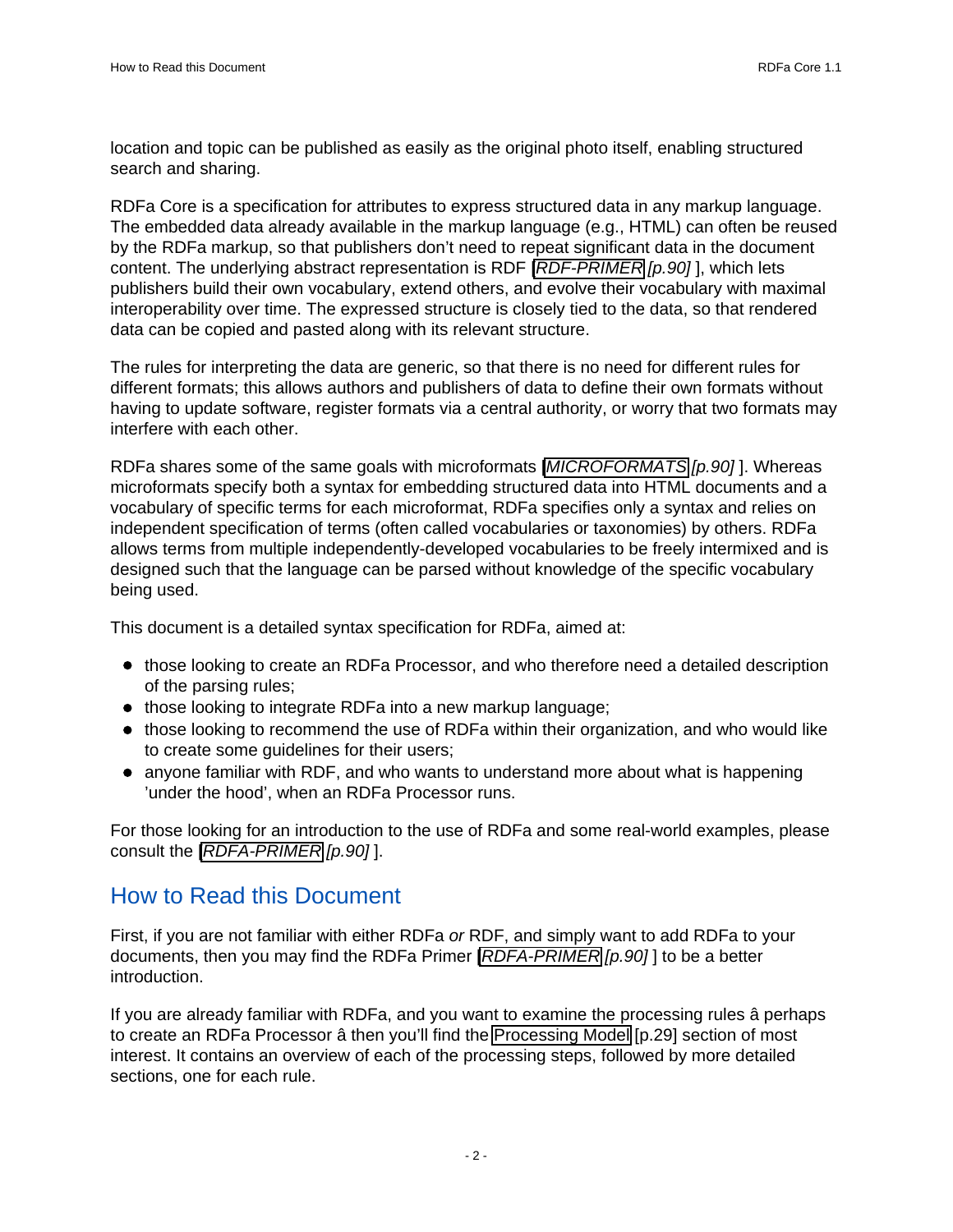If you are not familiar with RDFa, but you are familiar with RDF, then you might find reading the [Syntax Overview](#page-7-0) [p.8] useful, before looking at the [Processing Model](#page-28-0) [p.29] since it gives a range of examples of markup that use RDFa. Seeing some examples first should make reading the processing rules easier.

If you are not familiar with RDF, then you might want to take a look at the section on [RDF](#page-12-0)  [Terminology](#page-12-0) [p.13] before trying to do too much with RDFa. Although RDFa is designed to be easy to author â and authors don't need to understand RDF to use it â anyone writing applications that consume RDFa will need to understand RDF. There is a lot of material about RDF on the web, and a growing range of tools that support RDFa. This document only contains enough background on RDF to make the goals of RDFa more clear.

RDFa is a way of expressing RDF-style relationships using simple attributes in existing markup languages such as HTML. RDF is fully internationalized, and permits the use of Internationalized Resource Identifiers, or IRIs. You will see the term 'IRI' used throughout this specification. Even if you are not familiar with the term IRI, you probably have seen the term 'URI' or 'URL'. IRIs are an extension of URIs that permits the use of characters outside those of plain ASCII. RDF allows the use of these characters, and so does RDFa. This specification has been careful to use the correct term, IRI, to make it clear that this is the case.

Even though this specification exclusively references IRIs, it is possible that a Host Language will restrict the syntax for its attributes to a subset of IRIs (e.g., [@href](#page-24-0) [p.25] in HTML5). Regardless of validation constraints in Host Languages, an RDFa Processor is capable of processing IRIs.

# Status of This Document

This section describes the status of this document at the time of its publication. Other documents may supersede this document. A list of current W3C publications and the latest revision of this technical report can be found in the [W3C technical reports index](http://www.w3.org/TR/) at http://www.w3.org/TR/.

This document has been reviewed by W3C Members, by software developers, and by other W3C groups and interested parties, and is endorsed by the Director as a W3C Recommendation. It is a stable document and may be used as reference material or cited from another document. W3C's role in making the Recommendation is to draw attention to the specification and to promote its widespread deployment. This enhances the functionality and interoperability of the Web.

This is a revision of RDFa Syntax 1.0 [[RDFA-SYNTAX](#page-89-3) [p.90]]. This document supersedes the [previous Recommendation.](http://www.w3.org/TR/2008/REC-rdfa-syntax-20081014) There are a number of substantive differences between this version and its predecessor, including:

- 1. The removal of the specific rules for XHTML these are now defined in XHTML+RDFa  $[XHTML-RDFA [p.89]$  $[XHTML-RDFA [p.89]$  $[XHTML-RDFA [p.89]$
- 2. An expansion of the datatypes of some RDFa attributes so that they can contain Terms, CURIES, or Absolute IRIs.
- 3. Host languages are permitted to define collections of default terms, default prefix mappings,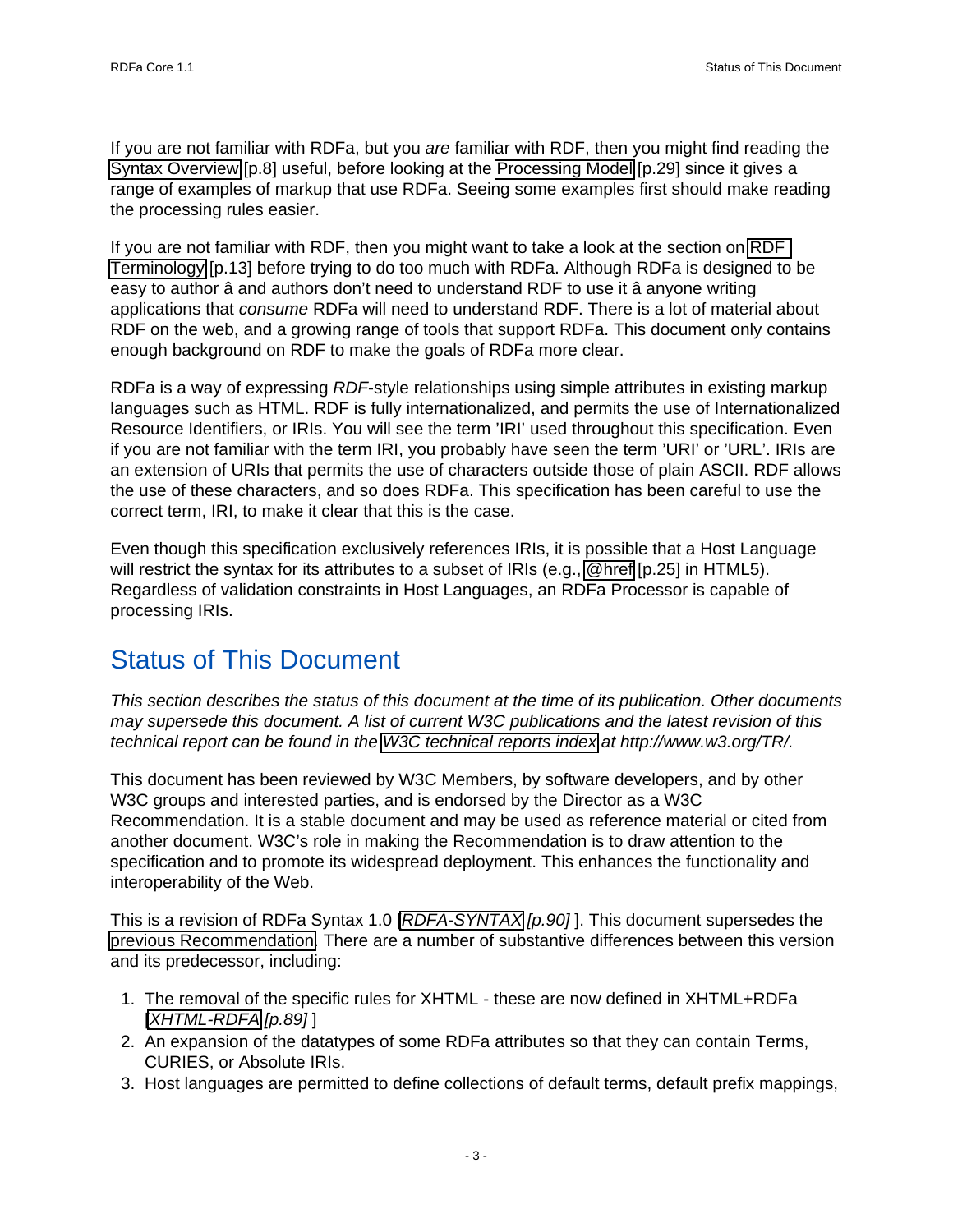and a default vocabulary.

- 4. The ability to define a default vocabulary to use for Terms that are undefined.
- 5. Terms are required to be compared in a case-insensitive manner.
- 6. A richer behavior of the @property attribute, that can replace, in many cases the @rel attribute.
- 7. A slightly different handling of @typeof, making it better adapted to practical usage.

There is a more complete list of changes in [Changes](#page-82-0) [p.83] .

A [sample test harness](http://rdfa.info/test-suite/) is available. This set of tests is not intended to be exhaustive. Users may find the tests to be useful examples of RDFa usage.

This document was published by the [RDF Web Applications Working Group](http://www.w3.org/2010/02/rdfa) as a Recommendation. If you wish to make comments regarding this document, please send them to public-rdfa@w3.org (subscribe, [archives\)](http://lists.w3.org/Archives/Public/public-rdfa/). All feedback is welcome.

This document was produced by a group operating under the [5 February 2004 W3C Patent](http://www.w3.org/Consortium/Patent-Policy-20040205/)  [Policy.](http://www.w3.org/Consortium/Patent-Policy-20040205/) W3C maintains a [public list of any patent disclosures](http://www.w3.org/2004/01/pp-impl/44350/status) made in connection with the deliverables of the group; that page also includes instructions for disclosing a patent. An individual who has actual knowledge of a patent which the individual believes contains [Essential](http://www.w3.org/Consortium/Patent-Policy-20040205/#def-essential)  [Claim\(s\)](http://www.w3.org/Consortium/Patent-Policy-20040205/#def-essential) must disclose the information in accordance with [section 6 of the W3C Patent Policy.](http://www.w3.org/Consortium/Patent-Policy-20040205/#sec-Disclosure)

### Table of Contents

| 1. Motivation                                                                                                                                                                                                                  |               |                                          |                          |                                          |                         |                          |           |                                 |            |                           |                                                                                                                 |  | .6 |
|--------------------------------------------------------------------------------------------------------------------------------------------------------------------------------------------------------------------------------|---------------|------------------------------------------|--------------------------|------------------------------------------|-------------------------|--------------------------|-----------|---------------------------------|------------|---------------------------|-----------------------------------------------------------------------------------------------------------------|--|----|
| 2. Syntax Overview                                                                                                                                                                                                             | $\sim 10$     |                                          |                          | and the contract of the con-             |                         |                          |           | <b>Contract Contract Street</b> |            |                           |                                                                                                                 |  | .8 |
| 2.1 The RDFa Attributes                                                                                                                                                                                                        |               | $\mathbf{r}$                             |                          | the contract of the contract of          |                         |                          |           |                                 | $\sim 100$ |                           |                                                                                                                 |  | 10 |
| 2.2 Examples                                                                                                                                                                                                                   |               | and the state of the state of            |                          | $\sim$                                   | $\sim 100$ km s $^{-1}$ | $\sim 100$               |           | $\sim 100$                      |            |                           |                                                                                                                 |  | 10 |
| 3. RDF Terminology.                                                                                                                                                                                                            | $\mathcal{L}$ |                                          | <b>Contract Contract</b> | $\sim 100$                               | $\sim 10$               | $\sim 10$                | $\sim 10$ |                                 |            |                           |                                                                                                                 |  | 13 |
| 3.1 Statements                                                                                                                                                                                                                 |               |                                          |                          |                                          |                         |                          |           |                                 |            |                           | the contract of the contract of the contract of the contract of the contract of the contract of the contract of |  | 15 |
| 3.2 Triples                                                                                                                                                                                                                    |               | the contract of the contract of the con- |                          |                                          |                         |                          |           |                                 |            |                           |                                                                                                                 |  | 15 |
| 3.3 IRI References .                                                                                                                                                                                                           | $\sim$        |                                          |                          | the contract of the contract of the con- |                         |                          |           |                                 |            |                           | and a strong state of the                                                                                       |  | 16 |
| 3.4 Plain Literals                                                                                                                                                                                                             |               |                                          |                          | <b>Contract Contract</b>                 |                         | $\sim 10$                |           | $\sim 10$                       |            |                           |                                                                                                                 |  | 17 |
| 3.5 Typed Literals .                                                                                                                                                                                                           | $\sim$ $\sim$ |                                          | <b>Contract Contract</b> | <b>Contract Contract</b>                 |                         | <b>Contract Contract</b> |           | $\sim 100$ km s $^{-1}$         | $\sim 100$ |                           |                                                                                                                 |  | 17 |
| 3.6 Turtle .<br>the contract of the contract of the contract of the contract of the contract of                                                                                                                                |               |                                          |                          |                                          |                         |                          |           |                                 |            |                           |                                                                                                                 |  | 17 |
| 3.7 Graphs                                                                                                                                                                                                                     |               |                                          |                          |                                          |                         |                          |           |                                 |            |                           |                                                                                                                 |  | 18 |
| 3.8 Compact URI Expressions                                                                                                                                                                                                    |               |                                          |                          |                                          |                         |                          |           |                                 |            |                           | and a strong state of the                                                                                       |  | 19 |
| 3.9 Markup Fragments and RDFa                                                                                                                                                                                                  |               |                                          |                          |                                          |                         |                          |           |                                 |            |                           |                                                                                                                 |  | 19 |
| 3.10 A Description of RDFa in RDF Terms.                                                                                                                                                                                       |               |                                          |                          |                                          |                         |                          |           | $\mathbf{r}$                    | $\sim 100$ |                           |                                                                                                                 |  | 19 |
| 4. Conformance.<br>the contract of the contract of the contract of                                                                                                                                                             |               |                                          |                          |                                          |                         |                          |           |                                 |            | $\mathbf{r} = \mathbf{r}$ |                                                                                                                 |  | 20 |
| 4.1 RDFa Processor Conformance                                                                                                                                                                                                 |               |                                          |                          |                                          |                         |                          |           |                                 |            |                           | and the contract of the contract of                                                                             |  | 21 |
| 4.2 RDFa Host Language Conformance                                                                                                                                                                                             |               |                                          |                          |                                          |                         |                          |           |                                 |            |                           |                                                                                                                 |  | 21 |
| 4.3 XML+RDFa Document Conformance                                                                                                                                                                                              |               |                                          |                          |                                          |                         | <b>Contract Contract</b> |           | <b>Contract Contract</b>        |            |                           |                                                                                                                 |  | 22 |
| 5. Attributes and Syntax                                                                                                                                                                                                       |               |                                          |                          |                                          |                         |                          |           |                                 |            |                           |                                                                                                                 |  | 23 |
| 5.1 Roles of attributes in the contract of the contract of the contract of the contract of the contract of the contract of the contract of the contract of the contract of the contract of the contract of the contract of the |               |                                          |                          |                                          |                         |                          |           |                                 |            |                           |                                                                                                                 |  | 26 |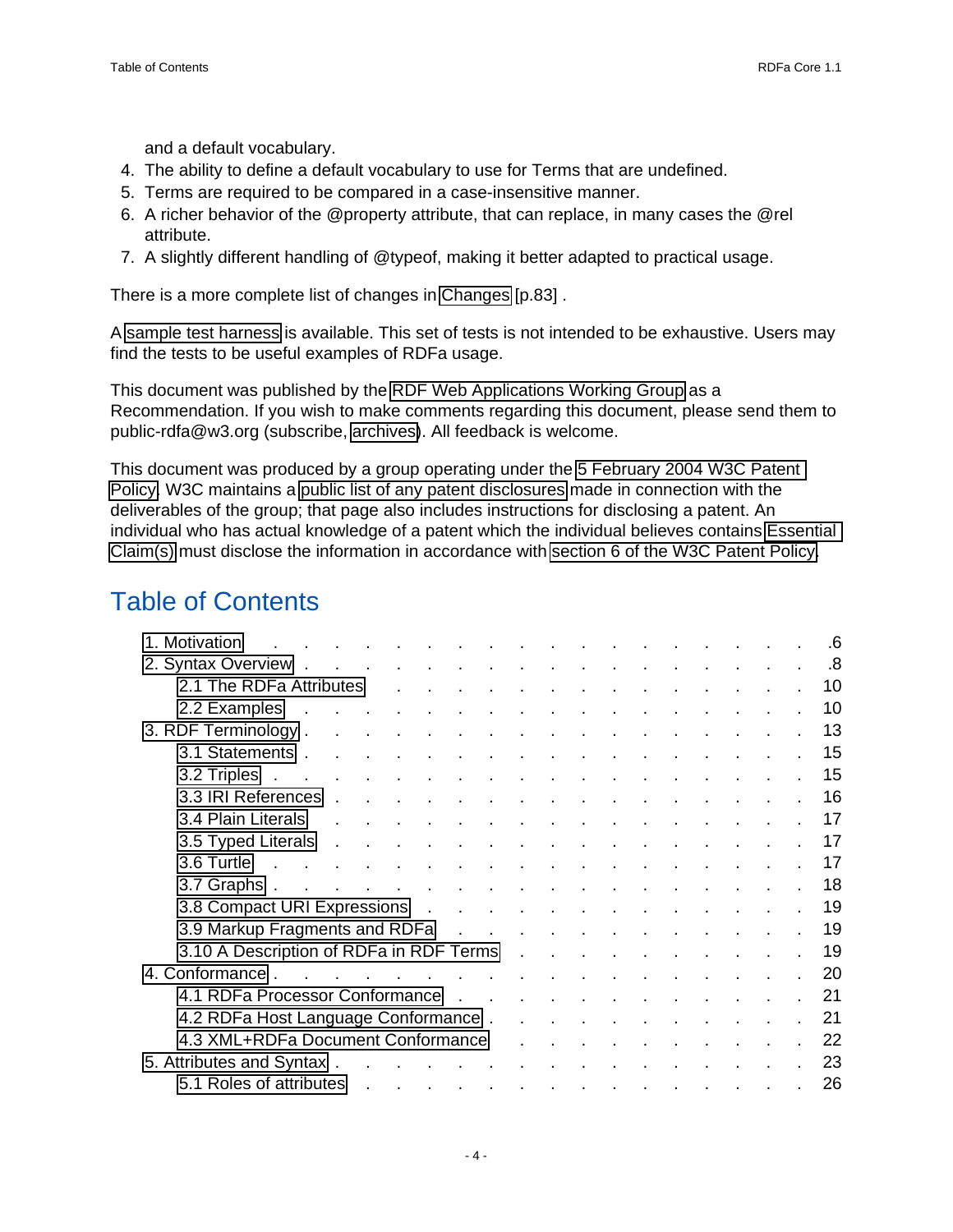| 5.2 White space within attribute values .                                                                                                                                                                                                              |  | 26  |
|--------------------------------------------------------------------------------------------------------------------------------------------------------------------------------------------------------------------------------------------------------|--|-----|
| 6. CURIE Syntax Definition<br>the company of the company of                                                                                                                                                                                            |  | 26  |
| 6.1 Why CURIEs and not QNames?                                                                                                                                                                                                                         |  | 28  |
| 7. Processing Model.                                                                                                                                                                                                                                   |  | 29  |
| and the contract of the contract of the contract of the<br>7.1 Overview                                                                                                                                                                                |  | 31  |
| and the second contract of the second contract of<br>7.2 Evaluation Context.                                                                                                                                                                           |  | 31  |
| 7.3 Chaining<br>a construction of the construction of the construction of the construction of the construction of the construction of the construction of the construction of the construction of the construction of the construction of the          |  | 32  |
| 7.4 CURIE and IRI Processing                                                                                                                                                                                                                           |  | 34  |
| and a straightful contract and<br>7.4.1 Scoping of Prefix Mappings                                                                                                                                                                                     |  | 36  |
| 7.4.2 General Use of CURIEs in Attributes<br>and the state of the state of the                                                                                                                                                                         |  | 36  |
| 7.4.3 General Use of Terms in Attributes<br>and a strong control of the state of                                                                                                                                                                       |  | 37  |
| 7.4.4 Use of CURIEs in Specific Attributes                                                                                                                                                                                                             |  | 38  |
| 7.4.5 Referencing Blank Nodes                                                                                                                                                                                                                          |  | 38  |
| 7.5 Sequence                                                                                                                                                                                                                                           |  | 39  |
| a construction of the construction of the construction of<br>7.6 Processor Status                                                                                                                                                                      |  | 48  |
| 7.6.1 Accessing the Processor Graph                                                                                                                                                                                                                    |  | 49  |
| 7.6.2 Processor Graph Terms                                                                                                                                                                                                                            |  | 49  |
|                                                                                                                                                                                                                                                        |  | 51  |
|                                                                                                                                                                                                                                                        |  | 51  |
| and a straightful and a straight<br>8.1 Changing the Evaluation Context                                                                                                                                                                                |  | 53  |
| 8.1.1 Setting the current subject<br>and the contract of the contract of the                                                                                                                                                                           |  | 53  |
| and the contract of the contract of the<br>8.1.1.1 The current document .                                                                                                                                                                              |  | 53  |
| 8.1.1.2 Using @about                                                                                                                                                                                                                                   |  | 54  |
| 8.1.1.3 Typing resources with @typeof                                                                                                                                                                                                                  |  | 56  |
| 8.1.1.3.1 Chaining with @property and @typeof                                                                                                                                                                                                          |  | 57  |
| 8.1.1.4 Determining the subject with neither @about nor @typeof                                                                                                                                                                                        |  | 58  |
| 8.1.1.4.1 Inheriting subject from @resource                                                                                                                                                                                                            |  | 58  |
| 8.1.1.4.2 Inheriting an anonymous subject                                                                                                                                                                                                              |  | 59  |
| 8.2 Completing incomplete triples enters and the set of the set of the set of the set of the set of the set of the set of the set of the set of the set of the set of the set of the set of the set of the set of the set of t                         |  | 60  |
| 8.3 Object resolution resolution and resolution and resolution and resolution and resolution and resolution and resolution and resolution and resolution and resolution and resolution and resolution and resolution and resol                         |  | 64  |
| 8.3.1 Object resolution for the @property attribute                                                                                                                                                                                                    |  | 64  |
| 8.3.1.1 Plain Literals (a) result of the set of the set of the set of the set of the set of the set of the set o                                                                                                                                       |  | 64  |
| 8.3.1.1.1 Language Tags                                                                                                                                                                                                                                |  | 65  |
| 8.3.1.2 Typed literals                                                                                                                                                                                                                                 |  | 65  |
| 8.3.1.3 XML Literals<br>and the contract of the contract of the contract of the contract of the contract of the contract of the contract of the contract of the contract of the contract of the contract of the contract of the contract of the contra |  | 66  |
| 8.3.2 IRI object resolution                                                                                                                                                                                                                            |  | 66  |
| 8.3.2.1 Using @resource to set the object                                                                                                                                                                                                              |  | 67  |
| 8.3.2.2 Using @href or @src to set the subject                                                                                                                                                                                                         |  | 67  |
| 8.3.2.3 Incomplete triples                                                                                                                                                                                                                             |  | 68  |
|                                                                                                                                                                                                                                                        |  | 68  |
|                                                                                                                                                                                                                                                        |  | 7.0 |
|                                                                                                                                                                                                                                                        |  | 7.1 |
| 10.1 Details of the RDFa Vocabulary Expansion                                                                                                                                                                                                          |  | 7.4 |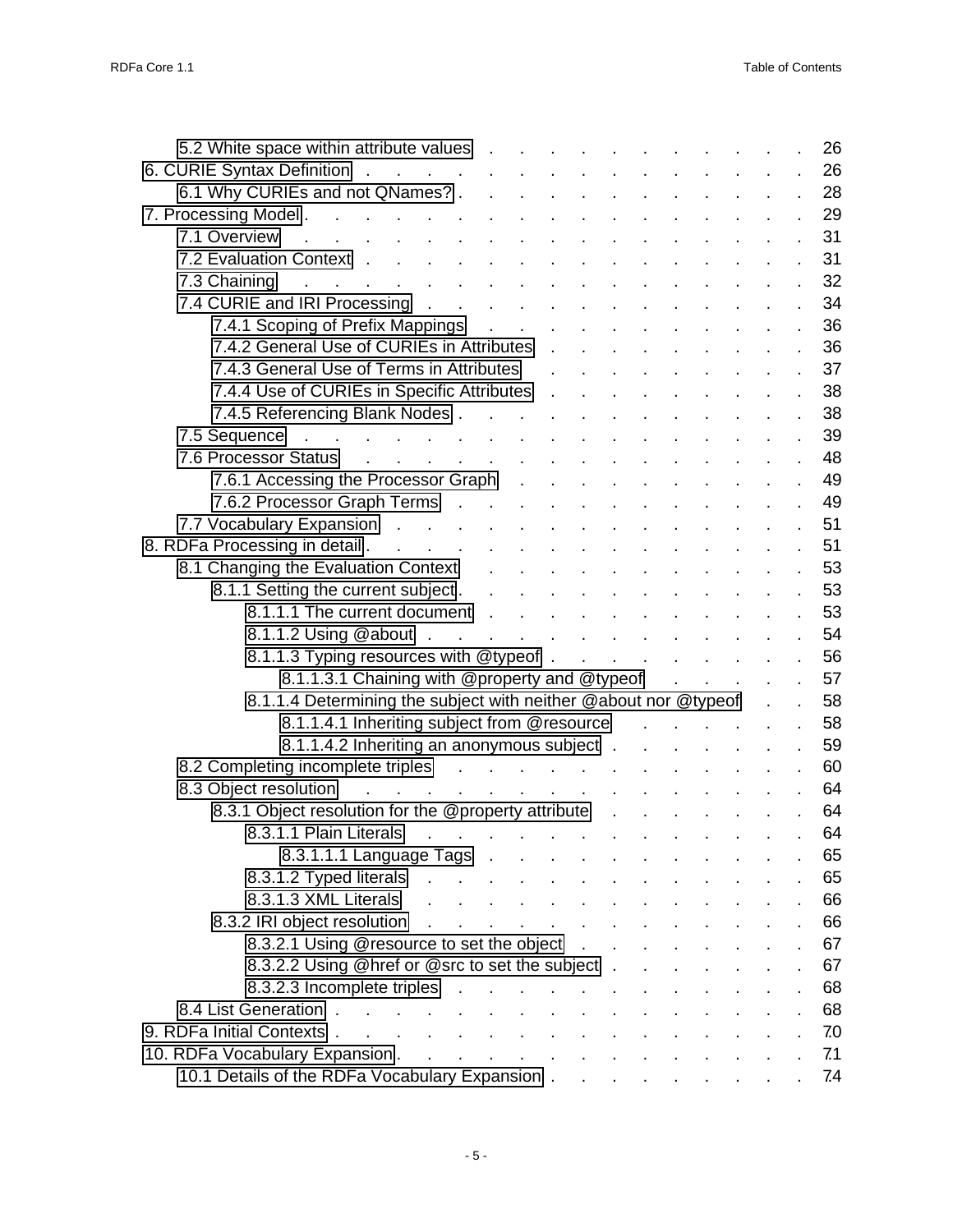<span id="page-5-0"></span>

|                                                                                                                                                                                                                                       |  | 74                                                                                                                                                                                                                                                                                                                                                                                            |  |  |  |  |
|---------------------------------------------------------------------------------------------------------------------------------------------------------------------------------------------------------------------------------------|--|-----------------------------------------------------------------------------------------------------------------------------------------------------------------------------------------------------------------------------------------------------------------------------------------------------------------------------------------------------------------------------------------------|--|--|--|--|
|                                                                                                                                                                                                                                       |  | 75                                                                                                                                                                                                                                                                                                                                                                                            |  |  |  |  |
|                                                                                                                                                                                                                                       |  | 75                                                                                                                                                                                                                                                                                                                                                                                            |  |  |  |  |
|                                                                                                                                                                                                                                       |  | 75                                                                                                                                                                                                                                                                                                                                                                                            |  |  |  |  |
|                                                                                                                                                                                                                                       |  | 7.7                                                                                                                                                                                                                                                                                                                                                                                           |  |  |  |  |
|                                                                                                                                                                                                                                       |  | -78                                                                                                                                                                                                                                                                                                                                                                                           |  |  |  |  |
|                                                                                                                                                                                                                                       |  | - 79                                                                                                                                                                                                                                                                                                                                                                                          |  |  |  |  |
|                                                                                                                                                                                                                                       |  | -81                                                                                                                                                                                                                                                                                                                                                                                           |  |  |  |  |
|                                                                                                                                                                                                                                       |  | . 82                                                                                                                                                                                                                                                                                                                                                                                          |  |  |  |  |
| B.3 Term for vocabulary expansion example and the set of the set of the set of the set of the set of the set of the set of the set of the set of the set of the set of the set of the set of the set of the set of the set of<br>- 82 |  |                                                                                                                                                                                                                                                                                                                                                                                               |  |  |  |  |
|                                                                                                                                                                                                                                       |  | 83                                                                                                                                                                                                                                                                                                                                                                                            |  |  |  |  |
| - 85                                                                                                                                                                                                                                  |  |                                                                                                                                                                                                                                                                                                                                                                                               |  |  |  |  |
|                                                                                                                                                                                                                                       |  | 86                                                                                                                                                                                                                                                                                                                                                                                            |  |  |  |  |
|                                                                                                                                                                                                                                       |  | 87                                                                                                                                                                                                                                                                                                                                                                                            |  |  |  |  |
|                                                                                                                                                                                                                                       |  | -89                                                                                                                                                                                                                                                                                                                                                                                           |  |  |  |  |
| . 89                                                                                                                                                                                                                                  |  |                                                                                                                                                                                                                                                                                                                                                                                               |  |  |  |  |
|                                                                                                                                                                                                                                       |  | 10.1.1 RDFa Vocabulary Entailment<br>10.2 Vocabulary Expansion Control of RDFa Processors<br>10.2.1 Notes to RDFa Vocabulary Implementations and Publishing<br>B.1 Term and Prefix Assignments and a series of the series of the series of the series of the series of the series of the series of the series of the series of the series of the series of the series of the series of the se |  |  |  |  |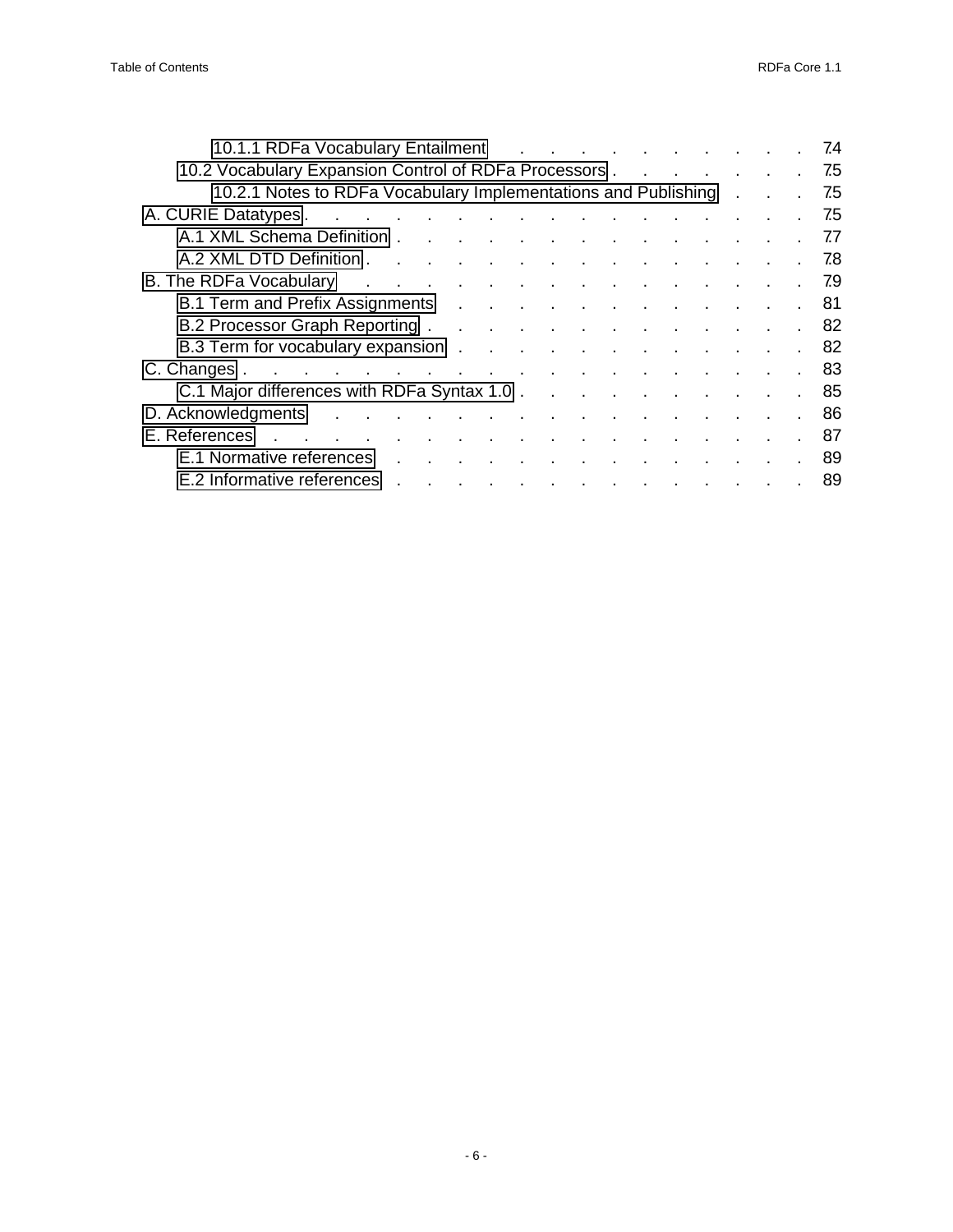### 1. Motivation

#### This section is non-normative.

RDF/XML [[RDF-SYNTAX](#page-89-4) [p.90]] provides sufficient flexibility to represent all of the abstract concepts in RDF [[RDF-CONCEPTS](#page-89-5) [p.90] ]. However, it presents a number of challenges; first it is difficult or impossible to validate documents that contain RDF/XML using XML Schemas or DTDs, which therefore makes it difficult to import RDF/XML into other markup languages. Whilst newer schema languages such as RELAX NG [[RELAXNG-SCHEMA](#page-89-6) [p.90]] do provide a way to validate documents that contain arbitrary RDF/XML, it will be a while before they gain wide support.

Second, even if one could add RDF/XML directly into an XML dialect like XHTML, there would be significant data duplication between the rendered data and the RDF/XML structured data. It would be far better to add RDF to a document without repeating the document's existing data. For example, an XHTML document that explicitly renders its author's name in the text â perhaps as a byline on a news site â should not need to repeat this name for the RDF expression of the same concept: it should be possible to supplement the existing markup in such a way that it can also be interpreted as RDF.

Another reason for aligning the rendered data with the structured data is that it is highly beneficial to express the web data's structure 'in context'; as users often want to transfer structured data from one application to another, sometimes to or from a non-web-based application, the user experience can be enhanced. For example, information about specific rendered data could be presented to the user via 'right-clicks' on an item of interest. Moreover, organizations that generate a lot of content (e.g., news outlets) find it easier to embed the semantic data inline than to maintain it separately.

In the past, many attributes were 'hard-wired' directly into the markup language to represent specific concepts. For example, in XHTML 1.1 [[XHTML11](#page-89-7) [p.90]] and HTML [[HTML401](#page-89-8) [p.90]] there is @cite; the attribute allows an author to add information to a document which is used to indicate the origin of a quote.

However, these 'hard-wired' attributes make it difficult to define a generic process for extracting metadata from any document since an RDFa Processor would need to know about each of the special attributes. One motivation for RDFa has been to devise a means by which documents can be augmented with metadata in a general, rather than hard-wired, manner. This has been achieved by creating a fixed set of attributes and parsing rules, but allowing those attributes to contain properties from any of a number of the growing range of available RDF vocabularies. In most cases the values of those properties are the information that is already in an author's document.

RDFa alleviates the pressure on markup language designers to anticipate all the structural requirements users of their language might have, by outlining a new syntax for RDF that relies only on attributes. By adhering to the concepts and rules in this specification, language designers can import RDFa into their environment with a minimum of hassle and be confident that semantic data will be extractable from their documents by conforming processors.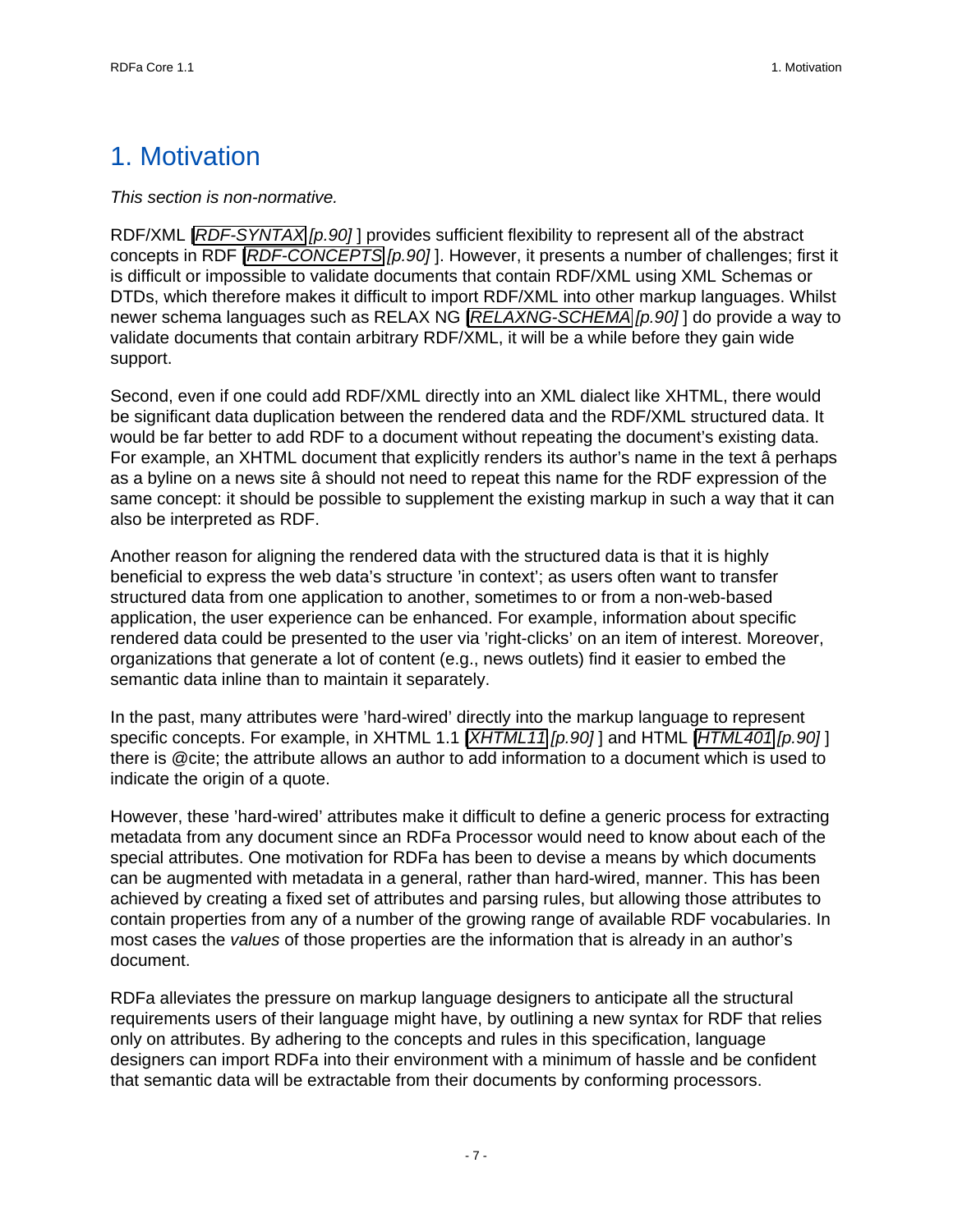<span id="page-7-0"></span>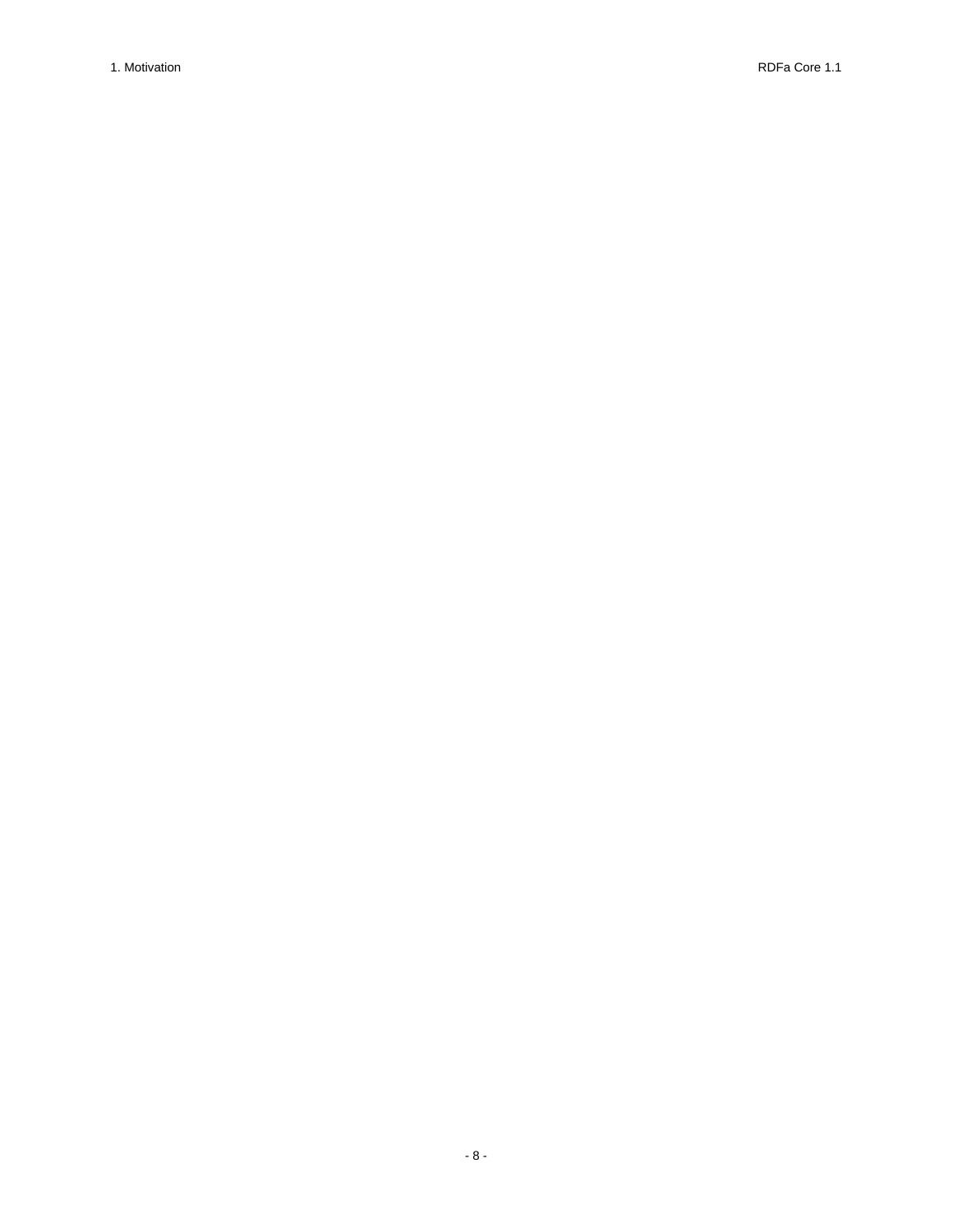# 2. Syntax Overview

This section is non-normative.

The following examples are intended to help readers who are not familiar with RDFa to quickly get a sense of how it works. For a more thorough introduction, please read the RDFa Primer [[RDFA-PRIMER](#page-89-2) [p.90] ].

In RDF, it is common for people to shorten vocabulary terms via abbreviated IRIs that use a 'prefix' and a 'reference'. This mechanism is explained in detail in the section titled Compact URI Expressions. The examples throughout this document assume that the following vocabulary [prefixes](#page-26-0) [p.27] have been defined:

| bibo:    | http://purl.org/ontology/bibo/              |
|----------|---------------------------------------------|
| CC:      | http://creativecommons.org/ns#              |
| dbp:     | http://dbpedia.org/property/                |
| dbp-owl: | http://dbpedia.org/ontology/                |
| dbr:     | http://dbpedia.org/resource/                |
| dc:      | http://purl.org/dc/terms/                   |
| ex:      | http://example.org/                         |
| foaf:    | http://xmlns.com/foaf/0.1/                  |
| rdf:     | http://www.w3.org/1999/02/22-rdf-syntax-ns# |
| rdfa:    | http://www.w3.org/ns/rdfa#                  |
| rdfs:    | http://www.w3.org/2000/01/rdf-schema#       |
| xhv:     | http://www.w3.org/1999/xhtml/vocab#         |
| xsd:     | http://www.w3.org/2001/XMLSchema#           |

In some of the examples below we have used IRIs with fragment identifiers that are local to the document containing the RDFa fragment identifiers shown (e.g., 'about="#me"'). This idiom, which is also used in RDF/XML [[RDF-SYNTAX-GRAMMAR](#page-88-3) [p.89]] and other RDF serializations, gives a simple way to 'mint' new IRIs for entities described by RDFa and therefore contributes considerably to the expressive power of RDFa. The precise meaning of IRIs which include fragment identifiers when they appear in RDF graphs is given in Section 7 of [[RDF-CONCEPTS](#page-89-5) [p.90]]. To ensure that such fragment identifiers can be interpreted correctly, media type registrations for markup languages that incorporate RDFa should directly or indirectly reference this specification.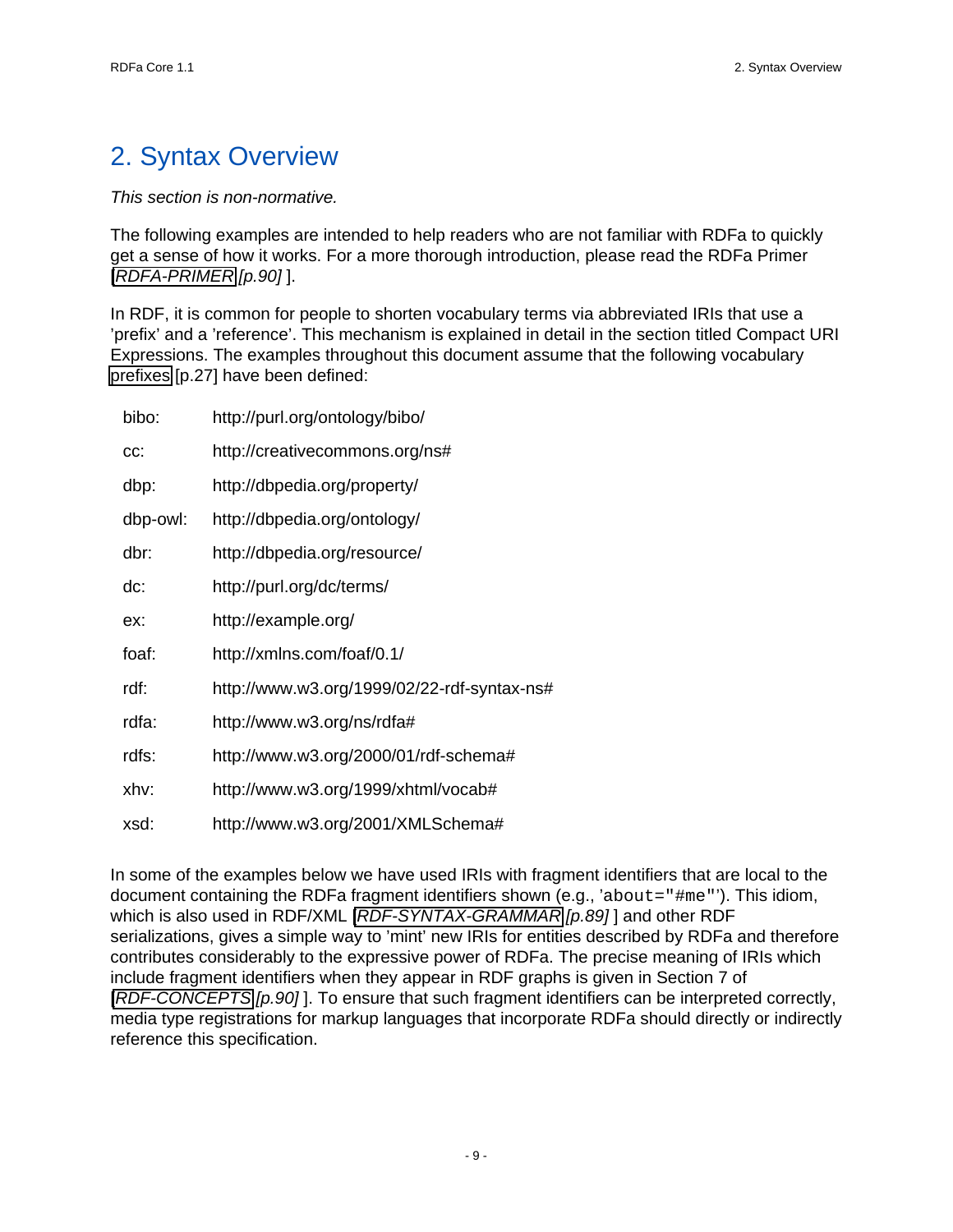#### <span id="page-9-0"></span>2.1 The RDFa Attributes

RDFa makes use of a number of commonly found attributes, as well as providing a few new ones. Attributes that already exist in widely deployed languages (e.g., HTML) have the same meaning they always did, although their syntax has been slightly modified in some cases. For example, in (X)HTML there is no clear way to add new [@rel](#page-24-1) [p.25] values; RDFa sets out to explicitly solve this problem, and does so by allowing IRIs as values. It also introduces the concepts of [terms](#page-36-1) [p.37] and ['compact URI expressions](#page-26-1) [p.27] ' â referred to as CURIEs in this document â which allow a full IRI value to be expressed succinctly. For a complete list of RDFa attribute names and syntax, see [Attributes and Syntax](#page-22-0) [p.23] .

#### <span id="page-9-1"></span>2.2 Examples

In (X)HTML, authors can include metadata and relationships concerning the current document by using the meta and link elements (in these examples, XHTML+RDFa [[XHTML-RDFA](#page-88-0) [p.89] ] is used). For example, the author of the page along with the pages preceding and following the current page can be expressed using the link and meta elements:

```
<html xmlns="http://www.w3.org/1999/xhtml">
  <head>
    <title>Page 7</title>
    <meta name="author" content="Mark Birbeck" />
    <link rel="prev" href="page6.html" />
    <link rel="next" href="page8.html" />
  </head>
  <body>...</body>
</html>
```
RDFa makes use of this concept, enhancing it with the ability to make use of other vocabularies by using full IRIs:

```
<html xmlns="http://www.w3.org/1999/xhtml">
  <head>
     <title>My home-page</title>
     <meta property="http://purl.org/dc/terms/creator" content="Mark Birbeck" />
     <link rel="http://xmlns.com/foaf/0.1/topic" href="http://www.example.com/#us" />
   </head>
   <body>...</body>
</html>
```
Because using full IRIs like those above can be cumbersome, RDFa also permits the use of [compact URI expressions](#page-76-1) [p.77] so an author can use a shorthand to reference terms in multiple vocabularies:

```
<html
  xmlns="http://www.w3.org/1999/xhtml"
  prefix="foaf: http://xmlns.com/foaf/0.1/
            dc: http://purl.org/dc/terms/"
  \overline{\phantom{a}} <head>
     <title>My home-page</title>
     <meta property="dc:creator" content="Mark Birbeck" />
```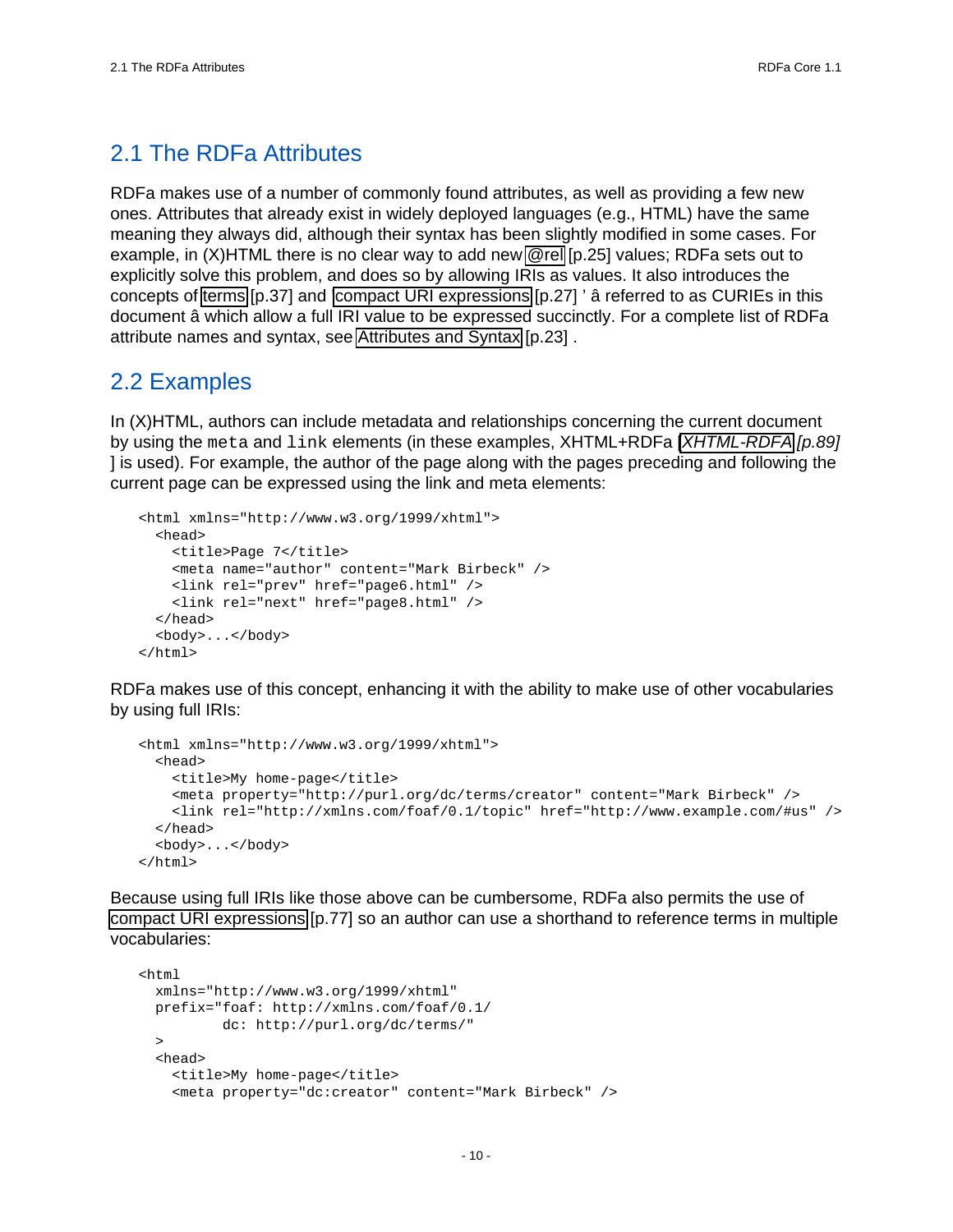```
 <link rel="foaf:topic" href="http://www.example.com/#us" />
  </head>
   <body>...</body>
</html>
```
<span id="page-10-0"></span>RDFa supports the use of [@rel](#page-24-1) [p.25] and [@rev](#page-24-2) [p.25] on any element. This is even more useful with the addition of support for different vocabularies:

```
This document is licensed under the 
<a prefix="cc: http://creativecommons.org/ns#"
    rel="cc:license"
    href="http://creativecommons.org/licenses/by-nc-nd/3.0/"
    >Creative Commons By-NC-ND License</a>.
```
Not only can IRIs in the document be re-used to provide metadata, but so can inline text when used with [@property](#page-24-3) [p.25] :

```
<html
  xmlns="http://www.w3.org/1999/xhtml"
  prefix="dc: http://purl.org/dc/terms/"
 >
 <head><title>My Home Page</title></head>
  <body>
    <h1 property="dc:title">My home-page</h1>
     <p>Last modified: 16 September 2015</p>
   </body>
</html>
```
If some displayed text is different from the actual 'value' it represents, a more precise value can be added using [@content](#page-24-4) [p.25] . A value can also optionally be typed using [@datatype](#page-24-5) [p.25] :

```
<html
  xmlns="http://www.w3.org/1999/xhtml"
  prefix="xsd: http://www.w3.org/2001/XMLSchema#
           dc: http://purl.org/dc/terms/"
   >
 <head><title>My Home Page</title></head>
   <body>
    <h1 property="dc:title">My home-page</h1>
     <p>Last modified: <span property="dc:modified"
             content="2015-09-16T16:00:00-05:00"
            datatype="xsd:dateTime">16 September 2015</span>.</p>
  </body>
</html>
```
RDFa allows the document to contain metadata information about other documents and resources:

```
<html
  xmlns="http://www.w3.org/1999/xhtml"
  prefix="bibo: http://purl.org/ontology/bibo/
          dc: http://purl.org/dc/terms/"
 >
  <head>
     <title>Books by Marco Pierre White</title>
```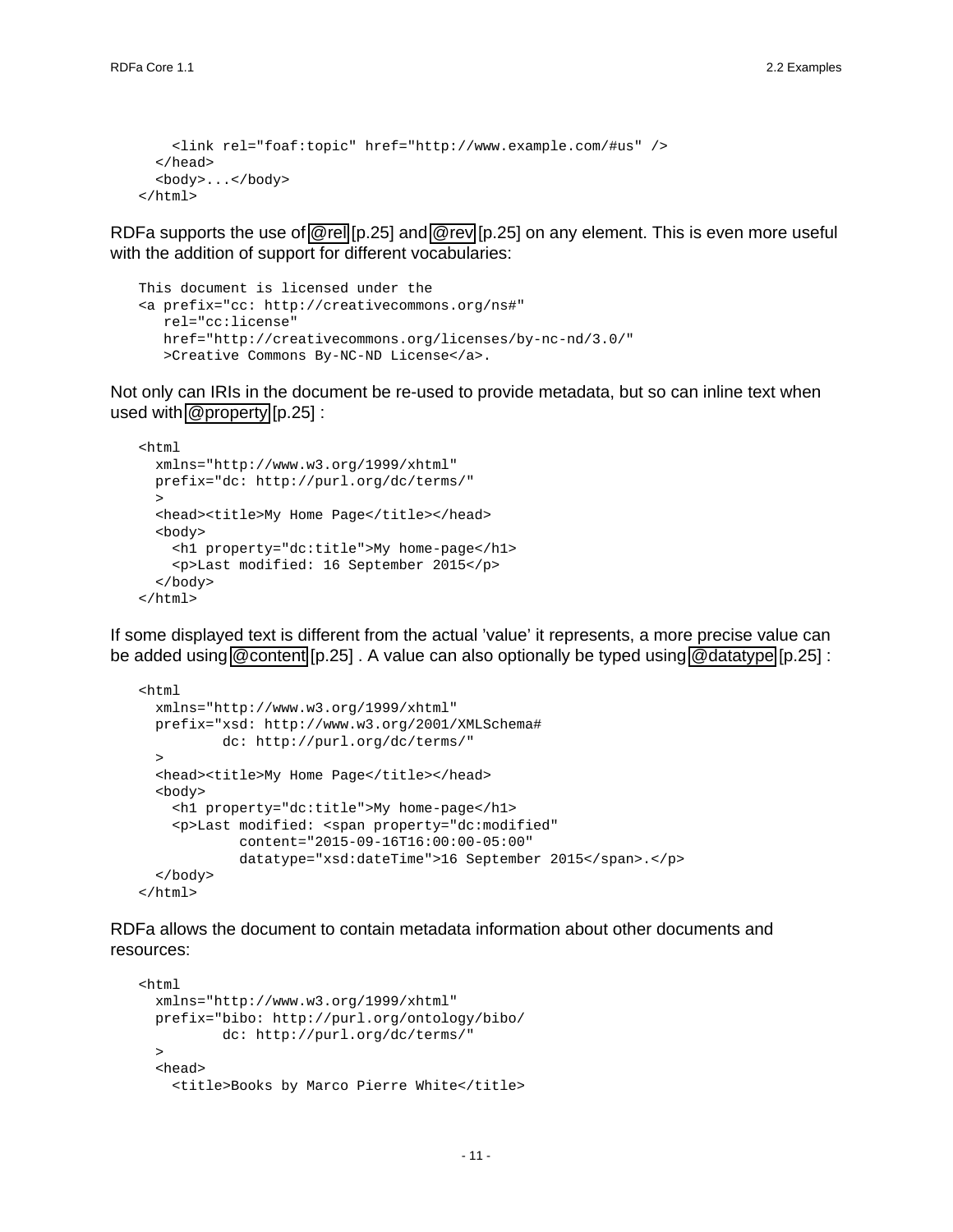```
 </head>
  <body>
     I think White's book
     '<span about="urn:ISBN:0091808189" 
            property="dc:title">Canteen Cuisine</span>'
     is well worth getting since although it's quite advanced stuff, he
    makes it pretty easy to follow. You might also like
     <span 
     about="urn:ISBN:1596913614" 
     property="dc:description"
      >White's autobiography</span>.
  </body>
</html>
```
In many cases a block of markup will contain a number of properties that relate to the same item. It's possible with RDFa to indicate the type of that item using [@typeof](#page-24-6) [p.25] :

```
<html
  xmlns="http://www.w3.org/1999/xhtml"
  prefix="bibo: http://purl.org/ontology/bibo/
           dc: http://purl.org/dc/terms/"
 \ddot{\phantom{1}} <head>
     <title>Books by Marco Pierre White</title>
  </head>
  <body>
     I think White's book
     '<span about="urn:ISBN:0091808189" typeof="bibo:Book"
            property="dc:title">Canteen Cuisine</span>'
     is well worth getting since although it's quite advanced stuff, he
    makes it pretty easy to follow. You might also like
     <span 
     about="urn:ISBN:1596913614"
      typeof="bibo:Book"
     property="dc:description"
      >White's autobiography</span>.
  </body>
</html>
```
When dealing with small amounts of markup, it is sometimes easier to use full IRIs, rather than CURIEs. The previous example can also be written as follows:

```
<html xmlns="http://www.w3.org/1999/xhtml">
  <head>
    <title>Books by Marco Pierre White</title>
  </head>
  <body>
    I think White's book
     '<span
     about="urn:ISBN:0091808189"
      typeof="http://purl.org/ontology/bibo/Book"
     property="http://purl.org/dc/terms/title"
     >Canteen Cuisine</span>'
    is well worth getting since although it's quite advanced stuff, he
    makes it pretty easy to follow. You might also like
    <span
```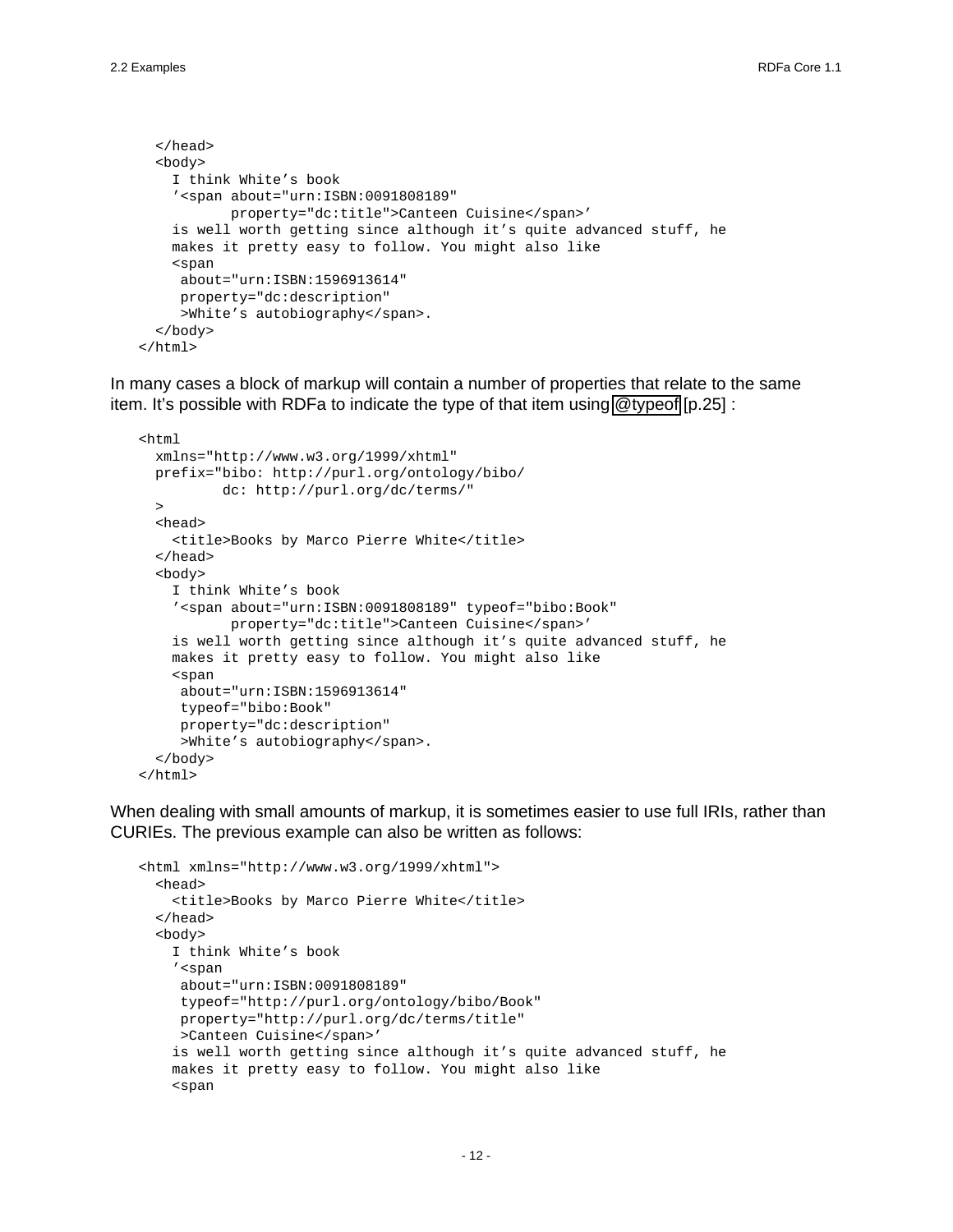```
 about="urn:ISBN:1596913614"
      typeof="http://purl.org/ontology/bibo/Book"
      property="http://purl.org/dc/terms/description"
      >White's autobiography</span>.
   </body>
</html>
```
A simple way of defining a portion of a document using terms from a specific vocabulary is to use [@vocab](#page-25-3) [p.26] to define a default vocabulary IRI. For example, to use FOAF terms:

```
<div vocab="http://xmlns.com/foaf/0.1/" about="#me">
   My name is <span property="name">John Doe</span> and my blog is called
   <a rel="homepage" href="http://example.org/blog/">Understanding Semantics</a>.
</div>
```
The example above will produce the following triples, expressed here in [Turtle](#page-16-2) [p.17] syntax:

```
@prefix foaf: <http://xmlns.com/foaf/0.1/> .
<#me> foaf:name "John Doe" ;
       foaf:homepage <http://example.org/blog/> .
```
In simple cases the [@property](#page-24-3) [p.25] property can also be used in place of [@rel](#page-24-1) [p.25] . Indeed, in case when the element does not contain [@rel](#page-24-1) [p.25] , [@datatype](#page-24-5) [p.25] , or [@content](#page-24-4) [p.25] , but there is, for example, a [@href](#page-24-0) [p.25] , the effect of [@property](#page-24-3) [p.25] is analogous to the role of [@rel](#page-24-1) [p.25] . For example, the previous example could have been written:

```
<div vocab="http://xmlns.com/foaf/0.1/" about="#me">
  My name is <span property="name">John Doe</span> and my blog is called
    <a property="homepage" href="http://example.org/blog/">Understanding Semantics</a>.
</div>
```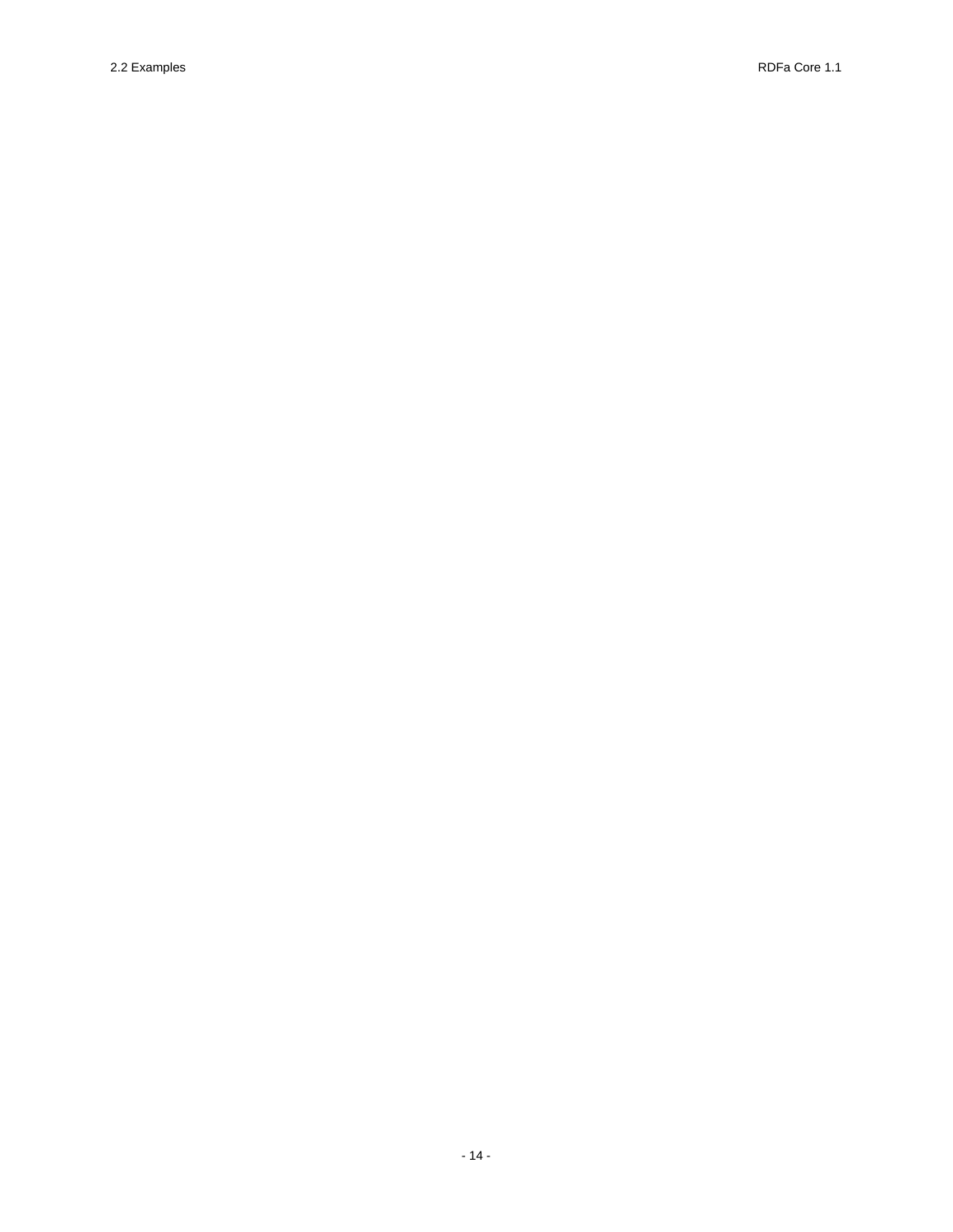# 3. RDF Terminology

This section is non-normative.

The previous section gave examples of typical markup in order to illustrate the structure of RDFa markup. RDFa is short for "RDF in Attributes". In order to author RDFa you do not need to understand RDF, although it would certainly help. However, if you are building a system that consumes the RDF output of a language that supports RDFa you will almost certainly need to understand RDF. This section introduces the basic concepts and terminology of RDF. For a more thorough explanation of RDF, please refer to the RDF Concepts document [[RDF-CONCEPTS](#page-89-5) [p.90]] and the RDF Syntax Document [[RDF-SYNTAX](#page-89-4) [p.90]].

#### <span id="page-14-0"></span>3.1 Statements

The structured data that RDFa provides access to is a collection of *statements*. A statement is a basic unit of information that has been constructed in a specific format to make it easier to process. In turn, by breaking large sets of information down into a collection of statements, even very complex metadata can be processed using simple rules.

To illustrate, suppose we have the following set of facts:

Albert was born on March 14, 1879, in the German Empire. There is a picture of him at the web address, http://en.wikipedia.org/wiki/Image:Albert\_Einstein\_Head.jpg.

This would be quite difficult for a machine to interpret, and it is certainly not in a format that could be passed from one data application to another. However, if we convert the information to a set of statements it begins to be more manageable. The same information could therefore be represented by the following shorter 'statements':

```
Albert was born on March 14, 1879.
Albert was born in the German Empire.
Albert has a picture at
   http://en.wikipedia.org/wiki/Image:Albert_Einstein_Head.jpg.
```
#### <span id="page-14-1"></span>3.2 Triples

<span id="page-14-2"></span>To make this information machine-processable, RDF defines a structure for these statements. A statement is formally called a triple, meaning that it is made up of three components. The first is the *subject* of the triple, and is what we are making our statements *about*. In all of these examples the subject is 'Albert'.

The second part of a triple is the *property* of the subject that we want to define. In the examples here, the properties would be 'was born on', 'was born in', and 'has a picture at'. These properties are typically called predicates in RDF.

A commentor indicated that the use of the term predicate is confusing even though it is correct. They asked that we change the term to 'property' throughout the document. The working group is considering this change, but believes it to be completely editorial.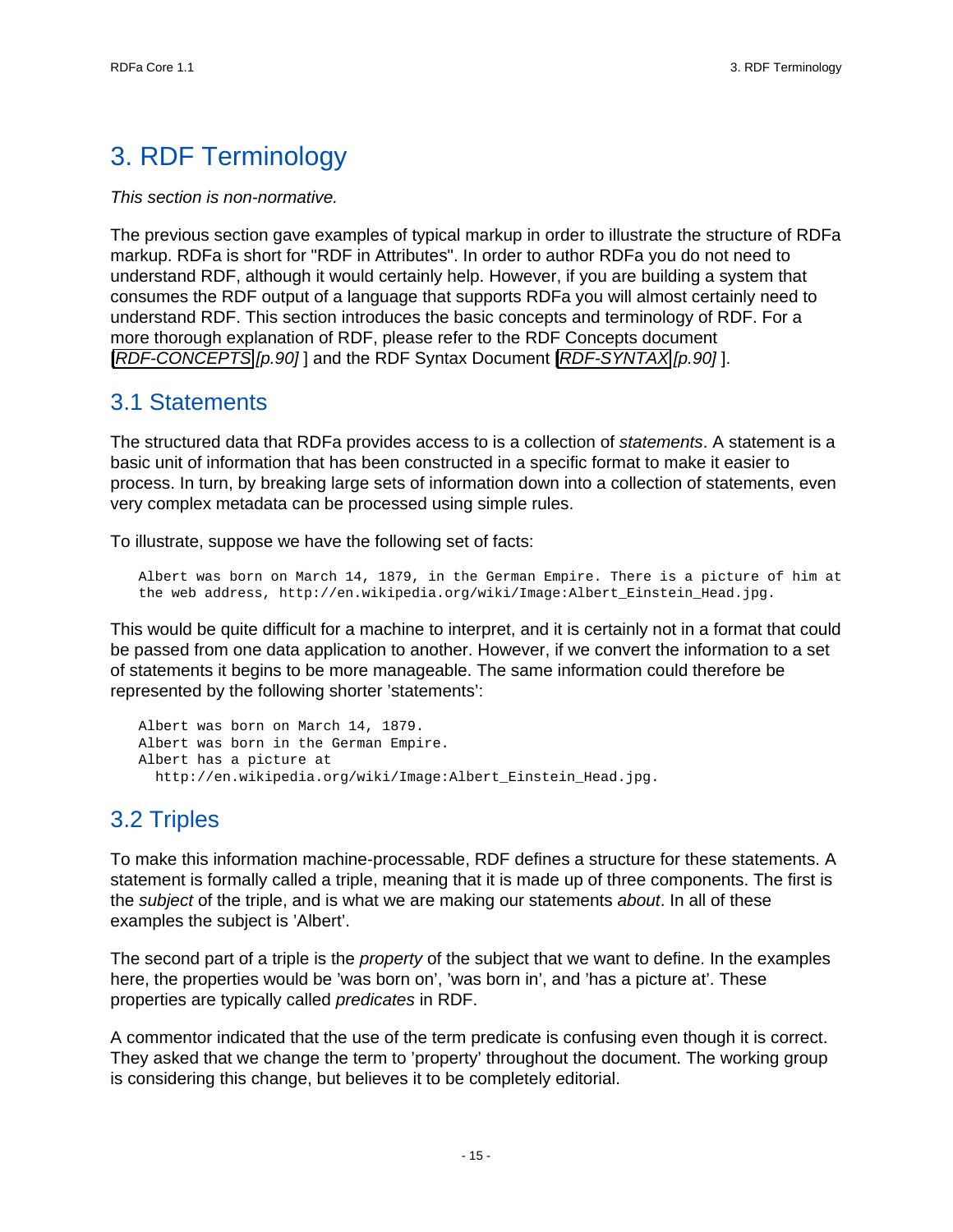The final part of a triple is called the *object*. In the examples here the three objects have the values 'March 14, 1879', 'the German Empire', and 'http://en.wikipedia.org/wiki/Image:Albert\_Einstein\_Head.jpg'.

RDFa has complete support for internationalized characters. This includes internationalized characters in the subject, property and object location.

#### <span id="page-15-0"></span>3.3 IRI References

Breaking complex information into manageable units helps us be specific about our data, but there is still some ambiguity. For example, which 'Albert' are we talking about? If another system has more facts about 'Albert', how could we know whether they are about the same person, and so add them to the list of things we know about that person? If we wanted to find people born in the German Empire, how could we know that the predicate 'was born in' has the same purpose as the predicate 'birthplace' that might exist in some other system? RDF solves this problem by replacing our vague terms with IRI references.

<span id="page-15-1"></span>IRIs are most commonly used to identify web pages, but RDF makes use of them as a way to provide unique identifiers for concepts. For example, we could identify the subject of all of our statements (the first part of each triple) by using the DBPedia [\[http://dbpedia.org\]](http://dbpedia.org/) IRI for Albert Einstein, instead of the ambiguous string 'Albert':

```
<http://dbpedia.org/resource/Albert_Einstein>
   has the name 
   Albert Einstein.
<http://dbpedia.org/resource/Albert_Einstein>
   was born on 
   March 14, 1879.
<http://dbpedia.org/resource/Albert_Einstein>
   was born in 
   the German Empire.
<http://dbpedia.org/resource/Albert_Einstein>
   has a picture at
   http://en.wikipedia.org/wiki/Image:Albert_Einstein_Head.jpg.
```
IRI references are also used to uniquely identify the objects in metadata statements (the third part of each triple). The picture of Einstein is already an IRI, but we could also use an IRI to uniquely identify the country 'German Empire'. At the same time we'll indicate that the name and date of birth really are literals (and not IRIs), by putting quotes around them:

```
<http://dbpedia.org/resource/Albert_Einstein> 
   has the name 
    "Albert Einstein".
<http://dbpedia.org/resource/Albert_Einstein> 
   was born on 
   "March 14, 1879".
<http://dbpedia.org/resource/Albert_Einstein> 
   was born in 
   <http://dbpedia.org/resource/German_Empire>.
<http://dbpedia.org/resource/Albert_Einstein> 
   has a picture at
    <http://en.wikipedia.org/wiki/Image:Albert_Einstein_Head.jpg>.
```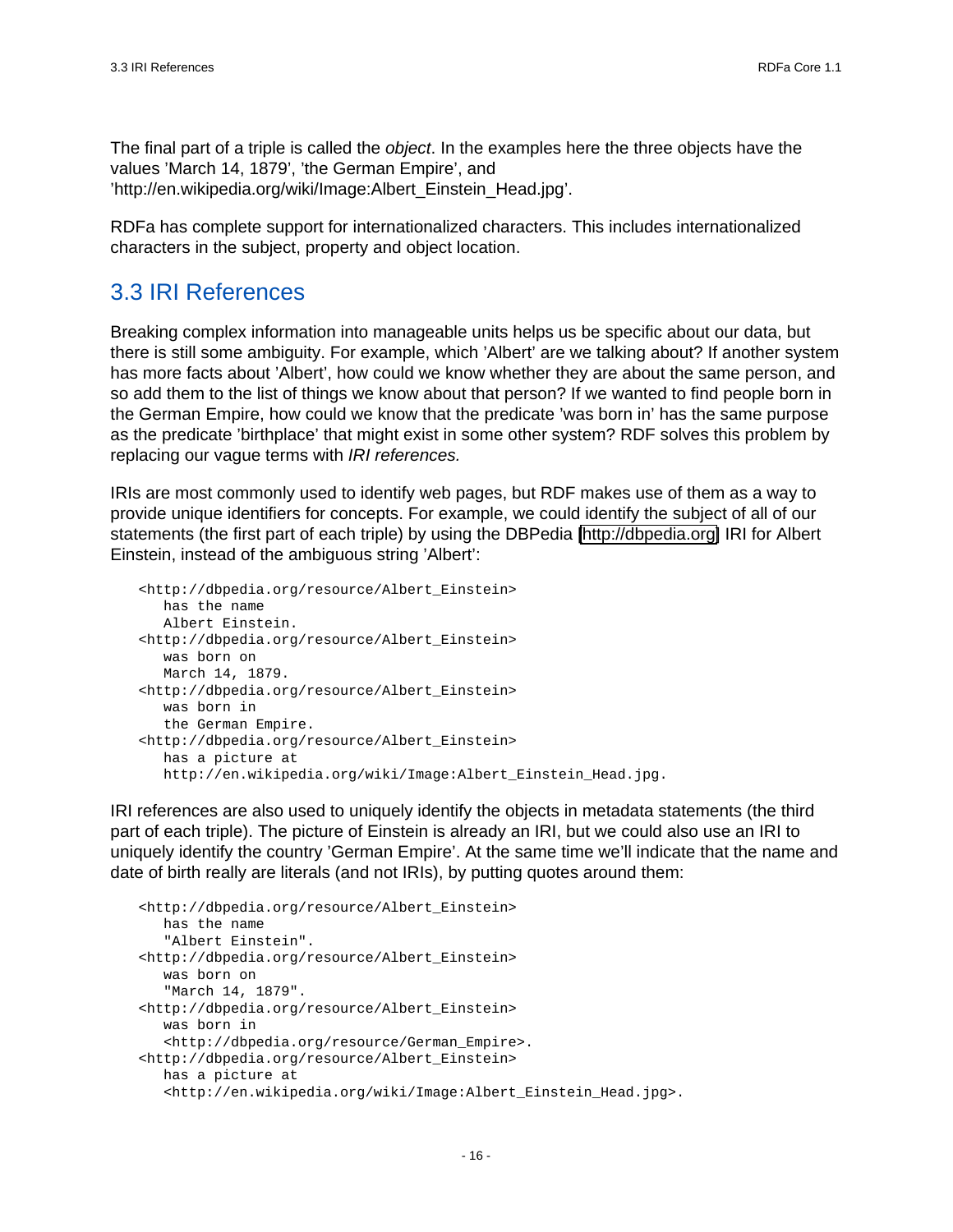IRI references are also used to ensure that predicates are unambiguous; now we can be sure that 'birthplace', 'place of birth', 'Lieu de naissance' and so on, all mean the same thing:

```
<http://dbpedia.org/resource/Albert_Einstein>
   <http://xmlns.com/foaf/0.1/name>
   "Albert Einstein".
<http://dbpedia.org/resource/Albert_Einstein>
   <http://dbpedia.org/property/dateOfBirth>
   "March 14, 1879".
<http://dbpedia.org/resource/Albert_Einstein>
   <http://dbpedia.org/property/birthPlace>
   <http://dbpedia.org/resource/German_Empire>.
<http://dbpedia.org/resource/Albert_Einstein>
   <http://xmlns.com/foaf/0.1/depiction>
   <http://en.wikipedia.org/wiki/Image:Albert_Einstein_Head.jpg>.
```
#### <span id="page-16-0"></span>3.4 Plain Literals

<span id="page-16-3"></span>Although IRI resources are always used for subjects and predicates, the object part of a triple can be either an IRI or a literal. In the example triples, Einstein's name is represented by a plain literal, specifically a basic string with no type or language information:

```
<http://dbpedia.org/resource/Albert_Einstein>
  <http://xmlns.com/foaf/0.1/name> "Albert Einstein".
```
A plain literal can also be given a language tag, to capture plain text in a natural language. For example, Einstein's birthplace has different names in English and German:

```
<http://dbpedia.org/resource/German_Empire>
  rdfs:label "German Empire"@en;
  rdfs:label "Deutsches Kaiserreich"@de .
```
#### <span id="page-16-1"></span>3.5 Typed Literals

Some literals, such as dates and numbers, have very specific meanings, so RDF provides a mechanism for indicating the type of a literal. A typed literal is indicated by attaching an IRI to the end of a [plain literal](#page-16-3) [p.17] , and this IRI indicates the literal's datatype. This IRI is usually based on datatypes defined in the XML Schema Datatypes specification [[XMLSCHEMA11-2](#page-88-4)  [p.89] ]. The following syntax would be used to unambiguously express Einstein's date of birth as a literal of type http://www.w3.org/2001/XMLSchema#date:

```
<http://dbpedia.org/resource/Albert_Einstein>
   <http://dbpedia.org/property/dateOfBirth> 
      "1879-03-14"^^<http://www.w3.org/2001/XMLSchema#date>.
```
#### <span id="page-16-2"></span>3.6 Turtle

RDF itself does not have one set way to express triples, since the key ideas of RDF are the triple and the use of IRIs, and not any particular syntax. However, there are a number of mechanisms for expressing triples, such as RDF/XML [[RDF-SYNTAX-GRAMMAR](#page-88-3) [p.89] ], Turtle [[TURTLE](#page-89-9)  [p.90], and of course RDFa. Many discussions of RDF make use of the Turtle syntax to explain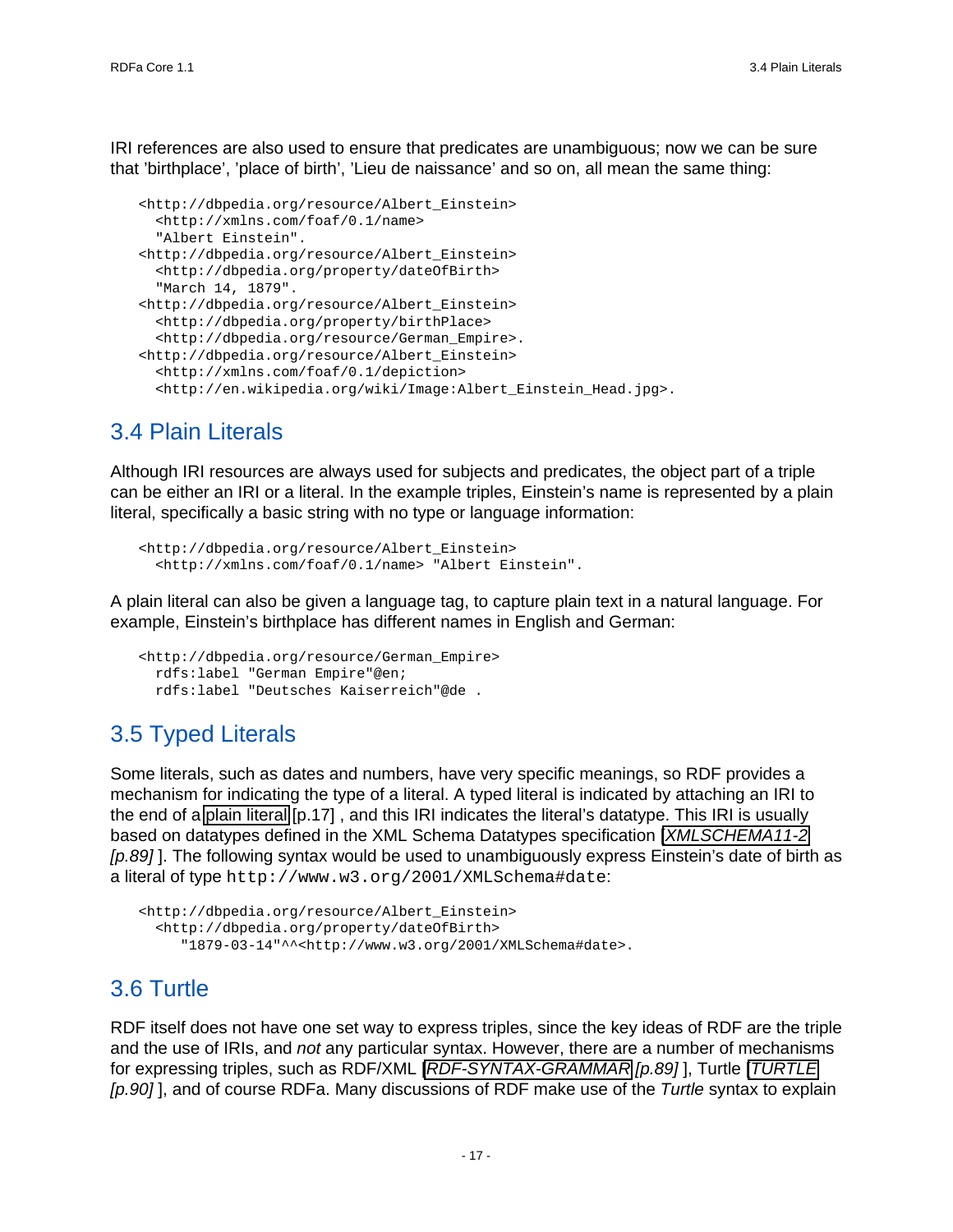their ideas, since it is quite compact. The examples we have just seen are already using this syntax, and we'll continue to use it throughout this document when we need to talk about the RDF that could be generated from some RDFa. Turtle allows long IRIs to be abbreviated by using an IRI mapping, which can be used to express a compact IRI expression as follows:

```
@prefix dbp: <http://dbpedia.org/property/> .
@prefix foaf: <http://xmlns.com/foaf/0.1/> .
<http://dbpedia.org/resource/Albert_Einstein>
  foaf:name "Albert Einstein" .
<http://dbpedia.org/resource/Albert_Einstein>
  dbp:birthPlace <http://dbpedia.org/resource/German_Empire> .
```
Here 'dbp:' has been mapped to the IRI for DBPedia and 'foaf:' has been mapped to the IRI for the 'Friend of a Friend' vocabulary.

Any IRI in Turtle could be abbreviated in this way. This means that we could also have used the same technique to abbreviate the identifier for Einstein, as well as the datatype indicator:

```
@prefix dbp: <http://dbpedia.org/property/> .
@prefix dbr: <http://dbpedia.org/resource/> .
@prefix foaf: <http://xmlns.com/foaf/0.1/> .
@prefix rdfs: <http://www.w3.org/2000/01/rdf-schema#> .
@prefix xsd: <http://www.w3.org/2001/XMLSchema#> .
dbr:Albert_Einstein
   foaf:name "Albert Einstein";
   dbp:birthPlace dbr:German_Empire;
   dbp:dateOfBirth "1879-03-14"^^xsd:date;
   foaf:depiction <http://en.wikipedia.org/wiki/Image:Albert_Einstein_Head.jpg> .
dbr:German_Empire
   rdfs:label "German Empire"@en;
   rdfs:label "Deutsches Kaiserreich"@de .
```
When writing examples, you will often see the following IRI in the Turtle representation:

 $\leftrightarrow$ 

This indicates the 'current document', i.e., the document being processed. In reality there would always be a full IRI based on the document's location, but this abbreviation serves to make examples more compact. Note in particular that the whole technique of abbreviation is merely a way to make examples more compact, and the actual triples generated would always use the full IRIs.

#### <span id="page-17-0"></span>3.7 Graphs

A collection of triples is called a *graph*. All of the triples that are defined by this specification are contained in the [output graph](#page-20-2) [p.21] by an RDFa Processor. For more information on graphs and other RDF concepts, see [[RDF-CONCEPTS](#page-89-5) [p.90] ].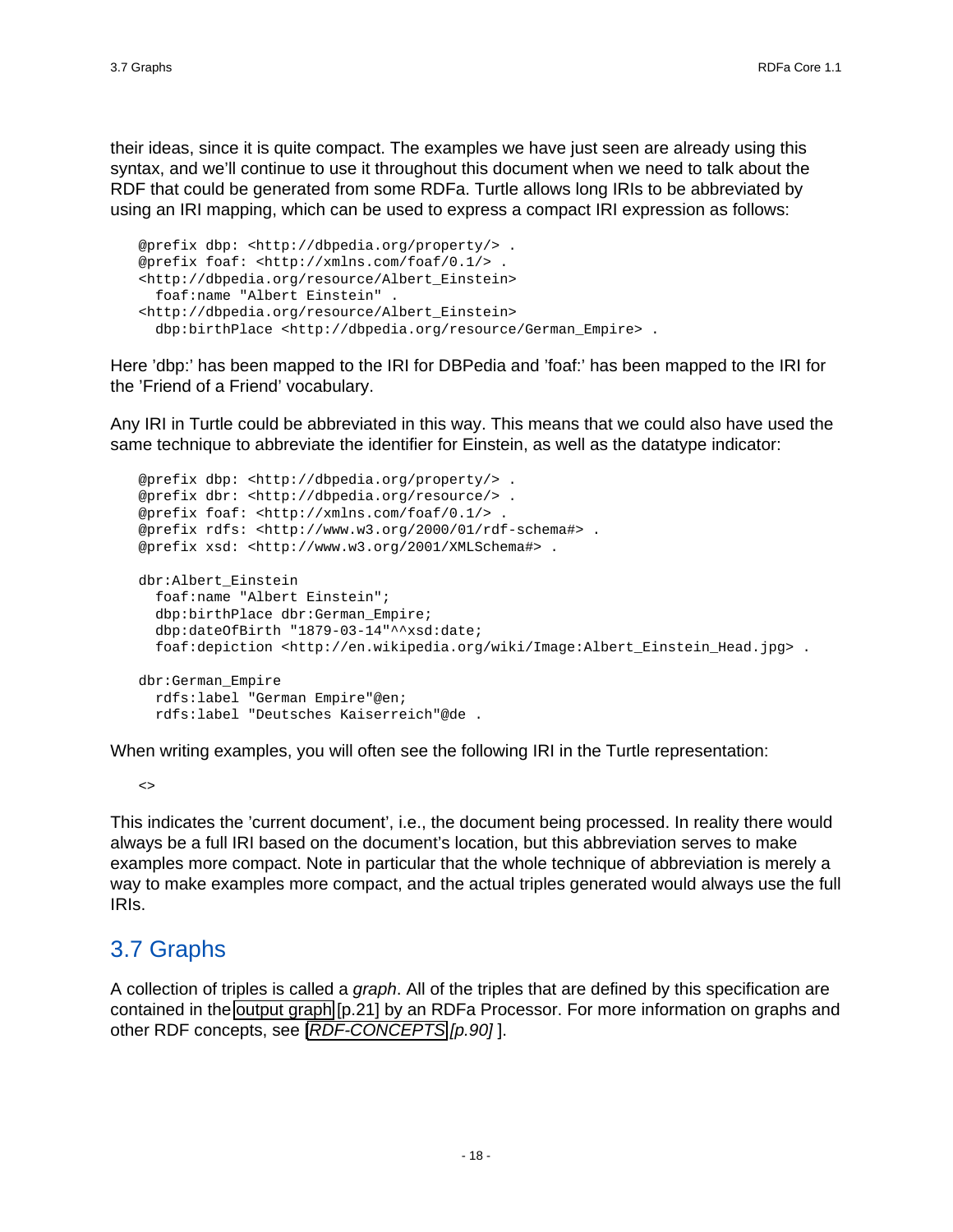### <span id="page-18-0"></span>3.8 Compact URI Expressions

In order to allow for the compact expression of RDF statements, RDFa allows the contraction of most [IRI reference](#page-15-1) [p.16] s into a form called a 'compact URI expression', or [CURIE](#page-76-1) [p.77] . A detailed discussion of this mechanism is in the section [CURIE and IRI Processing](#page-33-0) [p.34] .

Note that CURIEs are only used in the markup and Turtle examples, and will never appear in the generated [triple](#page-14-2) [p.15] s, which are defined by RDF to use [IRI reference](#page-15-1) [p.16] s.

#### <span id="page-18-1"></span>3.9 Markup Fragments and RDFa

A growing use of embedded metadata is to take fragments of markup and move them from one document to another. This may happen through the use of tools, such as drag-and-drop in a browser, or through snippets of code provided to authors for inclusion in their documents. A good example of the latter is the [licensing fragment provided by Creative Commons](#page-10-0) [p.11] .

However, those involved in creating fragments (either by building tools, or authoring snippets), should be aware that this specification does not say how fragments are processed. Specifically, the processing of a fragment 'outside' of a complete document is undefined because RDFa processing is largely about context. Future versions of this or related specifications may do more to define this behavior.

Developers of tools that process fragments, or authors of fragments for manual inclusion, should also bear in mind what will happen to their fragment once it is included in a complete document. They should carefully consider the amount of 'context' information that will be needed in order to ensure a correct interpretation of their fragment.

#### <span id="page-18-2"></span>3.10 A Description of RDFa in RDF Terms

The following is a brief description of RDFa in terms of the RDF terminology introduced here. It may be useful to readers with an RDF background:

<span id="page-18-5"></span><span id="page-18-3"></span>An RDF graph comprises nodes linked by relationships. The aim of RDFa is to allow a single [RDF graph](#page-18-3) [p.19] to be carried in various types of document markup. The basic unit of an [RDF](#page-18-3)  [graph](#page-18-3) [p.19] is a [triple](#page-14-2) [p.15] , in which a subject [node](#page-18-3) [p.19] is linked to an object [node](#page-18-3) [p.19] via a [predicate](#page-18-4)  $[p.19]$ . The *subject* [node](#page-18-3)  $[p.19]$  is always either a [IRI reference](#page-15-1)  $[p.16]$  or a *blank* node (or bnode), the predicate is always a [IRI reference](#page-15-1) [p.16], and the object of a statement can be a [IRI reference](#page-15-1) [p.16] , a [literal](#page-16-3) [p.17] , or a [bnode](#page-18-5) [p.19] .

<span id="page-18-4"></span>In RDFa, a subject [IRI reference](#page-15-1) [p.16] is generally indicated using [@about](#page-24-7) [p.25] and predicates are represented using one of [@property](#page-24-3) [p.25] , [@rel](#page-24-1) [p.25] , or [@rev](#page-24-2) [p.25] . Objects which are [IRI reference](#page-15-1) [p.16] s are represented using [@resource](#page-24-8) [p.25], [@src](#page-24-9) [p.25], or @href [p.25] , whilst objects that are [literal](#page-16-3) [p.17] s are represented either with [@content](#page-24-4) [p.25] or the content of the element in question (with an optional datatype expressed using [@datatype](#page-24-5) [p.25] , and an optional language expressed using a Host Language-defined mechanism such as @xml:lang).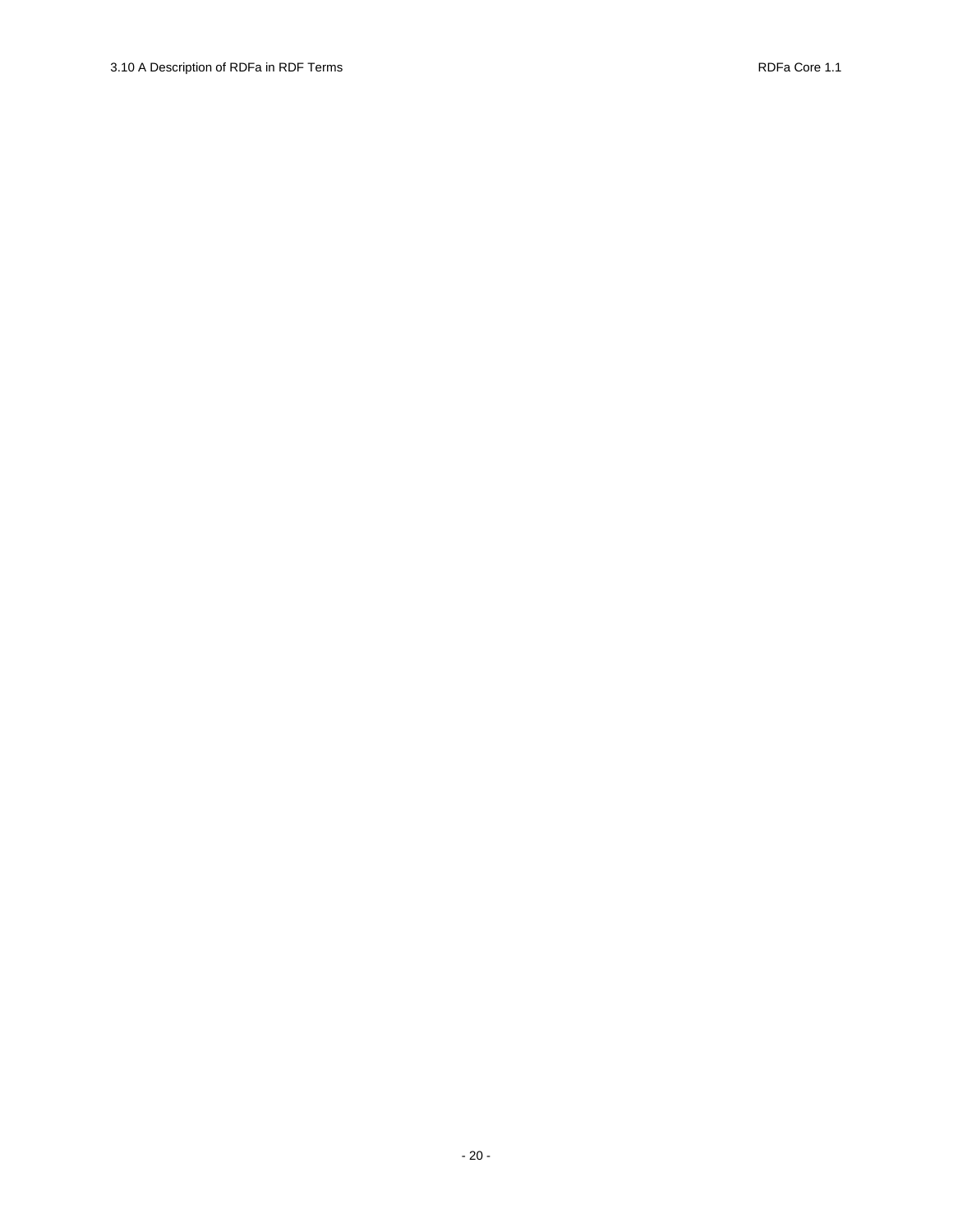### 4. Conformance

As well as sections marked as non-normative, all authoring guidelines, diagrams, examples, and notes in this specification are non-normative. Everything else in this specification is normative.

The key words must, must not, required, should, should not, recommended, may, and optional in this specification are to be interpreted as described in [[RFC2119](#page-88-5) [p.89]].

### <span id="page-20-0"></span>4.1 RDFa Processor Conformance

<span id="page-20-3"></span><span id="page-20-2"></span>This specification uses the term *output graph* to mean all of the triples asserted by a document according to the [Processing Model](#page-28-0) [p.29] section. A conforming RDFa Processor must make available to a consuming application a single [RDF graph](#page-18-3) [p.19] containing all possible triples generated by using the rules in the [Processing Model](#page-28-0) [p.29] section. The term *processor graph* is used to denote the collection of all informational, warning, and error triples that may be generated by the RDFa Processor to [report its status](#page-47-0) [p.48] . The [output graph](#page-20-2) [p.21] and the [processor graph](#page-20-3) [p.21] are separate graphs and *must not* be stored in the same graph by the RDFa Processor.

A conforming RDFa Processor may make available additional triples that have been generated using rules not described here, but these triples *must not* be made available in the output graph [p.21] . (Whether these additional triples are made available in one or more additional [RDF](#page-18-3)  [graph](#page-18-3) [p.19] s is implementation-specific, and therefore not defined here.)

A conforming RDFa Processor *must* preserve white space in both [plain literal](#page-16-3) [p.17] s and XML [literals](#page-65-2) [p.66] . However, it may be the case that the architecture in which a processor operates has made changes to the white space in a document before that document ever reaches the RDFa Processor (e.g., [[XMLSCHEMA11-1](#page-90-0) [p.91]] processors are permitted to 'normalize' white space in attribute values - see section 3.1.4). To ensure maximum consistency between processing environments, authors should remove any unnecessary white space in their plain and XML Literal content.

A conforming RDFa Processor *must* examine the media type of a document it is processing to determine the document's Host Language. If the RDFa Processor is unable to determine the media type, or does not support the media type, the RDFa Processor *must* process the document as if it were media type application/xml. See [XML+RDFa Document](#page-21-0)  [Conformance](#page-21-0) [p.22] . A Host Language may specify additional announcement mechanisms.

<span id="page-20-1"></span>A conforming RDFa Processor may use additional mechanisms (e.g., the DOCTYPE, a file extension, the root element, an overriding user-defined parameter) to attempt to determine the Host Language if the media type is unavailable. These mechanisms are unspecified.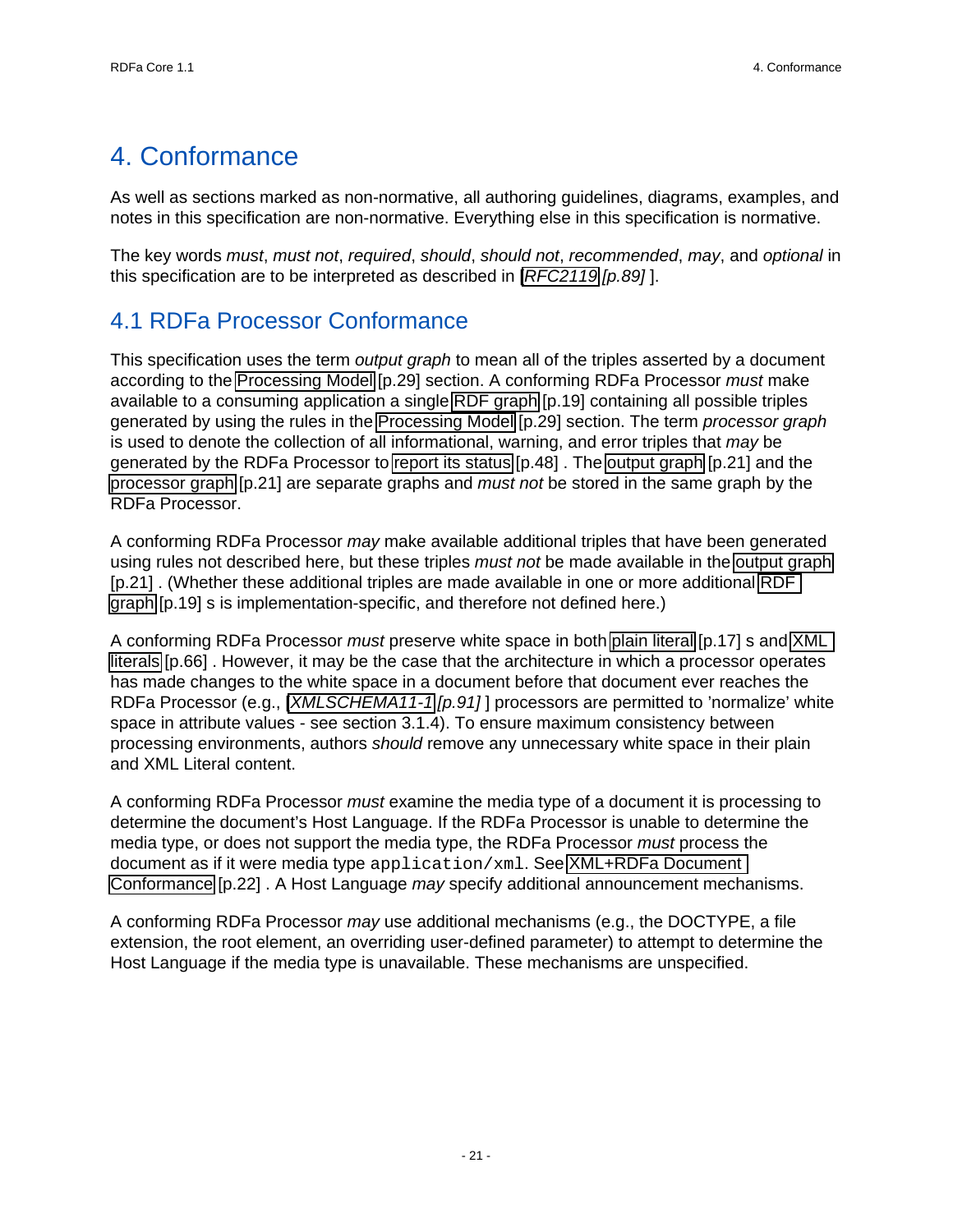### 4.2 RDFa Host Language Conformance

Host Languages that incorporate RDFa must adhere to the following:

- All of the facilities required in this specification *must* be included in the Host Language.
- The required attributes defined in this specification *must* be included in the content model of the Host Language.

For the avoidance of doubt, there is no requirement that attributes such as [@href](#page-24-0) [p.25] and [@src](#page-24-9) [p.25] are used in a conforming Host Language. Nor is there any requirement that all required attributes are incorporated into the content model of all elements. The working group recommends that Host Language designers ensure that the required attributes are incorporated into the content model of elements that are commonly used througout the Host Language.

- If the Host Language uses XML Namespaces [[XML-NAMES](#page-88-6) [p.89]], the attributes in this specification should be defined in 'no namespace'. (e.g., when the attributes are used on elements in the Host Language's namespace, they can be used with no qualifying prefix: <myml:myElement property="license">). When a Host Language does not use the attributes in 'no namespace', they must be referenced via the XHTML Namespace (http://www.w3.org/1999/xhtml).
- If the Host Language has its own definition for any attribute defined in this specification, that definition *must* be such that the processing required by this specification remains possible when the attribute is used in a way consistent with the requirements herein.
- The Host Language *may* specify an [initial context](#page-30-2) [p.31] (e.g., IRI mappings and/or a definition of terms or a default vocabulary IRI). Such an [initial context](#page-30-2) [p.31] should be defined using the conventions defined in [RDFa Initial Contexts](#page-69-0) [p.70] .

### <span id="page-21-0"></span>4.3 XML+RDFa Document Conformance

This specification does not define a stand-alone document type. The attributes herein are intended to be integrated into other host languages (e.g., HTML+RDFa or XHTML+RDFa). However, this specification **does** define processing rules for generic XML documents - that is, those documents delivered as media types text/xml or application/xml. Such documents must meet all of the following criteria:

- 1. The document *must* be well-formed as defined in [[XML10-4e](#page-88-7) [p.89]].
- 2. The document should use the attributes defined in this specification in 'no namespace'. (e.g., when the attributes are used on elements they are used with no qualifying prefix: <myml:myElement property="license">).

It is possible that an XML grammar will have native attributes that conflict with attributes in this specification. This could result in an RDFa processor generating unexpected triples.

When an RDFa Processor processes an XML+RDFa document, it does so via the following [initial context](#page-30-2) [p.31] :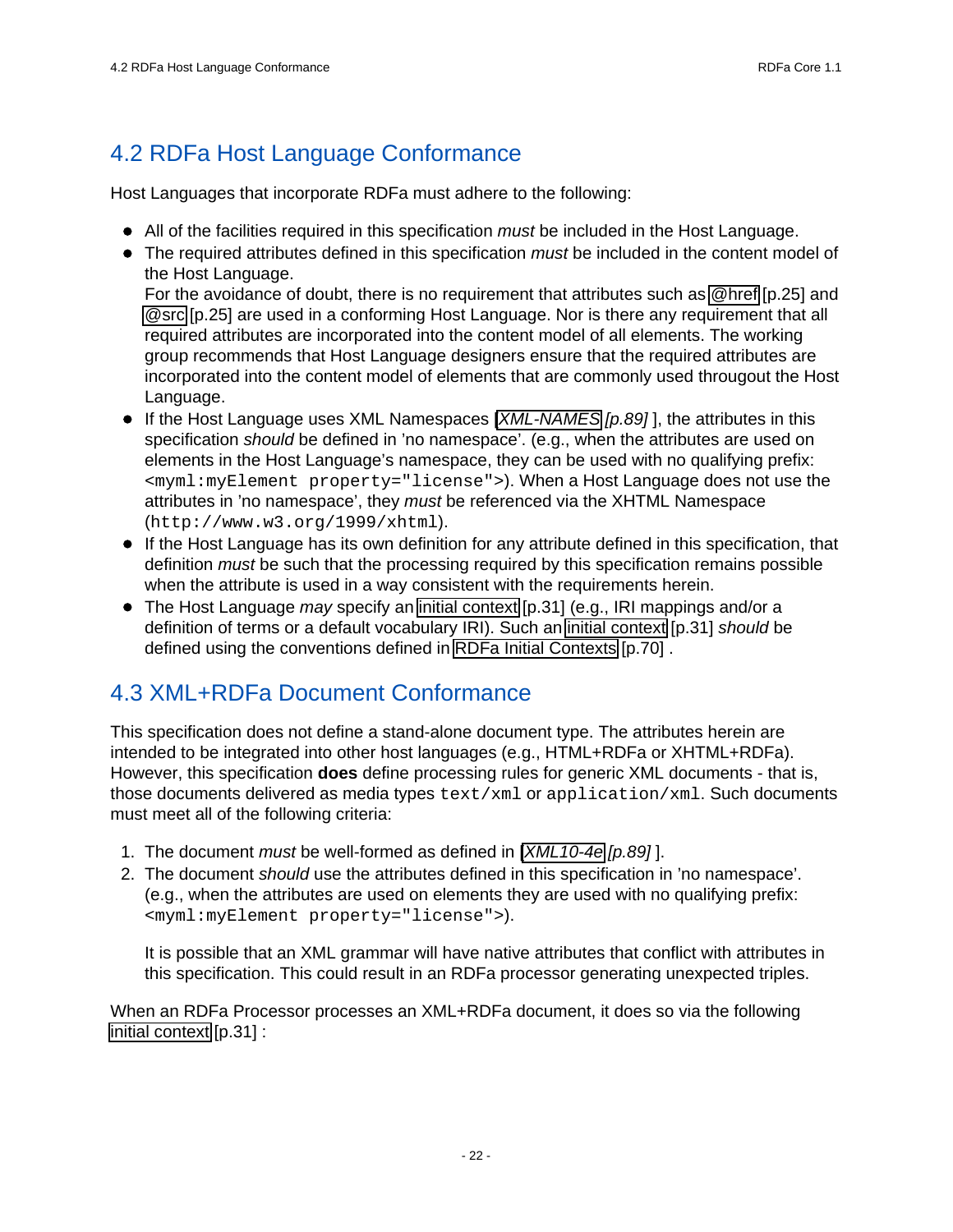- 1. There are default terms (e.g., describedby, license, and role), defined in <http://www.w3.org/2011/rdfa-context/rdfa-1.1>.
- 2. There are default prefix mappings (e.g., dc), defined in <http://www.w3.org/2011/rdfa-context/rdfa-1.1>.
- 3. There is no default vocabulary IRI.
- 4. The [base](#page-30-3) [p.31] can be set using the @xml:base attribute as defined in [[XML10-4e](#page-88-7) [p.89]].
- <span id="page-22-0"></span>5. The [current language](#page-45-0) [p.46] can be set using @xml:lang attribute.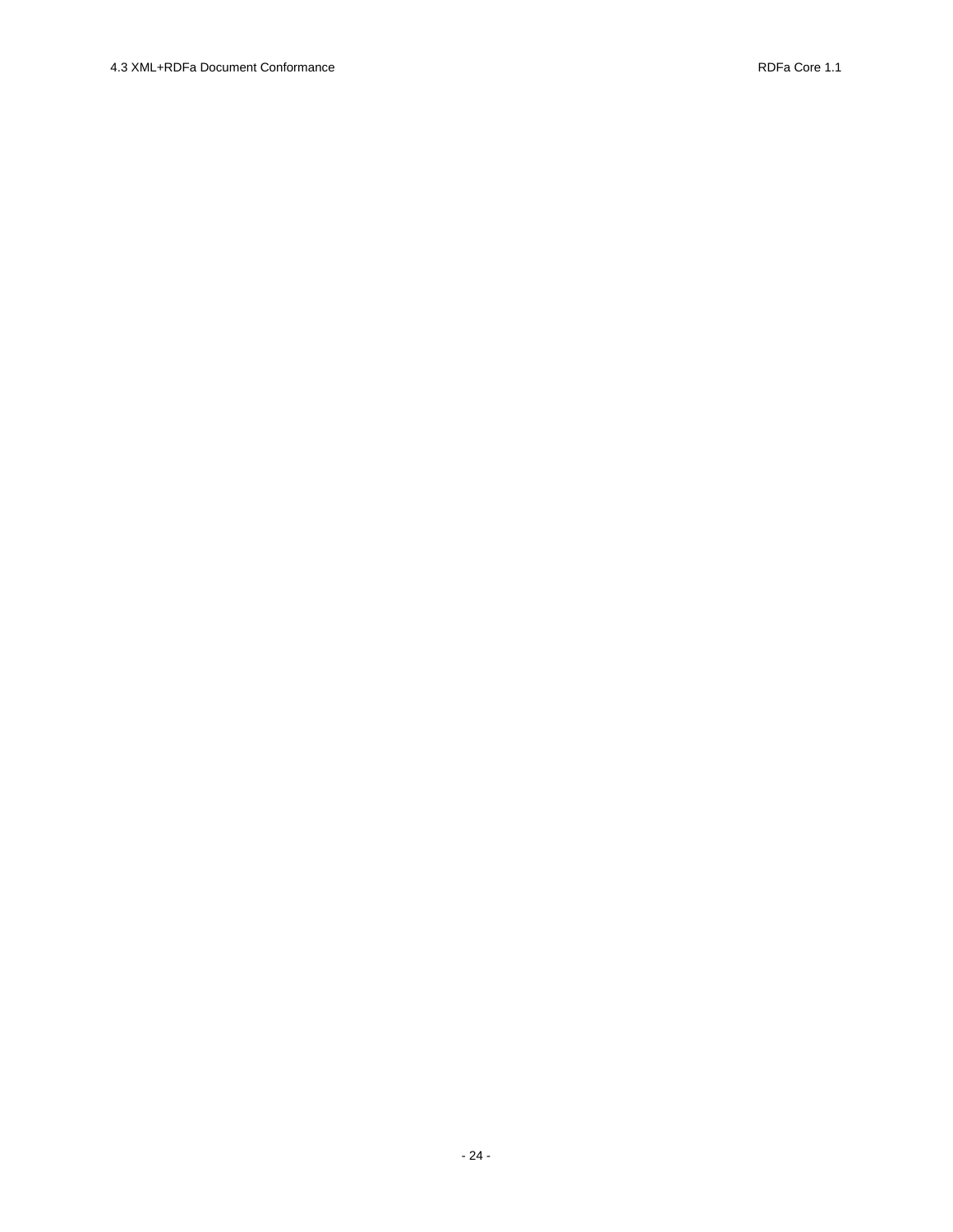### 5. Attributes and Syntax

This specification defines a number of attributes and the way in which the values of those attributes are to be interpreted when generating RDF triples. This section defines the attributes and the syntax of their values.

<span id="page-24-7"></span>about

a [SafeCURIEorCURIEorIRI](#page-76-2) [p.77] , used for stating what the data is about (a 'subject' in RDF terminology);

<span id="page-24-4"></span>content

a CDATA string, for supplying machine-readable content for a literal (a 'literal object', in RDF terminology);

<span id="page-24-5"></span>datatype

a [TERMorCURIEorAbsIRI](#page-76-3) [p.77] representing a datatype, to express the datatype of a literal;

<span id="page-24-0"></span>href **(optional)**

a traditionally navigable IRI for expressing the partner resource of a relationship (a 'resource object', in RDF terminology);

<span id="page-24-11"></span>inlist

An attribute used to indicate that the object associated with a rel or property attribute on the same element is to be added to the list for that predicate. The value of this attribute must be ignored. Presence of this attribute causes a list to be created if it does not already exist.

<span id="page-24-10"></span>prefix

a white space separated list of prefix-name IRI pairs of the form

[NCName](#page-26-2) ':' ' '+ xsd:anyURI

<span id="page-24-3"></span>property

a white space separated list of [TERMorCURIEorAbsIRIs](#page-76-4) [p.77] , used for expressing relationships between a subject and either a resource object if given or some literal text (also a 'predicate');

<span id="page-24-1"></span>rel

a white space separated list of [TERMorCURIEorAbsIRIs](#page-76-4) [p.77] , used for expressing relationships between two resources ('predicates' in RDF terminology);

<span id="page-24-8"></span>resource

a [SafeCURIEorCURIEorIRI](#page-76-2) [p.77] for expressing the partner resource of a relationship that is not intended to be navigable (e.g., a 'clickable' link) (also an 'object');

<span id="page-24-2"></span>rev

a white space separated list of [TERMorCURIEorAbsIRIs](#page-76-4) [p.77] , used for expressing reverse relationships between two resources (also 'predicates');

<span id="page-24-9"></span>src **(optional)**

an IRI for expressing the partner resource of a relationship when the resource is embedded (also a 'resource object');

<span id="page-24-6"></span>typeof

a white space separated list of [TERMorCURIEorAbsIRIs](#page-76-4) [p.77] that indicate the RDF type(s) to associate with a subject;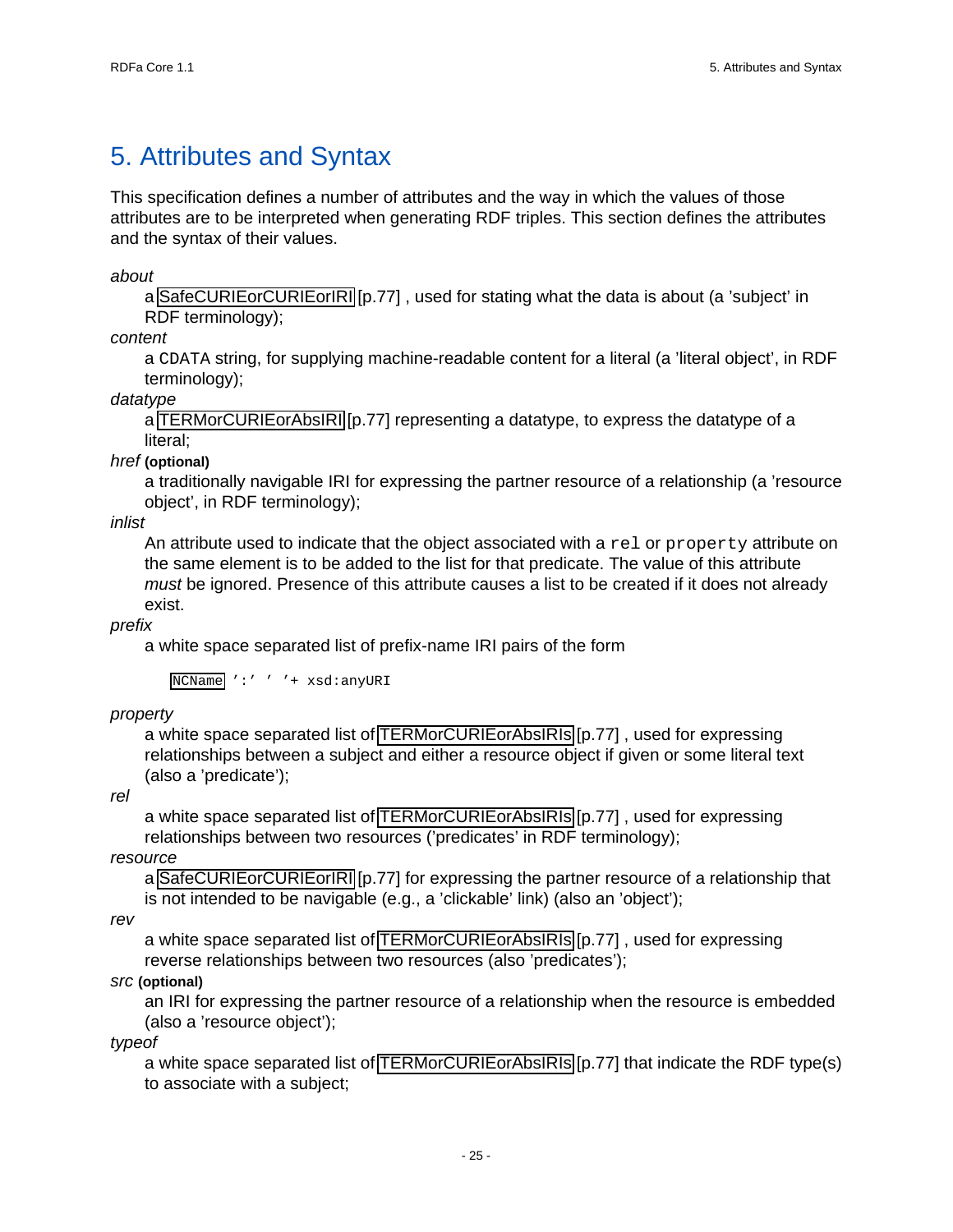<span id="page-25-3"></span>vocab

A IRI that defines the mapping to use when a [TERM](#page-76-5) [p.77] is referenced in an attribute value. See [General Use of Terms in Attributes](#page-36-0) [p.37] and the [section on Vocabulary](#page-70-0)  [Expansion](#page-70-0) [p.71] .

In all cases it is possible for these attributes to be used with no value (e.g., [@datatype](#page-24-5) [p.25] ="") or with a value that evaluates to no value after evaluation using the rules for [CURIE and IRI](#page-33-0)  [Processing](#page-33-0) [p.34] (e.g., [@datatype](#page-24-5) [p.25] ="[noprefix:foobar]").

#### <span id="page-25-0"></span>5.1 Roles of attributes

The RDFa attributes play different roles in a semantically rich document. Briefly, those roles are:

- Syntax attributes: [@prefix](#page-24-10) [p.25], [@vocab](#page-25-3) [p.26].
- Subject attributes: [@about](#page-24-7) [p.25] .
- Predicate attributes: [@property](#page-24-3) [p.25], [@rel](#page-24-1) [p.25], [@rev](#page-24-2) [p.25].
- Resource attributes: [@resource](#page-24-8) [p.25], [@href](#page-24-0) [p.25], [@src](#page-24-9) [p.25].
- Literal attributes: [@datatype](#page-24-5) [p.25] , [@content](#page-24-4) [p.25] , @xml:lang or @lang.
- Macro attributes: [@typeof](#page-24-6) [p.25], [@inlist](#page-24-11) [p.25].

#### <span id="page-25-1"></span>5.2 White space within attribute values

Many attributes accept a white space separated list of tokens. This specification defines white space as:

whitespace  $\cdot :=$   $(\#x20 \mid \#x9 \mid \#xD \mid \#xA) +$ 

When attributes accept a white space separated list of tokens, an RDFa Processor *must* ignore any leading or trailing white space.

<span id="page-25-2"></span>This definition is consistent with the definition found in [[XML10](#page-90-1) [p.91]].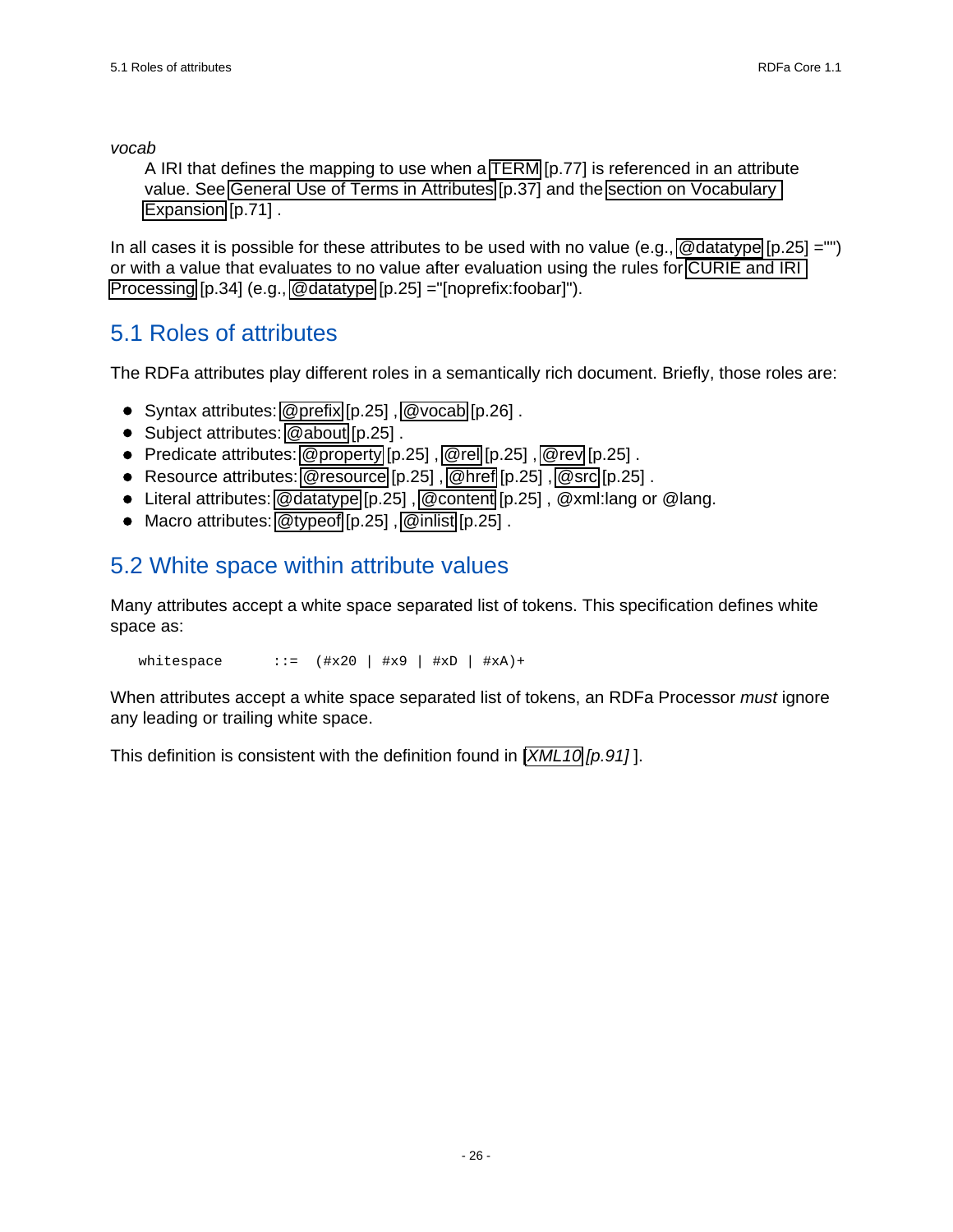# 6. CURIE Syntax Definition

The working group is currently examining the productions for CURIE below in light of recent comments received from the RDF Working Group and members of the RDF Web Applications Working Group. It is possible that there will be minor changes to the production rules below in the near future, and that these changes will be backward *incompatible*. However, any such incompatibility will be limited to edge cases.

<span id="page-26-1"></span>The key component of RDF is the IRI, but these are usually long and unwieldy. RDFa therefore supports a mechanism by which IRIs can be abbreviated, called 'compact URI expressions' or simply, CURIEs.

When expanded, the resulting IRI must be a syntactically valid IRI [[RFC3987](#page-88-8) [p.89] ]. For a more detailed explanation see [CURIE and IRI Processing](#page-33-0) [p.34]. The *lexical space* of a CURIE is as defined in [curie](#page-26-3) [p.27] below. The value space is the set of IRIs.

<span id="page-26-0"></span>A CURIE is comprised of two components, a *prefix* and a *reference*. The prefix is separated from the reference by a colon  $(·)$ . In general use it is possible to omit the prefix, and so create a CURIE that makes use of the 'default prefix' mapping; in RDFa the 'default prefix' mapping is http://www.w3.org/1999/xhtml/vocab#. It's also possible to omit both the prefix and the colon, and so create a CURIE that contains just a reference which makes use of the 'no prefix' mapping. This specification does not define a 'no prefix' mapping. RDFa Host Languages must not define a 'no prefix' mapping.

The RDFa 'default prefix' should not be confused with the 'default namespace' as defined in [[XML-NAMES](#page-88-6) [p.89]]. An RDFa Processor must not treat an XML-NAMES 'default namespace' declaration as if it were setting the 'default prefix'.

<span id="page-26-2"></span>The general syntax of a CURIE can be summarized as follows:

| $prefix \t :: = NCMame$ |                                                                                                                                   |
|-------------------------|-----------------------------------------------------------------------------------------------------------------------------------|
|                         | $reference$ ::= (ipath-absolute / ipath-rootless / ipath-empty )<br>[ "?" iquery ] [ "#" ifraqment ] (as defined in $[RFC3987]$ ) |
|                         | curie $\cdots$ ::= [[prefix ]':' ] reference                                                                                      |
|                         | safe_curie $ ::= '[' [ [ prefix ] ' : ' ] reference ']'$                                                                          |

<span id="page-26-3"></span>The production safe curie is not required, even in situations where an attribute value is permitted to be a CURIE or an IRI: An IRI that uses a scheme that is not an in-scope mapping cannot be confused with a CURIE. The concept of a safe curie is retained for backward compatibility.

It is possible to define a CURIE prefix mapping in such a way that it would overshadow a defined IRI scheme. For example, a document could map the prefix 'mailto' to 'http://www.example.com/addresses/'. Then a [@resource](#page-24-8) [p.25] that contained 'mailto:user@example.com' might create a triple with the object 'http://www.example.com/addresses/user@example.com'. Moreover, it is possible though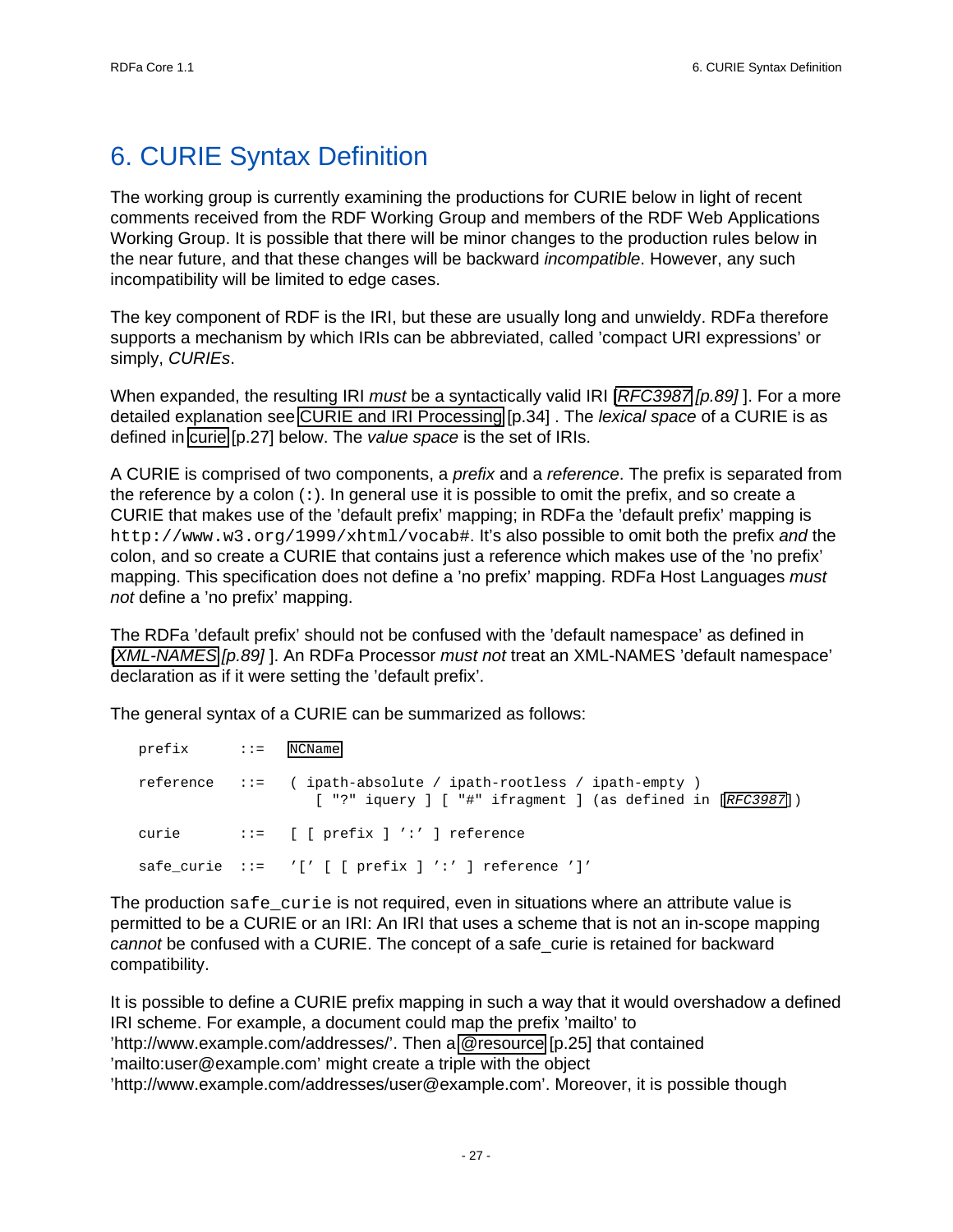unlikely, that schemes will be introduced in the future that will conflict with prefix mappings defined in a document (e.g., the newly proposed 'widget' scheme [[WIDGETS-URI](#page-89-10) [p.90]). In neither case would this RDFa overshadowing of the underlying scheme alter the way other consumers of the IRI treat that IRI. It could, however, mean that the document author's intended use of the CURIE is mis-interpreted by another consumer as an IRI. The working group considers this risk to be minimal.

In normal evaluation of CURIEs the following context information would need to be provided:

- a set of mappings from prefixes to IRIs;
- a mapping to use with the default prefix (for example,  $:p$ );
- a mapping to use when there is no prefix (for example,  $p$ );
- a mapping to use with the '\_' prefix, which is used to generate unique identifiers (for example,  $:p$ ).

In RDFa these values are defined as follows:

- **the set of mappings from prefixes to IRIs** is provided by the current in-scope prefix declarations of the [current element](#page-39-0) [p.40] during parsing;
- the **mapping to use with the default prefix** is the current default prefix mapping;
- **•** the **mapping to use when there is no prefix** is not defined;
- the **mapping to use with the '\_' prefix**, is not explicitly stated, but since it is used to generate [bnode](#page-18-5) [p.19] s, its implementation needs to be compatible with the RDF definition and rules in [Referencing Blank Nodes](#page-37-1) [p.38] . A document should not define a mapping for the '' prefix. A Conforming RDFa Processor *must* ignore any definition of a mapping for the '\_' prefix.

A CURIE is a representation of a full IRI. The rules for determining that IRI are:

- $\bullet$  If a CURIE consists of an empty  $\text{prefix}$  and a reference, the IRI is obtained by taking the current default prefix mapping and concatenating it with the reference. If there is no current default prefix mapping, then this is not a valid CURIE and *must* be ignored.
- $\bullet$  Otherwise, if a CURIE consists of a non-empty  $\text{prefix}$  and  $\text{reference}$ , and if there is an in-scope mapping for  $prefix$  (when compared case-insensitively), then the IRI is created by using that mapping, and concatenating it with the reference.
- $\bullet$  Finally, if there is no in-scope mapping for  $prefix$ , then the value is not a CURIE.

See [General Use of Terms in Attributes](#page-36-0) [p.37] for the way items with no colon can be interpreted in some datatypes by RDFa Processors.

### <span id="page-27-0"></span>6.1 Why CURIEs and not QNames?

This section is non-normative.

In many cases, language designers have attempted to use QNames for an extension mechanism [[XMLSCHEMA11-2](#page-88-4) [p.89]]. QNames do permit independent management of the name collection, and can map the names to a resource. Unfortunately, QNames are unsuitable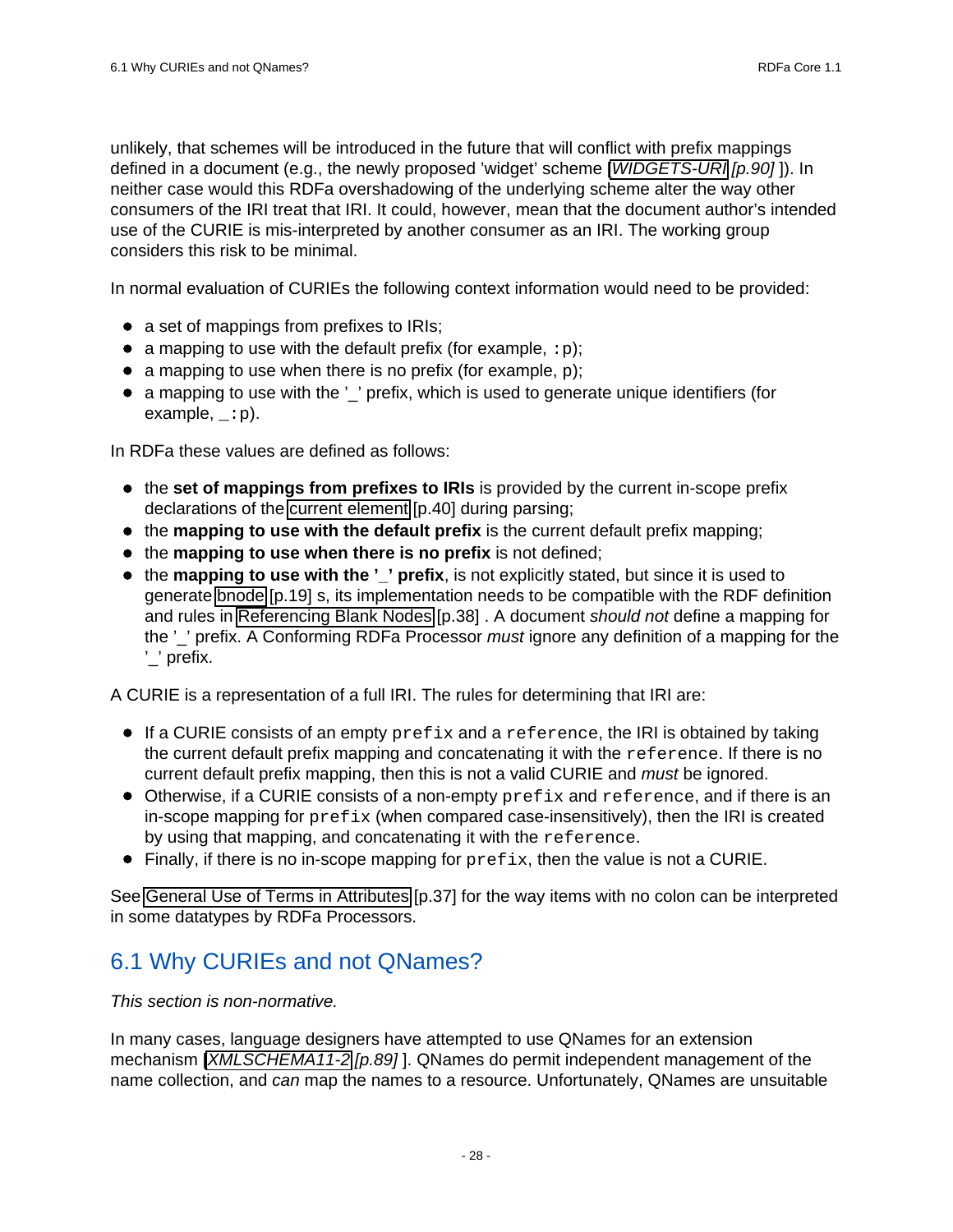in most cases because 1) the use of QName as identifiers in attribute values and element content is problematic as discussed in [[QNAMES](#page-89-11) [p.90]] and 2) the syntax of QNames is overly restrictive and does not allow all possible IRIs to be expressed.

A specific example of the problem this causes comes from attempting to define the name collection for books. In a QName, the part after the colon must be a valid element name, making an example such as the following *invalid*: isbn:0321154991

This is not a valid QName simply because "0321154991" is not a valid element name. Yet, in the example given, we don't really want to define a valid element name anyway. The whole reason for using a QName was to reference an item in a private scope - that of ISBNs. Moreover, in this example, we want the names within that scope to map to an IRI that will reveal the meaning of that ISBN. As you can see, the definition of QNames and this (relatively common) use case are in conflict with one another.

This specification addresses the problem by defining CURIEs. Syntactically, CURIEs are a superset of QNames.

Note that this specification is targeted at language designers, not document authors. Any language designer considering the use of QNames as a way to represent IRIs or unique tokens should consider instead using CURIEs:

- CURIEs are designed from the ground up to be used in attribute values. QNames are designed for unambiguously naming elements and attributes.
- CURIEs expand to IRIs, and any IRI can be represented by such an expansion. QNames are treated as value pairs, but even if those pairs are combined into a string, only a subset of IRIs can be represented.
- <span id="page-28-0"></span>CURIEs can be used in non-XML grammars, and can even be used in XML languages that do not support XML Namespaces. QNames are limited to XML Namespace-aware XML Applications.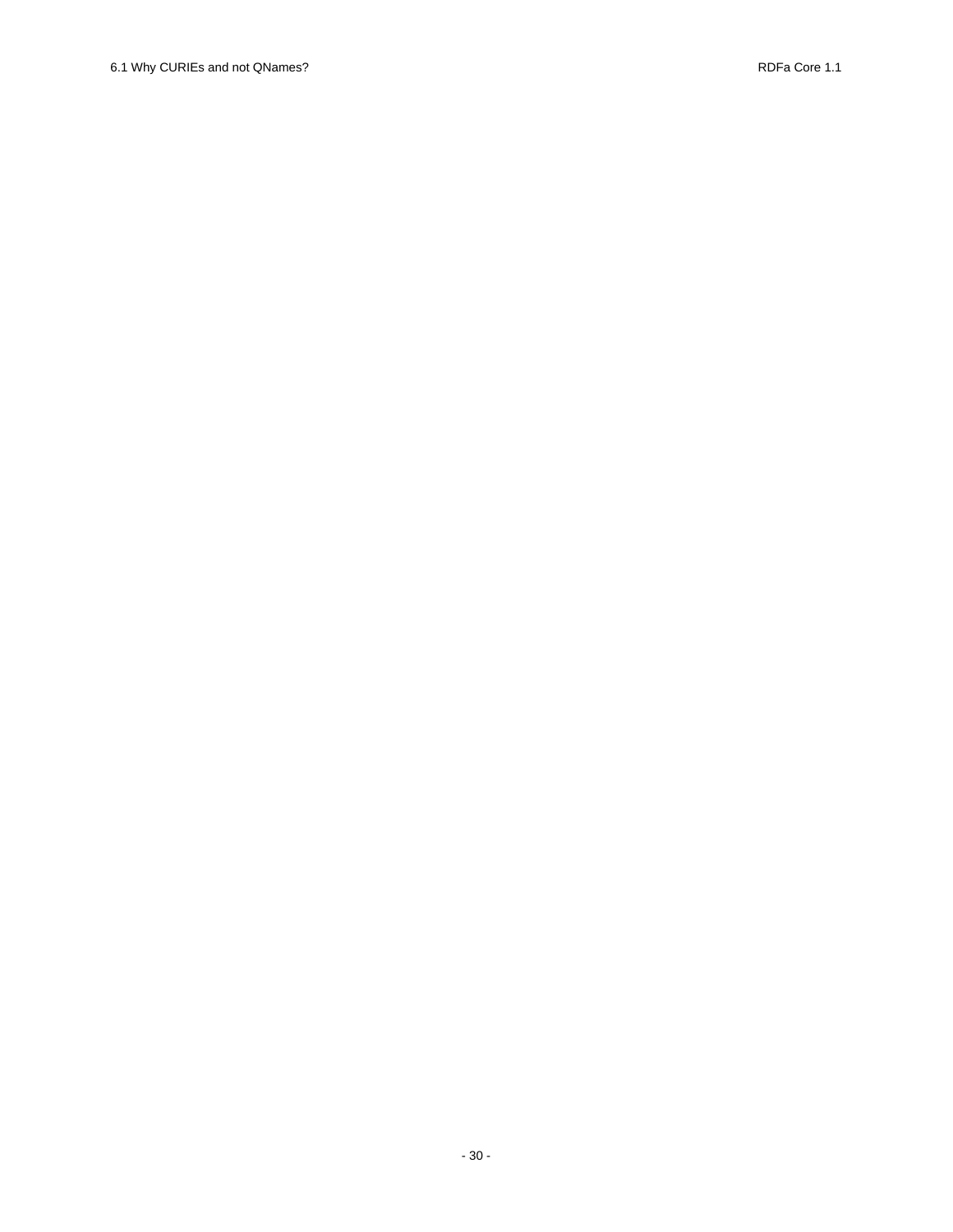# 7. Processing Model

This section looks at a generic set of processing rules for creating a set of triples that represent the structured data present in an RDFa document. Processing need not follow the DOM traversal technique outlined here, although the effect of following some other manner of processing must be the same as if the processing outlined here were followed. The processing model is explained using the idea of DOM traversal which makes it easier to describe (particularly in relation to the [evaluation context](#page-38-1) [p.39] ).

Note that in this section, explanations about the processing model or guidance to implementors are enclosed in sections like this.

### <span id="page-30-0"></span>7.1 Overview

Evaluating a document for RDFa triples is carried out by starting at the document object, and then visiting each of its child elements in turn, in document order, applying processing rules. Processing is recursive in that for each child element the processor also visits each of *its* child elements, and applies the same processing rules.

In some environments there will be little difference between starting at the root element of the document, and starting at the document object itself. It is defined this way because in some environments important information is present at the document object level which is not present on the root element.

As processing continues, rules are applied which may generate triples, and may also change the [evaluation context](#page-38-1) [p.39] information that will then be used when processing descendant elements.

This specification does not say anything about what should happen to the triples generated, or whether more triples might be generated during processing than are outlined here. However, to be conforming, an RDFa Processor *must* act as if at a minimum the rules in this section are applied, and a single [RDF graph](#page-18-3) [p.19] produced. As described in the [RDFa Processor](#page-20-0)  [Conformance](#page-20-0) [p.21] section, any additional triples generated must not appear in the [output](#page-20-2)  [graph](#page-20-2) [p.21]. They may be included in the [processor graph](#page-20-3) [p.21].

### <span id="page-30-1"></span>7.2 Evaluation Context

<span id="page-30-2"></span>During processing, each rule is applied using information provided by an [evaluation context](#page-38-1)  [p.39] . An *initial context* is created when processing begins. That context has the following members:

- <span id="page-30-3"></span>• The base. This will usually be the IRI of the document being processed, but it could be some other IRI, set by some other mechanism, such as the (X)HTML base element. The important thing is that it establishes an IRI against which relative paths can be resolved.
- <span id="page-30-4"></span> $\bullet$  The parent subject. The initial value will be the same as the initial value of [base](#page-30-3) [p.31], but it will usually change during the course of processing.
- The parent object. In some situations the object of a statement becomes the subject of any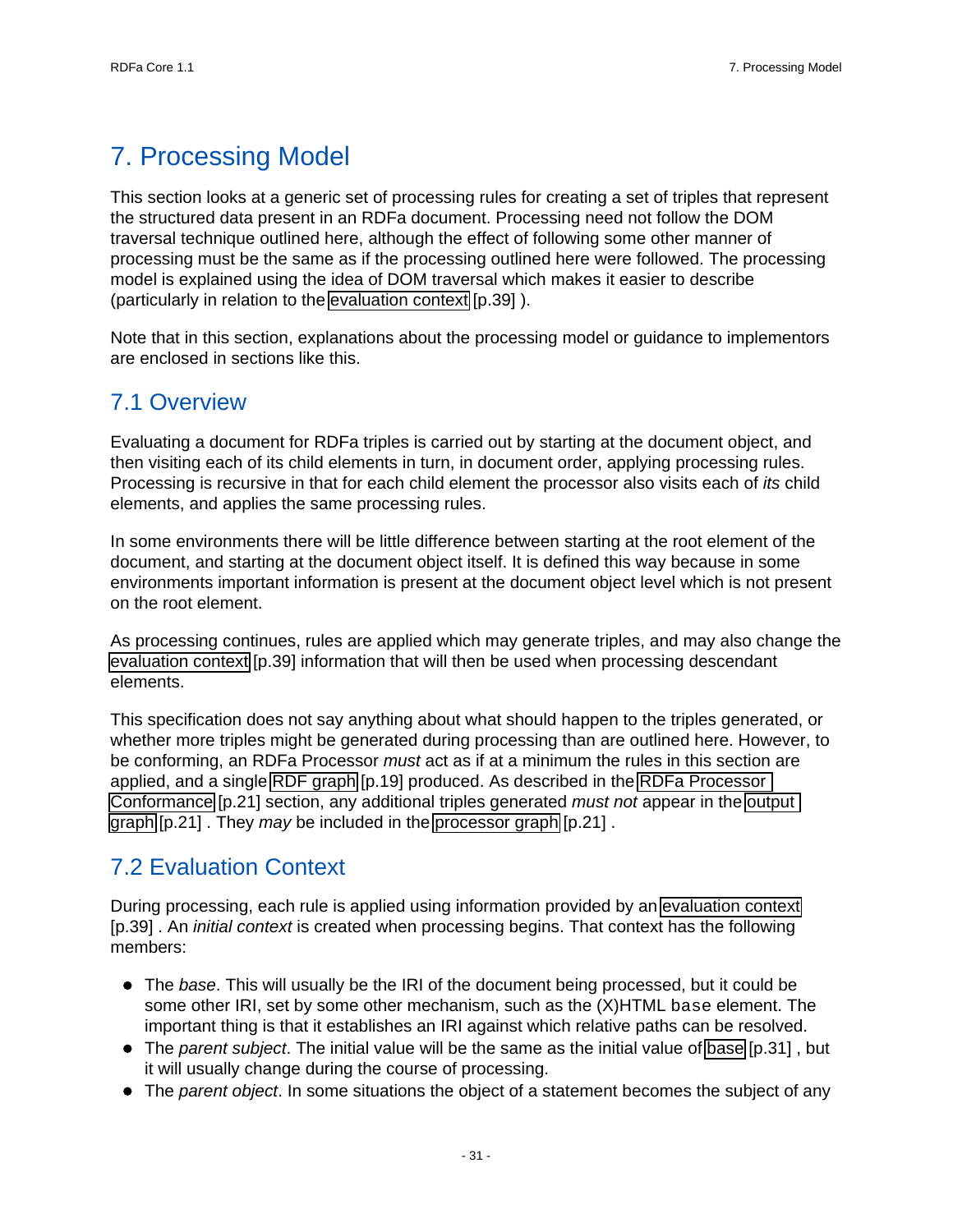nested statements, and this member is used to convey this value. Note that this value may be a [bnode](#page-18-5) [p.19] , since in some situations a number of nested statements are grouped together on one [bnode](#page-18-5) [p.19] . This means that the [bnode](#page-18-5) [p.19] must be set in the containing statement and passed down.

- A list of current, in-scope IRI mappings.
- <span id="page-31-2"></span>• A list of *incomplete triples*. A triple can be incomplete when no object resource is provided alongside a predicate that requires a resource (i.e., [@rel](#page-24-1) [p.25] or [@rev](#page-24-2) [p.25] ). The triples can be completed when a resource becomes available, which will be when the next subject is specified (part of the process called [chaining](#page-32-0) [p.33] ).
- A list mapping that associates IRIs with lists.
- <span id="page-31-1"></span>• The *language*. Note that there is no default language.
- The term mappings, a list of terms and their associated IRIs. This specification does not define an initial list. Host Languages may define an initial list.
- The *default vocabulary*, a value to use as the prefix IRI when an undefined [term](#page-36-1) [p.37] is used. This specification does not define an initial setting for the default vocabulary. Host Languages *may* define an initial setting.

During the course of processing, new [evaluation context](#page-38-1) [p.39] s are created which are passed to each child element. The initial rules described below will determine the values of the items in the context. Then the core rules will cause new triples to be created by combining information provided by an element with information from the [evaluation context](#page-38-1) [p.39] .

During the course of processing a number of locally scoped values are needed, as follows:

- An initially empty list of [IRI mapping](#page-40-0) [p.41] s, called the *local list of IRI mappings*.
- An initially empty *list of incomplete triples*, called the *local list of incomplete triples*.
- An initially empty [language](#page-31-1) [p.32] value.
- $\bullet$  A skip element flag, which indicates whether the [current element](#page-39-0) [p.40] can safely be ignored since it has no relevant RDFa attributes. Note that descendant elements will still be processed.
- A new subject value, which once calculated will set the [parent subject](#page-30-4) [p.31] property in an [evaluation context](#page-38-1) [p.39], as well as being used to complete any [incomplete triple](#page-31-2) [p.32] s, as described in the next section.
- A value for the *current property value*, the literal to use when creating triples that have a literal object, or IRI-s in the absence of [@rel](#page-24-1) [p.25] or [@rev](#page-24-2) [p.25] .
- A value for the *current object resource*, the resource to use when creating triples that have a resource object.
- $\bullet$  A value for the *typed resource*, the source for creating  $\text{rdf}:$  type relationships to types specified in [@typeof](#page-24-6) [p.25] .
- The *local term mappings*, a list of terms and their associated IRIs.
- The *local list mapping*, mapping IRIs to lists
- <span id="page-31-0"></span>A local default vocabulary, an IRI to use as a prefix mapping when a [term](#page-36-1) [p.37] is used.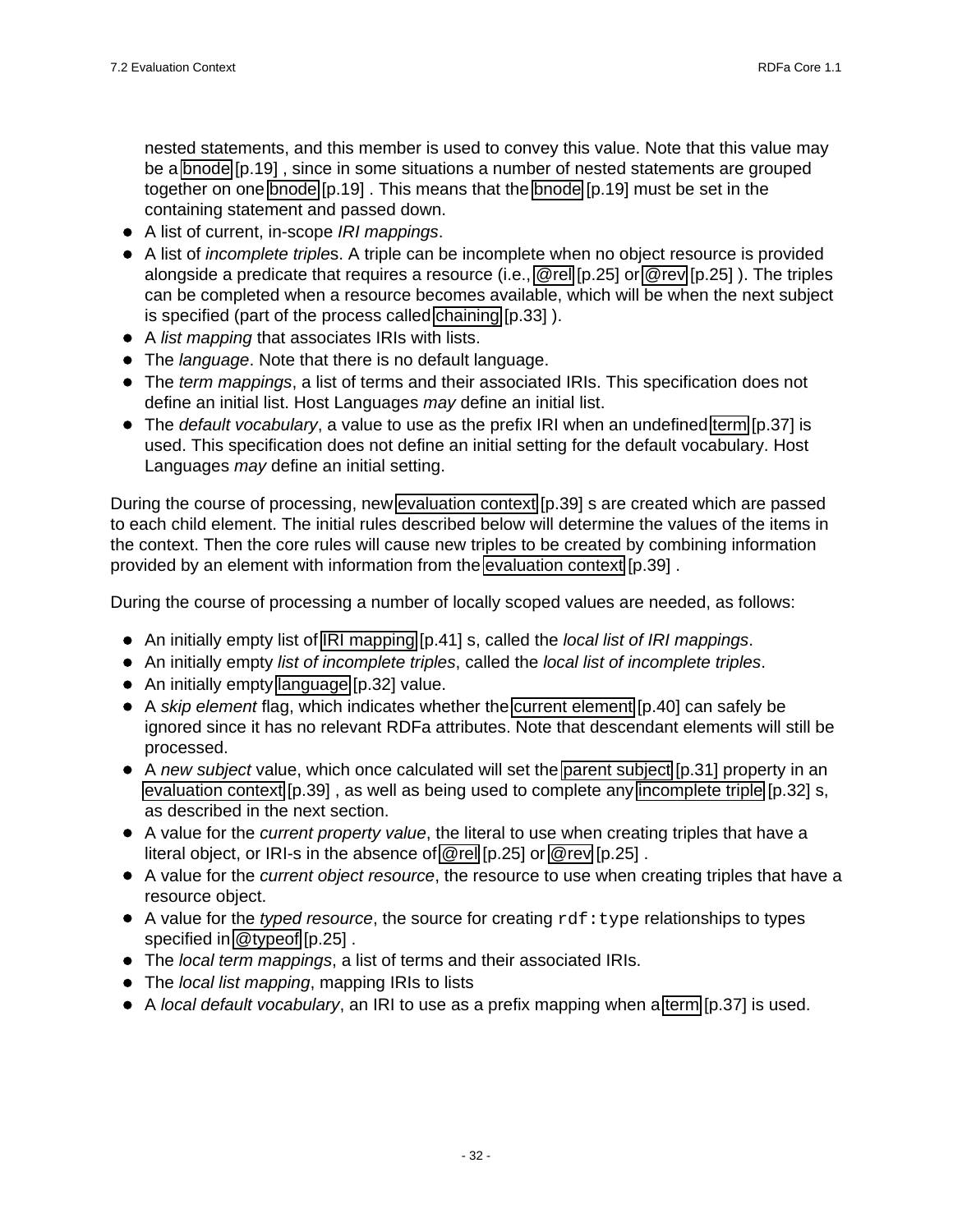### 7.3 Chaining

<span id="page-32-0"></span>Statement *chaining* is an RDFa feature that allows the author to link RDF statements together while avoiding unnecessary repetitive markup. For example, if an author were to add statements as children of an object that was a resource, these statements should be interpreted as being about that resource:

```
<div about="http://dbpedia.org/resource/Albert_Einstein">
  <span property="foaf:name">Albert Einstein</span>
  <span property="dbp:dateOfBirth" datatype="xsd:date">1879-03-14</span>
  <div rel="dbp:birthPlace" resource="http://dbpedia.org/resource/German_Empire">
    <span property="dbp:conventionalLongName">the German Empire</span>
  </div>
</div>
```
In this example we can see that an object resource ('German\_Empire'), has become the subject for nested statements. This markup also illustrates the basic chaining pattern of 'A has a B has a C' (i.e., Einstein has a birth place of the German Empire, which has a long name of "the German Empire").

It's also possible for the subject of nested statements to provide the object for *containing* statements â essentially the reverse of the example we have just seen. To illustrate, we'll take an example of the type of chaining just described, and show how it could be marked up more efficiently. To start, we mark up the fact that Albert Einstein had, at some point in his life, a residence both in the German Empire and in Switzerland:

```
<div about="http://dbpedia.org/resource/Albert_Einstein">
  <div rel="dbp-owl:residence" resource="http://dbpedia.org/resource/German_Empire"></div>
  <div rel="dbp-owl:residence" resource="http://dbpedia.org/resource/Switzerland"></div>
</div>
```
Now, we show the same information, but this time we create an [incomplete triple](#page-31-2) [p.32] from the residence part, and then use any number of further subjects to 'complete' that triple, as follows:

```
<div about="http://dbpedia.org/resource/Albert_Einstein" rel="dbp-owl:residence">
  <span about="http://dbpedia.org/resource/German_Empire"></span>
  <span about="http://dbpedia.org/resource/Switzerland"></span>
</div>
```
In this example, the [incomplete triple](#page-31-2) [p.32] actually gets completed twice, once for the German Empire and once for Switzerland, giving exactly the same information as we had in the earlier example:

```
<http://dbpedia.org/resource/Albert_Einstein>
  dbp-owl:residence <http://dbpedia.org/resource/German_Empire> .
<http://dbpedia.org/resource/Albert_Einstein>
  dbp-owl:residence <http://dbpedia.org/resource/Switzerland> .
```
Chaining can sometimes involve elements containing relatively minimal markup, for example showing only one resource, or only one predicate. Here the img element is used to carry a picture of Einstein: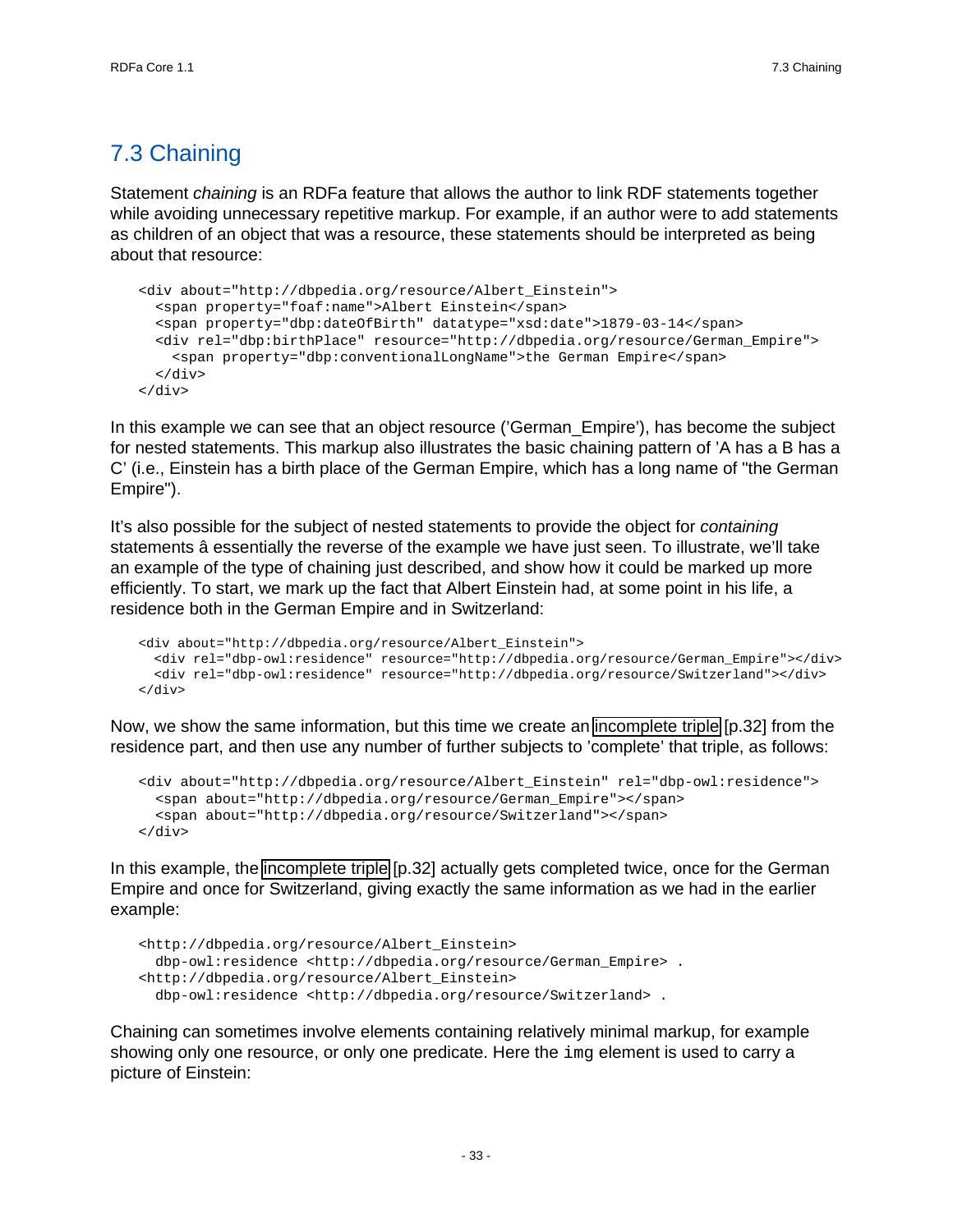```
<div about="http://dbpedia.org/resource/Albert_Einstein">
   <div rel="foaf:depiction">
     <img src="http://en.wikipedia.org/wiki/Image:Albert_Einstein_Head.jpg" />
   </div>
</div>
```
When such minimal markup is used, any of the resource-related attributes could act as a subject or an object in the chaining:

```
<div about="http://dbpedia.org/resource/Albert_Einstein">
   <div rel="dbp-owl:residence">
     <span about="http://dbpedia.org/resource/German_Empire"></span>
     <span about="http://dbpedia.org/resource/Switzerland"></span>
  </div>
</div>
```
Note that, as noted above, in many situations the [@property](#page-24-3) [p.25] and [@rel](#page-24-1) [p.25] are interchangeable. This is not true for chaining. Taking the first example, if that example was used as follows:

```
<div about="http://dbpedia.org/resource/Albert_Einstein">
   <span property="foaf:name">Albert Einstein</span>
   <span property="dbp:dateOfBirth" datatype="xsd:date">1879-03-14</span>
   <div property="dbp:birthPlace" resource="http://dbpedia.org/resource/German_Empire">
     <span property="dbp:conventionalLongName">the German Empire</span>
   </div>
</div>
```
The subject for the 'German Empire' would remain Albert Einstein (and that would, of course, be an error). This is the main difference between [@property](#page-24-3) [p.25] and [@rel](#page-24-1) [p.25] : the latter induces chaining, whereas the former, usually, does not.

#### <span id="page-33-0"></span>7.4 CURIE and IRI Processing

Since RDFa is ultimately a means for transporting RDF, a key concept is the resource and its manifestation as an IRI. RDF deals with complete IRIs (not relative paths); when converting RDFa to triples, any relative IRIs *must* be resolved relative to the base IRI, using the algorithm defined in section 6.5 of RFC 3987 [[RFC3987](#page-88-8) [p.89] ], Reference Resolution. The values of [RDFa attributes](#page-22-0) [p.23] that refer to IRIs use three different datatypes: IRI, [SafeCURIEorCURIEorIRI](#page-76-2) [p.77] , or [TERMorCURIEorAbsIRI](#page-76-3) [p.77] . All these attributes are mapped, after processing, to IRIs. The handling of these attributes is as follows:

IRI

The content is an IRI, and is used as such. SafeCURIEorCURIEorIRI

- When the value is surrounded by square brackets, then the content within the brackets is evaluated as a CURIE according to the [CURIE Syntax Definition](#page-25-2) [p.26] . If it is not a valid CURIE, the value must be ignored.
- Otherwise, the value is evaluated as a CURIE. If it is a valid CURIE, the resulting IRI is used; otherwise, the value is processed as an IRI.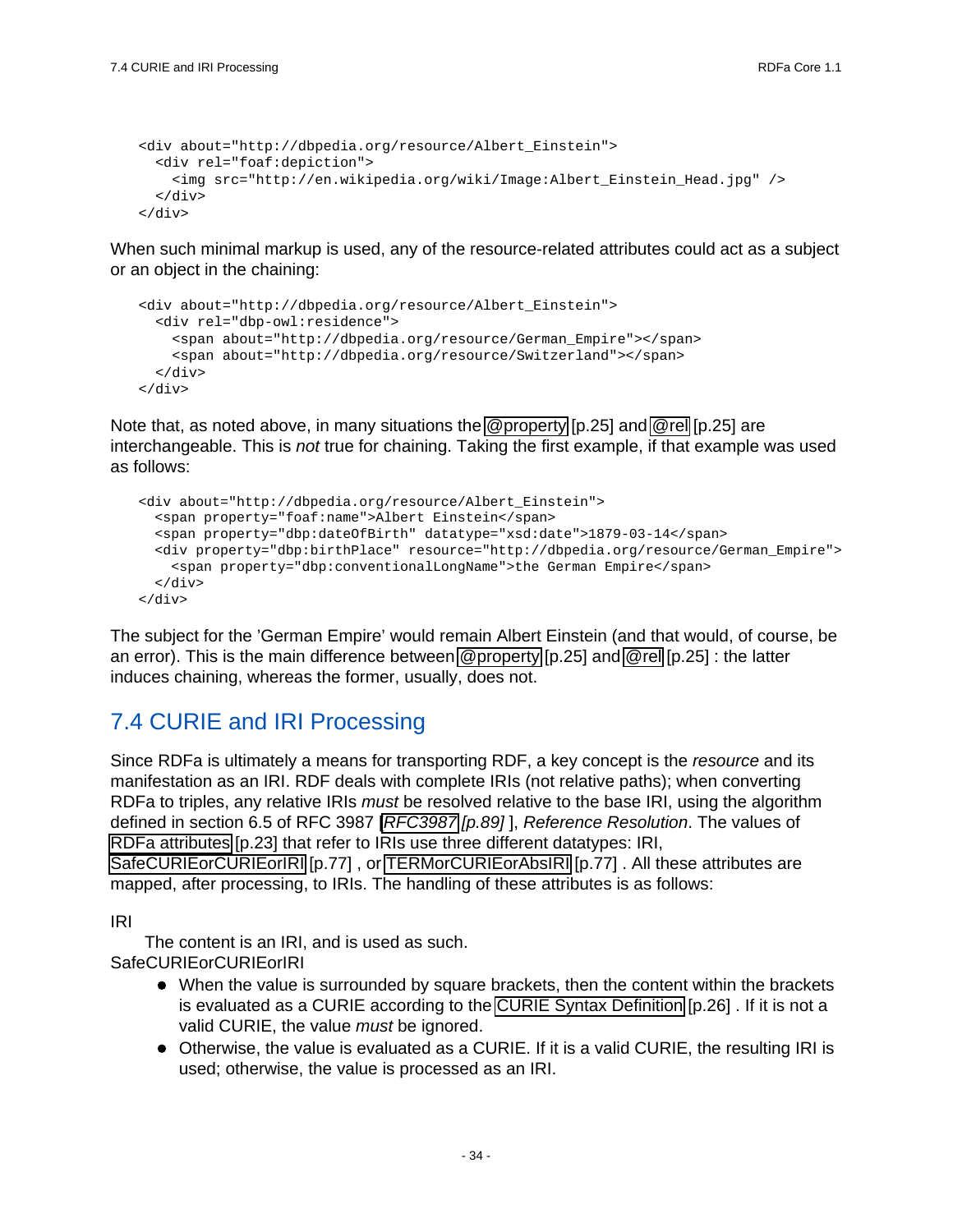A consequence of this is that when the value of an attribute of this datatype is the empty string (e.g., [@about](#page-24-7) [p.25] =""), that value resolves to an IRI. An IRI of "" is a relative IRI that is interpreted as being the same as the [base](#page-30-3) [p.31] . In other words, a value of "" will usually resolve to the IRI of the current document.

A related consequence of this is that when the value of an attribute of this datatype is an empty SafeCURIE (e.g., [@about](#page-24-7) [p.25] ="[]"), that value does not result in an IRI and therefore the value is ignored.

TERMorCURIEorAbsIRI

- $\bullet$  If the value is a [term](#page-36-1) [p.37] then it is evaluated as a term according to [General Use of](#page-36-0) [Terms in Attributes](#page-36-0) [p.37] . Note that this step may mean that the value is to be ignored.
- If the value is a valid CURIE, then the resulting IRI is used.
- If the value is an absolute IRI, that value is used.
- Otherwise, the value is ignored.

Note that it is possible for all values in an attribute to be ignored. When that happens, the attribute must be treated as if it were empty.

For example, the full IRI for Albert Einstein on DBPedia is:

```
http://dbpedia.org/resource/Albert_Einstein
```
This can be shortened by authors to make the information easier to manage, using a CURIE. The first step is for the author to create a prefix mapping that links a prefix to some leading segment of the IRI. In RDFa these mappings are expressed using [@prefix](#page-24-10) [p.25] :

```
<div prefix="db: http://dbpedia.org/">
  ...
</div>
```
Once the prefix has been established, an author can then use it to shorten an IRI as follows:

```
<div prefix="db: http://dbpedia.org/">
  <div about="db:resource/Albert_Einstein">
  </div>
</div>
```
The author is free to split the IRI at any point. However, since a common use of CURIEs is to make available libraries of terms and values, the prefix will usually be mapped to some common segment that provides the most re-use, often provided by those who manage the library of terms. For example, since DBPedia contains an enormous list of resources, it is more efficient to create a prefix mapping that uses the base location of the resources: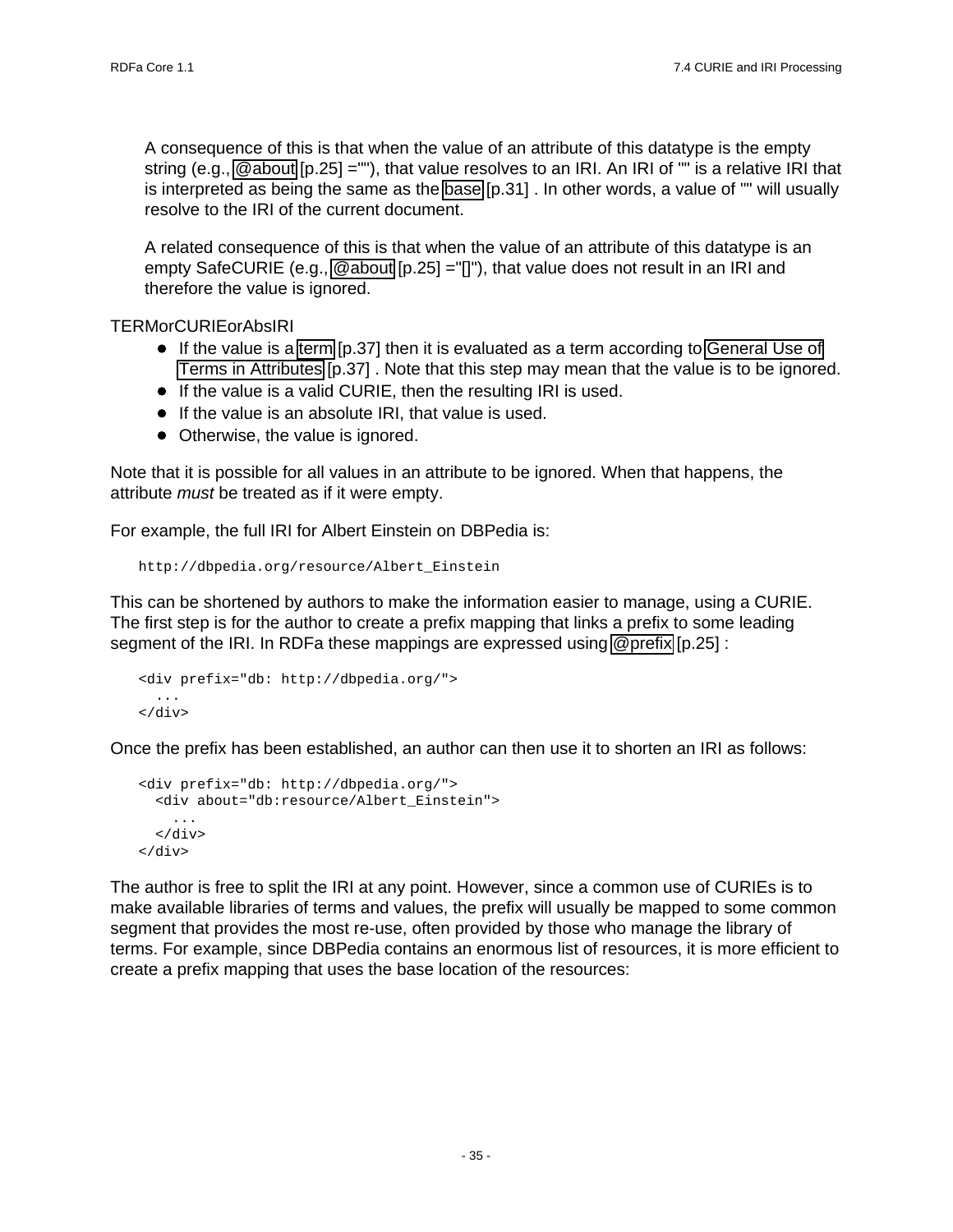```
<div prefix="dbr: http://dbpedia.org/resource/">
   <div about="dbr:Albert_Einstein">
     ...
   </div>
   <div about="dbr:Baruch_Spinoza">
     ...
   </div>
</div>
```
Note that it is generally considered a bad idea to use relative paths in prefix declarations. Since it is possible that an author may ignore this guidance, it is further possible that the IRI obtained from a CURIE is relative. However, since all IRIs must be resolved relative to [base](#page-30-3) [p.31] before being used to create triples, the use of relative paths should not have any effect on processing.

#### <span id="page-35-0"></span>**7.4.1 Scoping of Prefix Mappings**

CURIE prefix mappings are defined on the current element and its descendants. The inner-most mapping for a given prefix takes precedence. For example, the IRIs expressed by the following two CURIEs are different, despite the common prefix, because the prefix mappings are locally scoped:

```
<div prefix="dbr: http://dbpedia.org/resource/">
   <div about="dbr:Albert_Einstein">
     ...
   </div>
</div>
<div prefix="dbr: http://someotherdb.org/resource/">
   <div about="dbr:Albert_Einstein">
     ...
   </div>
</div>
```
In general it is a bad practice to redefine prefix mappings within a document. In particular, while it is permitted, mapping a prefix to different values at different places within a document could lead to confusion. The working group recommends that document authors use the same prefix to map to the same vocabulary throughout a document. Many vocabularies have recommended prefix names. The working group recommends that these names are used whenever possible.

#### <span id="page-35-1"></span>**7.4.2 General Use of CURIEs in Attributes**

There are a number of ways that attributes make use of CURIEs, and they need to be dealt with differently. These are:

- 1. An attribute may allow one or more values that are a mixture of TERMs, CURIEs, and absolute IRIs.
- 2. An attribute may allow one or more values that are a mixture of CURIEs and IRIs. In this case any value that is not a CURIE, as outlined in section [CURIE Syntax Definition](#page-25-2) [p.26] , will be processed as an IRI.
- 3. If the value is surrounded by square brackets, then the content within the brackets is always evaluated according to the rules in [CURIE Syntax Definition](#page-25-2) [p.26] - and if that content is not a CURIE, then the content *must* be ignored.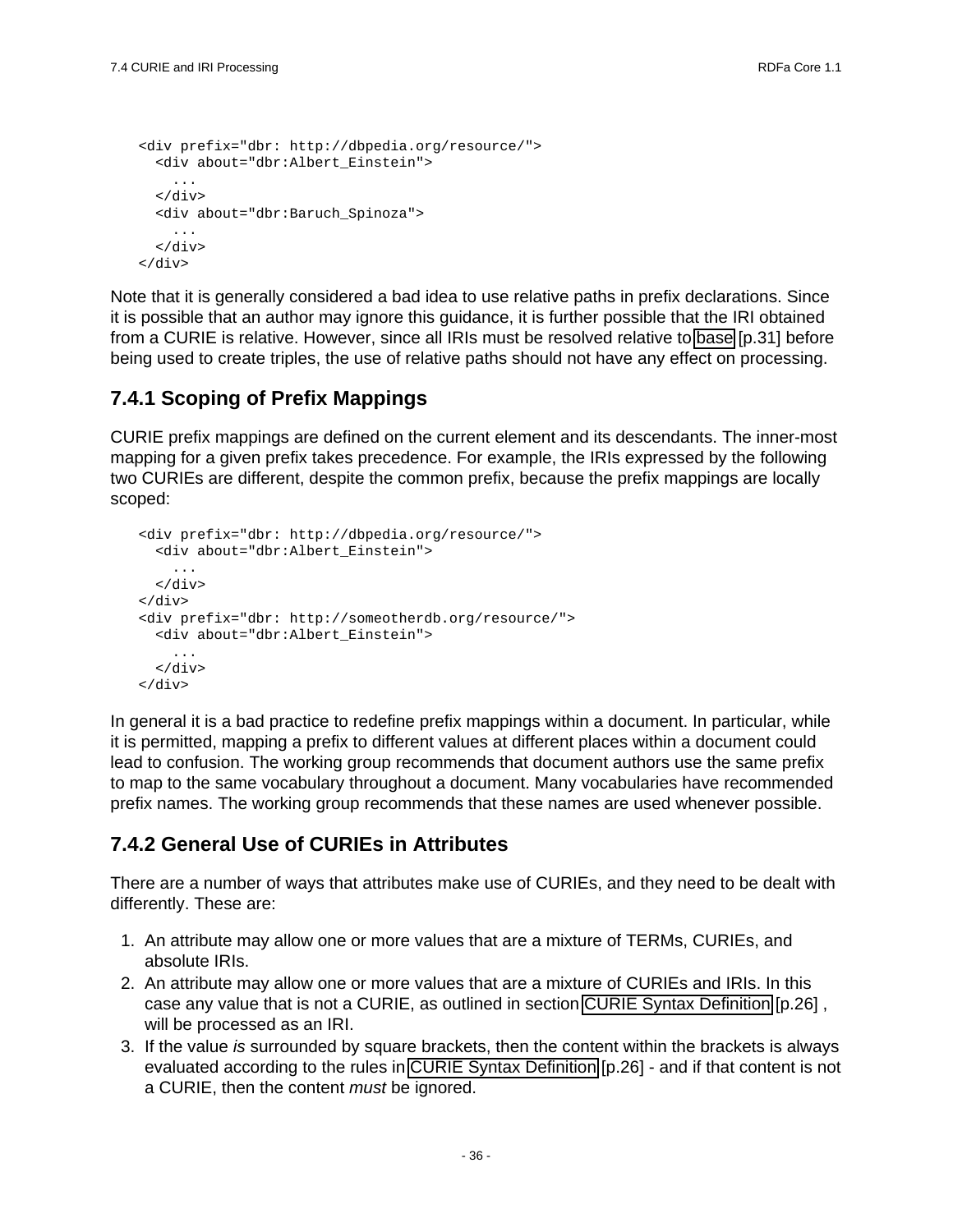An empty attribute value (e.g.,  $typeof='')$  is still a CURIE, and is processed as such. The rules for this processing are defined in [Sequence](#page-38-0) [p.39] . Specifically, however, an empty attribute value is never treated as a relative IRI by this specification.

An example of an attribute that can contain a CURIEorIRI is [@about](#page-24-0) [p.25] . To express an IRI directly, an author might do this:

```
<div about="http://dbpedia.org/resource/Albert_Einstein">
  ...
</div>
```
whilst to express the IRI above as a CURIE they would do this:

```
<div about="dbr:Albert_Einstein">
   ...
</div>
```
The author could also use a safe CURIE, as follows:

```
<div about="[dbr:Albert_Einstein]">
   ...
</div>
```
Since non-CURIE values must be ignored, the following value in [@about](#page-24-0) [p.25] would not set a new subject, since [@about](#page-24-0) [p.25] does not permit the use of [TERM](#page-76-0) [p.77] s, and the CURIE has no prefix separator.

```
<div about="[Albert_Einstein]">
   ...
</div>
```
However, this markup would set a subject, since it is not a CURIE, but a valid relative IRI:

```
<div about="Albert_Einstein">
  ...
</div>
```
Note that several RDFa attributes are able to also take [TERMS](#page-76-0) [p.77] as their value. This is discussed in the next section.

## **7.4.3 General Use of Terms in Attributes**

<span id="page-36-2"></span><span id="page-36-1"></span>Some RDFa attributes have a datatype that permits a term to be referenced. RDFa defines the syntax of a term as:

```
term ::= NCNameStartChar termChar*
termChar ::= NameChar - ':' ) | '/'
```
<span id="page-36-0"></span>For the avoidance of doubt, this definition means a 'term' in RDFa is an XML [NCName](http://www.w3.org/TR/2006/REC-xml-names-20060816/#NT-NCName) that also permits slash as a non-leading character.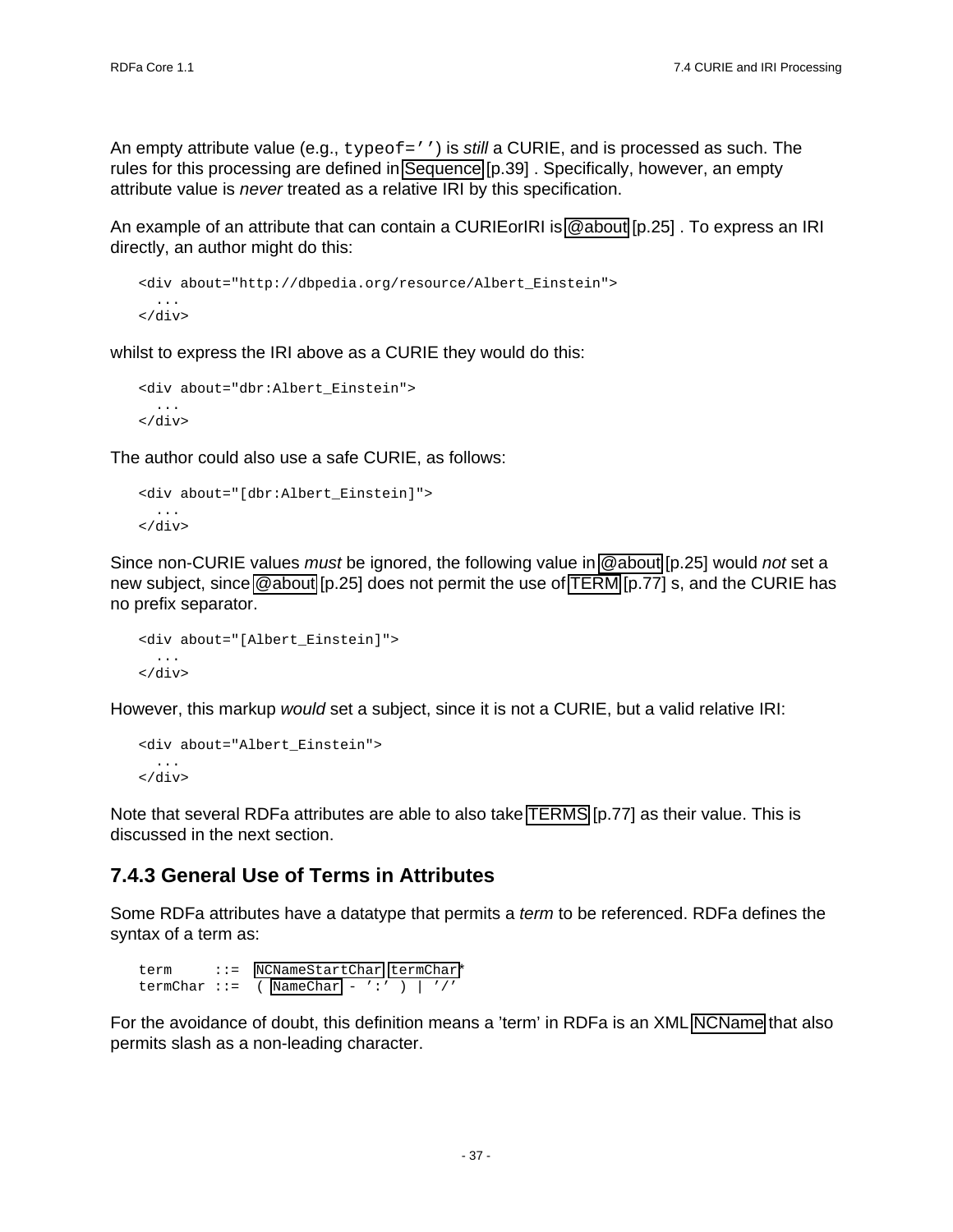When an RDFa attribute permits the use of a term, and the value being evaluated matches the production for term above, it is transformed to an IRI using the following logic:

- $\bullet$  If there is a [local default vocabulary](#page-31-0) [p.32] the IRI is obtained by concatenating that value and the term.
- $\bullet$  Otherwise, check if the term matches an item in the list of [local term mappings](#page-31-1) [p.32]. First compare against the list case-sensitively, and if there is no match then compare case-insensitively. If there is a match, use the associated IRI.
- $\bullet$  Otherwise, the term has no associated IRI and *must* be ignored.

A [local default vocabulary](#page-31-0) [p.32] can be defined by the Host Language as part of the [initial](#page-30-0)  [context](#page-30-0) [p.31] , and can be overridden on the current element and its children using [@vocab](#page-25-0)   $[p.26]$ .

## **7.4.4 Use of CURIEs in Specific Attributes**

The general rules discussed in the previous sections apply to the RDFa attributes in the following ways:

- [@about](#page-24-0) [p.25] and [@resource](#page-24-1) [p.25] support the datatype [SafeCURIEorCURIEorIRI](#page-76-1) [p.77] allowing a SafeCURIE, a CURIE, or an IRI.
- [@href](#page-24-2) [p.25] and [@src](#page-24-3) [p.25] are as defined in the Host Language (e.g., XHTML), and support only an IRI.
- [@vocab](#page-25-0) [p.26] supports an IRI.
- [@datatype](#page-24-4) [p.25] supports the datatype [TERMorCURIEorAbsIRI](#page-76-2) [p.77] allowing a single Term, CURIE, or Absolute IRI.
- [@property](#page-24-5) [p.25] , [@typeof](#page-24-6) [p.25] , [@rel](#page-24-7) [p.25] , and [@rev](#page-24-8) [p.25] support the datatype [TERMorCURIEorAbsIRIs](#page-76-3) [p.77] - allowing one or more Terms, CURIEs, or Absolute IRIs.

Any value that matches a defined term *must* be expanded into a reference to the corresponding IRI. For example in the following examples:

```
<link rel="license" href="http://example.org/license.html" />
<link rel="xhv:license" href="http://example.org/license.html" />
```
would each generate the following triple:

<> <http://www.w3.org/1999/xhtml/vocab#license> <http://example.org/license.html> .

## **7.4.5 Referencing Blank Nodes**

In RDFa, it is possible to establish relationships using various types of resource references, including [bnode](#page-18-0) [p.19] s. If a subject or object is defined using a CURIE, and that CURIE explicitly names a [bnode](#page-18-0) [p.19] , then a Conforming Processor must create the [bnode](#page-18-0) [p.19] when it is encountered during parsing. The RDFa Processor *must* also ensure that no bnode [p.19] created automatically (e.g., as a result of [chaining](#page-32-0) [p.33] ) has a name that collides with a [bnode](#page-18-0) [p.19] that is defined by explicit reference in a CURIE.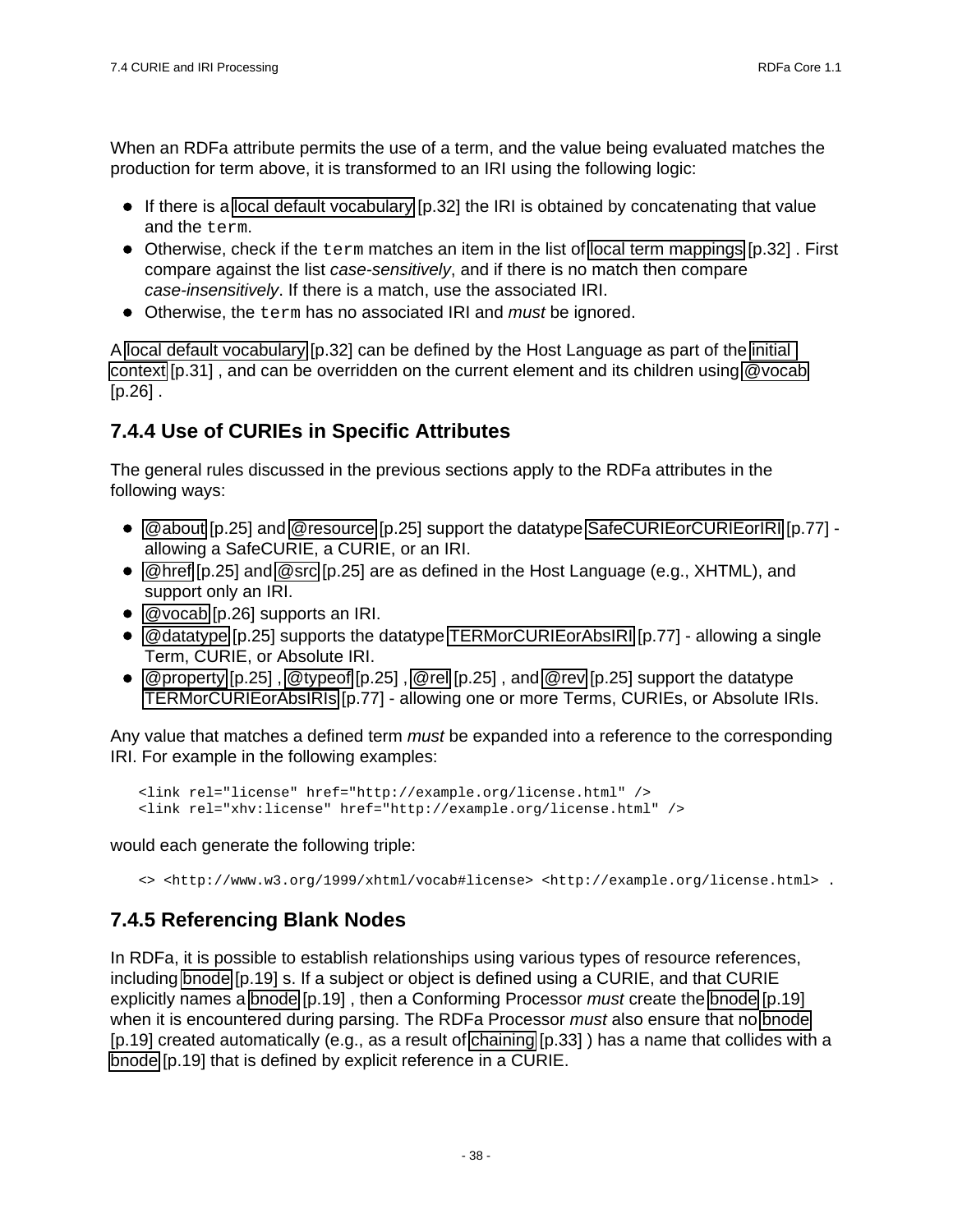Consider the following example:

```
<link about="_:john" rel="foaf:mbox"
  href="mailto:john@example.org" />
<link about="_:sue" rel="foaf:mbox"
  href="mailto:sue@example.org" />
<link about="_:john" rel="foaf:knows"
  resource="_:sue" />
```
In the above fragment, two [bnodes](#page-18-0) [p.19] are explicitly created as the subject of triples. Those [bnodes](#page-18-0) [p.19] are then referenced to demonstrate the relationship between the parties. After processing, the following triples will be generated:

```
_:john foaf:mbox <mailto:john@example.org> .
_:sue foaf:mbox <mailto:sue@example.org> .
_:john foaf:knows _:sue .
```
RDFa Processors use, internally, implementation-dependent identifiers for bnodes. When triples are retrieved, new bnode indentifiers are used, which usually bear no relation to the original identifiers. However, implementations do ensure that these generated bnode identifiers are consistent: each bnode will have its own identifier, all references to a particular bnode will use the same identifier, and different bnodes will have different identifiers.

As a special case,  $\overline{\phantom{a}}$ : is also a valid reference for one specific [bnode](#page-18-0) [p.19].

## <span id="page-38-0"></span>7.5 Sequence

Processing would normally begin after the document to be parsed has been completely loaded. However, there is no requirement for this to be the case, and it is certainly possible to use a stream-based approach, such as [SAX](#page-89-0)  $[SAX]$   $[DAY]$  to extract the RDFa information. However, if some approach other than the DOM traversal technique defined here is used, it is important to ensure that Host Language-specific processing rules are applied (e.g., XHTML+RDFa [[XHTML-RDFA](#page-88-0) [p.89]] indicates the base element can be used, and base will affect the interpretation of IRIs in meta or link elements even if those elements are before the base element in the stream).

In this section the term 'resource' is used to mean 'IRI or [bnode](#page-18-0) [p.19] ' It is possible that this term will be replaced with some other, more formal term after consulting with other groups. Changing this term will in no way change this processing sequence.

<span id="page-38-1"></span>At the beginning of processing, an initial evaluation context is created, as follows:

- $\bullet$  the [base](#page-30-1) [p.31] is set to the IRI of the document (or another value specified in a language specific manner such as the HTML base element);
- $\bullet$  the [parent subject](#page-30-2) [p.31] is set to the [base](#page-30-1) [p.31] value;
- $\bullet$  the [parent object](#page-30-3)  $[p.31]$  is set to null;
- $\bullet$  the [list of incomplete triples](#page-31-2) [p.32] is empty;
- $\bullet$  the [list mapping](#page-31-3)  $[p.32]$  is empty;
- $\bullet$  the [language](#page-31-4) [p.32] is set to null.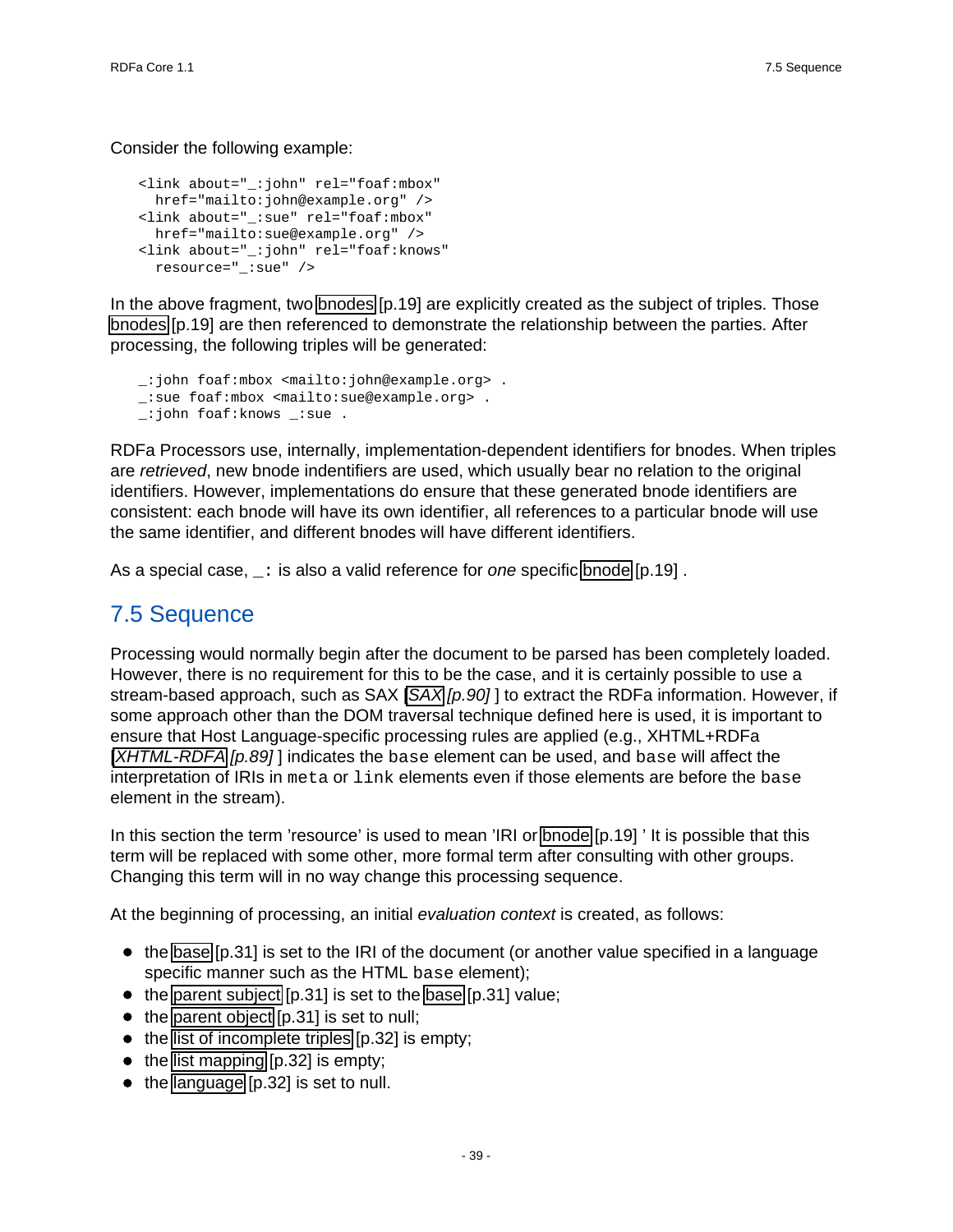- $\bullet$  the [list of IRI mappings](#page-31-5) [p.32] is empty (or a list defined in the [initial context](#page-69-0) [p.70] of the Host Language).
- $\bullet$  the [term mappings](#page-31-6) [p.32] is set to null (or a list defined in the [initial context](#page-69-0) [p.70] of the Host Language).
- $\bullet$  the [default vocabulary](#page-31-7) [p.32] is set to null (or an IRI defined in the [initial context](#page-69-0) [p.70] of the Host Language).

Processing begins by applying the processing rules below to the document object, in the context of this initial [evaluation context](#page-38-1) [p.39] . All elements in the tree are also processed according to the rules described below, depth-first, although the [evaluation context](#page-38-1) [p.39] used for each set of rules will be based on previous rules that may have been applied.

This specification defines processing rules for optional attributes that may not be present in all Host Languages (e.g., [@href](#page-24-2) [p.25] ). If these attributes are not supported in the Host Language, then the corresponding processing rules are not relevant for that language.

The processing rules are:

- 1. First, the local values are initialized, as follows:
	- $\bullet$  the [skip element](#page-31-8) [p.32] flag is set to 'false';
	- $\bullet$  [new subject](#page-31-9) [p.32] is set to null;
	- [current object resource](#page-31-10) [p.32] is set to null;
	- [typed resource](#page-31-11) [p.32] is set to null;
	- $\bullet$  the [local list of IRI mappings](#page-31-12) [p.32] is set to the list of IRI mappings from the evaluation [context](#page-38-1) [p.39] ;
	- $\bullet$  the [local list of incomplete triples](#page-31-2) [p.32] is set to null;
	- $\bullet$  the [list mapping](#page-31-3) [p.32] is set to (a reference of) the list mapping from the evaluation [context](#page-38-1) [p.39] ;
	- $\bullet$  the [current language](#page-45-0) [p.46] value is set to the [language](#page-31-4) [p.32] value from the evaluation [context](#page-38-1) [p.39] .
	- $\bullet$  the [local term mappings](#page-31-1) [p.32] is set to the [term mappings](#page-31-6) [p.32] from the evaluation [context](#page-38-1) [p.39] .
	- the [local default vocabulary](#page-31-0) [p.32] is set to the [default vocabulary](#page-31-7) [p.32] from the [evaluation context](#page-38-1) [p.39] .

Note that some of the local variables are temporary containers for values that will be passed to descendant elements via an [evaluation context](#page-38-1) [p.39] . In some cases the containers will have the same name, so to make it clear which is being acted upon in the following steps, the local version of an item will generally be referred to as such.

<span id="page-39-0"></span>2. Next the *current element* is examined for any change to the [default vocabulary](#page-31-7) [p.32] via [@vocab](#page-25-0) [p.26] . If [@vocab](#page-25-0) [p.26] is present and contains a value, the [local default](#page-31-0)  [vocabulary](#page-31-0) [p.32] is updated according to the section on [CURIE and IRI Processing](#page-33-0) [p.34] . If the value is empty, then the [local default vocabulary](#page-31-0) [p.32] must be reset to the Host Language defined default (if any).

The value of [@vocab](#page-25-0) [p.26] is used to generate a triple as follows: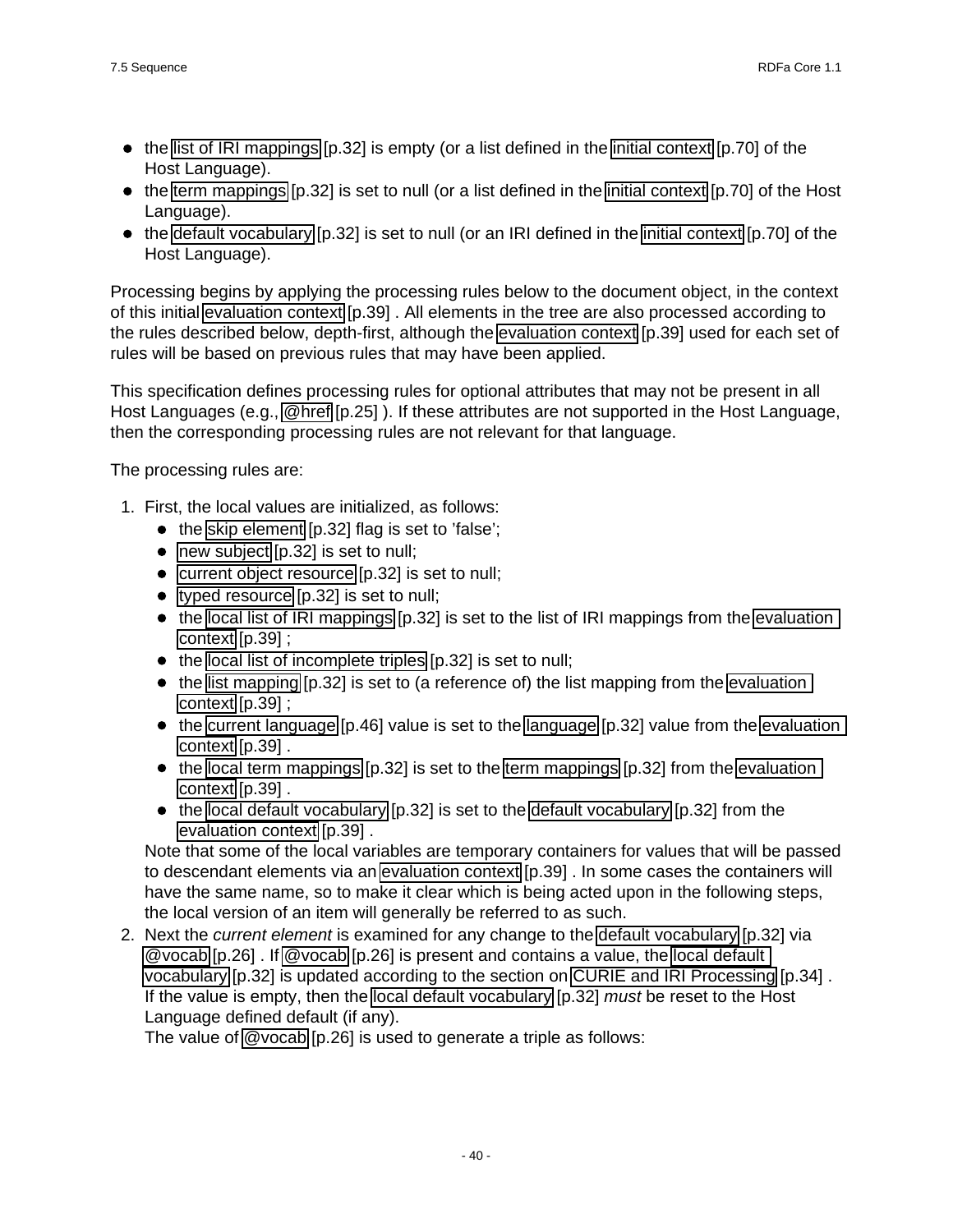```
subject 
   base [p.31] 
predicate 
   http://www.w3.org/ns/rdfa#usesVocabulary
```
object

value from [@vocab](#page-25-0) [p.26]

A Host Language is not required to define a default vocabulary. In such a case, setting [@vocab](#page-25-0) [p.26] to the empty value has the effect of setting the [local default vocabulary](#page-31-0) [p.32] to null.

<span id="page-40-0"></span>3. Next, the [current element](#page-39-0) [p.40] is examined for IRI mappings and these are added to the [local list of IRI mappings](#page-31-12) [p.32] . Note that an [IRI mapping](#page-40-0) [p.41] will simply overwrite any current mapping in the list that has the same name;

Mappings are defined via [@prefix](#page-24-9) [p.25] . Values in this attribute are evaluated from beginning to end (e.g., left to right in typical documents). For backward compatibility, RDFa Processors *should* also permit the definition of mappings via @xmlns. In this case, the value to be mapped is set by the XML namespace prefix, and the value to map is the value of the attribute â an IRI. (Note that prefix mapping via @xmlns is deprecated, and may be removed in a future version of this specification.) When xmlns is supported, such mappings must be processed before processing any mappings from [@prefix](#page-24-9) [p.25] on the same element. Regardless of how the mapping is declared, the value to be mapped must be converted to lower case, and the IRI is not processed in any way; in particular if it is a relative path it *must not* be resolved against the current [base](#page-30-1) [p.31]. Authors should not use relative paths as the IRI.

- 4. The [current element](#page-39-0) [p.40] is also parsed for any language information, and if present, [current language](#page-45-0) [p.46] is set accordingly; Host Languages that incorporate RDFa may provide a mechanism for specifying the natural language of an element and its contents (e.g., XML provides the general-purpose XML attribute @xml:lang).
- 5. If the [current element](#page-39-0) [p.40] contains no [@rel](#page-24-7) [p.25] or [@rev](#page-24-8) [p.25] attribute, then the next step is to establish a value for [new subject](#page-31-9) [p.32] . This step has two possible alternatives.
	- 1. If the [current element](#page-39-0) [p.40] contains the [@property](#page-24-5) [p.25] attribute, but does not contain either the [@content](#page-24-10) [p.25] or [@datatype](#page-24-4) [p.25] attributes, then [new subject](#page-31-9) [p.32] is set to the resource obtained from the first match from the following rule:
		- $\bullet$  by using the resource from [@about](#page-24-0) [p.25], if present, obtained according to the section on [CURIE and IRI Processing](#page-33-0) [p.34] ;
		- $\bullet$  otherwise, if the element is the root element of the document, then act as if there is an empty [@about](#page-24-0) [p.25] present, and process it according to the rule for [@about](#page-24-0)   $[p.25]$ , above;
		- $\bullet$  otherwise, if [parent object](#page-30-3) [p.31] is present, [new subject](#page-31-9) [p.32] is set to the value of [parent object](#page-30-3) [p.31] .

If [@typeof](#page-24-6) [p.25] is present then [typed resource](#page-31-11) [p.32] is set to the resource obtained from the first match from the following rules: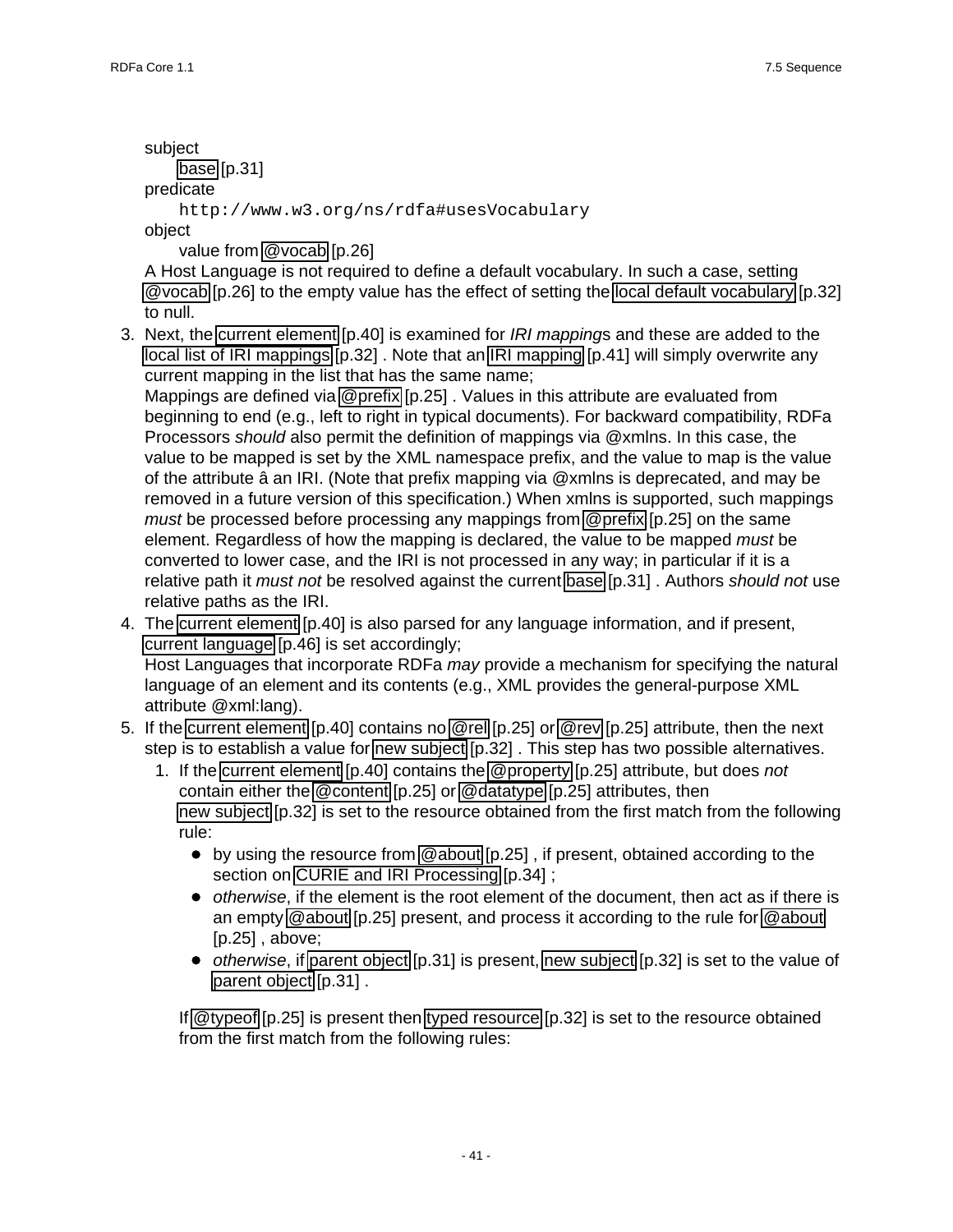- $\bullet$  by using the resource from [@about](#page-24-0) [p.25], if present, obtained according to the section on [CURIE and IRI Processing](#page-33-0) [p.34] ;
- $\bullet$  otherwise, if the element is the root element of the document, then act as if there is an empty [@about](#page-24-0) [p.25] present and process it according to the previous rule;
- otherwise.
	- $\circ$  by using the resource from [@resource](#page-24-1) [p.25], if present, obtained according to the section on [CURIE and IRI Processing](#page-33-0) [p.34] ;
	- $\circ$  otherwise, by using the IRI from [@href](#page-24-2) [p.25], if present, obtained according to the section on [CURIE and IRI Processing](#page-33-0) [p.34] ;
	- $\circ$  otherwise, by using the IRI from [@src](#page-24-3) [p.25], if present, obtained according to the section on [CURIE and IRI Processing](#page-33-0) [p.34] ;
	- $\circ$  otherwise, the value of [typed resource](#page-31-11) [p.32] is set to a newly created bnode  $[p.19]$ .
	- $\circ$  The value of the [current object resource](#page-31-10) [p.32] is then set to the value of typed [resource](#page-31-11) [p.32] .
- 2. otherwise:
	- If the element contains an [@about](#page-24-0) [p.25] , [@href](#page-24-2) [p.25] , [@src](#page-24-3) [p.25] , or [@resource](#page-24-1) [p.25] attribute, [new subject](#page-31-9) [p.32] is set to the resource obtained as follows:
		- $\circ$  by using the resource from [@about](#page-24-0) [p.25], if present, obtained according to the section on [CURIE and IRI Processing](#page-33-0) [p.34] ;
		- $\circ$  otherwise, by using the resource from [@resource](#page-24-1) [p.25], if present, obtained according to the section on [CURIE and IRI Processing](#page-33-0) [p.34] ;
		- $\circ$  otherwise, by using the IRI from [@href](#page-24-2) [p.25], if present, obtained according to the section on [CURIE and IRI Processing](#page-33-0) [p.34] ;
		- $\circ$  otherwise, by using the IRI from [@src](#page-24-3) [p.25], if present, obtained according to the section on [CURIE and IRI Processing](#page-33-0) [p.34] .
	- $\bullet$  otherwise, if no resource is provided by a resource attribute, then the first match from the following rules will apply:
		- $\circ$  if the element is the root element of the document, then act as if there is an empty [@about](#page-24-0) [p.25] present, and process it according to the rule for [@about](#page-24-0)   $[p.25]$ , above;
		- $\circ$  otherwise, if [@typeof](#page-24-6) [p.25] is present, then [new subject](#page-31-9) [p.32] is set to be a newly created [bnode](#page-18-0) [p.19] ;
		- $\circ$  otherwise, if [parent object](#page-30-3) [p.31] is present, [new subject](#page-31-9) [p.32] is set to the value of [parent object](#page-30-3) [p.31] . Additionally, if [@property](#page-24-5) [p.25] is not present then the [skip element](#page-31-8) [p.32] flag is set to 'true'.
	-

Finally, if [@typeof](#page-24-6) [p.25] is present, set the [typed resource](#page-31-11) [p.32] to the value of [new subject](#page-31-9) [p.32] .

6. If the [current element](#page-39-0) [p.40] does contain a [@rel](#page-24-7) [p.25] or [@rev](#page-24-8) [p.25] attribute, then the next step is to establish both a value for [new subject](#page-31-9) [p.32] and a value for current object [resource](#page-31-10) [p.32] :

[new subject](#page-31-9) [p.32] is set to the resource obtained from the first match from the following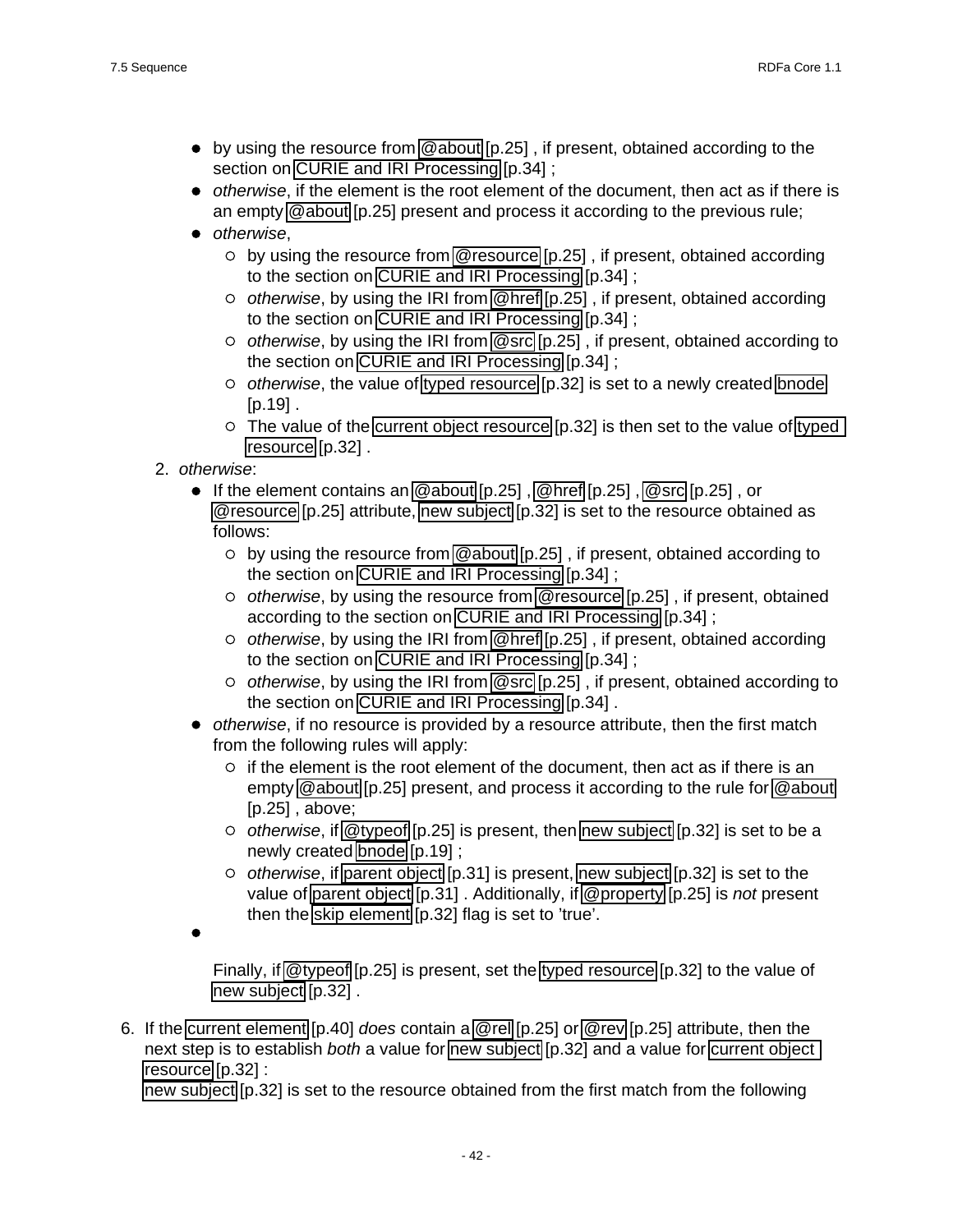rules:

• by using the resource from [@about](#page-24-0) [p.25], if present, obtained according to the section on [CURIE and IRI Processing](#page-33-0) [p.34] ;

if the [@typeof](#page-24-6) [p.25] attribute is present, set [typed resource](#page-31-11) [p.32] to [new subject](#page-31-9) [p.32] .

If no resource is provided then the first match from the following rules will apply:

- $\bullet$  if the element is the root element of the document then act as if there is an empty [@about](#page-24-0) [p.25] present, and process it according to the rule for [@about](#page-24-0) [p.25] , above;
- $\bullet$  otherwise, if [parent object](#page-30-3) [p.31] is present, [new subject](#page-31-9) [p.32] is set to that.

Then the [current object resource](#page-31-10) [p.32] is set to the resource obtained from the first match from the following rules:

- by using the resource from [@resource](#page-24-1) [p.25] , if present, obtained according to the section on [CURIE and IRI Processing](#page-33-0) [p.34] ;
- otherwise, by using the IRI from [@href](#page-24-2) [p.25], if present, obtained according to the section on [CURIE and IRI Processing](#page-33-0) [p.34] ;
- otherwise, by using the IRI from [@src](#page-24-3) [p.25], if present, obtained according to the section on [CURIE and IRI Processing](#page-33-0) [p.34] ;
- $\bullet$  otherwise, if [@typeof](#page-24-6) [p.25] is present and [@about](#page-24-0) [p.25] is not, use a newly created [bnode](#page-18-0) [p.19] .

If [@typeof](#page-24-6) [p.25] is present and [@about](#page-24-0) [p.25] is not, set [typed resource](#page-31-11) [p.32] to [current](#page-31-10) [object resource](#page-31-10) [p.32] .

Note that final value of the [current object resource](#page-31-10) [p.32] will either be null (from initialization) or a full IRI or [bnode](#page-18-0) [p.19] .

7. resource="http://www.w3.org/2010/02/rdfa/meetings/2011-11-10#resolution\_2" rel="bibo:affirmedBy"> If in any of the previous steps a [typed resource](#page-31-11) [p.32] was set to a non-null value, it is now used to provide a subject for type values;

One or more 'types' for the [typed resource](#page-31-11) [p.32] can be set by using [@typeof](#page-24-6) [p.25] . If present, the attribute may contain one or more IRIs, obtained according to the section on [CURIE and IRI Processing](#page-33-0) [p.34] , each of which is used to generate a triple as follows: subject

[typed resource](#page-31-11) [p.32] predicate http://www.w3.org/1999/02/22-rdf-syntax-ns#type

object

current full IRI of 'type' from [typed resource](#page-31-11) [p.32]

8. If in any of the previous steps a [new subject](#page-31-9) [p.32] was set to a non-null value different from the [parent object](#page-30-3) [p.31] ;

The [list mapping](#page-31-3) [p.32] taken from the [evaluation context](#page-38-1) [p.39] is set to a new, empty mapping.

9. If in any of the previous steps a [current object resource](#page-31-10) [p.32] was set to a non-null value, it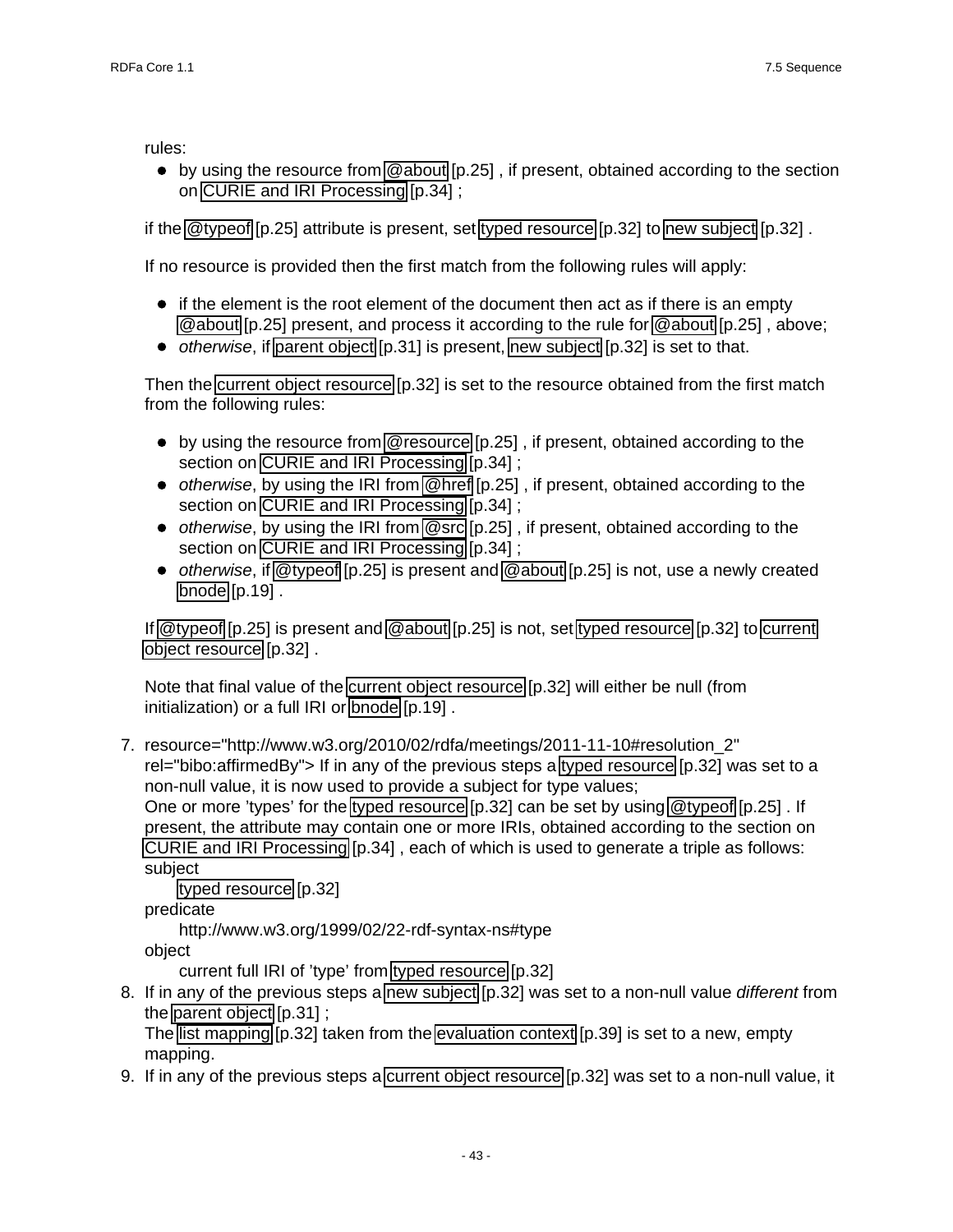is now used to generate triples and add entries to the [local list mapping](#page-31-13) [p.32] : If the element contains both the [@inlist](#page-24-11) [p.25] and the [@rel](#page-24-7) [p.25] attributes: the [@rel](#page-24-7) [p.25] may contain one or more resources, obtained according to the section on [CURIE and IRI](#page-33-0)  [Processing](#page-33-0) [p.34] each of which is used to add an entry to the [list mapping](#page-31-3) [p.32] as follows:

- $\bullet$  if the [local list mapping](#page-31-13) [p.32] does not contain a list associated with the IRI, instantiate a new list and add to local list mappings
- $\bullet$  add the [current object resource](#page-31-10) [p.32] to the list associated with the resource in the [local list mapping](#page-31-13) [p.32]

Predicates for the [current object resource](#page-31-10) [p.32] can be set by using one or both of the [@rel](#page-24-7)  [p.25] and the [@rev](#page-24-8) [p.25] attributes but, in case of the [@rel](#page-24-7) [p.25] attribute, only if the [@inlist](#page-24-11) [p.25] is not present:

If present, [@rel](#page-24-7) [p.25] may contain one or more resources, obtained according to the section on [CURIE and IRI Processing](#page-33-0) [p.34] each of which is used to generate a triple as follows:

subject [new subject](#page-31-9) [p.32] predicate full IRI object

[current object resource](#page-31-10) [p.32]

If present, [@rev](#page-24-8) [p.25] may contain one or more resources, obtained according to the section on [CURIE and IRI Processing](#page-33-0) [p.34] each of which is used to generate a triple as follows:

```
subject 
     current object resource [p.32] 
predicate 
     full IRI 
object
```
[new subject](#page-31-9) [p.32]

10. If however [current object resource](#page-31-10) [p.32] was set to null, but there are predicates present, then they must be stored as [incomplete triple](#page-31-14) [p.32] s, pending the discovery of a subject that can be used as the object. Also, [current object resource](#page-31-10) [p.32] should be set to a newly created [bnode](#page-18-0) [p.19] (so that the incomplete triples have a subject to connect to if they are ultimately turned into triples);

Predicates for [incomplete triple](#page-31-14) [p.32] s can be set by using one or both of the [@rel](#page-24-7) [p.25] and [@rev](#page-24-8) [p.25] attributes:

- If present, [@rel](#page-24-7) [p.25] must contain one or more resources, obtained according to the section on [CURIE and IRI Processing](#page-33-0) [p.34] each of which is added to the [local list of](#page-31-2) [incomplete triples](#page-31-2) [p.32] as follows:
	- $\circ$  If the element contains the [@inlist](#page-24-11) [p.25] attribute, then
		- if the [local list mapping](#page-31-13) [p.32] does not contain a list associated with the IRI, instantiate a new list and add to local list mappings.
		- Add:

list

list from [local list mapping](#page-31-13) [p.32] for this IRI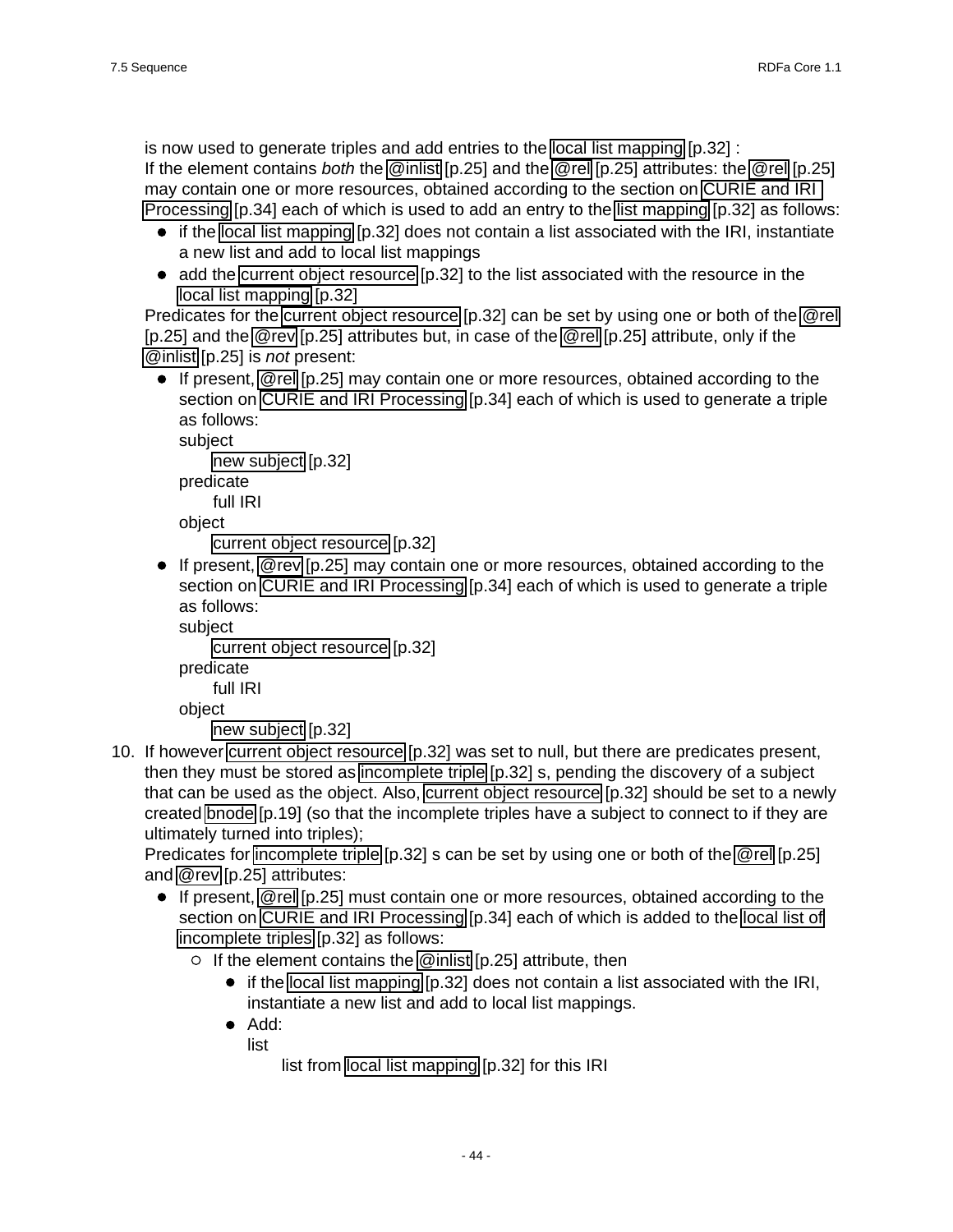direction

none

 $\circ$  Otherwise add:

predicate full IRI direction forward

If present, [@rev](#page-24-8) [p.25] must contain one or more resources, obtained according to the section on [CURIE and IRI Processing](#page-33-0) [p.34] , each of which is added to the [local list of](#page-31-2) [incomplete triples](#page-31-2) [p.32] as follows:

predicate full IRI direction

reverse

11. The next step of the iteration is to establish any [current property value](#page-31-15) [p.32] ;

Predicates for the [current property value](#page-31-15) [p.32] can be set by using [@property](#page-24-5) [p.25] . If present, one or more resources are obtained according to the section on [CURIE and IRI](#page-33-0)  [Processing](#page-33-0) [p.34] , and then the actual literal value is obtained as follows:

 $\bullet$  as a [typed literal](#page-16-0) [p.17] if [@datatype](#page-24-4) [p.25] is present, does not have an empty value according to the section on [CURIE and IRI Processing](#page-33-0) [p.34] , and is not set to XMLLiteral in the vocabulary

http://www.w3.org/1999/02/22-rdf-syntax-ns#.

The actual literal is either the value of [@content](#page-24-10) [p.25] (if present) or a string created by concatenating the value of all descendant text nodes, of the [current element](#page-39-0) [p.40] in turn. The final string includes the datatype IRI, as described in [*[RDF-CONCEPTS](#page-89-1) [p.90]* ], which will have been obtained according to the section on [CURIE and IRI Processing](#page-33-0)  [p.34] .

• otherwise, as a [plain literal](#page-16-1) [p.17] if [@datatype](#page-24-4) [p.25] is present but has an empty value according to the section on [CURIE and IRI Processing](#page-33-0) [p.34] .

The actual literal is either the value of [@content](#page-24-10) [p.25] (if present) or a string created by concatenating the value of all descendant text nodes, of the [current element](#page-39-0) [p.40] in turn.

otherwise, as an [XML literal](#page-65-0) [p.66] if [@datatype](#page-24-4) [p.25] is present and is set to XMLLiteral in the vocabulary http://www.w3.org/1999/02/22-rdf-syntax-ns#.

The value of the [XML literal](#page-65-0) [p.66] is a string created by serializing to text, all nodes that are descendants of the [current element](#page-39-0) [p.40] , i.e., not including the element itself, and giving it a datatype of XMLLiteral in the vocabulary

http://www.w3.org/1999/02/22-rdf-syntax-ns#. The format of the resulting serialized content is as defined in Exclusive XML Canonicalization Version  $[XML-EXC-C14N [p.91]$  $[XML-EXC-C14N [p.91]$  $[XML-EXC-C14N [p.91]$ .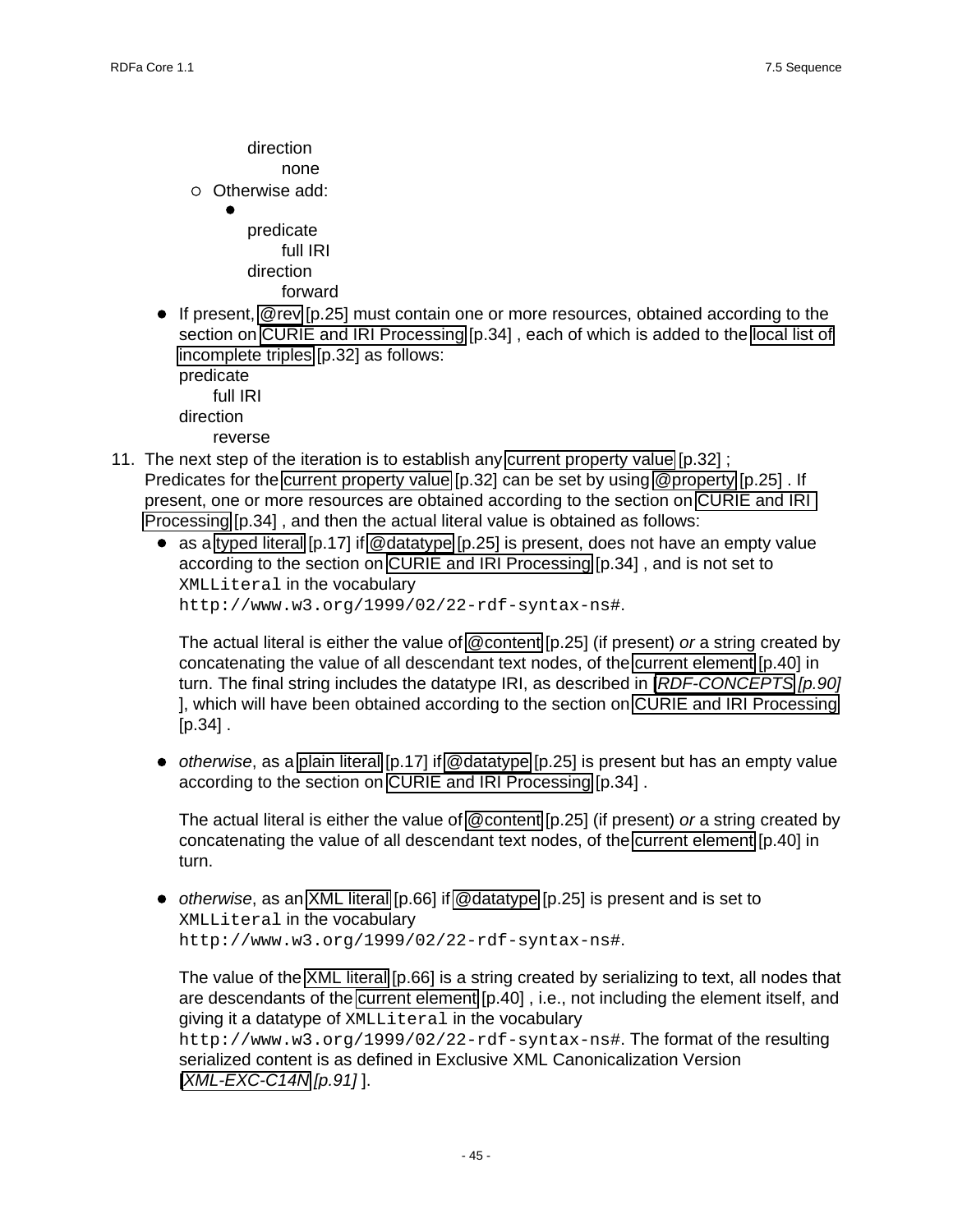In order to maintain maximum portability of this literal, any children of the current node that are elements must have the current XML namespace declarations (if any) declared on the serialized element. Since the child element node could also declare new XML namespaces, the RDFa Processor must be careful to merge these together when generating the serialized element definition. For avoidance of doubt, any re-declarations on the child node *must* take precedence over declarations that were active on the current node.

- $\bullet$  otherwise, as an [plain literal](#page-16-1) [p.17] using the value of [@content](#page-24-10) [p.25] if @content [p.25] is present.
- otherwise, if the [@rel](#page-24-7) [p.25], [@rev](#page-24-8) [p.25], and [@content](#page-24-10) [p.25] attributes are not present, as a resource obtained from one of the following:
	- $\circ$  by using the resource from [@resource](#page-24-1) [p.25], if present, obtained according to the section on [CURIE and IRI Processing](#page-33-0) [p.34] ;
	- $\circ$  otherwise, by using the IRI from [@href](#page-24-2) [p.25], if present, obtained according to the section on [CURIE and IRI Processing](#page-33-0) [p.34] ;
	- $\circ$  otherwise, by using the IRI from [@src](#page-24-3) [p.25], if present, obtained according to the section on [CURIE and IRI Processing](#page-33-0) [p.34] .
- $\bullet$  otherwise, if [@typeof](#page-24-6) [p.25] is present and [@about](#page-24-0) [p.25] is not, the value of typed [resource](#page-31-11) [p.32] .
- <span id="page-45-0"></span> $\bullet$  otherwise as a [plain literal](#page-16-1) [p.17].

Additionally, if there is a value for current language then the value of the [plain literal](#page-16-1)  [p.17] should include this language information, as described in [[RDF-CONCEPTS](#page-89-1)   $[p.90]$ . The actual literal is either the value of [@content](#page-24-10)  $[p.25]$  (if present) or a string created by concatenating the text content of each of the descendant elements of the [current element](#page-39-0) [p.40] in document order.

The [current property value](#page-31-15) [p.32] is then used with each predicate as follows:

- If the element also includes the [@inlist](#page-24-11) [p.25] attribute, the [current property value](#page-31-15) [p.32] is added to the [local list mapping](#page-31-13) [p.32] as follows:
	- $\circ$  if the [local list mapping](#page-31-13) [p.32] does not contain a list associated with the predicate IRI, instantiate a new list and add to local list mappings
	- $\circ$  add the [current property value](#page-31-15) [p.32] to the list associated with the predicate IRI in the [local list mapping](#page-31-13) [p.32]
- $\bullet$  Otherwise the [current property value](#page-31-15) [p.32] is used to generate a triple as follows: subject

```
new subject [p.32]
```

```
predicate 
     full IRI
```
object

[current property value](#page-31-15) [p.32]

12. If the [skip element](#page-31-8) [p.32] flag is 'false', and [new subject](#page-31-9) [p.32] was set to a non-null value, then any [incomplete triple](#page-31-14) [p.32] s within the current context should be completed: The [list of incomplete triples](#page-31-2) [p.32] from the current [evaluation context](#page-38-1) [p.39] (not the [local](#page-31-2)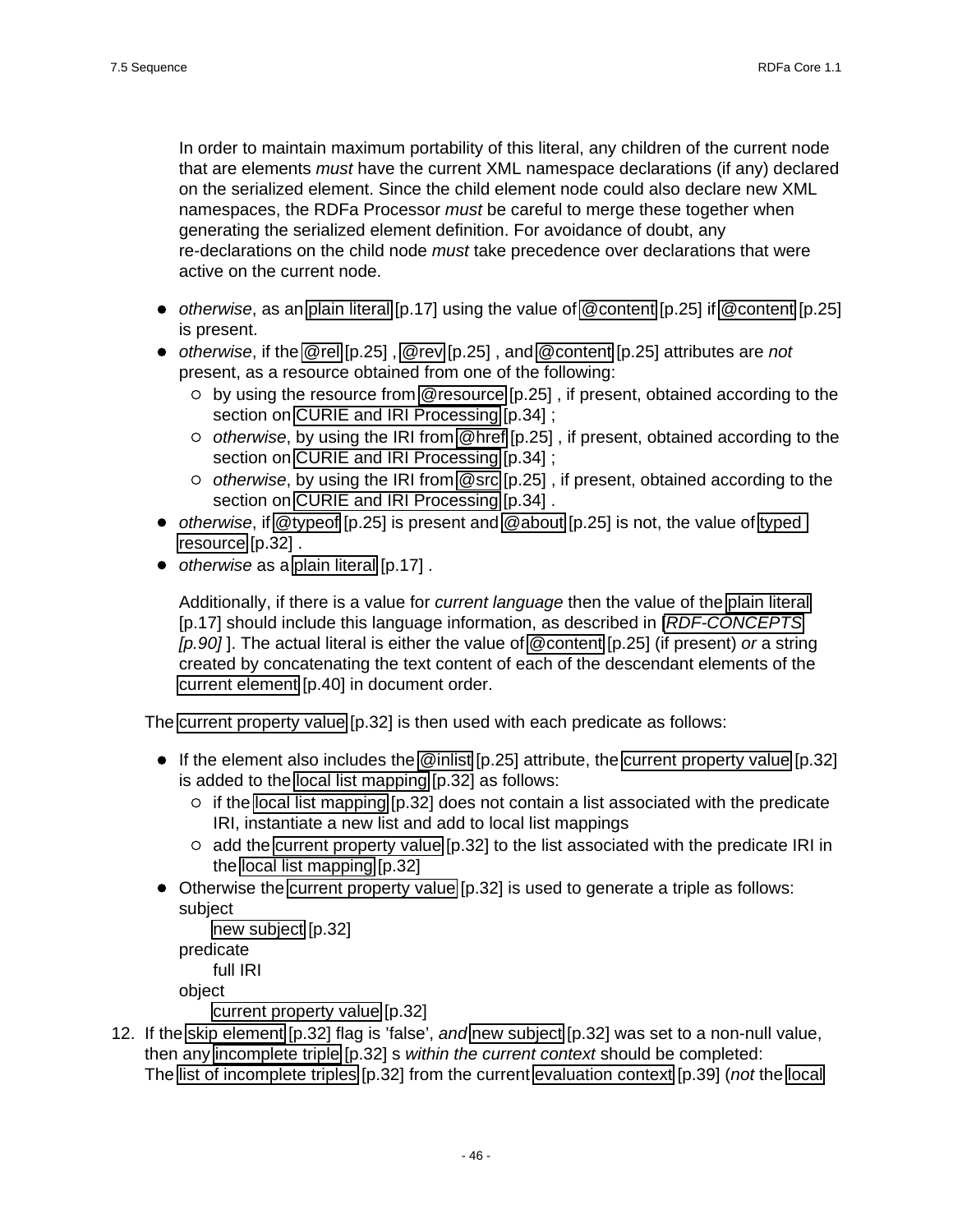[list of incomplete triples](#page-31-2) [p.32] ) will contain zero or more predicate IRIs. This list is iterated over and each of the predicates is used with [parent subject](#page-30-2) [p.31] and [new subject](#page-31-9) [p.32] to generate a triple or add a new element to the [local list mapping](#page-31-13) [p.32] . Note that at each level there are two lists of [incomplete triple](#page-31-14) [p.32] s; one for the current processing level (which is passed to each child element in the previous step), and one that was received as part of the [evaluation context](#page-38-1) [p.39] . It is the latter that is used in processing during this step.

<span id="page-46-0"></span>Note that each [incomplete triple](#page-31-14) [p.32] has a direction value that is used to determine what will become the subject, and what will become the object, of each generated triple:

- $\bullet$  If [direction](#page-46-0) [p.47] is 'none', the [new subject](#page-31-9) [p.32] is added to the list from the iterated [incomplete triple](#page-31-14) [p.32] .
- $\bullet$  If [direction](#page-46-0) [p.47] is 'forward' then the following triple is generated: subject

```
parent subject [p.31]
```
predicate

the predicate from the iterated [incomplete triple](#page-31-14) [p.32]

object

[new subject](#page-31-9) [p.32]

 $\bullet$  If [direction](#page-46-0) [p.47] is 'reverse' then this is the triple generated: subject

```
new subject [p.32]
```
predicate

the predicate from the iterated [incomplete triple](#page-31-14) [p.32]

object

[parent subject](#page-30-2) [p.31]

- 13. Next, all elements that are children of the [current element](#page-39-0) [p.40] are processed using the rules described here, using a new [evaluation context](#page-38-1) [p.39] , initialized as follows:
	- $\bullet$  If the [skip element](#page-31-8) [p.32] flag is 'true' then the new [evaluation context](#page-38-1) [p.39] is a copy of the current context that was passed in to this level of processing, with the [language](#page-31-4)  [p.32] and [list of IRI mappings](#page-31-5) [p.32] values replaced with the local values;
	- Otherwise, the values are:
		- $\circ$  the [base](#page-30-1) [p.31] is set to the base [p.31] value of the current evaluation context  $[p.39]$  ;
		- $\circ$  the [parent subject](#page-30-2) [p.31] is set to the value of [new subject](#page-31-9) [p.32], if non-null, or the value of the [parent subject](#page-30-2) [p.31] of the current [evaluation context](#page-38-1) [p.39] ;
		- $\circ$  the [parent object](#page-30-3) [p.31] is set to value of [current object resource](#page-31-10) [p.32], if non-null, or the value of [new subject](#page-31-9) [p.32] , if non-null, or the value of the [parent subject](#page-30-2)  [p.31] of the current [evaluation context](#page-38-1) [p.39] ;
		- $\circ$  the [list of IRI mappings](#page-31-5) [p.32] is set to the [local list of IRI mappings](#page-31-12) [p.32] ;
		- $\circ$  the [list of incomplete triples](#page-31-2) [p.32] is set to the [local list of incomplete triples](#page-31-2) [p.32] ;
		- $\circ$  the [list mapping](#page-31-3) [p.32] is set to the [local list mapping](#page-31-13) [p.32] ;
		- $\circ$  [language](#page-31-4) [p.32] is set to the value of [current language](#page-45-0) [p.46].
		- $\circ$  the [default vocabulary](#page-31-7) [p.32] is set to the value of the local default vocabulary  $[p.32]$ .
- 14. Finally, if there is one or more mapping in the [local list mapping](#page-31-13) [p.32] , list triples are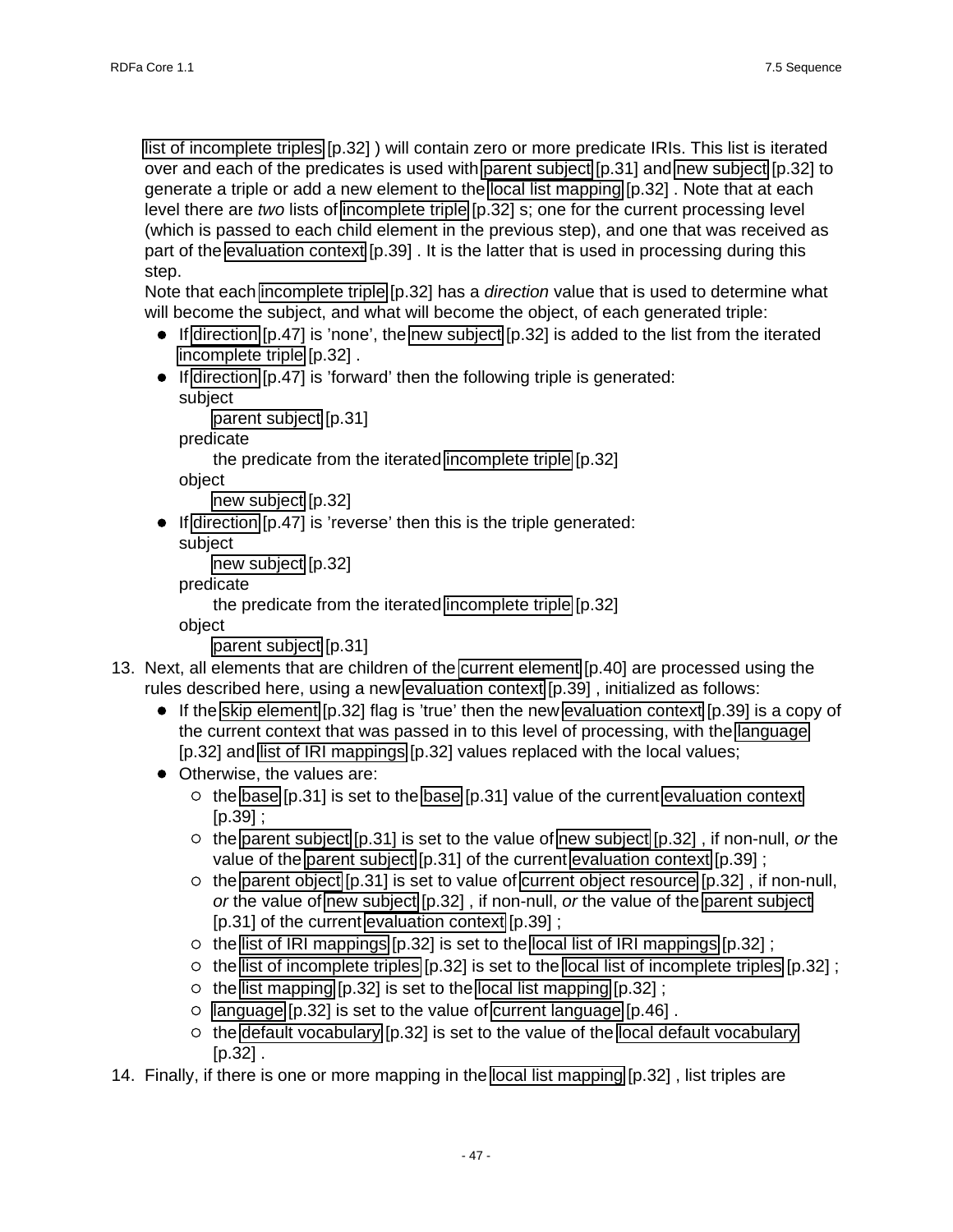generated as follows:

For each IRI in the [local list mapping](#page-31-13) [p.32] , if the equivalent list does not exist in the [evaluation context](#page-38-1) [p.39] , indicating that the list was originally instantiated on the current element, use the list as follows:

If there are zero items in the list associated with the IRI, generate the following triple: subject

```
current subject [p.53]
```
predicate

full IRI of the [local list mapping](#page-31-13) [p.32] associated with this list object

http://www.w3.org/1999/02/22-rdf-syntax-ns#nil

- Otherwise,
	- $\circ$  Create a new âbnodeâ array containing newly created [bnode](#page-18-0) [p.19] s, one for each item in the list
	- $\circ$  For each [bnode](#page-18-0) [p.19] -(IRI or literal) pair from the list the following triple is generated:

subject

[bnode](#page-18-0) [p.19]

predicate

http://www.w3.org/1999/02/22-rdf-syntax-ns#first object

full IRI or literal

For each item in the âbnodeâ array the following triple is generated: subject

[bnode](#page-18-0) [p.19]

predicate

```
http://www.w3.org/1999/02/22-rdf-syntax-ns#rest
object
```
next item in the âbnodeâ array or, if that does not exist,

```
http://www.w3.org/1999/02/22-rdf-syntax-ns#nil
```
 $\circ$  A single additional triple is generated:

## subject

[current subject](#page-52-0) [p.53]

```
predicate
```
full IRI of the [local list mapping](#page-31-13) [p.32] associated with this list

```
object
```
first item of the âbnodeâ array

## <span id="page-47-0"></span>7.6 Processor Status

The processing rules covered in the previous section are designed to extract as many triples as possible from a document. The RDFa Processor is designed to continue processing, even in the event of errors. For example, failing to resolve a prefix mapping or [term](#page-36-1) [p.37] would result in the RDFa Processor skipping the generation of a triple and continuing with document processing. There are cases where knowing each RDFa Processor warning or error would be beneficial to authors. The [processor graph](#page-20-0) [p.21] is designed as the mechanism to capture all informational,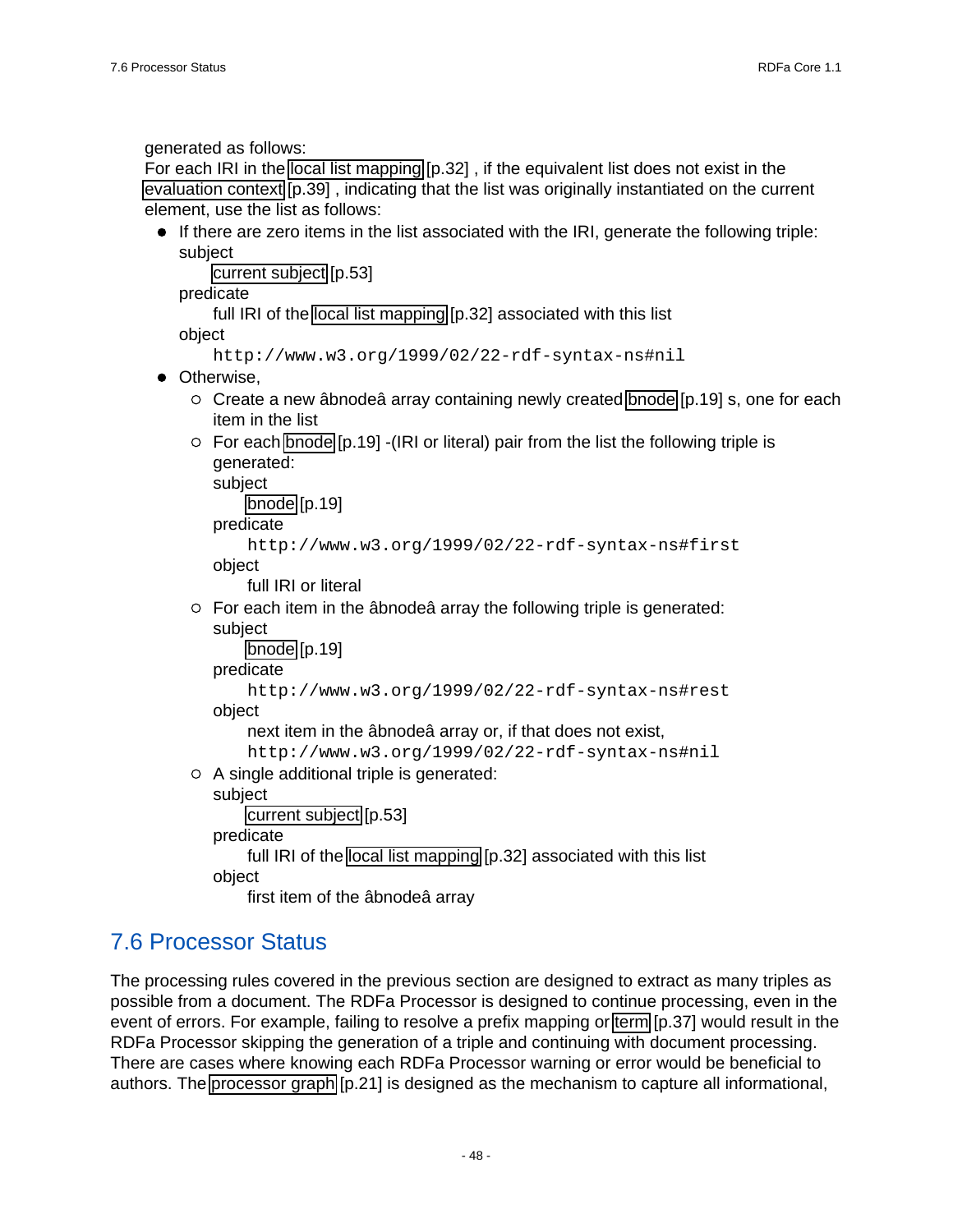warning, and error messages as triples from the RDFa Processor. These status triples may be retrieved and used to aid RDFa authoring or automated error detection.

If an RDFa Processor supports the generation of a [processor graph](#page-20-0) [p.21], then it *must* generate a set of triples when the following processing issues occur:

- An rdfa: Error must be generated when the document fails to be fully processed as a result of non-conformant Host Language markup.
- A rdfa: Warning must be generated when a CURIE prefix fails to be resolved.
- A rdfa: Warning must be generated when a Term fails to be resolved.

Other implementation-specific rdfa: Info, rdfa: Warning, or rdfa: Error triples may be generated by the RDFa Processor.

## **7.6.1 Accessing the Processor Graph**

Accessing the [processor graph](#page-20-0) [p.21] may be accomplished in a variety of ways and is dependent on the type of RDFa Processor and access method that the developer is utilizing.

SAX-based processors or processors that utilize function or method callbacks to report the generation of triples are classified as *event-based RDFa Processor*s. For Event-based RDFa Processors, the software *must* allow the developer to register a function or callback that is called when a triple is generated for the [processor graph](#page-20-0) [p.21]. The callback may be the same as the one that is used for the [output graph](#page-20-1) [p.21] as long as it can be determined if a generated triple belongs in the [processor graph](#page-20-0) [p.21] or the [output graph](#page-20-1) [p.21] .

A whole-graph RDFa Processor is defined as any RDFa Processor that processes the entire document and only allows developer access to the triples after processing has completed. RDFa Processors that typically fall into this category express their output via a single call using RDF/XML, N3, TURTLE, or N-Triples notation. For whole-graph RDFa Processors, the software must allow the developer to specify if they would like to retrieve the [output graph](#page-20-1) [p.21], the [processor graph](#page-20-0) [p.21] , or both graphs as a single, combined graph from the RDFa Processor. If the graph preference is not specified, the [output graph](#page-20-1) [p.21] *must* be returned.

An web service RDFa Processor is defined as any RDFa Processor that is capable of processing a document by performing an HTTP GET, POST or similar action on an RDFa Processor IRI. For this class of RDFa Processor, the software *must* allow the caller to specify if they would like to retrieve the [output graph](#page-20-1) [p.21] , the [processor graph](#page-20-0) [p.21] , or both graphs as a single, combined graph from the web service. The rdfagraph query parameter must be used to specify the value. The allowable values are output, processor or both values, in any order, separated by a comma character. If the graph preference is not specified, the [output graph](#page-20-1)  [p.21] *must* be returned.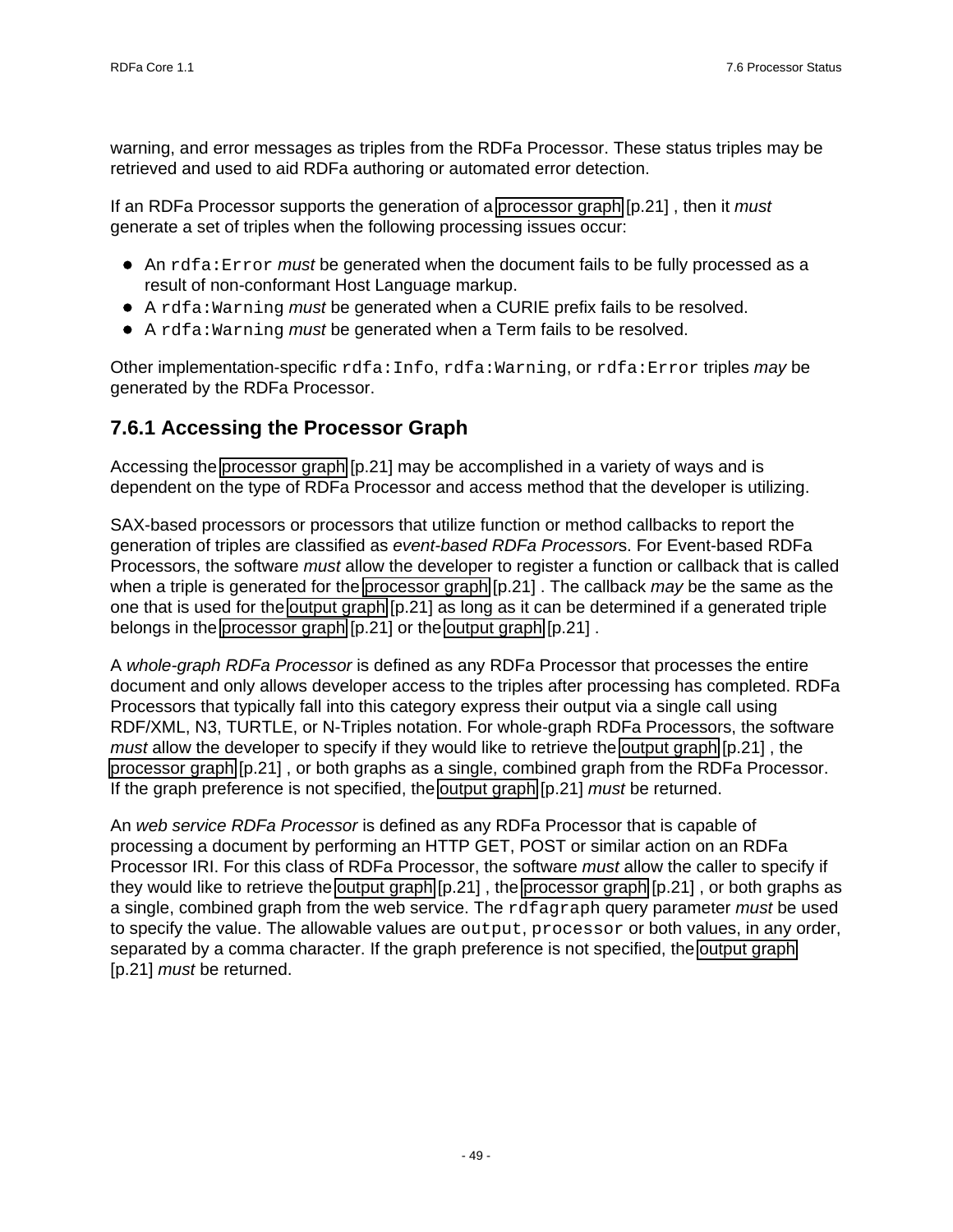### **7.6.2 Processor Graph Terms**

To ensure interoperability, a core hierarchy of classes is defined for the content of the processor graph. Separate errors or warnings are resources (typically blank nodes) of a specific type, with additional properties giving more details on the error condition or the warning. This specification defines only the top level classes and the ones referring to the error and warning conditions defined [explicitly](#page-47-0) [p.48] by this document. Other, implementation-specific subclasses may be defined by the RDFa Processor.

The top level classes are  $\text{rdfa:Error}$ ,  $\text{rdfa:Warning}$ , and  $\text{rdfa:Info}$ , defined as part of the [RDFa Vocabulary](#page-81-0) [p.82] . Furthermore, a single property is defined on those classes, namely rdfa:context, that provides an extra context for the error, e.g., http response, an XPath information, or simply the IRI to the RDFa resource. Usage of this property is optional, and more than one triple can be used with this predicate on the same subject. Finally, error and warning instances should use the dc:description and dc:date properties. dc:description should provide a short, human readable but implementation dependent description of the error. dc:date should give the time when the error was found and it is advised to be as precise as possible to allow the detection of, for example, possible network errors.

The example below shows the triples that should be minimally present in the processor graph as a result of an error (the content of the literal for the  $dc:$  description predicate is implementation dependent):

```
@prefix rdfa: <http://www.w3.org/ns/rdfa#> .
@prefix xsd: <http://www.w3.org/2001/XMLSchema#> .
@prefix dc: <http://purl.org/dc/terms/> .
[] a rdfa:DocumentError ;
   dc:description "The document could not be parsed due to parsing errors" ;
   dc:date "2010-06-30T13:40:23"^^xsd:dateTime .
```
A slightly more elaborate example makes use of the rdfa: context property to provide further information, using external vocabularies to represent HTTP headers or XPointer information (note that a processor may not have these information in all cases, i.e., these rdfa:context information are not required):

```
@prefix rdfa: <http://www.w3.org/ns/rdfa#> .
@prefix xsd: <http://www.w3.org/2001/XMLSchema#> .
@prefix dc: <http://purl.org/dc/terms/> .
@prefix ptr: <http://www.w3.org/2009/pointers#> .
@prefix ht: <http://www.w3.org/2006/http#> .
[] a rdfa:DocumentError ;
   dc:description "The document could not be parsed due to parsing errors" ;
   dc:date "2010-06-30T13:40:23"^^xsd:dateTime ;
   rdfa:context <http://www.example.org/doc> ;
   rdfa:context [
      a ptr:Pointer ;
      # detailed xpointer/xpath information provided here to locate the error
    ] ;
   rdfa:context [
```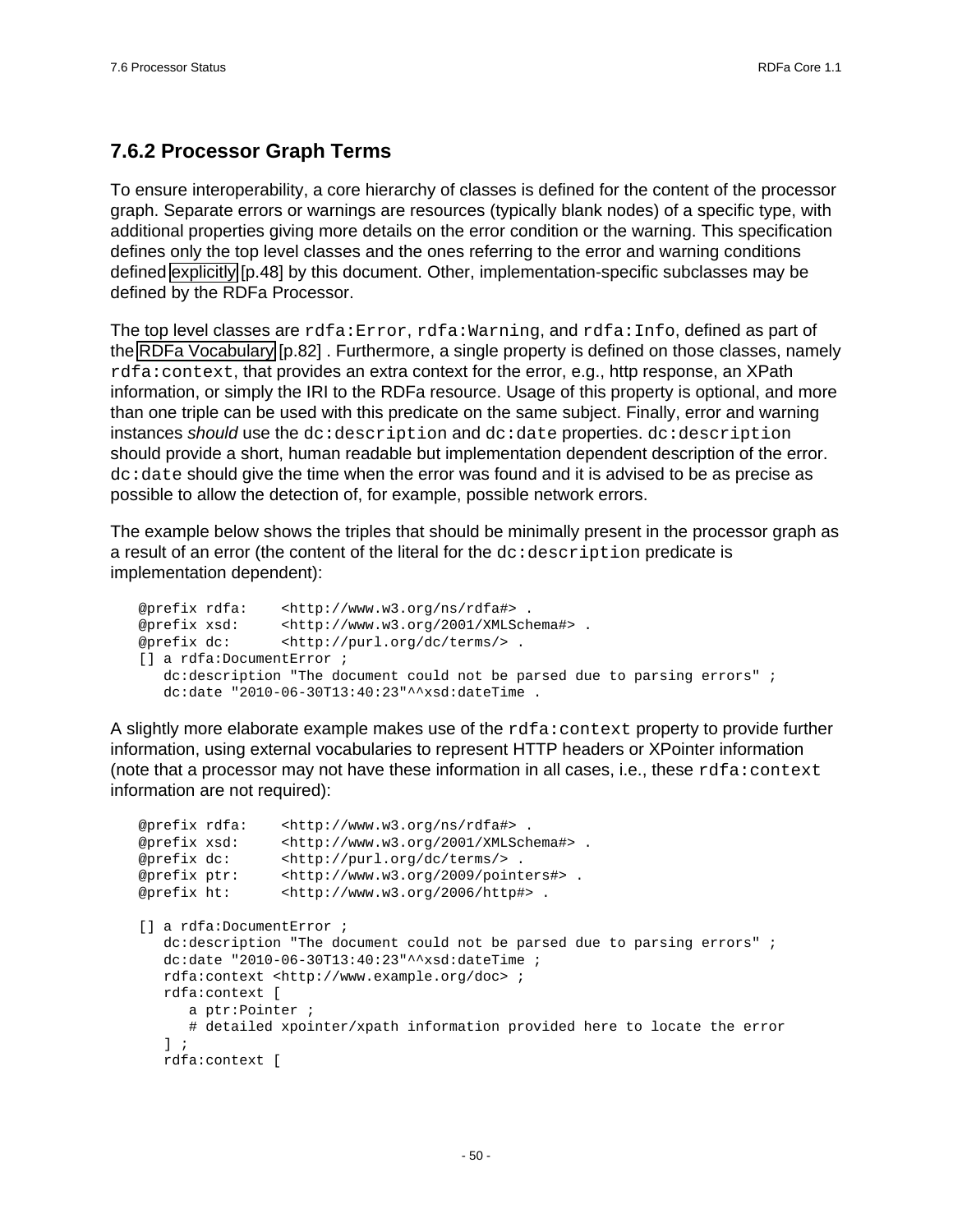```
 a ht:Response ;
   ht:responseCode <http://www.w3.org/2006/http#404>
   # The HTTP response headers on the request for the source file.
 ].
```
## 7.7 Vocabulary Expansion

Processors may perform vocabulary expansion by utilizing limited RDFS and OWL entailment rules, as described in [RDFa Vocabulary Expansion](#page-70-0) [p.71] .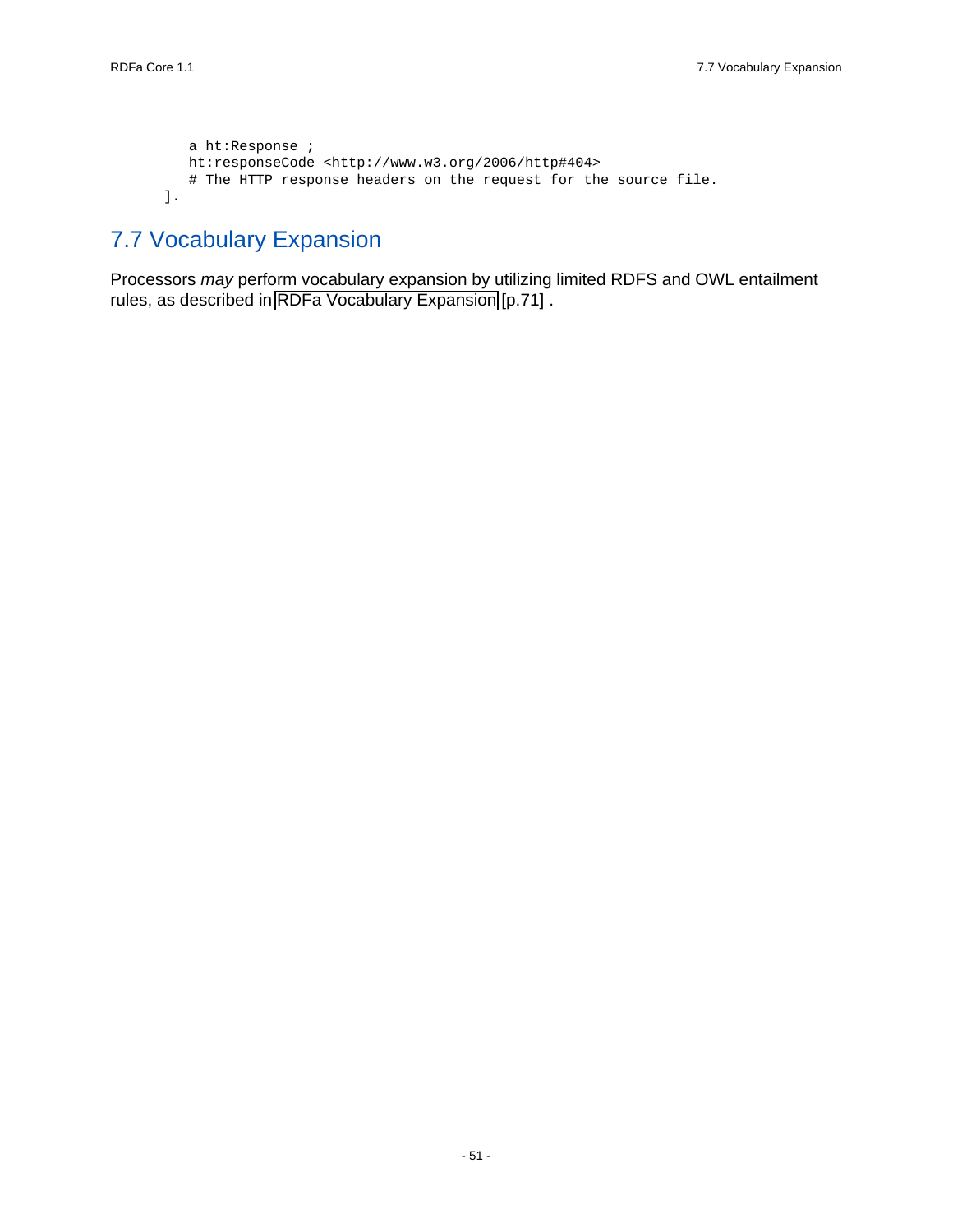7.7 Vocabulary Expansion **RUP Contract Contract Contract Contract Contract Contract Contract Contract Contract Contract Contract Contract Contract Contract Contract Contract Contract Contract Contract Contract Contract Con**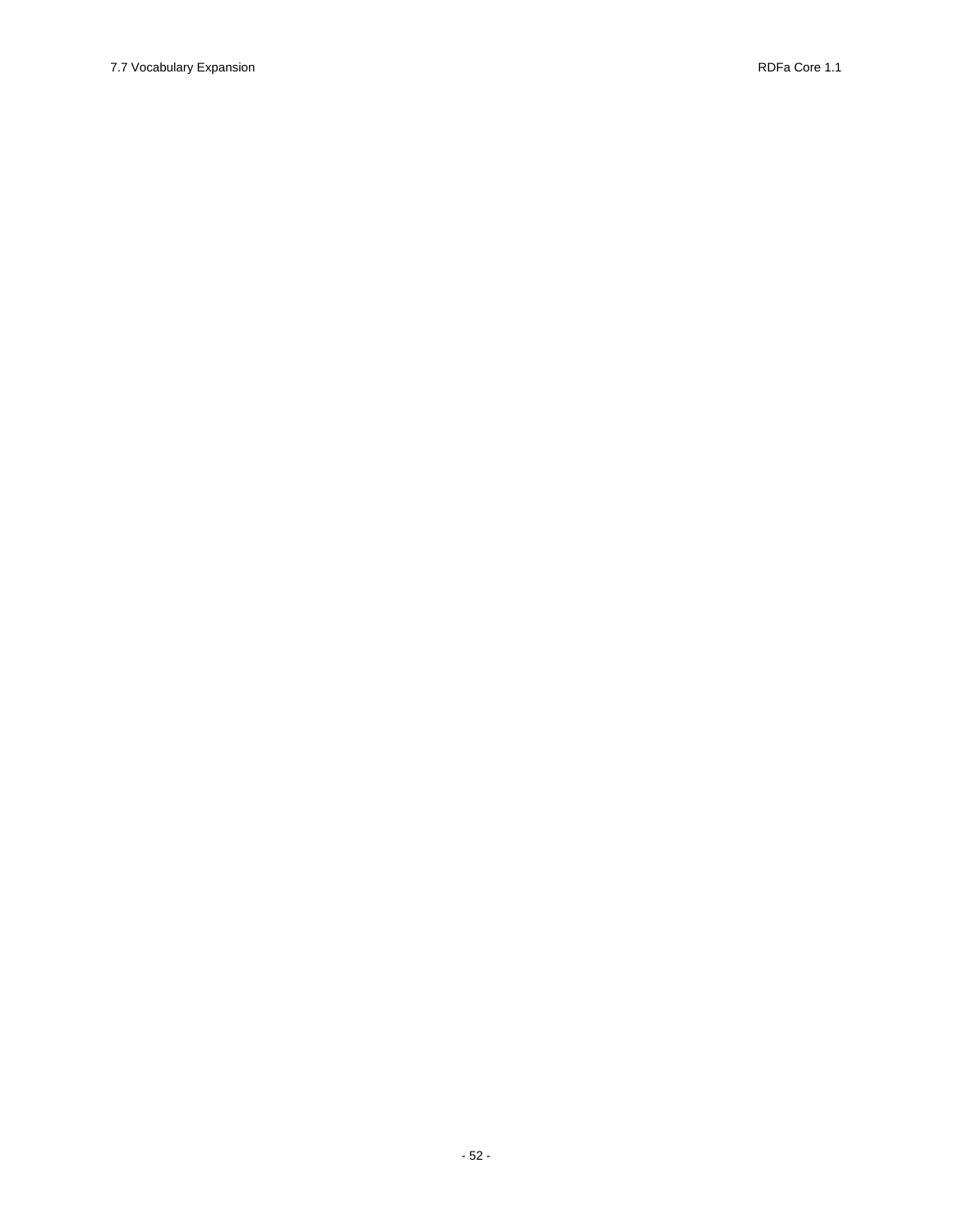# 8. RDFa Processing in detail

#### This section is non-normative.

This section provides an in-depth examination of the processing steps described in the previous section. It also includes examples which may help clarify some of the steps involved.

The key to processing is that a triple is generated whenever a predicate/object combination is detected. The actual triple generated will include a subject that may have been set previously, so this is tracked in the current [evaluation context](#page-38-1) [p.39] and is called the [parent subject](#page-30-2) [p.31] . Since the subject will default to the current document if it hasn't been set explicitly, then a predicate/object combination is always enough to generate one or more triples.

The attributes for setting a predicate are [@rel](#page-24-7) [p.25] , [@rev](#page-24-8) [p.25] and [@property](#page-24-5) [p.25] , whilst the attributes for setting an object are [@resource](#page-24-1) [p.25] , [@href](#page-24-2) [p.25] , [@content](#page-24-10) [p.25] , and [@src](#page-24-3) [p.25] . [@typeof](#page-24-6) [p.25] is unique in that it sets both a predicate and an object at the same time (and also a subject when it appears in the absence of other attributes that would set a subject). Inline content might also set an object, if [@content](#page-24-10) [p.25] is not present, but [@property](#page-24-5)  [p.25] is present.

There are many examples in this section. The examples are all written using XHTML+RDFa. However, the explanations are relevant regardless of the Host Language.

## 8.1 Changing the Evaluation Context

## **8.1.1 Setting the current subject**

When triples are created they will always be in relation to a subject resource which is provided either by [new subject](#page-31-9) [p.32] (if there are rules on the current element that have set a subject) or [parent subject](#page-30-2) [p.31] , as passed in via the [evaluation context](#page-38-1) [p.39] . This section looks at the specific ways in which these values are set. Note that it doesn't matter how the subject is set, so in this section we use the idea of the *current subject* which may be *either* [new subject](#page-31-9) [p.32] or [parent subject](#page-30-2) [p.31] .

### <span id="page-52-0"></span>**8.1.1.1 The current document**

When parsing begins, the [current subject](#page-52-0) [p.53] will be the IRI of the document being parsed, or a value as set by a Host Language-provided mechanism (e.g., the base element in (X)HTML). This means that by default any metadata found in the document will concern the document itself: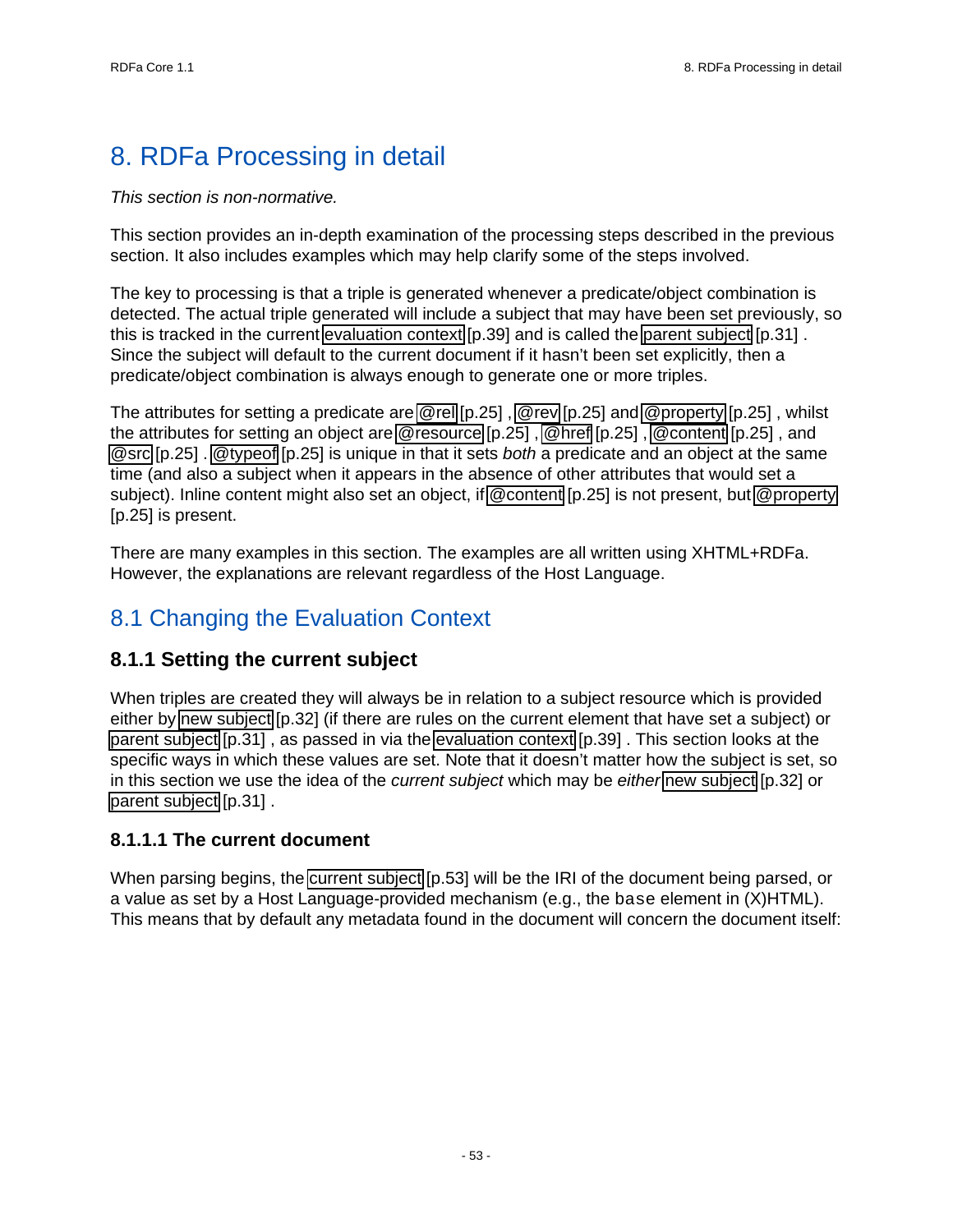```
<html xmlns="http://www.w3.org/1999/xhtml">
   <head>
     <title>Jo's Friends and Family Blog</title>
     <link rel="foaf:primaryTopic" href="#bbq" />
     <meta property="dc:creator" content="Jo" />
   </head>
   <body>
     ...
   </body>
</html>
```
This would generate the following triples:

```
<> foaf:primaryTopic <#bbq> .
<> dc:creator "Jo" .
```
It is possible for the data to appear elsewhere in the document:

```
<html xmlns="http://www.w3.org/1999/xhtml">
   <head>
     <title>Jo's Blog</title>
   </head>
   <body>
     <h1><span property="dc:creator">Jo</span>'s blog</h1>
     <p>
       Welcome to my blog.
    \langle/p>
   </body>
</html>
```
which would still generate the triple:

<> dc:creator "Jo" .

In (X)HTML the value of base may change the initial value of [current subject](#page-52-0) [p.53] :

```
<html xmlns="http://www.w3.org/1999/xhtml">
   <head>
     <base href="http://www.example.org/jo/blog" />
     <title>Jo's Friends and Family Blog</title>
     <link rel="foaf:primaryTopic" href="#bbq" />
     <meta property="dc:creator" content="Jo" />
   </head>
   <body>
     ...
   </body>
</html>
```
An RDFa Processor should now generate the following triples, regardless of the IRI from which the document is served:

<http://www.example.org/jo/blog> foaf:primaryTopic <http://www.example.org//jo/blog#bbq> . <http://www.example.org/jo/blog> dc:creator "Jo" .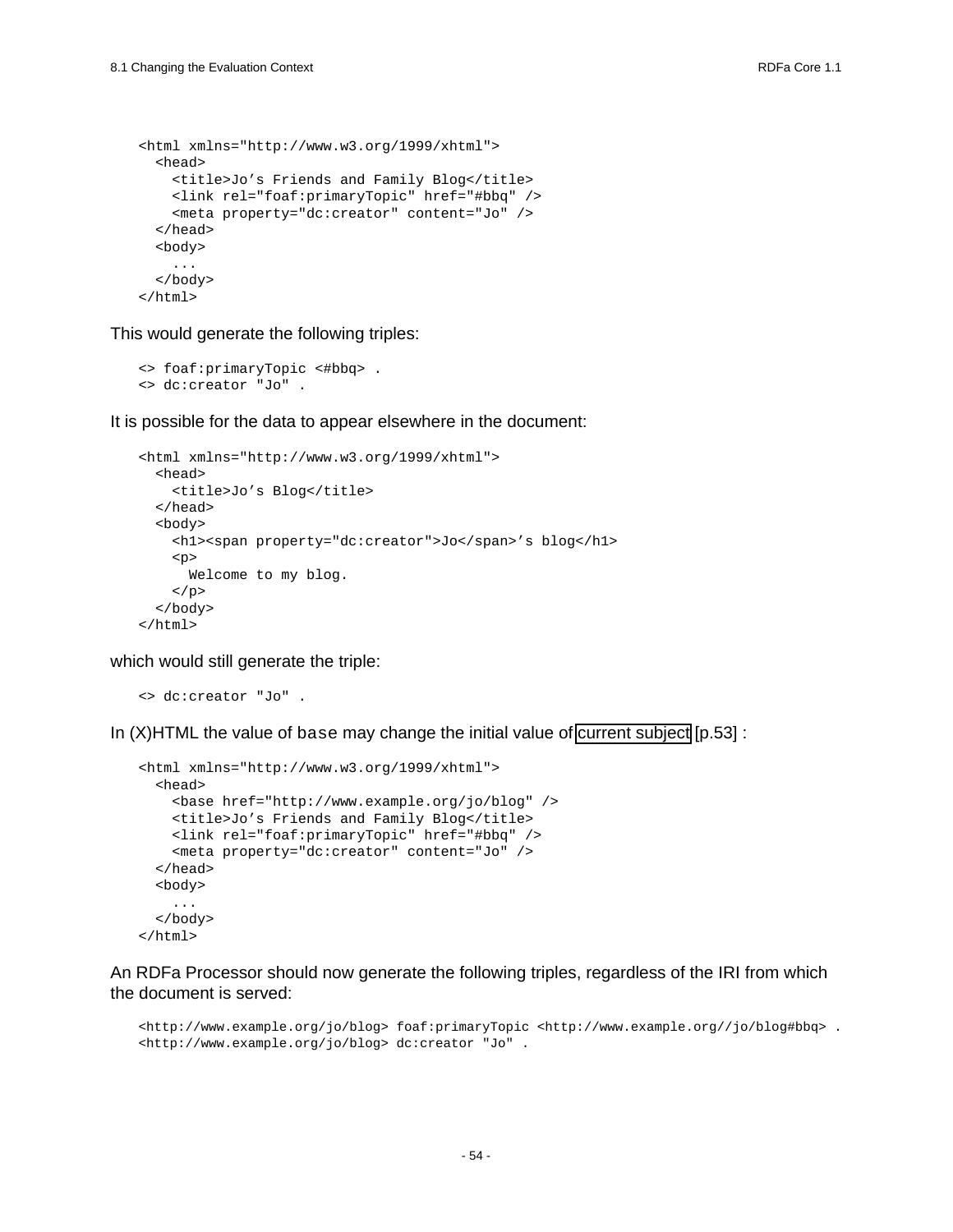### **8.1.1.2 Using [@about](#page-24-0)**

As processing progresses, any [@about](#page-24-0) [p.25] attributes will change the [current subject](#page-52-0) [p.53] . The value of [@about](#page-24-0) [p.25] is an IRI or a CURIE. If it is a relative IRI then it needs to be resolved against the current [base](#page-30-1) [p.31] value. To illustrate how this affects the statements, note in this markup how the properties inside the  $(X)$ HTML body element become part of a new calendar event object, rather than referring to the document as they do in the head of the document:

```
<html xmlns="http://www.w3.org/1999/xhtml"
       prefix="cal: http://www.w3.org/2002/12/cal/ical#">
   <head>
     <title>Jo's Friends and Family Blog</title>
     <link rel="foaf:primaryTopic" href="#bbq" />
     <meta property="dc:creator" content="Jo" />
   </head>
   <body>
     <p about="#bbq" typeof="cal:Vevent">
       I'm holding
       <span property="cal:summary">
         one last summer barbecue
       </span>,
       on
       <span property="cal:dtstart" content="2015-09-16T16:00:00-05:00" 
             datatype="xsd:dateTime">
        September 16th at 4pm
       </span>.
    \langle/p>
   </body>
</html>
```
With this markup an RDFa Processor will generate the following triples:

```
<> foaf:primaryTopic <#bbq> .
<> dc:creator "Jo" .
<#bbq> rdf:type cal:Vevent .
<#bbq> cal:summary "one last summer barbecue" .
<#bbq> cal:dtstart "2015-09-16T16:00:00-05:00"^^xsd:dateTime .
```
Other kinds of resources can be used to set the [current subject](#page-52-0) [p.53] , not just references to web-pages. Although not advised, email addresses might be used to represent a person:

```
John knows
<a about="mailto:john@example.org"
   rel="foaf:knows" href="mailto:sue@example.org">Sue</a>.
Sue knows
<a about="mailto:sue@example.org"
   rel="foaf:knows" href="mailto:jim@example.org">Jim</a>.
```
This should generate the following triples: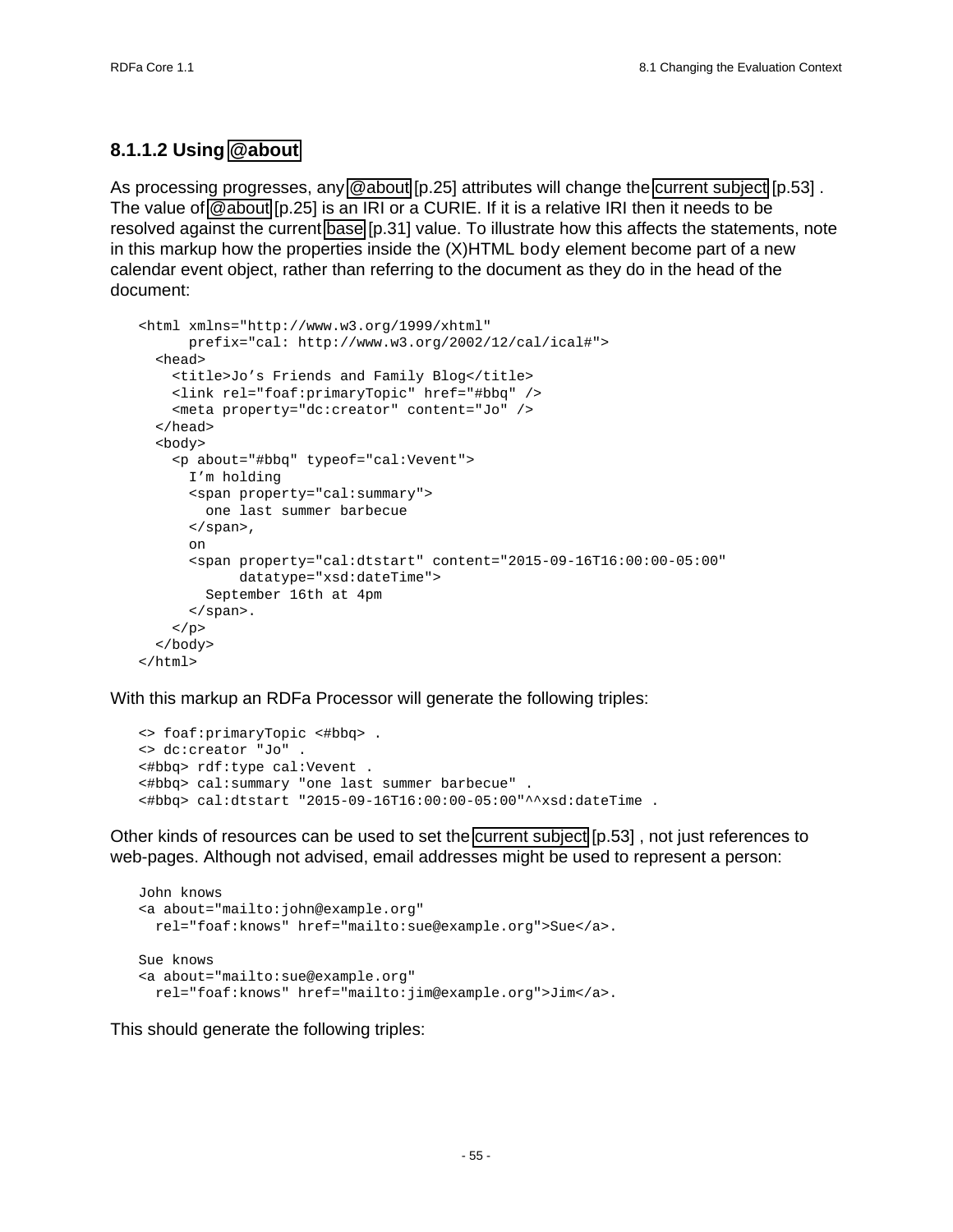```
<mailto:john@example.org> foaf:knows <mailto:sue@example.org> .
<mailto:sue@example.org> foaf:knows <mailto:jim@example.org> .
```
Similarly, authors may make statements about images:

```
<div about="photo1.jpg">
  this photo was taken by
  <span property="dc:creator">Mark Birbeck</span>
</div>
```
which should generate the following triples:

<photo1.jpg> dc:creator "Mark Birbeck" .

#### **8.1.1.3 Typing resources with [@typeof](#page-24-6)**

[@typeof](#page-24-6) [p.25] defines typing triples. [@typeof](#page-24-6) [p.25] works differently to other ways of setting a predicate since the predicate is always  $rdf:type$ , which means that the processor only requires one attribute, the value of the type. The question is: which resource gets these typing information?

If the element has an [@about](#page-24-0) [p.25] , which creates a new context for statements, the typing relationships are defined on that resource. For example, the following:

```
<div about="http://dbpedia.org/resource/Albert_Einstein" typeof="foaf:Person">
  <span property="foaf:name">Albert Einstein</span>
   <span property="foaf:givenName">Albert</span>
</div>
```
also creates the triple:

<http://dbpedia.org/resource/Albert\_Einstein> rdf:type foaf:Person .

The [@about](#page-24-0) [p.25] attribute is the main source for typing; if it is present on an element, it determines the effect of [@typeof](#page-24-6) [p.25] with the highest priority. If [@about](#page-24-0) [p.25] is not present, but the element is used only to define possible subject resources via, e.g., [@resource](#page-24-1) [p.25] (i.e., there is no [@rel](#page-24-7) [p.25] , [@rev](#page-24-8) [p.25] , or [@property](#page-24-5) [p.25] present), then that resource is used for the typed resource, just like [@about](#page-24-0) [p.25] .

If an [@rel](#page-24-7) [p.25] is present (and still no [@about](#page-24-0) [p.25] ) then the explicit object of the triples defined by [@rel](#page-24-7) [p.25] is typed. For example, in the case of:

```
<div about="http://dbpedia.org/resource/Albert_Einstein">
   <div rel="dbp:birthPlace" 
      resource="http://dbpedia.org/resource/German_Empire"
       typeof="http://schema.org/Country">
   </div>
</div>
```
the generated triples also include: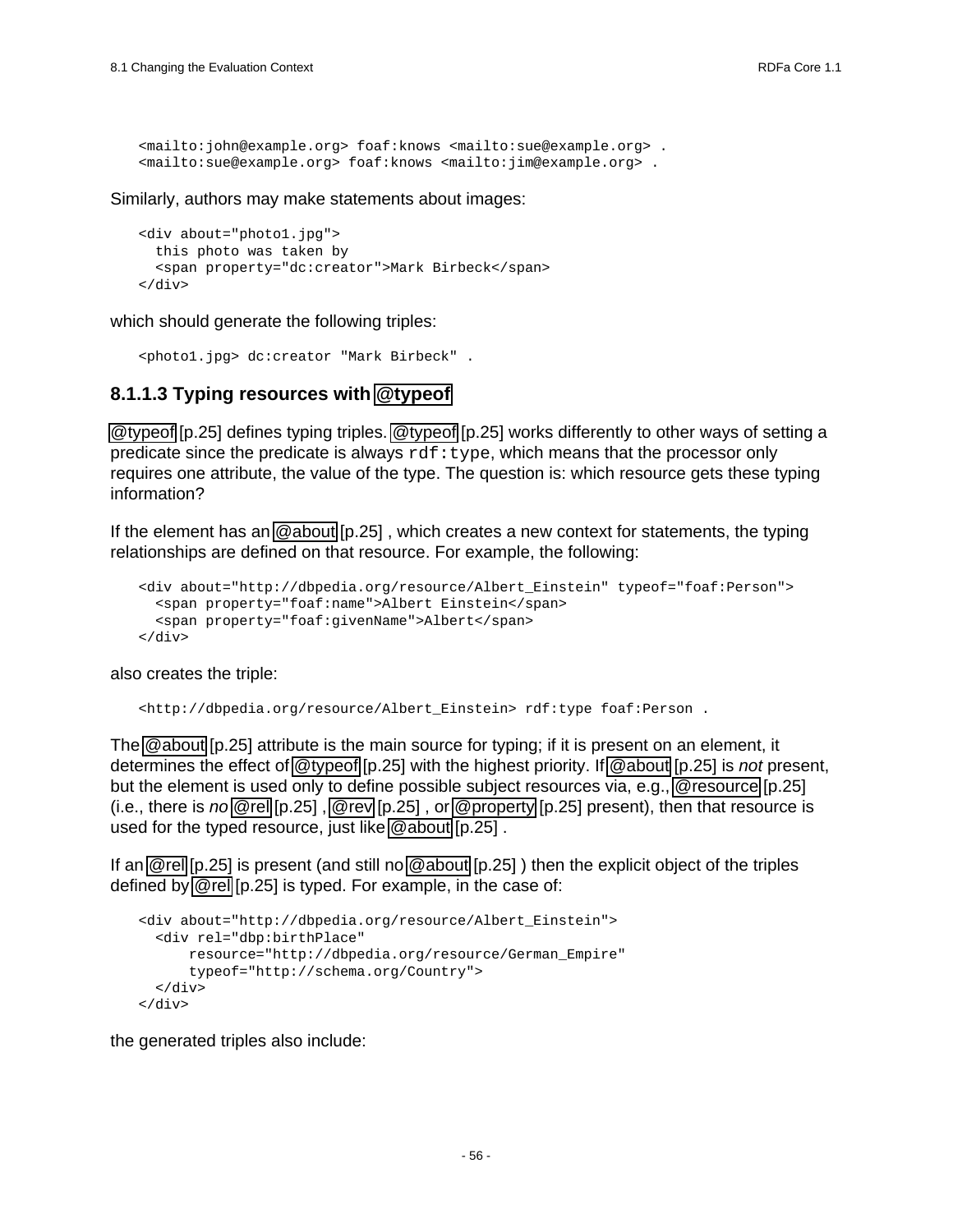```
<http://dbpedia.org/resource/German_Empire> rdf:type <http://schema.org/Country> .
```
Finally, [@typeof](#page-24-6) [p.25] also has the additional feature of creating a new context for statements, in case no other attributes define any. This involves generating a new [bnode](#page-18-0) [p.19] (see below for more about bnodes). For example, an author may wish to create markup for a person using the FOAF vocabulary, but without having a clear identifier for the item:

```
<div typeof="foaf:Person">
   <span property="foaf:name">Albert Einstein</span>
   <span property="foaf:givenName">Albert</span>
</div>
```
This markup would cause a [bnode](#page-18-0) [p.19] to be created which has a 'type' of  $f$ oaf: Person, as well as name and given name properties:

```
_:a rdf:type foaf:Person .
_:a foaf:name "Albert Einstein" .
_:a foaf:givenName "Albert" .
```
This usage of âisolatedâ [@typeof](#page-24-6) [p.25] may be viewed as a shorthand for:

```
<div resource="_:a" typeof="foaf:Person">
   <span property="foaf:name">Albert Einstein</span>
   <span property="foaf:givenName">Albert</span>
</div>
```
#### Similarly,

```
<div about="http://dbpedia.org/resource/Albert_Einstein">
  <div rel="dbp:birthPlace" typeof="http://schema.org/Country">
    <span property="dbp:conventionalLongName">the German Empire</span>
  </div>
</div>
```
#### generates:

```
<http://dbpedia.org/resource/Albert_Einstein"> dbp:birthPlace _:b .
_:b dbp:conventionalLongName "the German Empire" .
```
A [bnode](#page-18-0) [p.19] is simply a unique identifier that is only available to the processor, not to any external software. By generating values internally, the processor is able to keep track of properties for  $\Box$ : a as being distinct from  $\Box$ : b. But by not exposing these values to any external software, it is possible to have complete control over the identifier, as well as preventing further statements being made about the item.

#### <span id="page-56-0"></span>**8.1.1.3.1 Chaining with [@property](#page-24-5) and [@typeof](#page-24-6)**

As emphasized in the [section on chaining](#page-31-16) [p.32] , one of the main differences between [@property](#page-24-5) [p.25] and [@rel](#page-24-7) [p.25] (or [@rev](#page-24-8) [p.25] ) is that the former does not induce chaining. The *only* exception to this rule is when [@typeof](#page-24-6) [p.25] is also present on the element. In that case the effect of [@property](#page-24-5) [p.25] is identical to [@rel](#page-24-7) [p.25] . For example, the previous example could have been written as: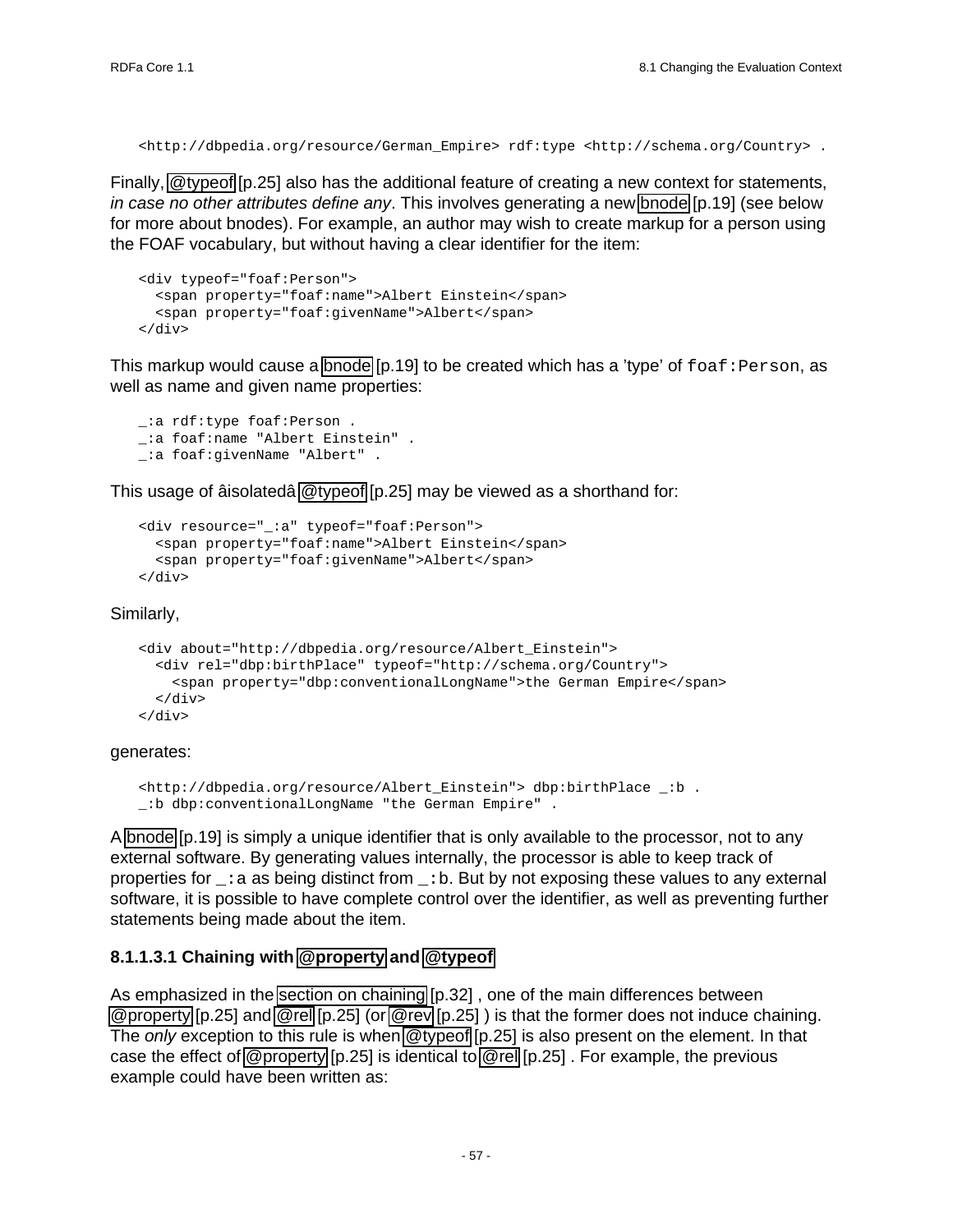```
<div about="http://dbpedia.org/resource/Albert_Einstein">
   <div property="dbp:birthPlace" typeof="http://schema.org/Country">
     <span property="dbp:conventionalLongName">the German Empire</span>
   </div>
</div>
```
generating the same triples as before. Here again, a [@typeof](#page-24-6) [p.25] without an [@about](#page-24-0) [p.25] or a [@resource](#page-24-1) [p.25] can be regarded as a shorthand for an additional [@resource](#page-24-1) [p.25] attribute referring to the identifier of a fresh [bnode](#page-18-0) [p.19] .

#### **8.1.1.4 Determining the subject with neither [@about](#page-24-0) nor [@typeof](#page-24-6)**

As described in the previous two sections, [@about](#page-24-0) [p.25] will always take precedence and mark a new subject, but if no [@about](#page-24-0) [p.25] value is available then [@typeof](#page-24-6) [p.25] will do the same job, although using an implied identifier, i.e., a [bnode](#page-18-0) [p.19] .

But if neither [@about](#page-24-0) [p.25] or [@typeof](#page-24-6) [p.25] are present, there are a number of ways that the subject could be arrived at. One of these is to 'inherit' the subject from the containing statement, with the value to be inherited set either explicitly, or implicitly.

#### **8.1.1.4.1 Inheriting subject from [@resource](#page-24-1)**

The most usual way that an inherited subject might get set would be when the parent statement has an object that is a resource. Returning to the earlier example, in which the long name for the German\_Empire was added, the following markup was used:

```
<div about="http://dbpedia.org/resource/Albert_Einstein">
  <span property="foaf:name">Albert Einstein</span>
  <span property="dbp:dateOfBirth" datatype="xsd:date">1879-03-14</span>
  <div rel="dbp:birthPlace" resource="http://dbpedia.org/resource/German_Empire" />
  <span about="http://dbpedia.org/resource/German_Empire"
    property="dbp:conventionalLongName">the German Empire</span>
</div>
```
In an earlier illustration the subject and object for the German Empire were connected by removing the [@resource](#page-24-1) [p.25] , relying on the [@about](#page-24-0) [p.25] to set the object:

```
<div about="http://dbpedia.org/resource/Albert_Einstein">
  <span property="foaf:name">Albert Einstein</span>
  <span property="dbp:dateOfBirth" datatype="xsd:date">1879-03-14</span>
  <div rel="dbp:birthPlace">
     <span about="http://dbpedia.org/resource/German_Empire"
      property="dbp:conventionalLongName">the German Empire</span>
  </div>
</div>
```
but it is also possible for authors to achieve the same effect by removing the [@about](#page-24-0) [p.25] and leaving the [@resource](#page-24-1) [p.25] :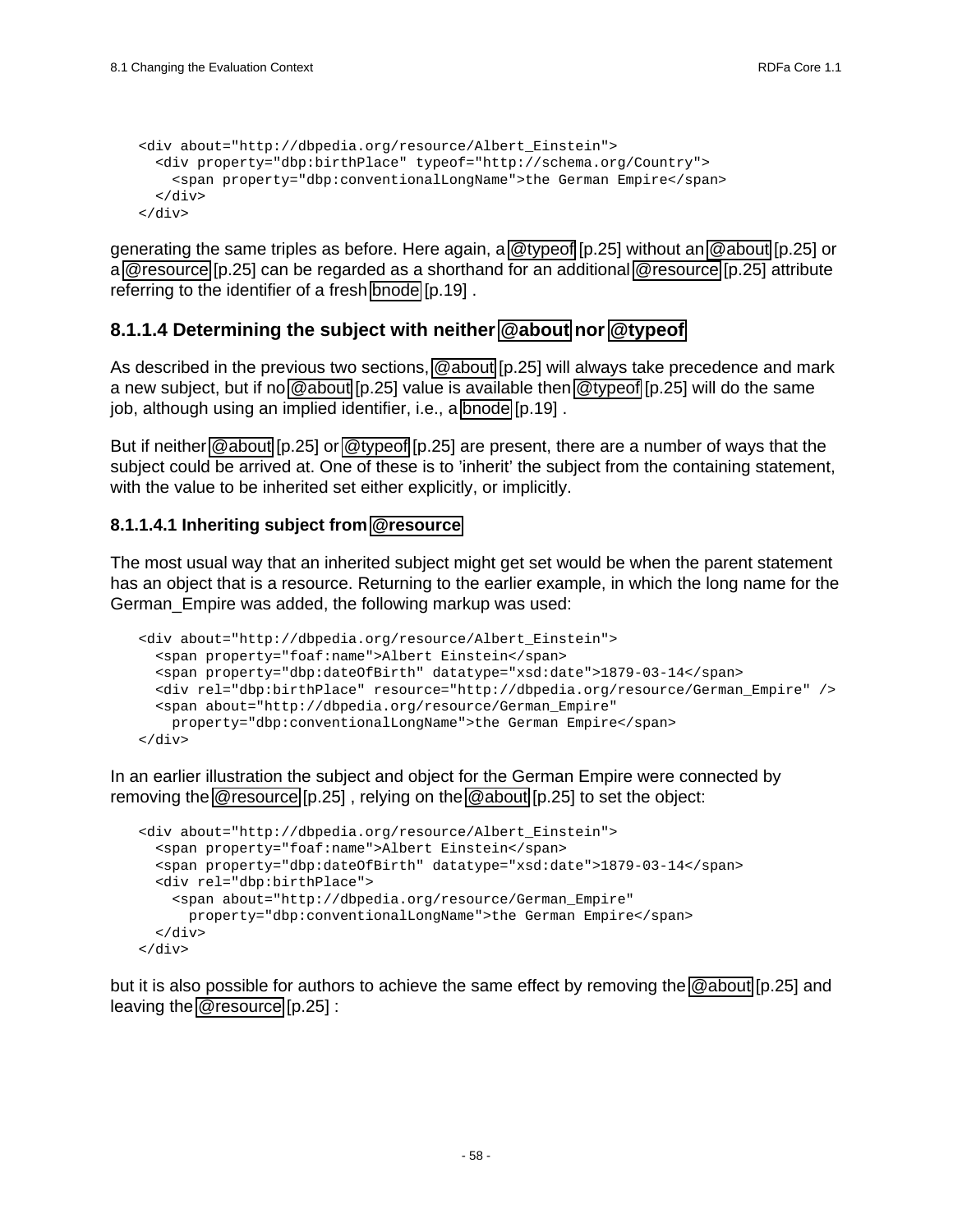```
<div about="http://dbpedia.org/resource/Albert_Einstein">
   <span property="foaf:name">Albert Einstein</span>
   <span property="dbp:dateOfBirth" datatype="xsd:date">1879-03-14</span>
   <div rel="dbp:birthPlace" resource="http://dbpedia.org/resource/German_Empire">
     <span property="dbp:conventionalLongName">the German Empire</span>
   </div>
</div>
```
In this situation, all statements that are 'contained' by the object resource representing the German Empire (the value in [@resource](#page-24-1) [p.25] ) will have the same subject, making it easy for authors to add additional statements:

```
<div about="http://dbpedia.org/resource/Albert_Einstein">
  <span property="foaf:name">Albert Einstein</span>
   <span property="dbp:dateOfBirth" datatype="xsd:date">1879-03-14</span>
   <div rel="dbp:birthPlace" resource="http://dbpedia.org/resource/German_Empire">
     <span property="dbp:conventionalLongName">the German Empire</span>
     <span rel="dbp-owl:capital" resource="http://dbpedia.org/resource/Berlin" />
   </div>
</div>
```
Looking at the triples that an RDFa Processor would generate, we can see that we actually have two groups of statements; the first group are set to refer to the [@about](#page-24-0) [p.25] that contains them:

```
<http://dbpedia.org/resource/Albert_Einstein> foaf:name "Albert Einstein" .
<http://dbpedia.org/resource/Albert_Einstein> dbp:dateOfBirth "1879-03-14"^^xsd:date .
<http://dbpedia.org/resource/Albert_Einstein> dbp:birthPlace <http://dbpedia.org/resource/German_Empire> .
```
whilst the second group refer to the [@resource](#page-24-1) [p.25] that contains them:

```
<http://dbpedia.org/resource/German_Empire>
  dbp:conventionalLongName "the German Empire" .
<http://dbpedia.org/resource/German_Empire>
  dbp-owl:capital <http://dbpedia.org/resource/Berlin> .
```
Note also that the same principle described here applies to [@src](#page-24-3) [p.25] and [@href](#page-24-2) [p.25] .

#### **8.1.1.4.2 Inheriting an anonymous subject**

There will be occasions when the author wants to connect the subject and object as shown above, but is not concerned to name the resource that is common to the two statements (i.e., the object of the first statement, which is the subject of the second). For example, to indicate that Einstein was influenced by Spinoza the following markup could well be used:

```
<div about="http://dbpedia.org/resource/Baruch_Spinoza" rel="dbp-owl:influenced">
   <div about="http://dbpedia.org/resource/Albert_Einstein">
     <span property="foaf:name">Albert Einstein</span>
     <span property="dbp:dateOfBirth" datatype="xsd:date">1879-03-14</span>
  </div>
</div>
```
An RDFa Processor will generate the following triples: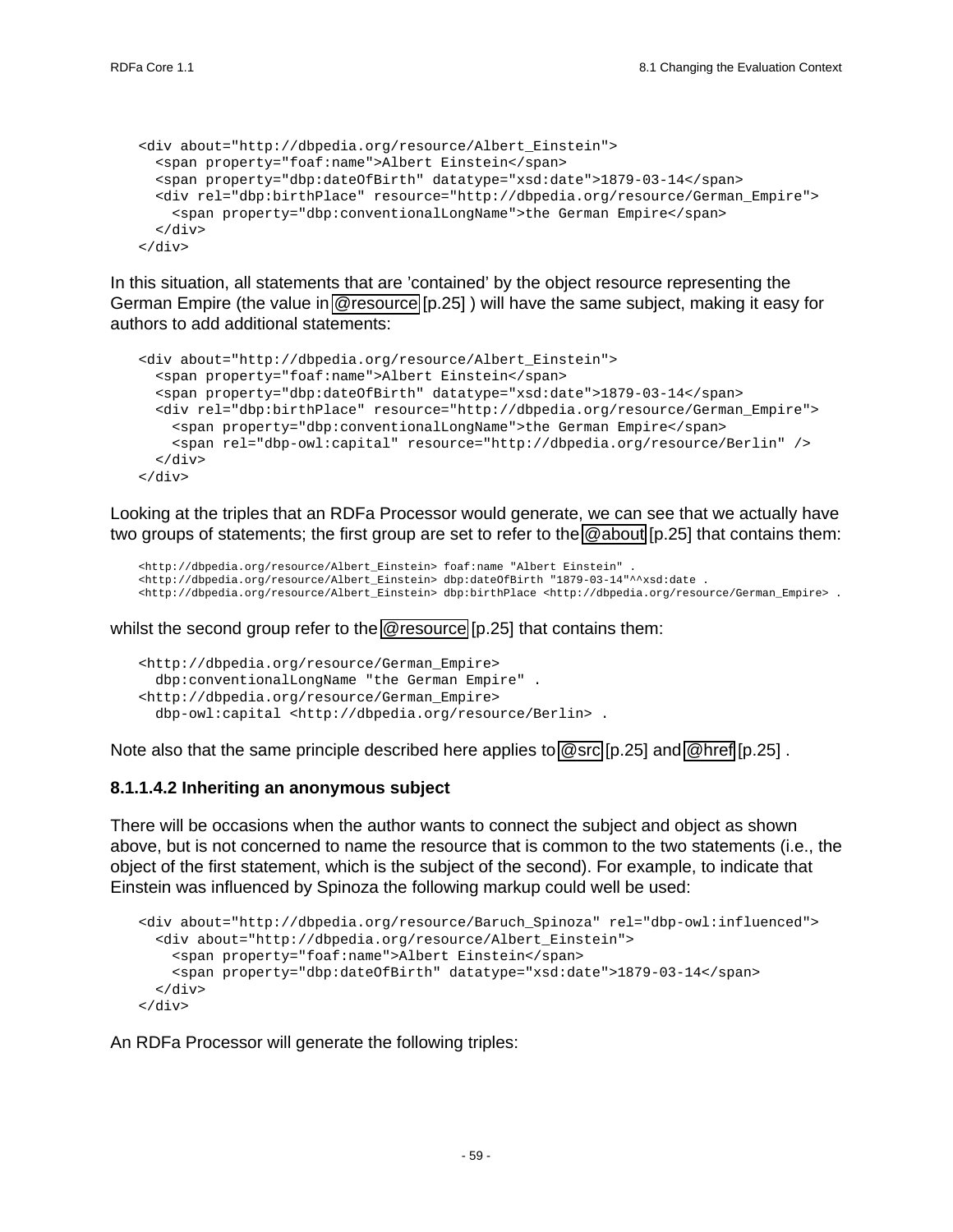```
<http://dbpedia.org/resource/Baruch_Spinoza>
  dbp-owl:influenced <http://dbpedia.org/resource/Albert_Einstein> .
<http://dbpedia.org/resource/Albert_Einstein> foaf:name "Albert Einstein" .
<http://dbpedia.org/resource/Albert_Einstein> dbp:dateOfBirth "1879-03-14"^^xsd:date .
```
However, an author could just as easily say that Spinoza influenced something by the name of Albert Einstein, that was born on March 14th, 1879:

```
<div about="http://dbpedia.org/resource/Baruch_Spinoza" rel="dbp-owl:influenced">
  <div>
     <span property="foaf:name">Albert Einstein</span>
     <span property="dbp:dateOfBirth" datatype="xsd:date">1879-03-14</span>
   </div>
</div>
```
In RDF terms, the item that 'represents' Einstein is anonymous, since it has no IRI to identify it. However, the item is given an automatically generated [bnode](#page-18-0) [p.19] , and it is onto this identifier that all child statements are attached:

An RDFa Processor will generate the following triples:

```
<http://dbpedia.org/resource/Baruch_Spinoza> dbp-owl:influenced _:a .
_:a foaf:name "Albert Einstein" .
_:a dbp:dateOfBirth "1879-03-14"^^xsd:date .
```
Note that the  $div$  is superfluous, and an RDFa Processor will create the intermediate object even if the element is removed:

```
<div about="http://dbpedia.org/resource/Baruch_Spinoza" rel="dbp-owl:influenced">
  <span property="foaf:name">Albert Einstein</span>
  <span property="dbp:dateOfBirth" datatype="xsd:date">1879-03-14</span>
</div>
```
An alternative pattern is to keep the  $div$  and move the [@rel](#page-24-7) [p.25] onto it:

```
<div about="http://dbpedia.org/resource/Baruch_Spinoza">
  <div rel="dbp-owl:influenced">
    <span property="foaf:name">Albert Einstein</span>
     <span property="dbp:dateOfBirth" datatype="xsd:date">1879-03-14</span>
 \sim/div\sim</div>
```
From the point of view of the markup, this latter layout is to be preferred, since it draws attention to the 'hanging rel'. But from the point of view of an RDFa Processor, all of these permutations need to be supported.

## <span id="page-59-0"></span>8.2 Completing incomplete triples

When a new subject is calculated, it is also used to complete any incomplete triples that are pending. This situation arises when the author wants to 'chain' a number of statements together. For example, an author could have a statement that Albert Einstein was born in the German Empire: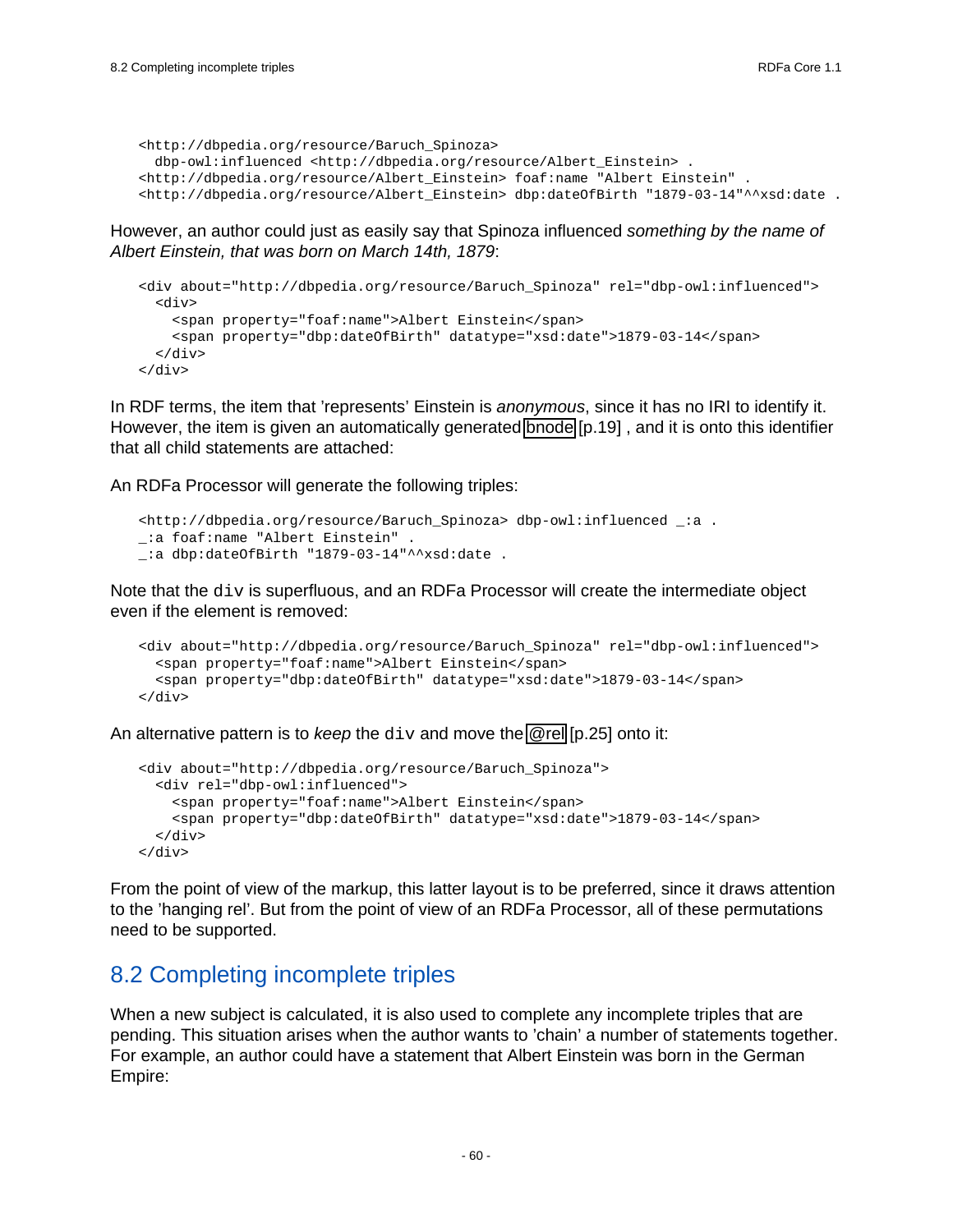```
<div about="http://dbpedia.org/resource/Albert_Einstein">
   <span property="foaf:name">Albert Einstein</span>
   <span property="dbp:dateOfBirth" datatype="xsd:date">1879-03-14</span>
   <div rel="dbp:birthPlace" resource="http://dbpedia.org/resource/German_Empire" />
</div>
```
and then a further statement that the 'long name' for this country is the German Empire:

```
<span about="http://dbpedia.org/resource/German_Empire"
  property="dbp:conventionalLongName">the German Empire</span>
```
RDFa allows authors to insert this statement as a self-contained unit into other contexts:

```
<div about="http://dbpedia.org/resource/Albert_Einstein">
  <span property="foaf:name">Albert Einstein</span>
  <span property="dbp:dateOfBirth" datatype="xsd:date">1879-03-14</span>
  <div rel="dbp:birthPlace" resource="http://dbpedia.org/resource/German_Empire" />
  <span about="http://dbpedia.org/resource/German_Empire"
    property="dbp:conventionalLongName">the German Empire</span>
</div>
```
But it also allows authors to avoid unnecessary repetition and to 'normalize' out duplicate identifiers, in this case the one for the German Empire:

```
<div about="http://dbpedia.org/resource/Albert_Einstein">
   <span property="foaf:name">Albert Einstein</span>
   <span property="dbp:dateOfBirth" datatype="xsd:date">1879-03-14</span>
  <div rel="dbp:birthPlace">
     <span about="http://dbpedia.org/resource/German_Empire"
      property="dbp:conventionalLongName">the German Empire</span>
   </div>
</div>
```
When this happens the [@rel](#page-24-7) [p.25] for 'birth place' is regarded as a 'hanging rel' because it has not yet generated any triples, but these 'incomplete triples' are completed by the [@about](#page-24-0) [p.25] that appears on the next line. The first step is therefore to store the two parts of the triple that the RDFa Processor does have, but without an object:

<http://dbpedia.org/resource/Albert\_Einstein> dbp:birthPlace ? .

Then as processing continues, the RDFa Processor encounters the subject of the statement about the long name for the German Empire, and this is used in two ways. First it is used to complete the 'incomplete triple':

```
<http://dbpedia.org/resource/Albert_Einstein> 
      dbp:birthPlace <http://dbpedia.org/resource/German_Empire> .
```
and second it is used to generate its own triple:

```
<http://dbpedia.org/resource/German_Empire> 
      dbp:conventionalLongName "the German Empire" .
```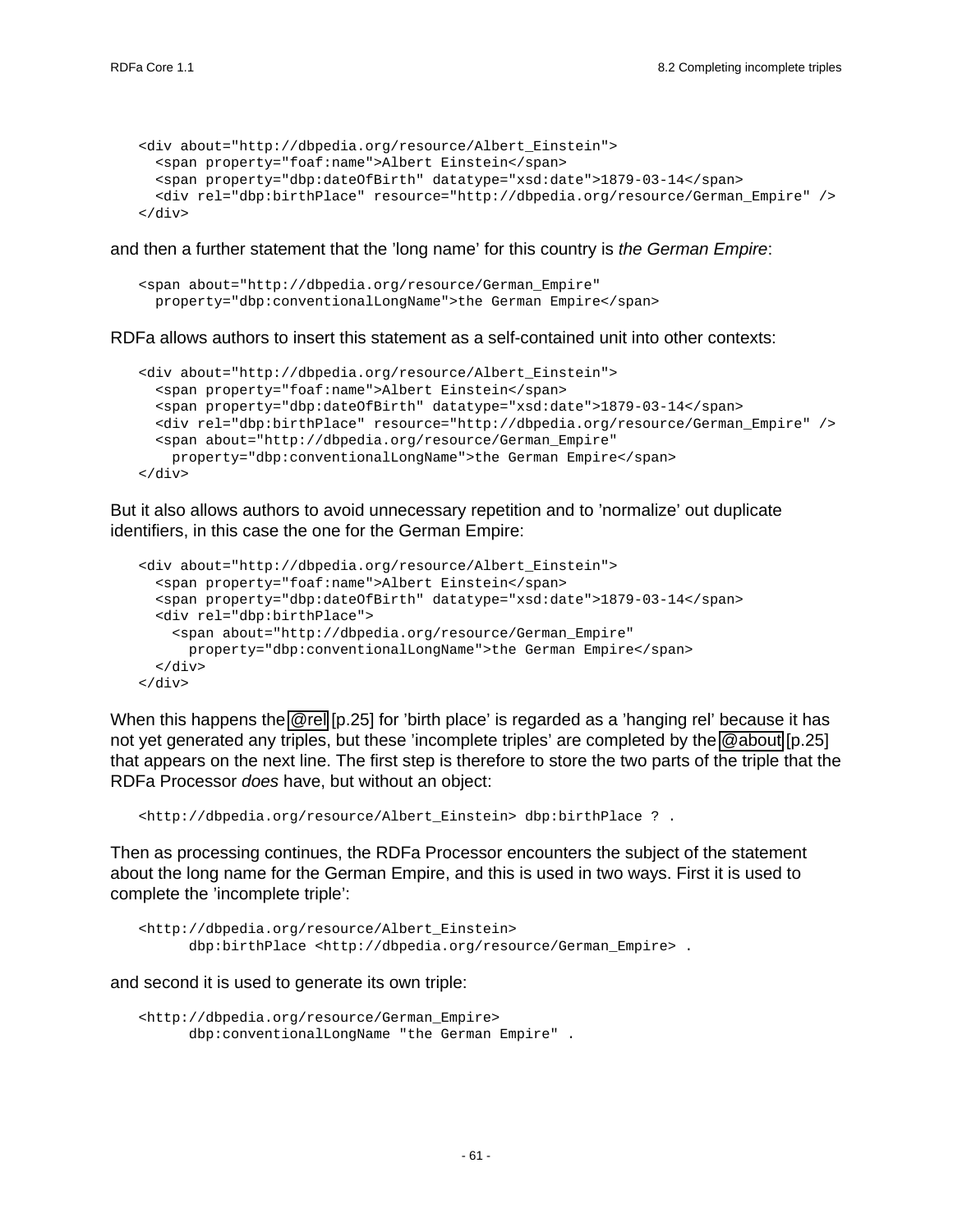Note that each occurrence of [@about](#page-24-0) [p.25] will complete any incomplete triples. For example, to mark up the fact that Albert Einstein had a residence both in the German Empire and Switzerland, an author need only specify one [@rel](#page-24-7) [p.25] value that is then used with multiple [@about](#page-24-0) [p.25] values:

```
<div about="http://dbpedia.org/resource/Albert_Einstein" rel="dbp-owl:residence">
  <span about="http://dbpedia.org/resource/German_Empire" />
  <span about="http://dbpedia.org/resource/Switzerland" />
</div>
```
In this example there is one incomplete triple:

<http://dbpedia.org/resource/Albert\_Einstein> dbp-owl:residence ? .

When the processor meets each of the [@about](#page-24-0) [p.25] values, this triple is completed, giving:

```
<http://dbpedia.org/resource/Albert_Einstein>
  dbp-owl:residence <http://dbpedia.org/resource/German_Empire> .
<http://dbpedia.org/resource/Albert_Einstein>
  dbp-owl:residence <http://dbpedia.org/resource/Switzerland> .
```
These examples show how [@about](#page-24-0) [p.25] completes triples, but there are other situations that can have the same effect. For example, when [@typeof](#page-24-6) [p.25] creates a new [bnode](#page-18-0) [p.19] (as described above), that will be used to complete any 'incomplete triples'. To illustrate, to indicate that Spinoza influenced both Einstein and Schopenhauer, the following markup could be used:

```
<div about="http://dbpedia.org/resource/Baruch_Spinoza">
   <div rel="dbp-owl:influenced">
     <div typeof="foaf:Person">
      <span property="foaf:name">Albert Einstein</span>
       <span property="dbp:dateOfBirth" datatype="xsd:date">1879-03-14</span>
     </div>
     <div typeof="foaf:Person">
      <span property="foaf:name">Arthur Schopenhauer</span>
      <span property="dbp:dateOfBirth" datatype="xsd:date">1788-02-22</span>
    </div> 
  </div>
</div>
```
First the following incomplete triple is stored:

<http://dbpedia.org/resource/Baruch\_Spinoza> dbp-owl:influenced ? .

Then when the RDFa Processor processes the two occurrences of [@typeof](#page-24-6) [p.25] , each generates a [bnode](#page-18-0) [p.19] , which is used to both complete the 'incomplete triple', and to set the subject for further statements: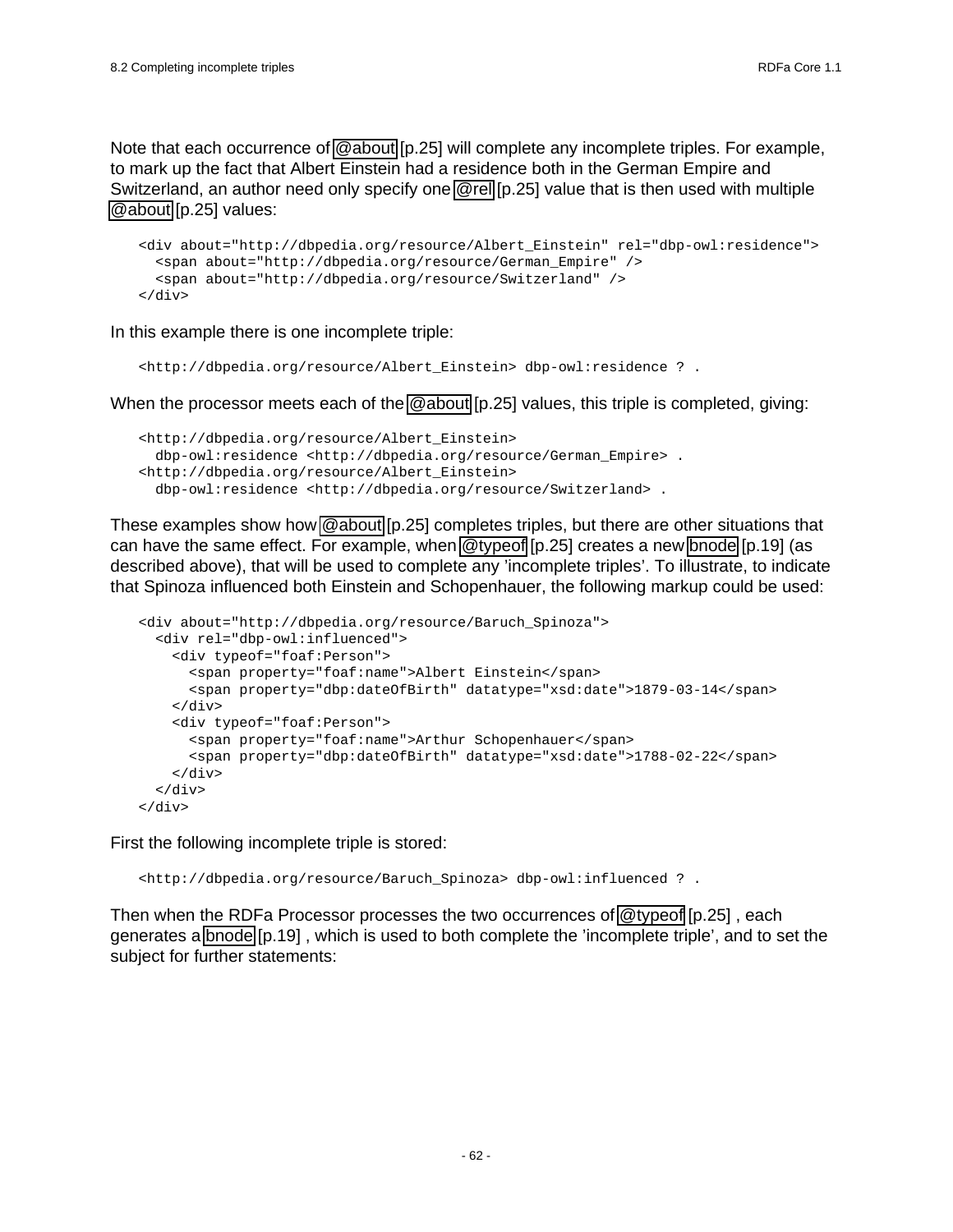```
<http://dbpedia.org/resource/Baruch_Spinoza"> dbp-owl:influenced _:a .
_:a rdf:type foaf:Person .
_:a foaf:name "Albert Einstein" .
_:a dbp:dateOfBirth "1879-03-14"^^xsd:date .
<http://dbpedia.org/resource/Baruch_Spinoza"> dbp-owl:influenced _:b .
_:b rdf:type foaf:Person .
_:b foaf:name "Arthur Schopenhauer" .
_:b dbp:dateOfBirth "1788-02-22"^^xsd:date .
```
Triples are also 'completed' if any one of [@property](#page-24-5) [p.25] , [@rel](#page-24-7) [p.25] or [@rev](#page-24-8) [p.25] are present. However, unlike the situation when [@about](#page-24-0) [p.25] or [@typeof](#page-24-6) [p.25] are present, all predicates are attached to one [bnode](#page-18-0) [p.19] :

```
<div about="http://dbpedia.org/resource/Baruch_Spinoza" rel="dbp-owl:influenced">
   <span property="foaf:name">Albert Einstein</span>
   <span property="dbp:dateOfBirth" datatype="xsd:date">1879-03-14</span>
  <div rel="dbp-owl:residence">
    <span about="http://dbpedia.org/resource/German_Empire" />
    <span about="http://dbpedia.org/resource/Switzerland" />
  </div>
</div>
```
This example has two 'hanging rels', and so two situations when 'incomplete triples' will be created. Processing would proceed as follows; first an incomplete triple is stored:

<http://dbpedia.org/resource/Baruch\_Spinoza> dbp-owl:influenced ? .

Next, the RDFa Processor processes the predicate values for  $f$  oaf: name, dbp:dateOfBirth and dbp-owl:residence, but note that only the first needs to 'complete' the 'hanging rel'. So processing foaf: name generates two triples:

```
<http://dbpedia.org/resource/Baruch_Spinoza> dbp-owl:influenced _:a .
_:a foaf:name "Albert Einstein" .
```
but processing dbp:dateOfBirth generates only one:

\_:a dbp:dateOfBirth "1879-03-14"^^xsd:date .

Processing  $dbp -owl : residue c$  also uses the same [bnode](#page-18-0)  $[p.19]$ , but note that it also generates its own 'incomplete triple':

\_:a dbp-owl:residence ? .

As before, the two occurrences of [@about](#page-24-0) [p.25] complete the 'incomplete triple', once each:

```
_:a dbp-owl:residence <http://dbpedia.org/resource/German_Empire> .
_:a dbp-owl:residence <http://dbpedia.org/resource/Switzerland> .
```
The entire set of triples that an RDFa Processor should generate are as follows: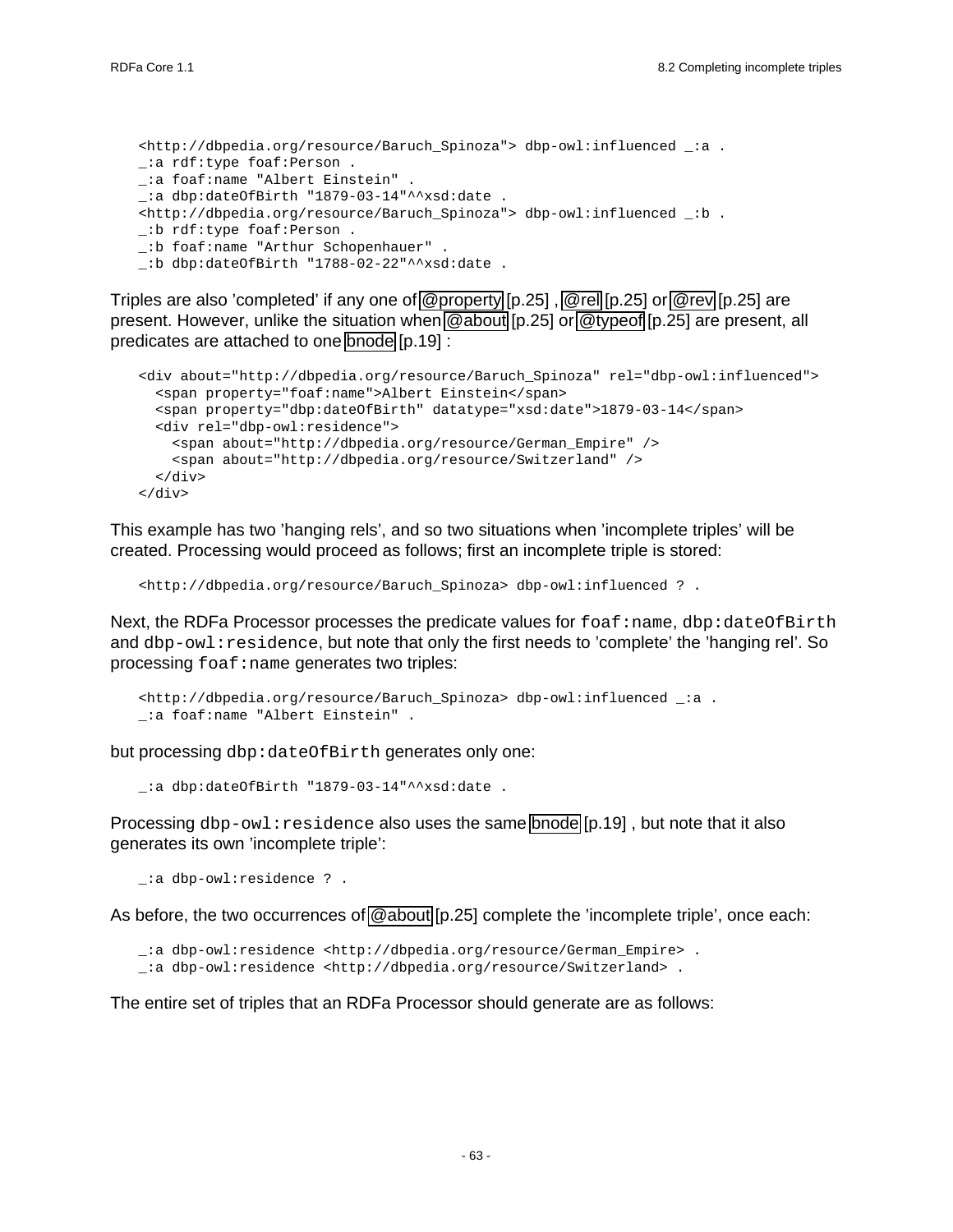```
<http://dbpedia.org/resource/Baruch_Spinoza> dbp-owl:influenced _:a .
_:a foaf:name "Albert Einstein" .
_:a dbp:dateOfBirth "1879-03-14"^^xsd:date .
_:a dbp-owl:residence <http://dbpedia.org/resource/German_Empire> .
_:a dbp-owl:residence <http://dbpedia.org/resource/Switzerland> .
```
## 8.3 Object resolution

Although objects have been discussed in the previous sections, as part of the explanation of subject resolution, chaining, evaluation contexts, and so on, this section will look at objects in more detail.

There are two types of object, [IRI resource](#page-63-0) [p.64] s and [literal](#page-16-1) [p.17] s.

A [literal](#page-16-1) [p.17] object can be set by using [@property](#page-24-5) [p.25] to express a [predicate](#page-18-1) [p.19] , and then using either [@content](#page-24-10) [p.25] , or the inline text of the element that [@property](#page-24-5) [p.25] is on. Note that the use of [@content](#page-24-10) [p.25] prohibits the inclusion of rich markup in your literal. If the inline content of an element accurately represents the object, then documents should rely upon that rather than duplicating that data using the [@content](#page-24-10) [p.25] .

<span id="page-63-0"></span>A IRI resource object can be set using one of [@rel](#page-24-7) [p.25] or [@rev](#page-24-8) [p.25] to express a [predicate](#page-18-1)  [p.19] , and then either using one of [@href](#page-24-2) [p.25] , [@resource](#page-24-1) [p.25] or [@src](#page-24-3) [p.25] to provide an object resource explicitly, or using the chaining techniques described above to obtain an object from a nested subject, or from a [bnode](#page-18-0) [p.19] . Alternatively, the [@property](#page-24-5) [p.25] can also be used to define an IRI resource, in the presence of an [@href](#page-24-2) [p.25] , [@resource](#page-24-1) [p.25] , or [@src](#page-24-3)  [p.25] and in the absence of [@rel](#page-24-7) [p.25] , [@rev](#page-24-8) [p.25] , [@datatype](#page-24-4) [p.25] , or [@content](#page-24-10) [p.25] .

### **8.3.1 Object resolution for the [@property](#page-24-5) attribute**

An object literal will be generated when [@property](#page-24-5) [p.25] is present (and no resource attribute is present). [@property](#page-24-5) [p.25] provides the predicate, and the following sections describe how the actual literal to be generated is determined.

#### **8.3.1.1 Plain Literals**

[@content](#page-24-10) [p.25] can be used to indicate a [plain literal](#page-16-1) [p.17] , as follows:

```
<meta about="http://internet-apps.blogspot.com/"
      property="dc:creator" content="Mark Birbeck" />
```
The [plain literal](#page-16-1) [p.17] can also be specified by using the content of the element:

```
<span about="http://internet-apps.blogspot.com/"
      property="dc:creator">Mark Birbeck</span>
```
Both of these examples give the following triple: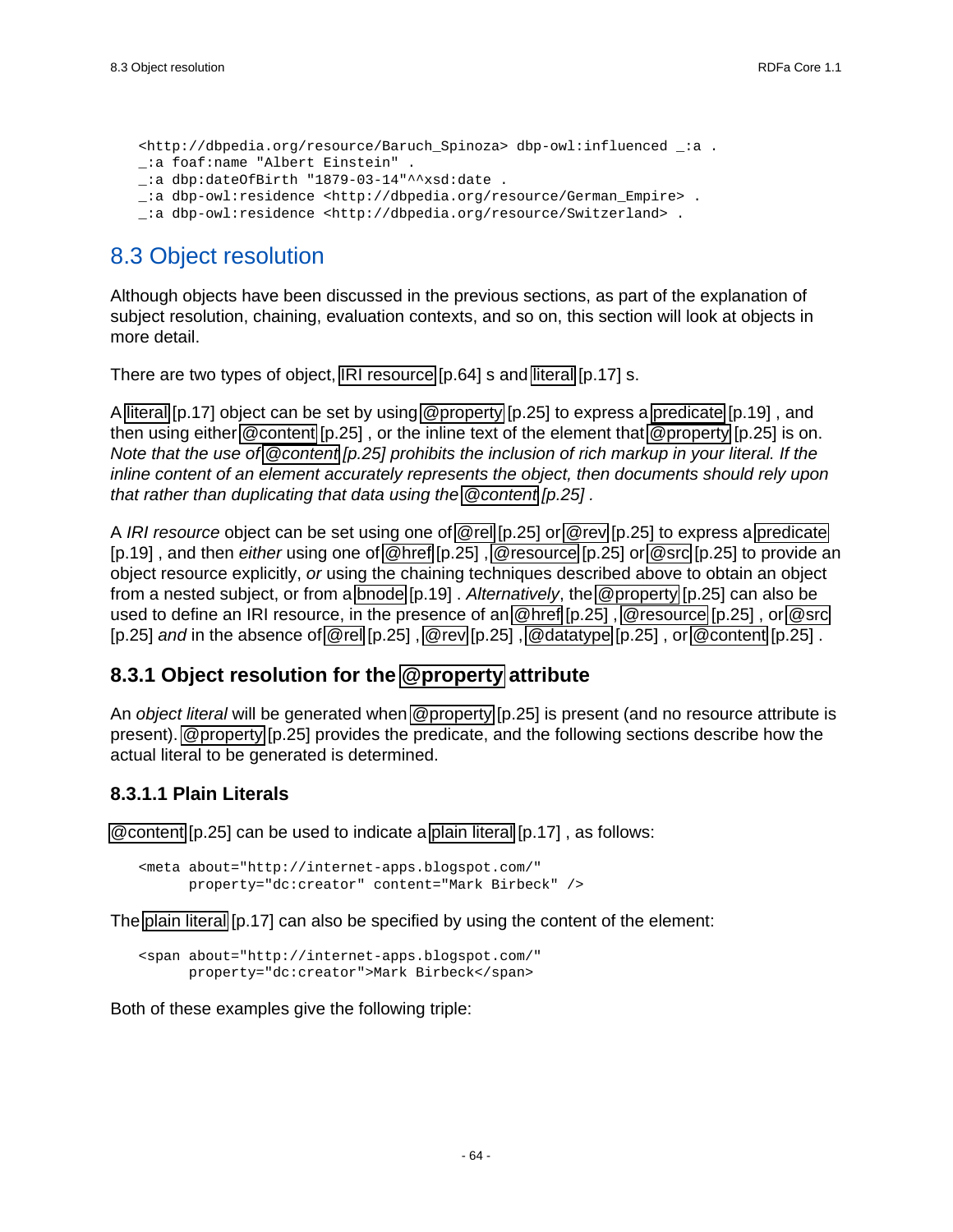```
<http://internet-apps.blogspot.com/> dc:creator "Mark Birbeck" .
```
The value of [@content](#page-24-10) [p.25] is given precedence over any element content, so the following would give exactly the same triple as shown above:

```
<span about="http://internet-apps.blogspot.com/"
      property="dc:creator" content="Mark Birbeck">John Doe</span>
```
#### **8.3.1.1.1 Language Tags**

RDF allows [plain literal](#page-16-1) [p.17] s to have a language tag, as illustrated by the following example from [[RDF-TESTCASES](#page-89-2) [p.90] ]:

```
<http://example.org/node> 
  <http://example.org/property> "chat"@fr .
```
In RDFa the Host Language may provide a mechanism for setting the language tag. In XHTML+RDFa [[XHTML-RDFA](#page-88-0) [p.89] ], for example, the XML language attribute @xml:lang or the attribute @lang is used to add this information, whether the plain literal is designated by [@content](#page-24-10) [p.25] , or by the inline text of the element:

```
<meta about="http://example.org/node"
  property="ex:property" xml:lang="fr" content="chat" />
```
Note that the language value can be inherited as defined in [[XML10-4e](#page-88-1) [p.89]], so the following syntax will give the same triple as above:

```
<html xmlns="http://www.w3.org/1999/xhtml" 
      prefix="ex: http://www.example.com/ns/" xml:lang="fr">
  <head>
   <title xml:lang="en">Example</title>
    <meta about="http://example.org/node"
      property="ex:property" content="chat" />
  </head>
  ...
</html>
```
### **8.3.1.2 Typed literals**

Literals can be given a data type using [@datatype](#page-24-4) [p.25] .

This can be represented in RDFa as follows:

```
<span property="cal:dtstart" content="2015-09-16T16:00:00-05:00" 
      datatype="xsd:dateTime">
  September 16th at 4pm
</span>.
```
The triples that this markup generates include the datatype after the literal: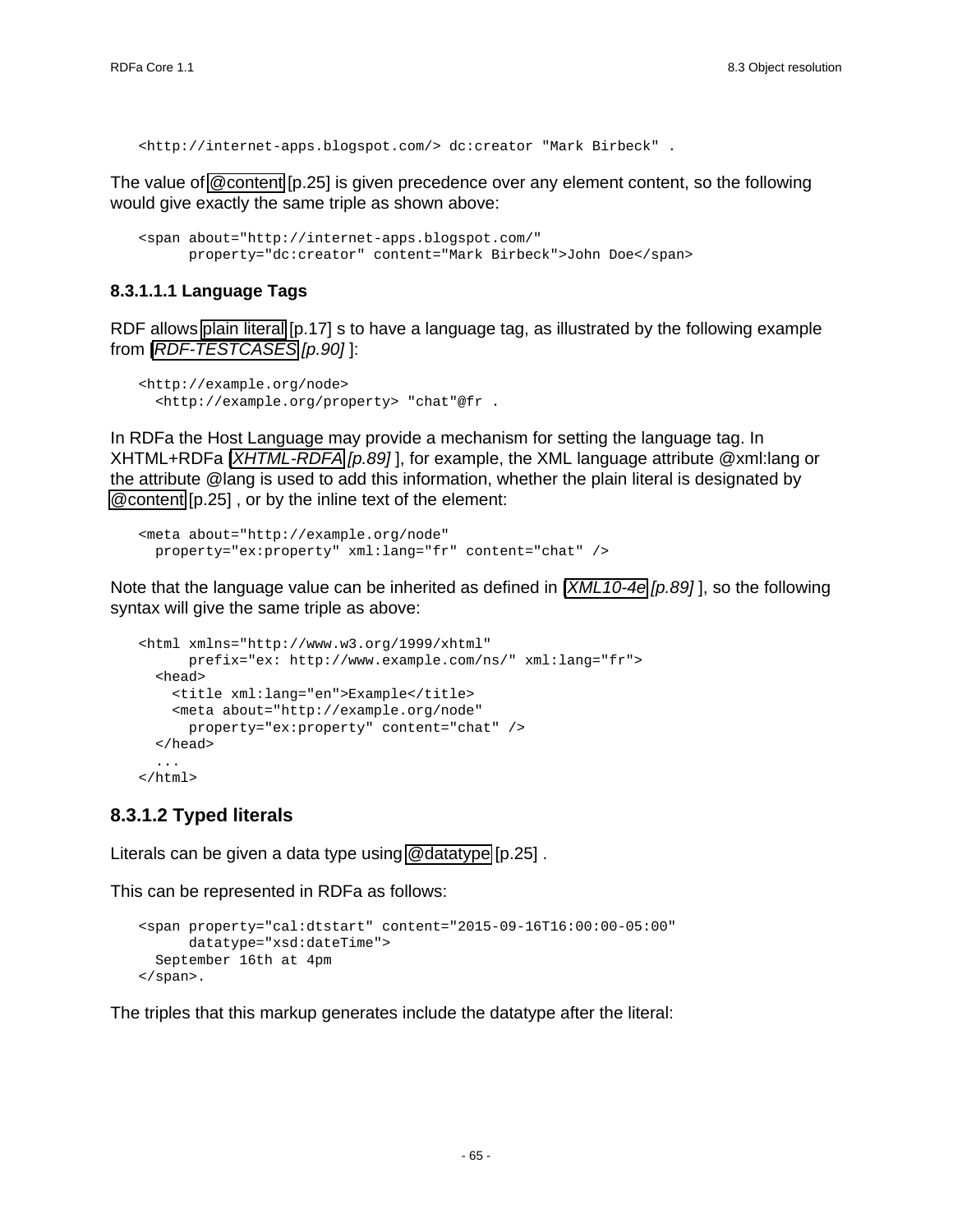<> cal:dtstart "2015-09-16T16:00:00-05:00"^^xsd:dateTime .

#### <span id="page-65-0"></span>**8.3.1.3 XML Literals**

XML documents cannot contain XML markup in their attributes, which means it is not possible to represent XML within [@content](#page-24-10) [p.25] (the following would cause an XML parser to generate an error):

```
<head>
  <meta property="dc:title"
   content="E = mc<sup>2</sup>: The Most Urgent Problem of Our Time" />
</head>
```
RDFa therefore supports the use of normal markup to express XML literals, by using [@datatype](#page-24-4)   $[p.25]$ :

```
<h2 property="dc:title" datatype="rdf:XMLLiteral">
 E = mc<sup>2</sup>: The Most Urgent Problem of Our Time
\langle/h2>
```
This would generate the following triple, with the XML preserved in the literal:

<> dc:title "E = mc<sup>2</sup>: The Most Urgent Problem of Our Time"^^rdf:XMLLiteral .

This requires that an IRI mapping for the prefix  $\text{rdf}$  has been defined.

In the examples given here the sup element is actually part of the meaning of the literal, but there will be situations where the extra markup means nothing, and can therefore be ignored. In this situation omitting the [@datatype](#page-24-4) [p.25] attribute or specifying an empty [@datatype](#page-24-4) [p.25] value can be used create a plain literal:

```
<p>You searched for <strong>Einstein</strong>:</p>
<p about="http://dbpedia.org/resource/Albert_Einstein">
  <span property="foaf:name" datatype="">Albert <strong>Einstein</strong></span>
   (b. March 14, 1879, d. April 18, 1955) was a German-born theoretical physicist.
\langle/p>
```
Although the rendering of this page has highlighted the term the user searched for, setting [@datatype](#page-24-4) [p.25] to nothing ensures that the data is interpreted as a plain literal, giving the following triples:

<http://dbpedia.org/resource/Albert\_Einstein> foaf:name "Albert Einstein" .

The value of this [XML Literal](#page-65-0) [p.66] is the exclusive canonicalization [[XML-EXC-C14N](#page-90-0) [p.91]] of the RDFa element's value.

### **8.3.2 IRI object resolution**

Most of the rules governing the processing of objects that are resources are to be found in the processing descriptions given above, since they are important for establishing the subject. This section aims to highlight general concepts, and anything that might have been missed.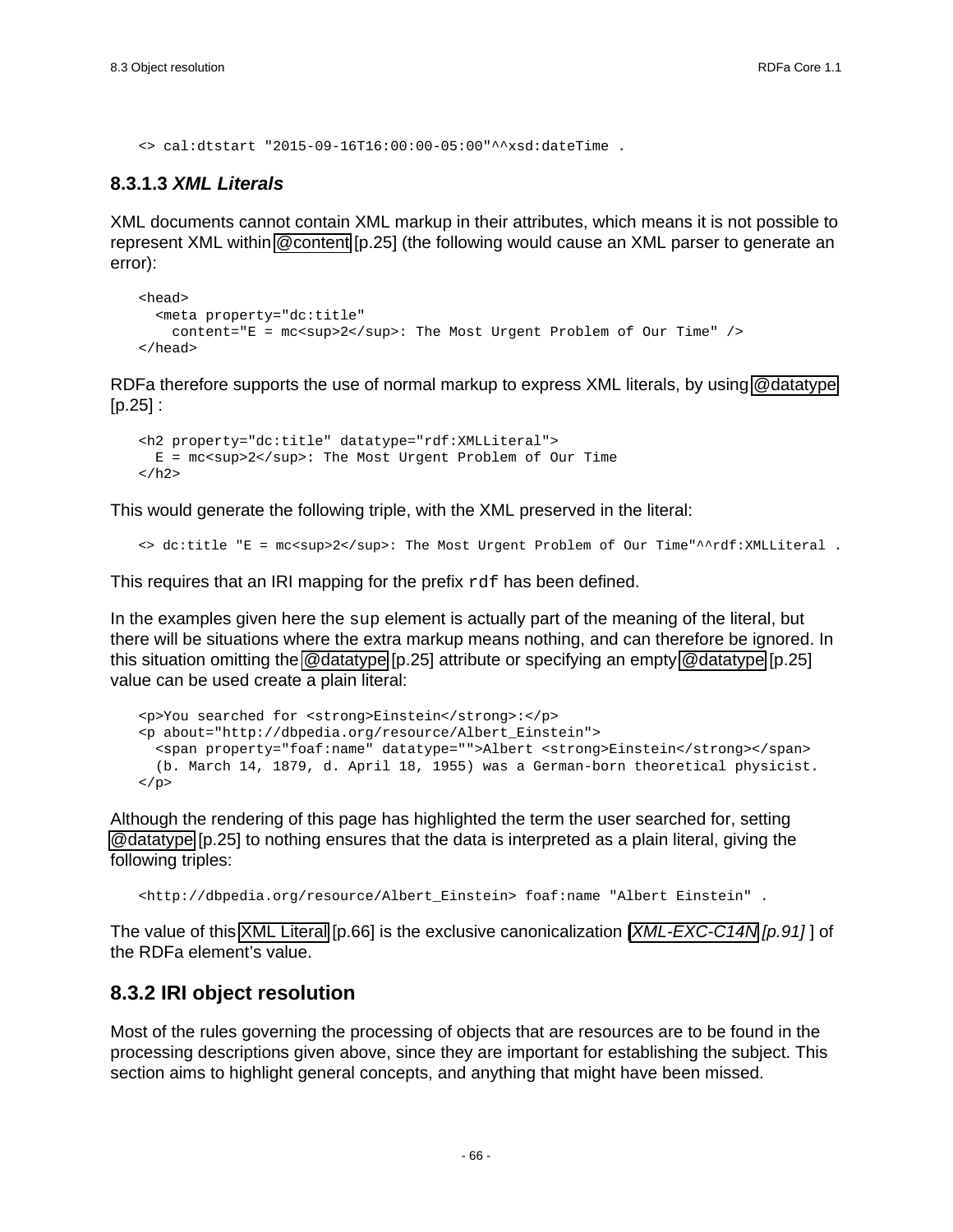One or more IRI objects are needed when [@rel](#page-24-7) [p.25] or [@rev](#page-24-8) [p.25] is present. Each attribute will cause triples to be generated when used with [@href](#page-24-2) [p.25] , [@resource](#page-24-1) [p.25] or [@src](#page-24-3) [p.25] , or with the subject value of any nested statement if none of these attributes are present.

If [@rel](#page-24-7) [p.25] or [@rev](#page-24-8) [p.25] is not present, and neither is [@datatype](#page-24-4) [p.25] or [@content](#page-24-10) [p.25] , a [@property](#page-24-5) [p.25] attribute will cause triples to be generated when used with [@href](#page-24-2) [p.25] , [@resource](#page-24-1) [p.25] or [@src](#page-24-3) [p.25] . (See also the [section on @property and @typeof](#page-56-0) [p.57] for an additional special case involving [@property](#page-24-5) [p.25] .)

[@rel](#page-24-7) [p.25] and [@rev](#page-24-8) [p.25] are essentially the inverse of each other; whilst [@rel](#page-24-7) [p.25] establishes a relationship between the [current subject](#page-52-0) [p.53] as subject, and the [current object](#page-31-10)  [resource](#page-31-10) [p.32] as the object, [@rev](#page-24-8) [p.25] does the exact opposite, and uses the [current object](#page-31-10)  [resource](#page-31-10) [p.32] as the subject, and the [current subject](#page-52-0) [p.53] as the object.

## **8.3.2.1 Using [@resource](#page-24-1) to set the object**

RDFa provides the [@resource](#page-24-1) [p.25] attribute as a way to set the object of statements. This is particularly useful when referring to resources that are not themselves navigable links:

```
<html xmlns="http://www.w3.org/1999/xhtml">
  <head>
   <title>On Crime and Punishment</title>
    <base href="http://www.example.com/candp.xhtml" />
  </head>
  <body>
    <blockquote about="#q1" rel="dc:source" resource="urn:ISBN:0140449132" >
     < p id="q1">
        Rodion Romanovitch! My dear friend! If you go on in this way
        you will go mad, I am positive! Drink, pray, if only a few drops!
     \langle/p>
    </blockquote>
  </body>
</html>
```
The blockquote element generates the following triple:

```
<http://www.example.com/candp.xhtml#q1>
  <http://purl.org/dc/terms/source> <urn:ISBN:0140449132> .
```
Note that, in the example above, [@property](#page-24-5) [p.25] could have been used instead of [@rel](#page-24-7) [p.25] , yielding the same triple.

## **8.3.2.2 Using [@href](#page-24-2) or [@src](#page-24-3) to set the subject**

If no [@resource](#page-24-1) [p.25] is present, then [@href](#page-24-2) [p.25] or [@src](#page-24-3) [p.25] are next in priority order for setting the object.

When a predicate has been expressed using [@rel](#page-24-7) [p.25] , the [@href](#page-24-2) [p.25] or [@src](#page-24-3) [p.25] on the RDFa statement's element is used to identify the object with a [IRI reference](#page-15-0) [p.16] . Their types are an IRI: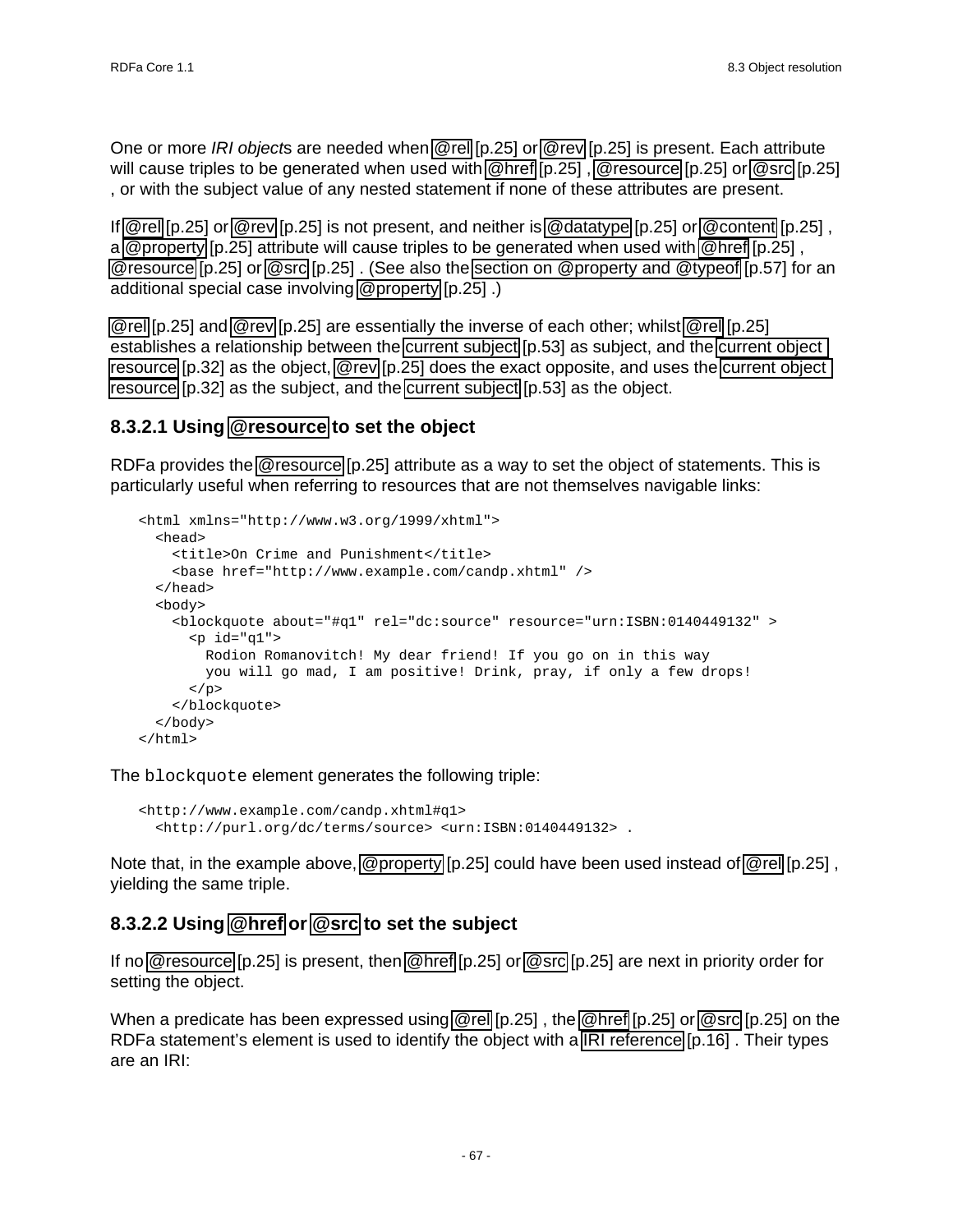```
<link about="mailto:john@example.org"
      rel="foaf:knows" href="mailto:sue@example.org" />
```
It's also possible to use both [@rel](#page-24-7) [p.25] and [@rev](#page-24-8) [p.25] at the same time on an element. This is particularly useful when two things stand in two different relationships with each other, for example when a picture is taken by Mark, but that picture also depicts him:

```
<img about="http://www.blogger.com/profile/1109404"
    src="photo1.jpg" rev="dc:creator" rel="foaf:img"/>
```
which then yields two triples:

```
<photo1.jpg> 
  dc:creator <http://www.blogger.com/profile/1109404> .
<http://www.blogger.com/profile/1109404> 
  foaf:img <photo1.jpg> .
```
### <span id="page-67-0"></span>**8.3.2.3 Incomplete triples**

When a triple predicate has been expressed using [@rel](#page-24-7) [p.25] or [@rev](#page-24-8) [p.25], but no @href [p.25] , [@src](#page-24-3) [p.25] , or [@resource](#page-24-1) [p.25] exists on the same element, there is a 'hanging rel'. This causes the current subject and all possible predicates (with an indicator of whether they are 'forwards, i.e., [@rel](#page-24-7) [p.25] values, or not, i.e., [@rev](#page-24-8) [p.25] values), to be stored as 'incomplete triples' pending discovery of a subject that could be used to 'complete' those triples.

This process is described in more detail in [Completing 'Incomplete Triples'](#page-59-0) [p.60] .

## 8.4 List Generation

An RDF graph is a collection of triples. This also means that if the graph contains two triples sharing the same subject and predicate:

```
<http://www.example.com> <http://www.example.com/predicate> "first object", "second object" ;
```
There is no way for an application to rely on the relative order of the two triples when, for example, querying a database containing these triples. For most of the applications and data sets this is not a problem, but, in some cases, the order is important. A typical case is publications: when a book or an article has several co-authors, the order of the authors may be important.

RDF has a set of predefined predicates that have an agreed-upon semantics of order. For example, the publication: "Semantic Annotation and Retrieval, by Ben Adida, Mark Birbeck, and Ivan Herman" could be described in RDF triples using these terms as follows:

```
@prefix bibo: <http://purl.org/ontology/bibo/> .
@prefix dc: <http://purl.org/dc/terms/> .
@prefix rdf: <http://www.w3.org/1999/02/22-rdf-syntax-ns#> .
[ a bibo: Chapter ;
  dc:title "Semantic Annotation and Retrieval" ;
  dc:creator [
     rdf:first <http://ben.adida.net/#me ;
```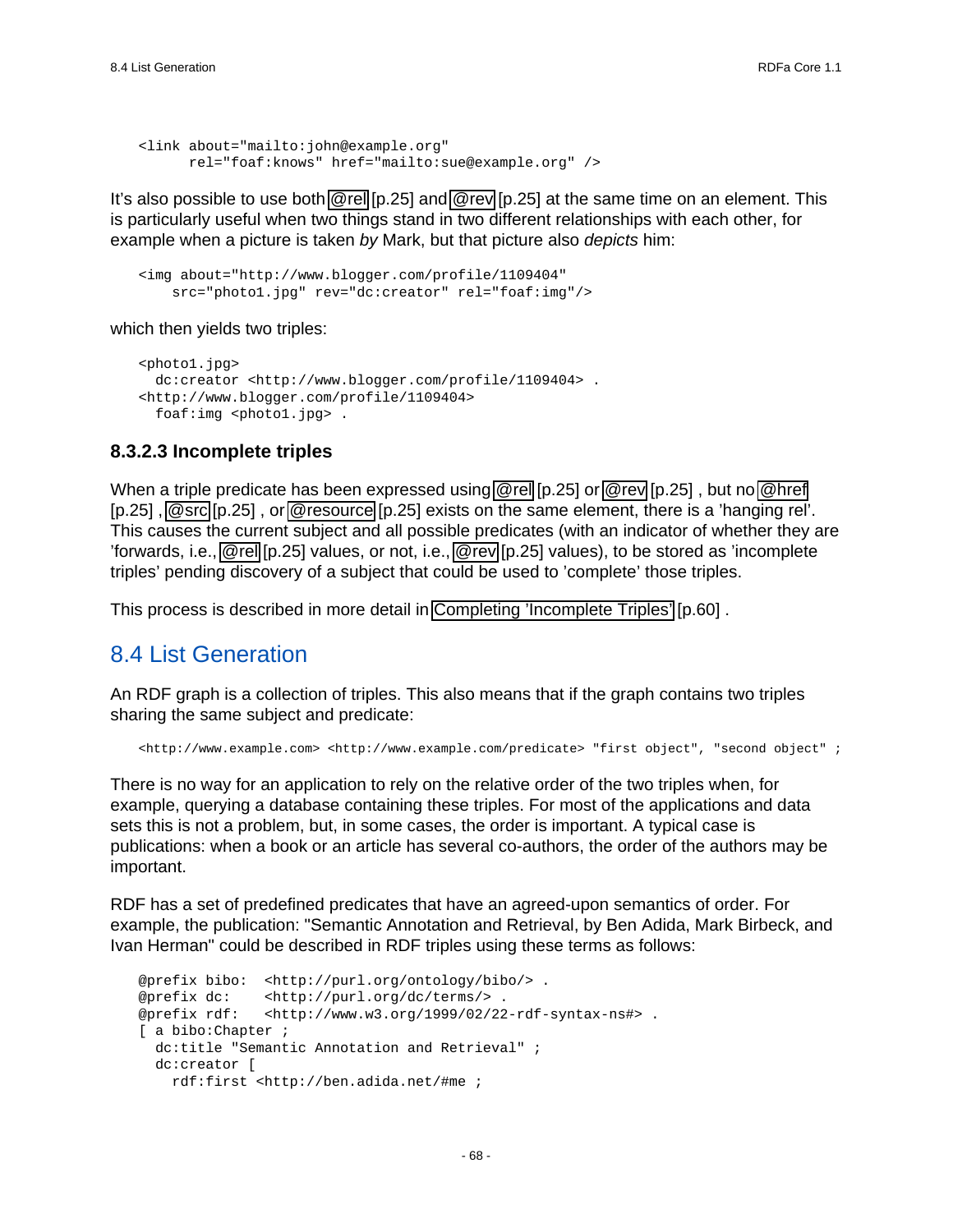```
 rdf:rest [
       rdf:first <http://twitter.com/markbirbeck> ;
       rdf:rest [
         rdf:first <http://www.ivan-herman.net/foaf#me> ;
         rdf:rest rdf:nil .
      \cdot ] .
  ] .
         ...
]
```
which conveys the notion of 'order' for the three authors. Admittedly, this is not very readable. However, Turtle has a syntactic shorthand for these structures:

```
@prefix bibo: <http://purl.org/ontology/bibo/> .
@prefix dc: <http://purl.org/dc/terms/> .
@prefix rdf: <http://www.w3.org/1999/02/22-rdf-syntax-ns#> .
[ a bibo: Chapter ;
  dc:title "Semantic Annotation and Retrieval" ; 
  dc:creator 
   ( <http://ben.adida.net/#me>
     <http://twitter.com/markbirbeck>
     <http://www.ivan-herman.net/foaf#me> 
   ) .
   ...
\overline{1}
```
It would of course be possible to reproduce the same structure in RDFa, using the RDF predicates rdf:first, rdf:rest, as well as the special resource rdf:nil. However, to make this easier, RDFa provides the [@inlist](#page-24-11) [p.25] . What this attributes signals is that the object generated on that element should be put on a list; the list is used with the common predicate with the common subject. Here is how the previous structure could look like in RDFa:

```
<p prefix="bibo: http://purl.org/ontology/bibo/ dc: http://purl.org/dc/terms/ typeof="bibo:Chapter">
   "<span property="dc:title">Semantic Annotation and Retrieval</span>" by
   <a inlist="" property="dc:creator" 
                href="http://ben.adida.net/#me">Ben Adida</span>,
   <a inlist="" property="dc:creator" 
                href="http://twitter.com/markbirbeck">Mark Birbeck</span>, and
   <a inlist="" property="dc:creator" 
                 href="http://www.ivan-herman.net/foaf#me">Ivan Herman</span>. 
\langle/p>
```
Note that the order in the list is determined by the document order. (The value of the [@inlist](#page-24-11)  [p.25] is not relevant, only its presence is.)

Lists may also include IRIs and not only literals. For example, two of the three co-authors could decide to publicise their FOAF address in the authorsâ list:

```
<p prefix="bibo: http://purl.org/ontology/bibo/ dc: http://purl.org/dc/terms/ typeof="bibo:Chapter">
   "<span property="dc:title">Semantic Annotation and Retrieval</span>", by
 <span inlist="" property="dc:creator" resource="http://ben.adida.net/#me">Ben Adida</span>,
 <span inlist="" property="dc:creator">Mark Birbeck</span>, and
   <span inlist="" property="dc:creator" resource="http://www.ivan-herman.net/foaf#me">Ivan Herman</span>.
\langle/p>
```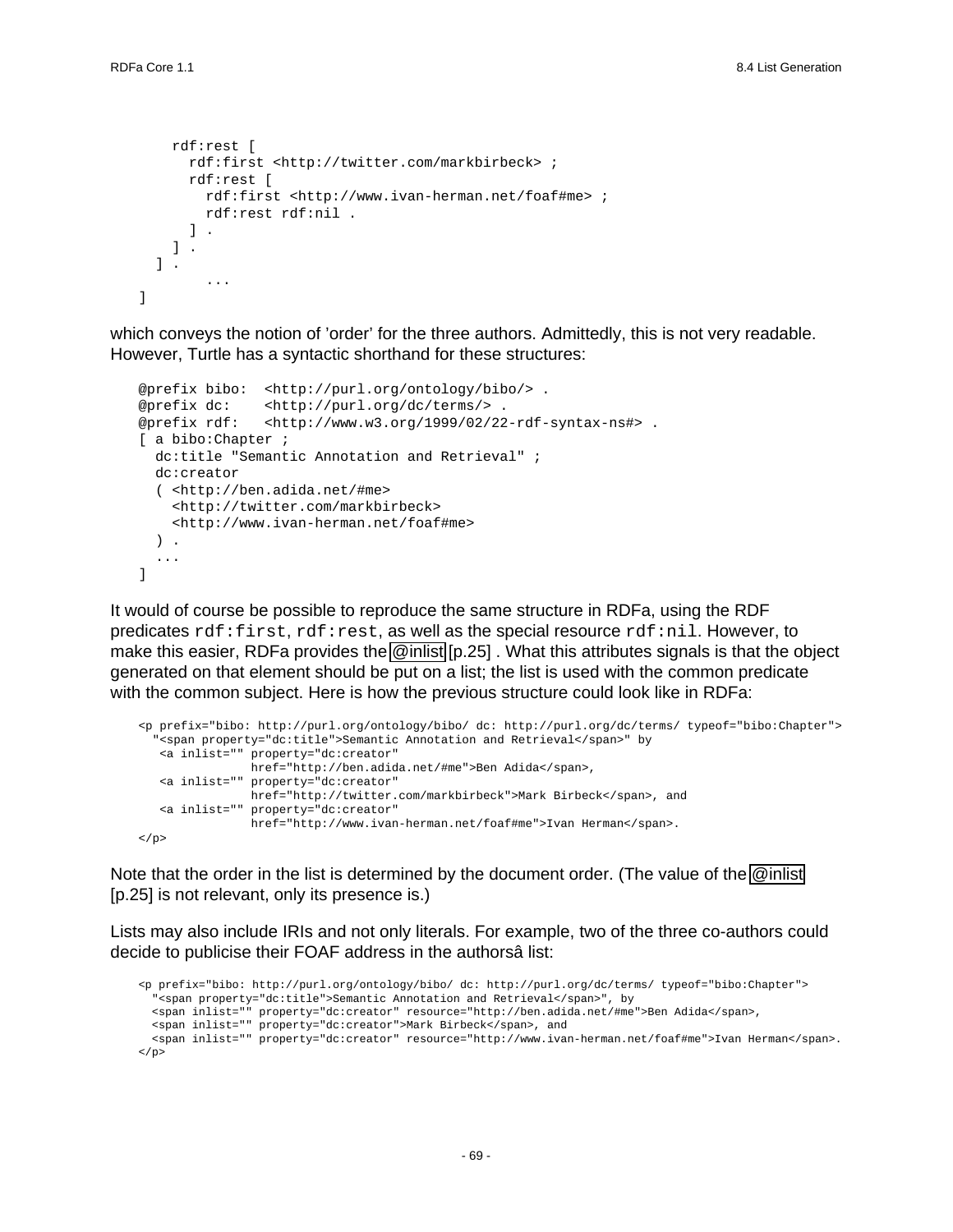#### yielding:

```
@prefix bibo: <http://purl.org/ontology/bibo/> .
@prefix dc: <http://purl.org/dc/terms/> .
@prefix rdf: <http://www.w3.org/1999/02/22-rdf-syntax-ns#> .
[ a bibo:Chapter ;
   dc:title "Semantic Annotation and Retrieval" ;
  dc:creator ( <http://ben.adida.net/#me> "Mark Birbeck" <http://www.ivan-herman.net/foaf#me> ) .
 ...
]
```
In the example above, [@rel](#page-24-7) [p.25] could have been used leading exactly to the same triples:

```
<p prefix="bibo: http://purl.org/ontology/bibo/ dc: http://purl.org/dc/terms/ typeof="bibo:Chapter">
   "<span property="dc:title">Semantic Annotation and Retrieval</span>", by
  <span inlist="" rel="dc:creator" resource="http://ben.adida.net/#me">Ben Adida</span>,
  <span inlist="" property="dc:creator">Mark Birbeck</span>, and
  <span inlist="" rel="dc:creator" resource="http://www.ivan-herman.net/foaf#me">Ivan Herman</span>.
\langle/p>
```
[Incomplete Triples](#page-67-0) [p.68] can also be used in conjunction with lists when all list elements are resources and not literals. For example, the previous example, this time with all three authors referring to their FOAF profile, could have been written as:

```
<p prefix="bibo: http://purl.org/ontology/bibo/ dc: http://purl.org/dc/terms/ typeof="bibo:Chapter">
   "<span property="dc:title">Semantic Annotation and Retrieval</span>", by
   <span rel="dc:creator" inlist="">
     <a href="http://ben.adida.net/#me">Ben Adida</a>,
     <a href="http://internet-apps.blogspot.com/2008/03/my-profile.html#me">Mark Birbeck</a>, and
     <a href="http://www.ivan-herman.net/foaf#me">Ivan Herman</a>.
   </span>
 \rm{<} /p> \rm{>}
```
#### Resulting in:

```
@prefix bibo: <http://purl.org/ontology/bibo/> .
@prefix dc: <http://purl.org/dc/terms/> .
@prefix rdf: <http://www.w3.org/1999/02/22-rdf-syntax-ns#> .
[ a bibo:Chapter ;
   dc:title "Semantic Annotation and Retrieval" ;
   dc:creator ( <http://ben.adida.net/#me>
                <http://internet-apps.blogspot.com/2008/03/my-profile.html#me>
                <http://www.ivan-herman.net/foaf#me> ) .
   ...
]
```
<span id="page-69-0"></span>Note that it is also possible to express an empty list, without [@inlist](#page-24-11) [p.25] , using:

```
<span rel="prop" resource="rdf:nil"/>
```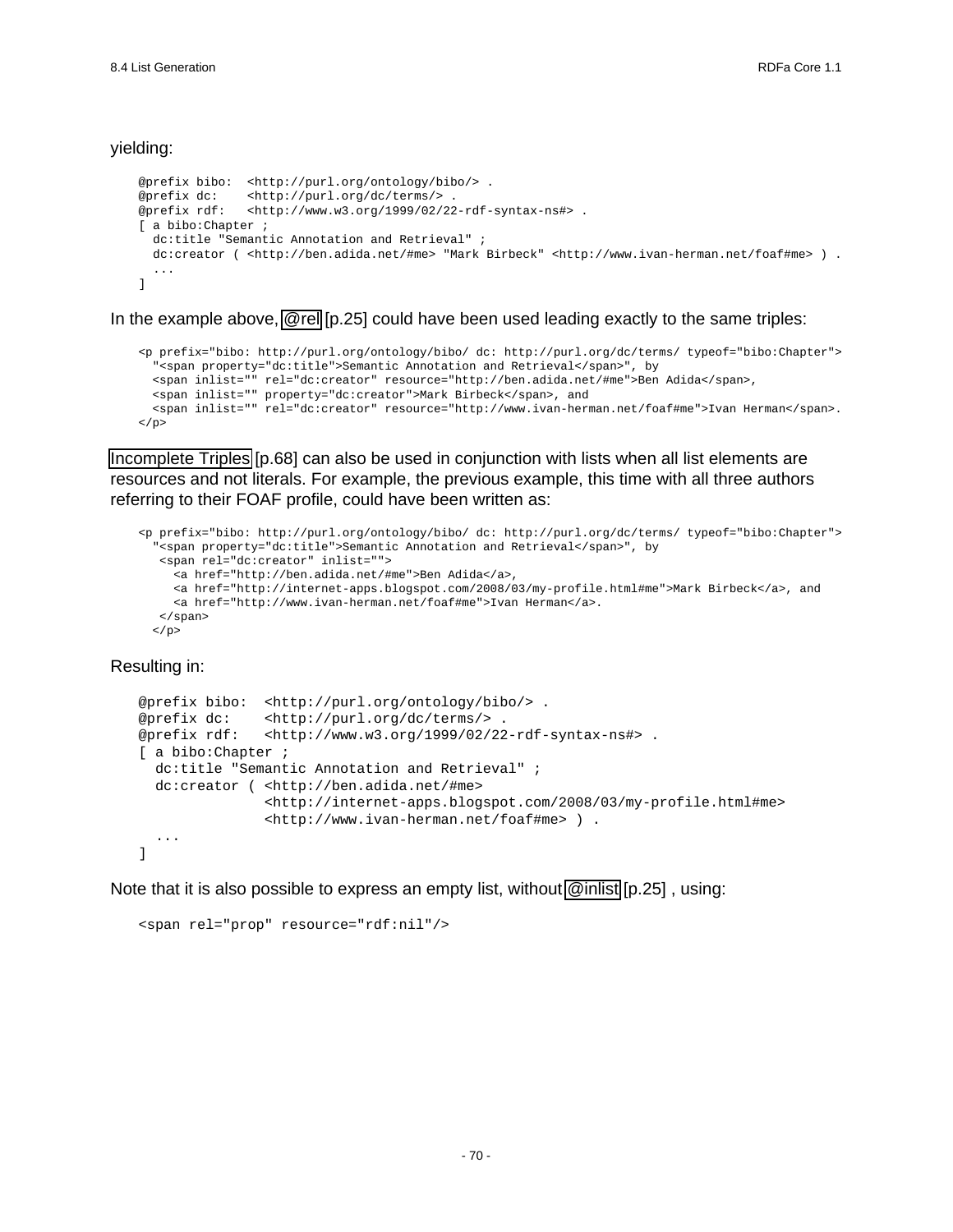# 9. RDFa Initial Contexts

RDFa permits Host Languages to define an [initial context](#page-30-0) [p.31] . Such a context is a collection of terms, prefix mappings, and/or a default vocabulary declaration. An initial context is either intrinsically known to the parser, or it is loaded as external documents and processed. These documents must be defined in an approved RDFa Host Language (currently XML+RDFa and XHTML+RDFa  $[XHTML-RDFA [p.89] ]$  $[XHTML-RDFA [p.89] ]$  $[XHTML-RDFA [p.89] ]$ . They may also be defined in other formats (e.g., RDF/XML [[RDF-SYNTAX-GRAMMAR](#page-88-2) [p.89]], or Turtle [[TURTLE](#page-89-3) [p.90]]). When an initial context document is processed, it is evaluated as follows:

- 1. Parse the content (according to the processing rules for that document type) and extract the triples into a collection associated with that IRI. Note: These triples *must not* be co-mingled with the triples being extracted from any other IRI.
- 2. For every subject with a pair of predicates that have the values  $rdfa:prefix and$ rdfa: uri, create a key-value mapping from the  $rdfa:prefix$  object literal (the key) to the  $rdfa:uri$  object literal (the value). Add this mapping to the [list of IRI mappings](#page-31-5) [p.32] of the [initial evaluation context](#page-38-0) [p.39] , after transforming the 'prefix' component to lower-case.
- 3. For every subject with a pair of predicates that have the values  $rdfa:term$  and  $rdfa:uri$ , create a key-value mapping from the  $rdfa:term$  object literal (the key) to the  $rdfa:uri$ object literal (the value). Add this mapping to the [term mappings](#page-31-6) [p.32] of the [initial](#page-38-0) [evaluation context](#page-38-0) [p.39] .
- 4. For an extracted triple that has a predicate of  $rdfa:vocabulary$ , define the default [vocabulary](#page-31-7) [p.32] of the [initial evaluation context](#page-38-0) [p.39] to be the object literal of the rdfa:vocabulary predicate.

When an RDFa Initial Context is defined using an RDF serialization, it *must* use the vocabulary terms above to declare the components of the context.

Caching of the relevant triples retrieved via this mechanism is recommended. Embedding definitions for well known, stable RDFa Initial Contexts in the implementation is recommended.

<span id="page-70-0"></span>The object literal for the  $rdfa:uri$  predicate must be an absolute IRI. The object literal for the rdfa: [term](#page-36-2) predicate *must* match the production for term  $[p.37]$ . The object literal for the rdfa:prefix predicate must match the production for [prefix](#page-26-0) [p.27] . The object literal for the  $rdfa:vocabulary$  predicate must be an absolute IRI. If one of the objects is not a Literal, does not match its associated production, if there is more than one rdfa: vocabulary predicate, or if there are additional rdfa:uri or rdfa:term predicates sharing the same subject, an RDFa Processor *must not* create the associated mapping.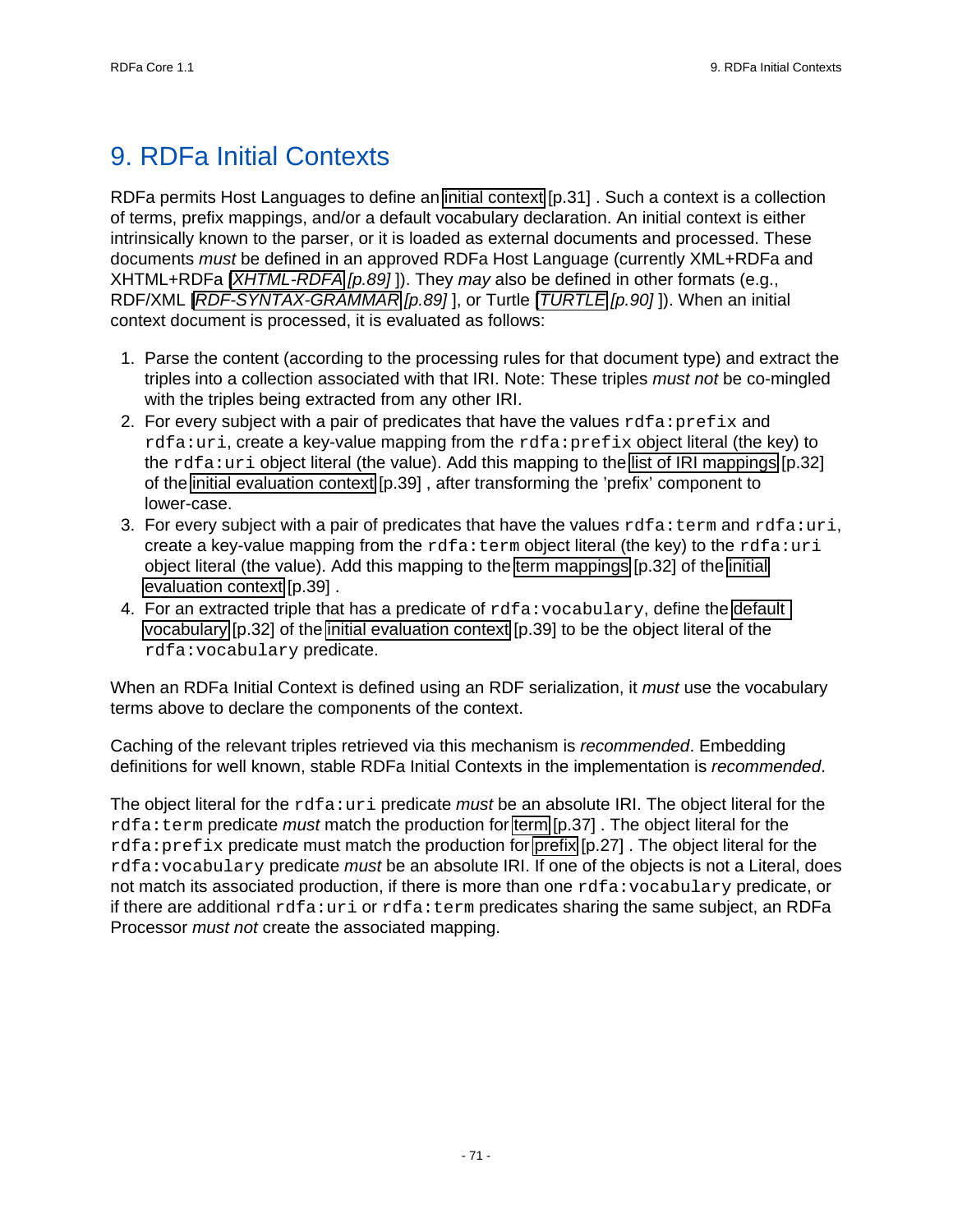9. RDFa Initial Contexts RDFa Core 1.1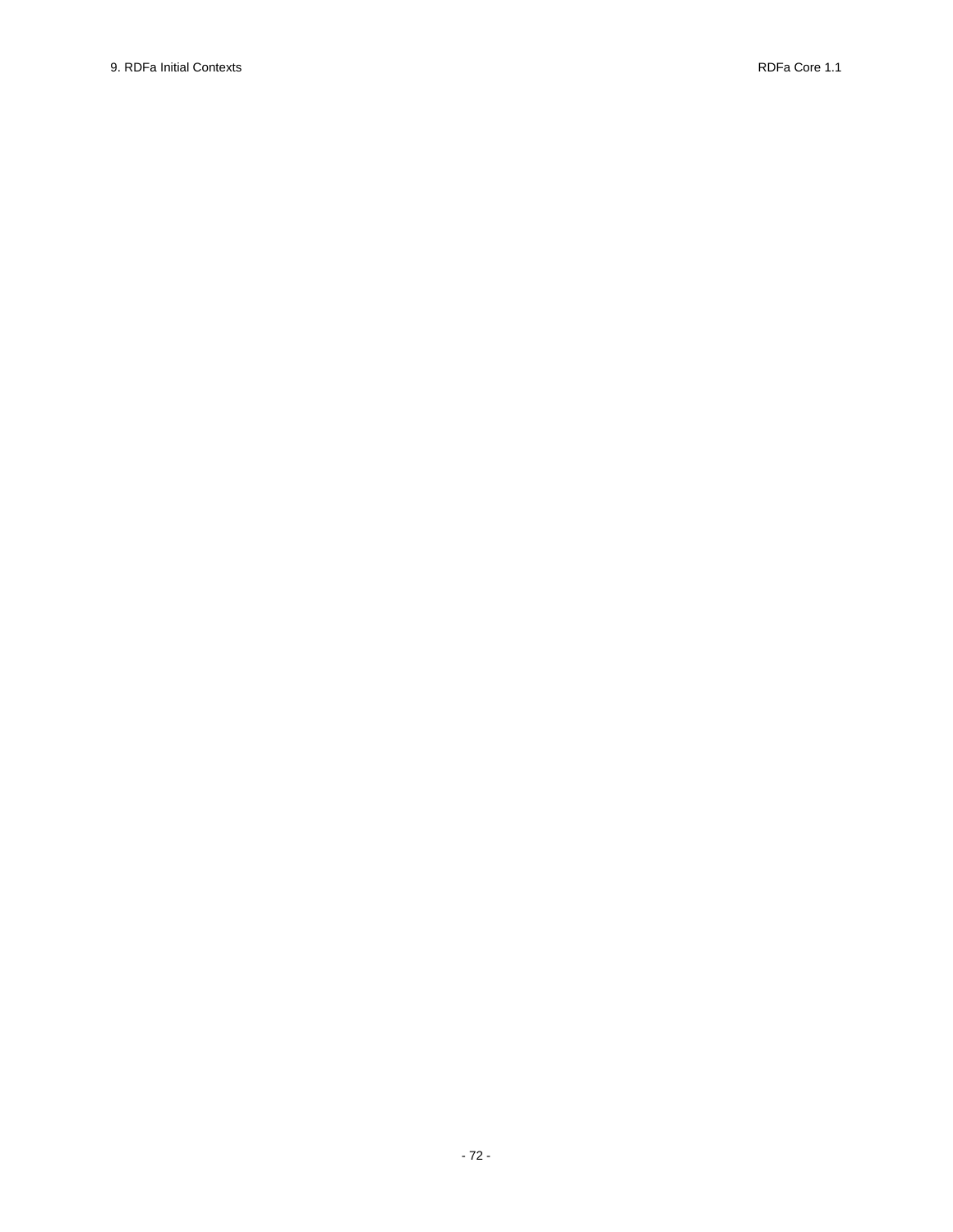# 10. RDFa Vocabulary Expansion

Since RDFa is based on RDF, the semantics of RDF vocabularies can be used to gain more knowledge about data. Vocabularies, properties and classes are identified by IRIs, which enables them to be discoverable. RDF data published at the location of these IRIs can be retrieved, and descriptions of the properties and classes using specified semantics can be applied.

RDFa Vocabulary Expansion is an optional processing step which may be added once the normal processing steps described in [Processing Model](#page-28-0) [p.29] are complete. Vocabulary expansion relies on a very small sub-set of OWL entailment [[OWL2-OVERVIEW](#page-88-0) [p.89]] to add triples to the [output graph](#page-20-0) [p.21] based on rules and property/class relationships described in referenced vocabularies. Vocabulary expansion may be performed as part of a larger RDF toolset including, for example, an OWL 2 RL reasoner. Alternatively, using vocabulary data added to the [output graph](#page-20-0) [p.21] in processing step 2 of [Sequence](#page-38-0) [p.39], expansion may also be done using a separate and dedicated (e.g., rule based) reasoner after the [output graph](#page-20-0) [p.21] has been generated, or as the last processing step by an RDFa processor.

It can be very useful to make generalized data available for subsequent usage of RDFa-embedded data by expanding inferred statements entailed by these semantics. This provides for existing vocabularies that extend well-known vocabularies to have those properties added to the output graph automatically. For example, the namespace document of the Creative Commons vocabulary, i.e., http://creativecommons.org/ns, defines cc:license to be a sub-property of  $dc:license.$  By using the [@vocab](#page-25-0) [p.26] attribute, one can describe a licensing information as follows:

```
This document is licensed under the 
<a vocab="http://creativecommons.org/ns#"
    rel="license"
    href="http://creativecommons.org/licenses/by-nc-nd/3.0/">
    Creative Commons By-NC-ND License
\langlea>.
```
which results in the following [output graph](#page-20-0) [p.21] :

```
@prefix cc: <http://creativecommons.org/ns#> .
@prefix rdfa: <http://www.w3.org/ns/rdfa#> .
<> cc:license <> <> <> <http://creativecommons.org/licenses/by-nc-nd/3.0/> ;
    rdfa:usesVocabulary <http://creativecommons.org/ns#> .
```
After vocabulary expansion, the [output graph](#page-20-0) [p.21] contains:

```
@prefix cc: <http://creativecommons.org/ns#> .
@prefix rdfa: <http://www.w3.org/ns/rdfa#> .
@prefix dc: <http://purl.org/dc/terms/> .
<> cc:license <http://creativecommons.org/licenses/by-nc-nd/3.0/>;
   dc:license <http://creativecommons.org/licenses/by-nc-nd/3.0/> ;
   rdfa:usesVocabulary <http://creativecommons.org/ns#> .
```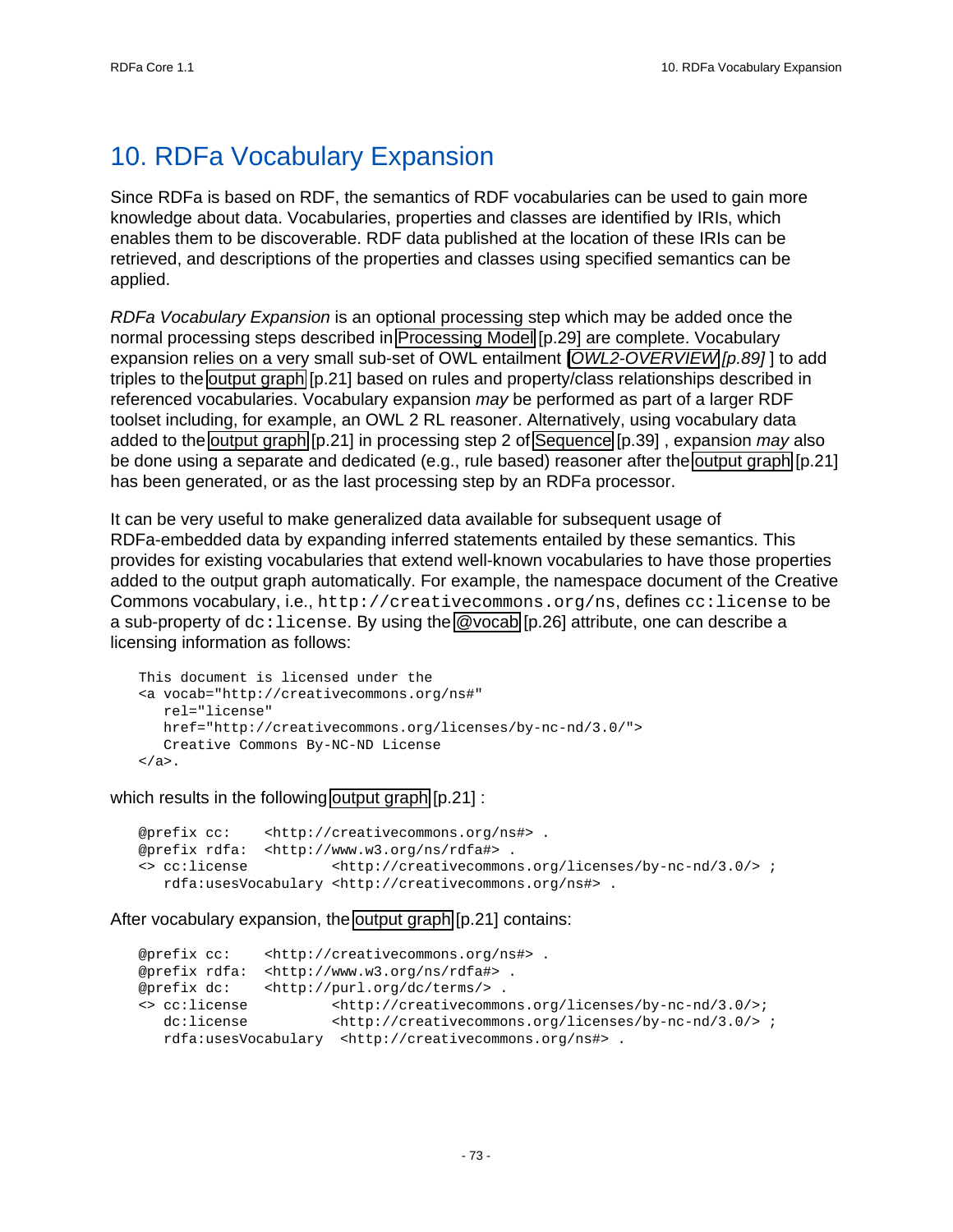Other vocabularies, specifically intended to provide relations to multiple vocabularies, could also be defined by publishers, allowing use of terms in a single namespace which result in properties and/or classes from other primary vocabularies being imported. This benefits publishers as data is now more widely searchable and encourages the practice of referencing well-known vocabularies.

### 10.1 Details of the RDFa Vocabulary Expansion

#### This section is non-normative.

Once the [output graph](#page-20-0) [p.21] is generated following the processing steps defined in [Sequence](#page-38-0)  [p.39] , processors may perform the following processing steps on the output graph. It must do so only if the user of the processor explicitly asks for it, as prescribed in [Vocabulary Expansion](#page-74-0) [Control of RDFa Processors](#page-74-0) [p.75] .

<span id="page-73-1"></span>A vocabulary graph is created as follows: For each IRI being the object of a triple in the [output](#page-20-0)  [graph](#page-20-0) [p.21] with the subject being the current document [\(base](#page-30-0) [p.31] ) IRI and the property being rdfa: usesVocabulary, that IRI is dereferenced. If the dereferencing yields the serialization of an RDF graph, that serialization is parsed and the resulting graph is merged with the vocabulary graph. (An RDFa processor capable of vocabulary expansion must accept an RDF graph serialized in RDFa, and should accept other standard serialization formats of RDF such as RDF/XML [[RDF-SYNTAX-GRAMMAR](#page-88-1) [p.89] ] and Turtle [[TURTLE](#page-89-0) [p.90] ].)

Note that if, in the second step, a particular vocabulary is serialized in RDFa, that particular graph is not expected to undergo any vocabulary expansion on its own.

Vocabulary expansion is then performed as follows:

- 1. The processor operates on the merge of the default and vocabulary graphs using [RDFa](#page-73-0) [Vocabulary Entailment](#page-73-0) [p.74] .
- 2. Add the new triples inferred from the [output graph](#page-20-0) [p.21] using this entailment to the (expanded) [output graph](#page-20-0) [p.21] . The processor should not add the triples appearing in the [vocabulary graph](#page-73-1) [p.74] only.

The goal of the second step is to avoid adding the "axioms", e.g., the sub-property definitions to the output graph. Applications usually do not require any of this additional information.

### <span id="page-73-0"></span>**10.1.1 RDFa Vocabulary Entailment**

For the purpose of vocabulary processing, RDFa used a very restricted subset of the OWL vocabulary and is based on the RDF-Based Semantics of OWL [[OWL2-RDF-BASED-SEMANTICS](#page-88-2) [p.89] ]. The RDFa Vocabulary Entailment uses the following terms:

- rdf:type
- rdfs:subClassOf
- rdfs:subPropertyOf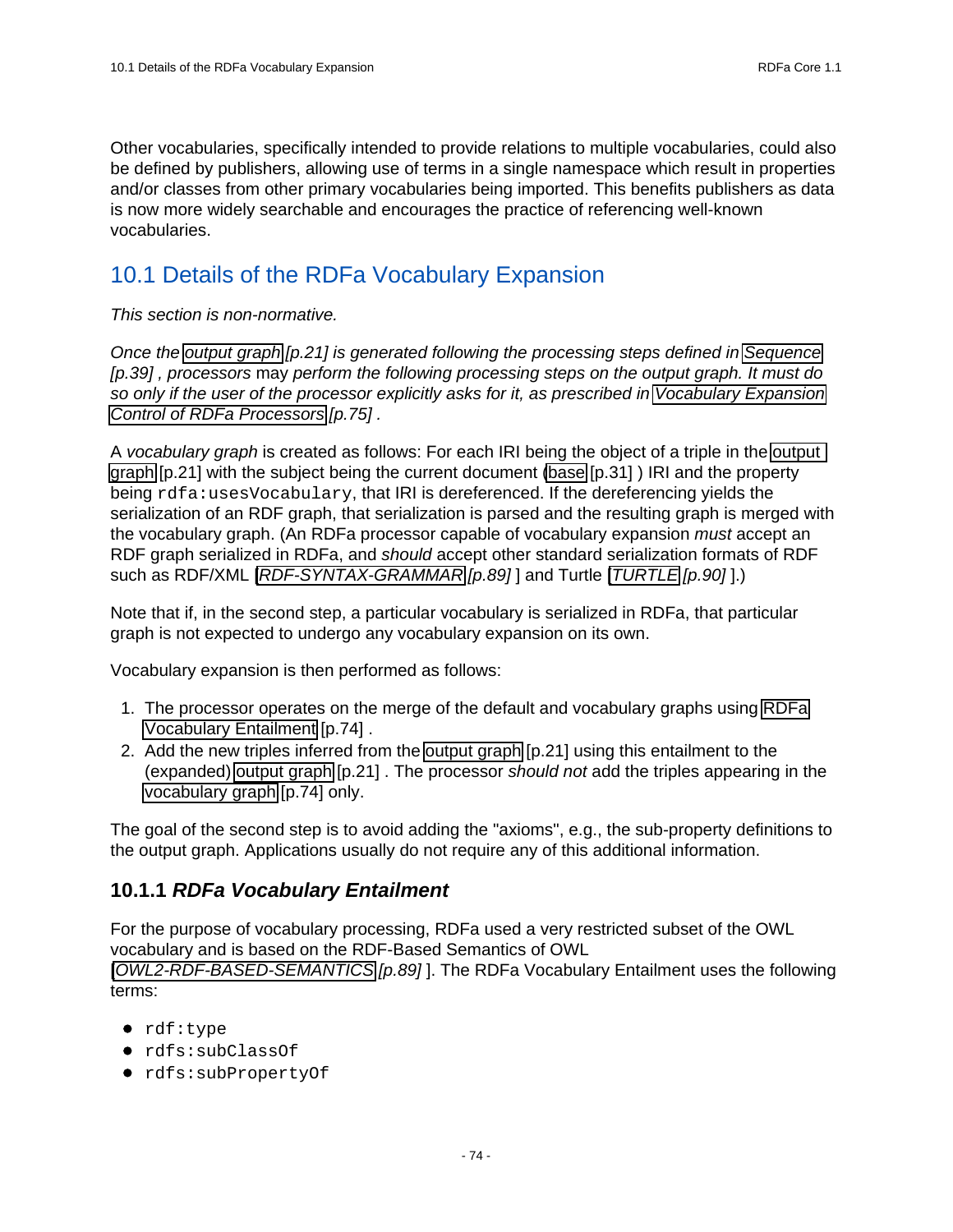- owl:equivalentClass
- owl:equivalentProperty

RDFa Vocabulary Entailment considers only the entailment on individuals (i.e., not on the relationships that can be deduced on the properties or the classes themselves.)

While the formal definition of the RDFa Entailment refers to the general OWL 2 Semantics, practical implementations may rely on a subset of the OWL 2 RL Profileâs entailment expressed in rules ([section 4.3](http://www.w3.org/TR/2009/REC-owl2-profiles-20091027/#Reasoning_in_OWL_2_RL_and_RDF_Graphs_using_Rules) of [[OWL2-PROFILES](#page-88-3) [p.89]]). The relevant rules are, using the rule identifications in [section 4.3](http://www.w3.org/TR/2009/REC-owl2-profiles-20091027/#Reasoning_in_OWL_2_RL_and_RDF_Graphs_using_Rules) of [[OWL2-PROFILES](#page-88-3) [p.89] ]): prp-spo1, prp-eqp1, prp-eqp2, cax-sco, cax-eqc1, and cax-eqc2.

The entailment described in this section is the *minimum* useful level for RDFa. Processors may, of course, choose to follow more powerful entailment regimes, e.g., include full RDFS [RDF-MT [p.89] ] or OWL [[OWL2-OVERVIEW](#page-88-0) [p.89] ] entailments. Using those entailments applications may perform datatype validation by checking rdfs:range of a property, or use the advanced facilities offered by, e.g., OWLâs property chains to interlink vocabularies further.

## <span id="page-74-0"></span>10.2 Vocabulary Expansion Control of RDFa Processors

Conforming RDFa processors are not required to provide vocabulary expansion.

If an RDFa processor provides vocabulary expansion, it *must not* be performed by default. Instead, the processor *must* provide an option, vocab\_expansion, which, when used, instructs the RDFa processor to perform a vocabulary expansion before returning the output graph.

Although vocabulary expansion is described in terms of a [vocabulary graph](#page-73-1) [p.74] and RDFS entailment rules, processors are free to use any process which obtains equivalent results.

### **10.2.1 Notes to RDFa Vocabulary Implementations and Publishing**

This section is non-normative.

For RDFa Processors caching the relevant graphs retrieved via this mechanism is recommended. Caching is usually based on HTTP response headers like expiration time, cache control, etc.

For publishers of vocabularies, the IRI for the vocabularies should be dereferenceable, and should return an RDF graph with the vocabulary description. This vocabulary description should be available encoded in RDFa, and may also be available in other RDF serialization syntaxes (using content negotiation to choose among the different formats). If possible, vocabulary descriptions should include subproperty and subclass statements linking the vocabulary terms to other, well-known vocabularies. Finally, HTTP responses should include fields usable for cache control, e.g., expiration date.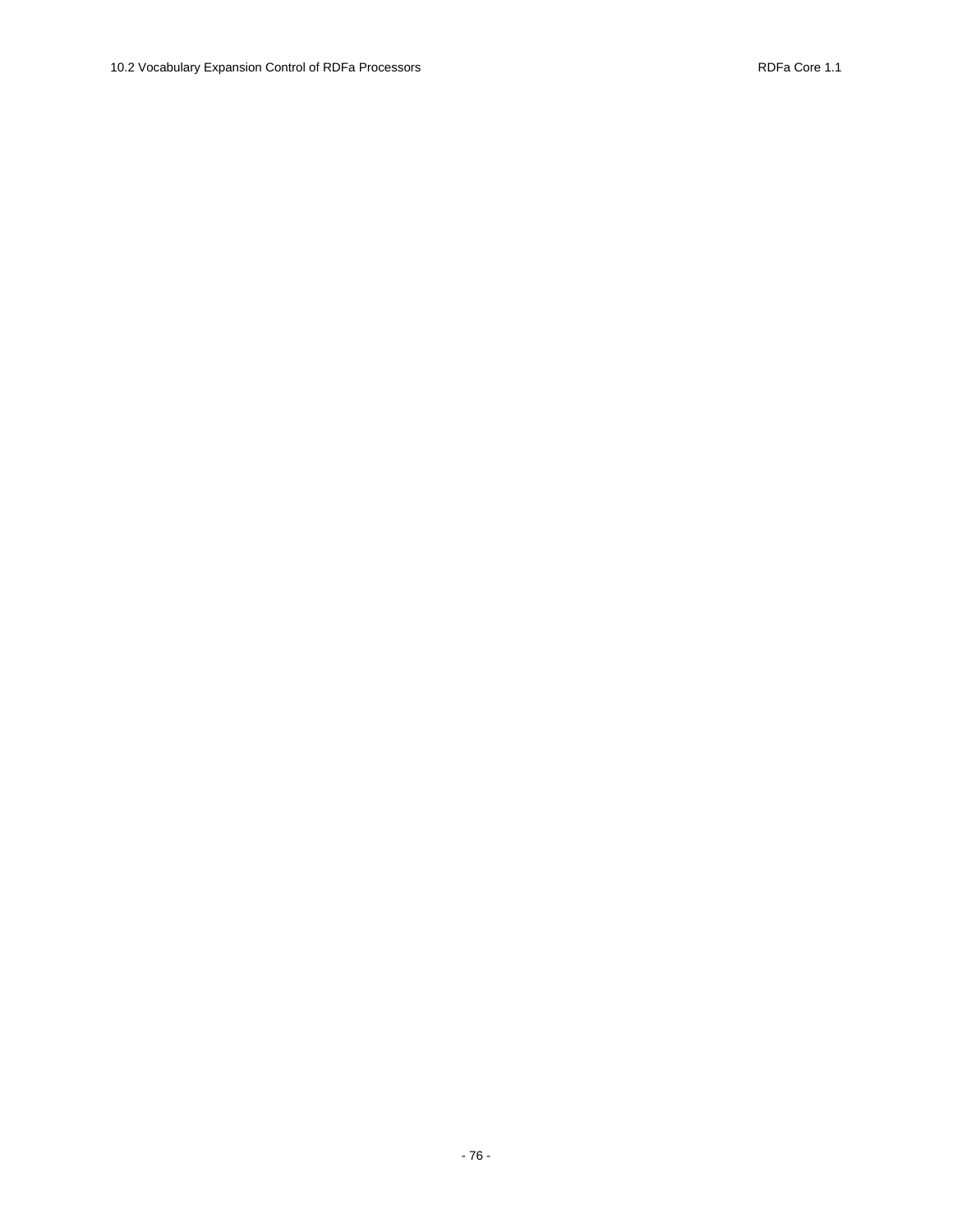## A. CURIE Datatypes

In order to facilitate the use of CURIEs in markup languages, this specification defines some additional datatypes in the XHTML datatype space

(http://www.w3.org/1999/xhtml/datatypes/). Markup languages that want to import these definitions can find them in the "datatypes" file for their schema grammar:

- DTD xhtml-datatypes.mod
- XML Schema xhtml-datatypes.xsd

Specifically, the following datatypes are defined:

```
CURIE
    A single curie [p.27] 
CURIEs
    A white space separated list of CURIE [p.77] s 
CURIEorIRI
    A CURIE [p.77] or an IRI 
CURIEorIRI<sub>s</sub>
    A white space separated list of CURIEorIRI [p.77] s 
SafeCURIE
    A single safe_curie [p.27] 
SafeCURIEorCURIEorIRI
    A single SafeCURIE [p.77] or CURIEorIRI [p.77] 
SafeCURIEorCURIEorIRIs
    A white space separated list of SafeCURIEorCURIEorIRI [p.77] s. 
TERM
    A single term [p.37] 
TERMorCURIEorAbsIRI
    A TERM [p.77] or a CURIEorIRI [p.77] 
TERMorCURIEorAbsIRIs
    A white space separated list of TERMorCURIEorAbsIRI [p.77] s
```
### <span id="page-76-5"></span><span id="page-76-4"></span>A.1 XML Schema Definition

This section is non-normative.

The following *informative* XML Schema definition for these datatypes is included as an example:

```
<?xml version="1.0" encoding="UTF-8"?>
<xs:schema
 xmlns:xs="http://www.w3.org/2001/XMLSchema"
 xmlns="http://www.w3.org/1999/xhtml/datatypes/"
 xmlns:xh11d="http://www.w3.org/1999/xhtml/datatypes/"
  targetNamespace="http://www.w3.org/1999/xhtml/datatypes/"
 elementFormDefault="qualified"
>
     <xs:simpleType name="CURIE">
         <xs:restriction base="xs:string">
             <xs:pattern value="(([\i-[:]][\c-[:]]*)?:)?(/[^\s/][^\s]*|[^\s/][^\s]*|[^\s]?)" />
```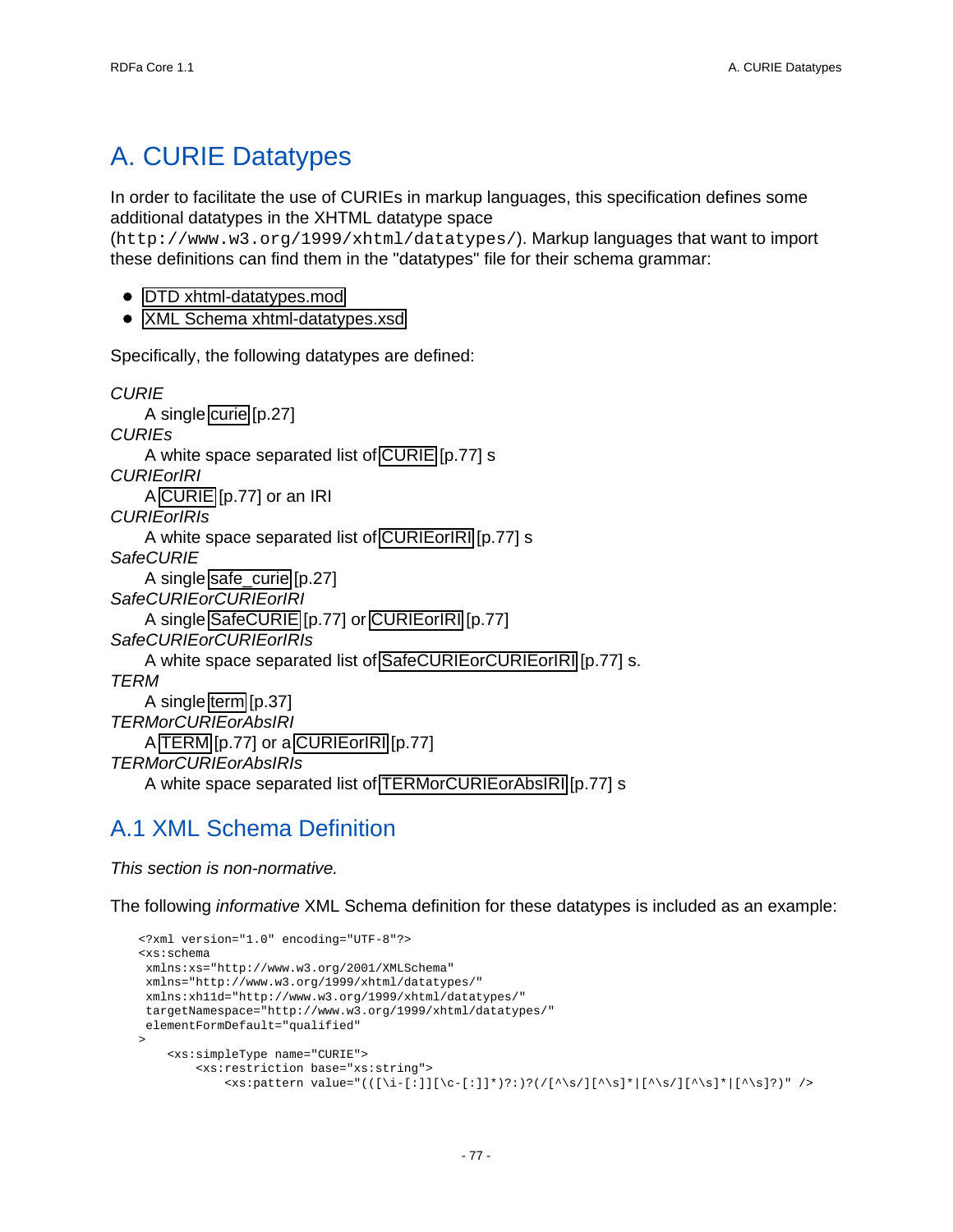```
 <xs:minLength value="1"/>
         </xs:restriction>
     </xs:simpleType> 
     <xs:simpleType name="CURIEs">
         <xs:list itemType="xh11d:CURIE"/>
     </xs:simpleType>
     <xs:simpleType name="SafeCURIE">
         <xs:restriction base="xs:string">
             <xs:pattern value="\[(([\i-[:]][\c-[:]]*)?:)?(/[^\s/][^\s]*|[^\s/][^\s]*|[^\s]?)\]" />
             <xs:minLength value="3"/>
         </xs:restriction>
     </xs:simpleType>
     <xs:simpleType name="SafeCURIEs">
         <xs:list itemType="xh11d:SafeCURIE"/>
     </xs:simpleType>
     <xs:simpleType name="TERM">
      <xs:restriction base="xs:Name">
        \langle xs : pattern value = "[\iota : ] | // c - [:]] * " ? \rangle </xs:restriction>
     </xs:simpleType>
     <xs:simpleType name="CURIEorIRI">
         <xs:union memberTypes="xh11d:CURIE xsd:anyURI" />
     </xs:simpleType>
     <xs:simpleType name="CURIEorIRIs">
         <xs:list itemType="xh11d:CURIEorIRI"/>
     </xs:simpleType>
     <xs:simpleType name="SafeCURIEorCURIEorIRI">
         <xs:union memberTypes="xh11d:SafeCURIE xh11d:CURIE xsd:anyURI" />
     </xs:simpleType>
     <xs:simpleType name="SafeCURIEorCURIEorIRIs">
         <xs:list itemType="xh11d:SafeCURIEorCURIEorIRI"/>
     </xs:simpleType>
     <xs:simpleType name='AbsIRI'>
         <xs:restriction base='xs:string'>
            \langle xs : pattern value = "[\iota_{i-1}][\c_{i-1}] + : +" />
         </xs:restriction>
     </xs:simpleType>
     <xs:simpleType name="TERMorCURIEorAbsIRI">
         <xs:union memberTypes="xh11d:TERM xh11d:CURIE xh11d:AbsIRI" />
     </xs:simpleType>
     <xs:simpleType name="TERMorCURIEorAbsIRIs">
         <xs:list itemType="xh11d:SafeCURIEorCURIEorAbsIRI"/>
     </xs:simpleType>
</xs:schema>
```
## A.2 XML DTD Definition

This section is non-normative.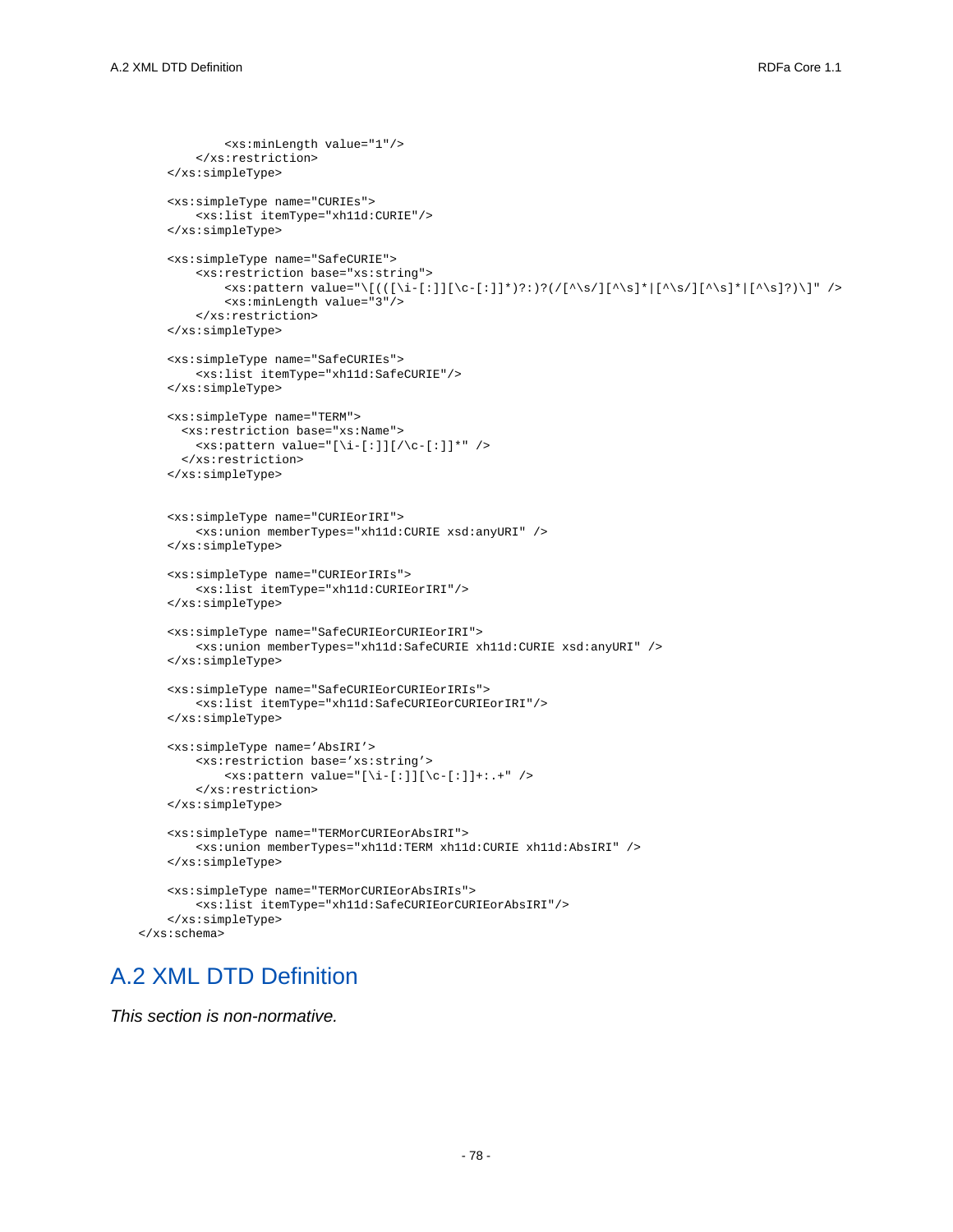The following informative XML DTD definition for these datatypes is included as an example:

```
<!ENTITY % CURIE.datatype "CDATA" >
<!ENTITY % CURIEs.datatype "CDATA" >
<!ENTITY % CURIEorIRI.datatype "CDATA" >
<!ENTITY % CURIEorIRIs.datatype "CDATA" >
<!ENTITY % SafeCURIEorCURIEorIRI.datatype "CDATA" >
<!ENTITY % SafeCURIEorCURIEorIRIs.datatype "CDATA" >
<!ENTITY % TERMorCURIEorAbsIRI.datatype "CDATA" >
<!ENTITY % TERMorCURIEorAbsIRIs.datatype "CDATA" >
```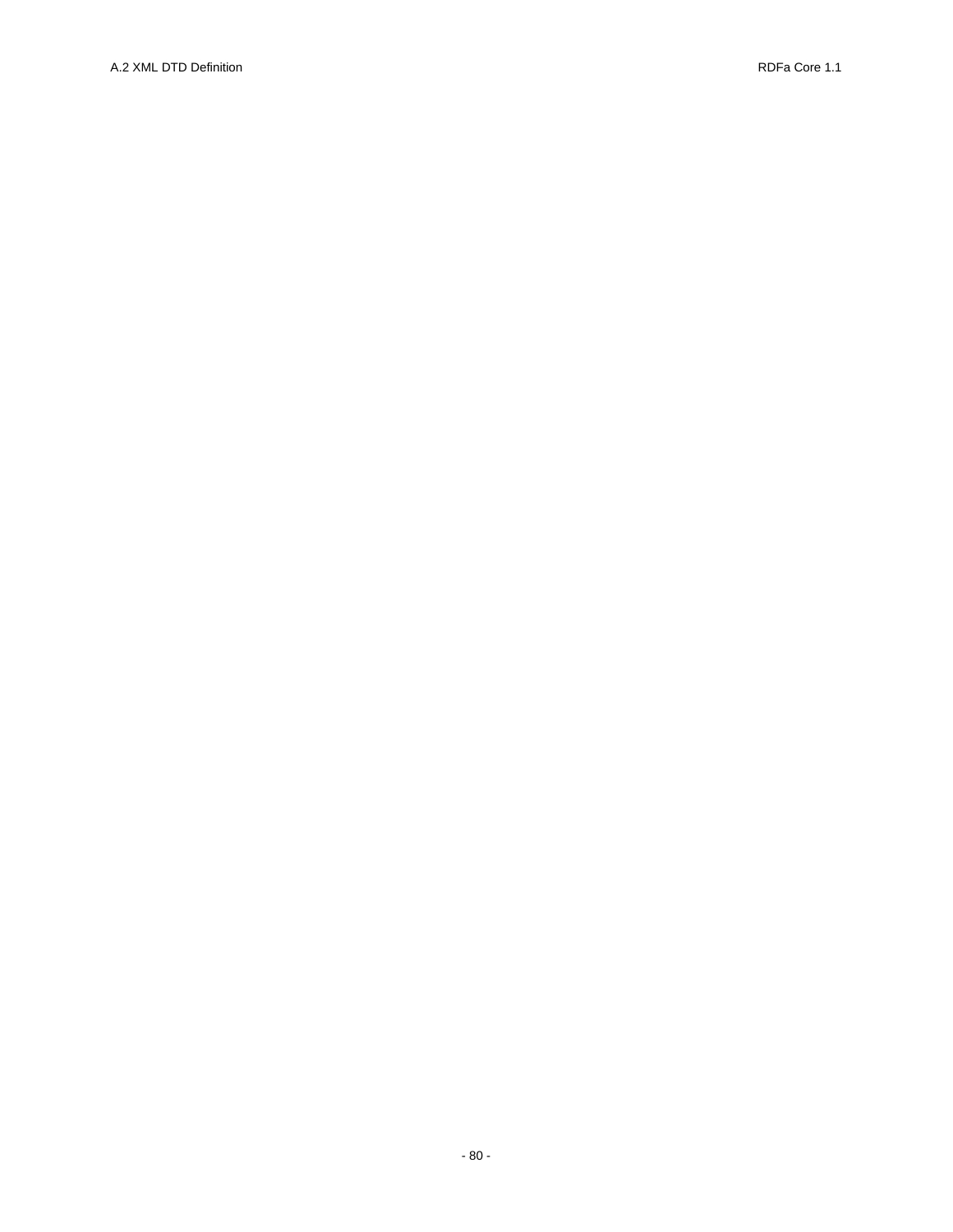## B. The RDFa Vocabulary

The RDFa Vocabulary has three roles: it contains the predicates to define the terms and prefixes in [initial context](#page-30-1) [p.31] documents, it contains the classes and predicates for the messages that a [processor graph](#page-20-1) [p.21] may contain and, finally, it contains the predicate necessary for vocabulary processing. The IRI of the vocabulary is http://www.w3.org/ns/rdfa#; the usual prefix used in this document is rdfa.

This vocabulary specification is available in [XHTML+RDFa 1.1,](http://www.w3.org/ns/rdfa.html) [Turtle,](http://www.w3.org/ns/rdfa.ttl) and in [RDF/XML](http://www.w3.org/ns/rdfa.rdf) formats.

## B.1 Term and Prefix Assignments

The RDFa Vocabulary includes the following triples (shown here in Turtle [[TURTLE](#page-89-0) [p.90]] format):

```
@prefix dc: <http://purl.org/dc/terms/> .
@prefix owl: <http://www.w3.org/2002/07/owl#> .
@prefix rdf: <http://www.w3.org/1999/02/22-rdf-syntax-ns#> .
@prefix rdfs: <http://www.w3.org/2000/01/rdf-schema#> .
@prefix rdfa: <http://www.w3.org/ns/rdfa#> .
@prefix foaf: <http://xmlns.com/foaf/0.1/> .
<http://www.w3.org/ns/rdfa#> a owl:Ontology .
rdfa:PrefixOrTermMapping a rdfs:Class, owl:Class ;
    dc:description "The top level class for prefix or term mappings." .
rdfa:PrefixMapping dc:description "The class for prefix mappings." .
     rdfs:subClassOf rdfa:PrefixOrTermMapping .
rdfa:TermMapping dc:description "The class for term mappings." .
    rdfs:subClassOf rdfa:PrefixOrTermMapping .
rdfa:prefix a rdf:Property, owl:DatatypeProperty ;
     rdfs:domain rdfa:PrefixMapping ;
      dc:description "Defines a prefix mapping for an IRI; the value is supposed to be a NMTOKEN." . 
rdfa:term a rdf:Property, owl:DatatypeProperty ;
     rdfs:domain rdfa:TermMapping ;
      dc:description "Defines a term mapping for an IRI; the value is supposed to be a NMTOKEN." . 
rdfa:uri a rdf:Property, owl:DatatypeProperty ;
      rdfs:domain rdfa:PrefixOrTermMapping ;
     dc:description """Defines the IRI for either a prefix or a term mapping;
         the value is supposed to be an absolute IRI.""" . 
rdfa:vocabulary a rdf:Property, owl:DatatypeProperty ;
      dc:description """Defines an IRI to be used as a default vocabulary;
         the value is can be any string; for documentation purposes it is advised to use
         the string âtrueâ or âTrueâ.""" .
```
These predicates can be used to define the [initial context](#page-30-1) [p.31] for a given Host Language.

These predicates are used to 'pair' IRI strings and their usage in the form of a prefix and/or a term as part of, for example, a blank node. An example can be as follows: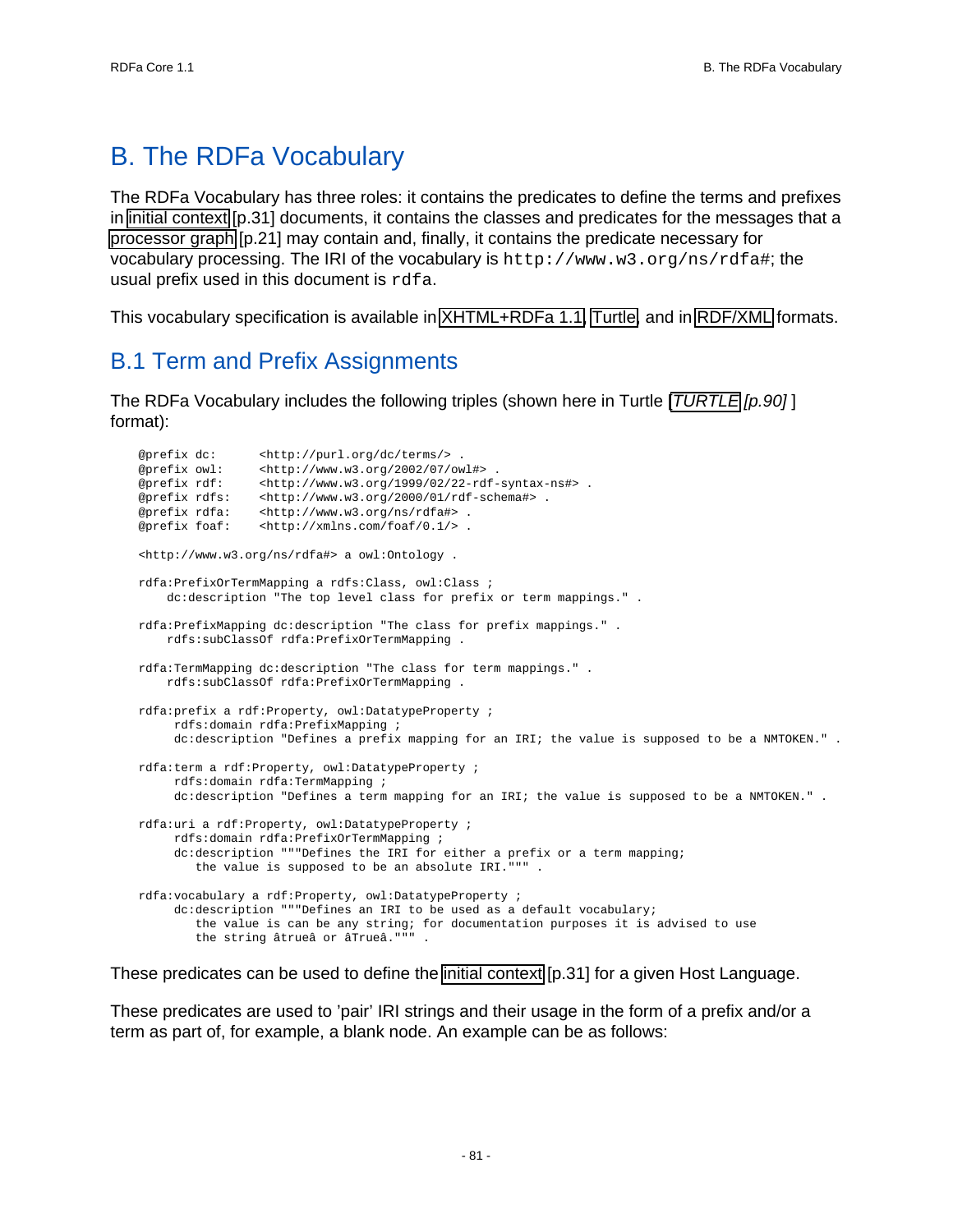```
[] rdfa:uri "http://xmlns.com/foaf/0.1/name" ;
   rdfa:prefix "foaf" .
```
which defines a prefix for the foaf IRI.

### B.2 Processor Graph Reporting

The Vocabulary includes the following term definitions (shown here in Turtle [[TURTLE](#page-89-0) [p.90]] format):

```
@prefix dc: <http://purl.org/dc/terms/> .
@prefix owl: <http://www.w3.org/2002/07/owl#> .
               @prefix rdf: <http://www.w3.org/1999/02/22-rdf-syntax-ns#> .
@prefix rdfs: <http://www.w3.org/2000/01/rdf-schema#> .
@prefix rdfa: <http://www.w3.org/ns/rdfa#> .
rdfa:PGClass a rdfs:Class, owl:Class;
     dc:description "The top level class of the hierarchy." .
rdfa:Error dcterms:description "The class for all error conditions.";
     rdfs:subClassOf rdfa:PGClass .
rdfa:Warning dcterms:description "The class for all warnings.";
     rdfs:subClassOf rdfa:PGClass .
rdfa:Info dcterms:description "The class for all informations.";
     rdfs:subClassOf rdfa:PGClass .
rdfa:DocumentError dc:description "An error condition to be used when the document
     fails to be fully processed as a result of non-conformant host language markup.";
     rdfs:subClassOf rdfa:Error .
rdfa:VocabReferenceError dc:description "A warning to be used
     when the value of a @vocab attribute cannot be dereferenced, hence the vocabulary expansion
     cannot be completed.";
     rdfs:subClassOf rdfa:Warning .
rdfa:UnresolvedTerm dc:description "A warning to be used when a Term fails to be resolved.";
    rdfs:subClassOf rdfa:Warning .
rdfa:UnresolvedCURIE dc:description "A warning to be used when a CURIE prefix
     fails to be resolved.";
     rdfs:subClassOf rdfa:Warning .
rdfa:context a owl:ObjectProperty, rdf:Property;
     dc:description "Provides extra context for the error, e.g., http response,
     an XPointer/XPath information, or simply the IRI that created the error.";
     rdfs:domain rdfa:PGClass .
```
### B.3 Term for vocabulary expansion

The Vocabulary includes the following term definitions (shown here in Turtle [[TURTLE](#page-89-0) [p.90]] format):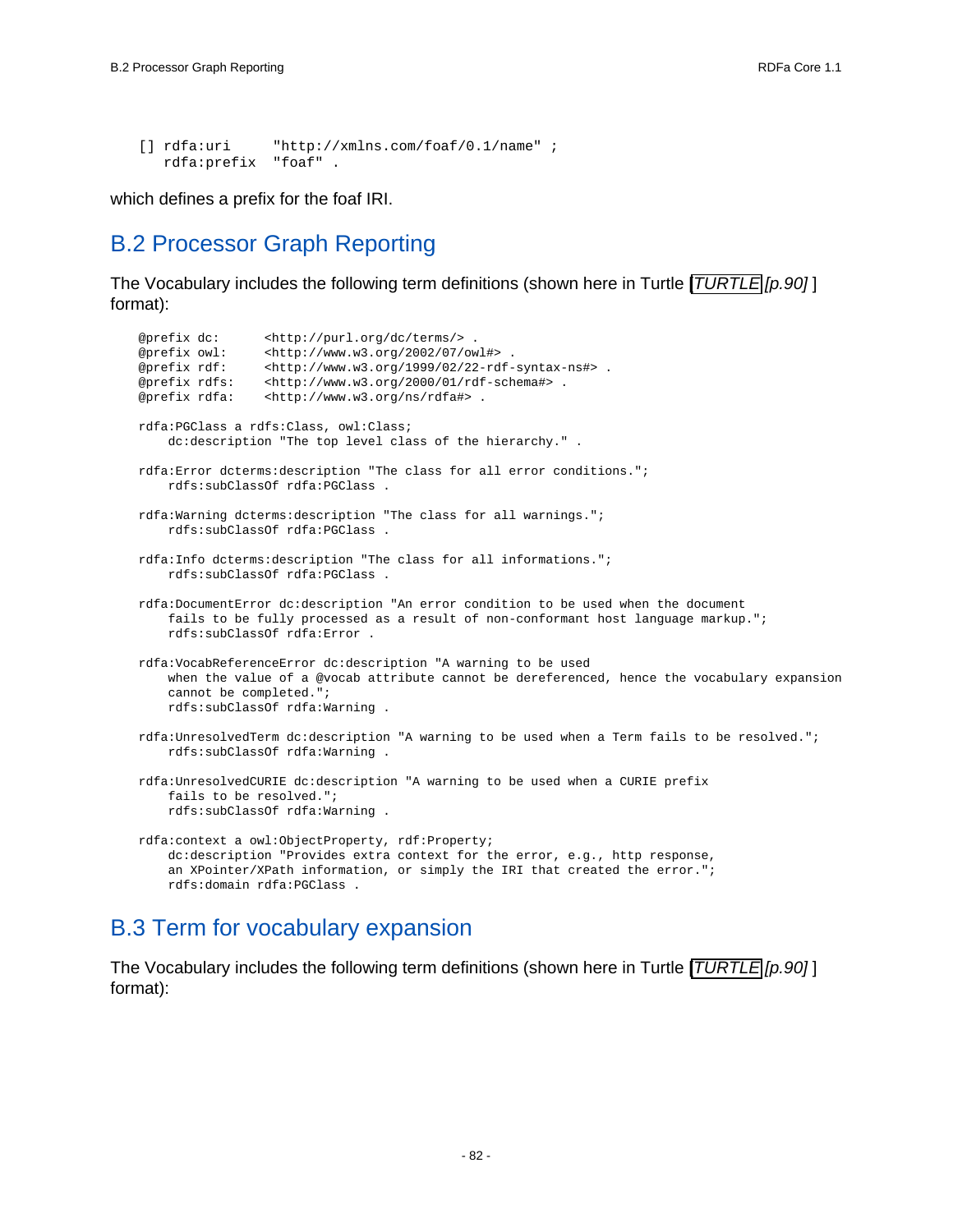@prefix dc: <http://purl.org/dc/terms/> .  $<$ http://www.w3.org/2002/07/owl#> . @prefix rdf: <http://www.w3.org/1999/02/22-rdf-syntax-ns#> . @prefix rdfa: <http://www.w3.org/ns/rdfa#> . rdfa:usesVocabulary a owl:ObjectProperty, rdf:Property; dc:description "Provides a relationship between the host document and a vocabulary defined using the @vocab facility of RDFa1.1." .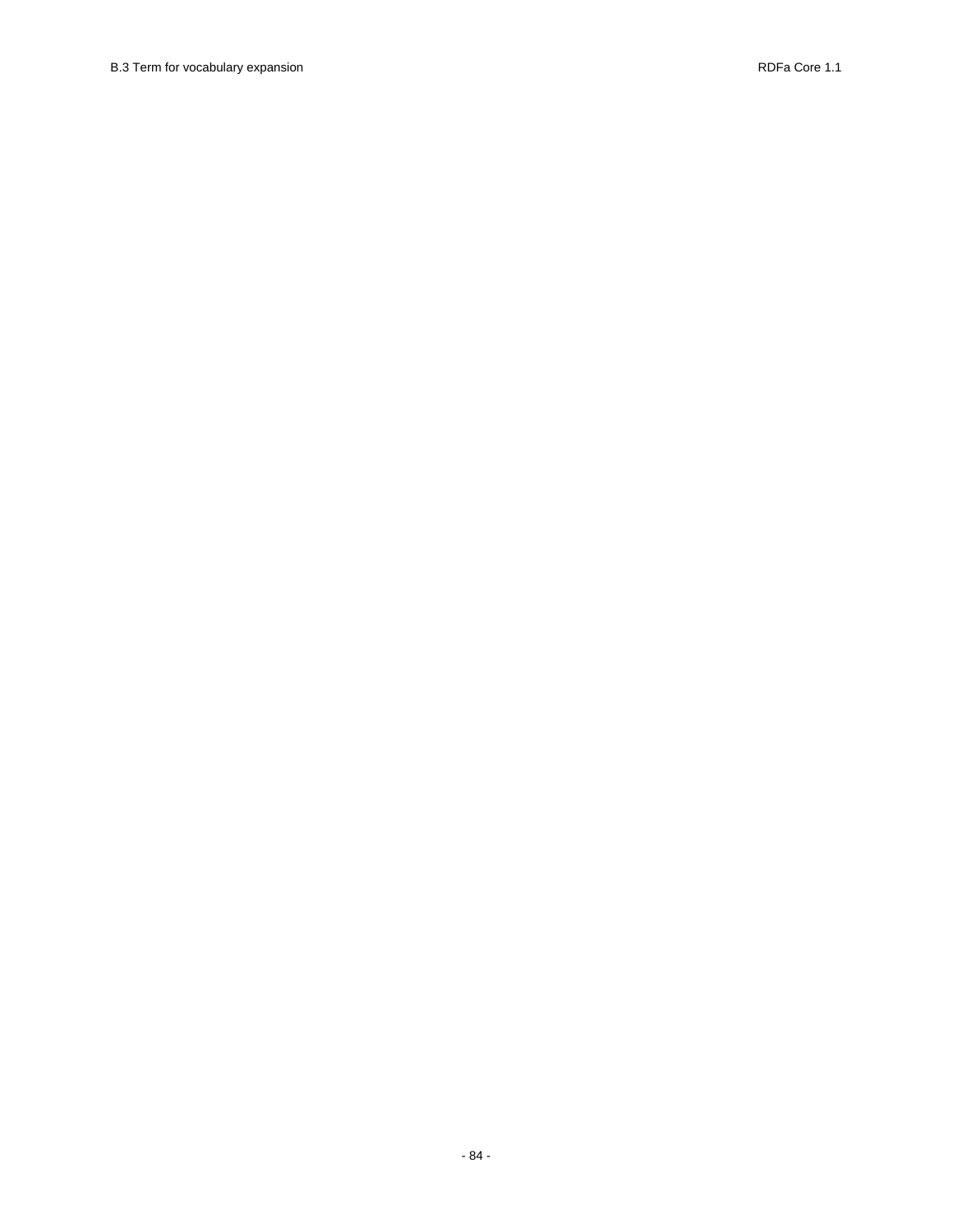# C. Changes

This section is non-normative.

## C.1 Major differences with RDFa Syntax 1.0

This specification introduces a number of new features, and extends the behavior of some features from the previous version. The following summary may be helpful to RDFa Processor developers, but is *not* meant to be comprehensive.

- Specific rules about XHTML have been moved into a companion specification:  $[XHTML-RDFA [p.89]$  $[XHTML-RDFA [p.89]$  $[XHTML-RDFA [p.89]$ ].
- Prefix mappings can now be declared using [@prefix](#page-24-0) [p.25] in addition to @xmlns. The usage of @xmlns has been deprecated.
- Prefix names are now required be be converted to lower-case when the mapping is defined. Prefixes are checked in a case-insensitive manner during CURIE expansion.
- You can now use an Absolute IRI everywhere you could previously only use a CURIE (e.g., in the value of [@datatype](#page-24-1) [p.25] ).
- There is now a concept of a [term](#page-36-1) [p.37] . This concept has replaced the concept of a 'reserved word'. It is possible now to use a 'term' in most places where you could previously only use a CURIE.
- You can define a default prefix mapping (via [@vocab](#page-25-0) [p.26] ) that will be used on undefined terms.
- When a triple would include an object literal, and there is no explicit datatype attribute, the object literal will now be a 'plain literal'. In version 1.0 it would have been an 'XMLLiteral'.
- The [@inlist](#page-24-2) [p.25] attribute can be used to instruct the processor to generate RDF lists with the resources rather than simple triples.
- $\bullet$  The effect of [@src](#page-24-3) [p.25] is now identical to [@href](#page-24-4) [p.25] rather than [@about](#page-24-5) [p.25] like in version 1.0.

While this specification strives to be as backward compatible as possible with [RDFA-SYNTAX] [p.90] ], the changes above mean that there are some circumstances where it is possible for different RDF triples to be output for the same document when processed by an RDFa 1.0 processor vs. an RDFa 1.1 processor. In order to minimize these differences, a document author can do the following:

- Use the XHTML+RDFa 1.0 document type as defined in [[RDFA-SYNTAX](#page-89-1) [p.90]].
- $\bullet$  Place a @version attribute with the value  $XHTML+RDFa 1.0$  on the html element.
- $\bullet$  If there are places in the document where an object literal *must* be an XMLLiteral, use datatype='rdf:XMLLiteral'.
- $\bullet$  If there are places in the document where an object literal *must* be a plain literal, use datatype=''.
- If there are places in the document where  $@$ src [p.25] is used, add an  $@$  about [p.25] (unless already present) with the same IRI.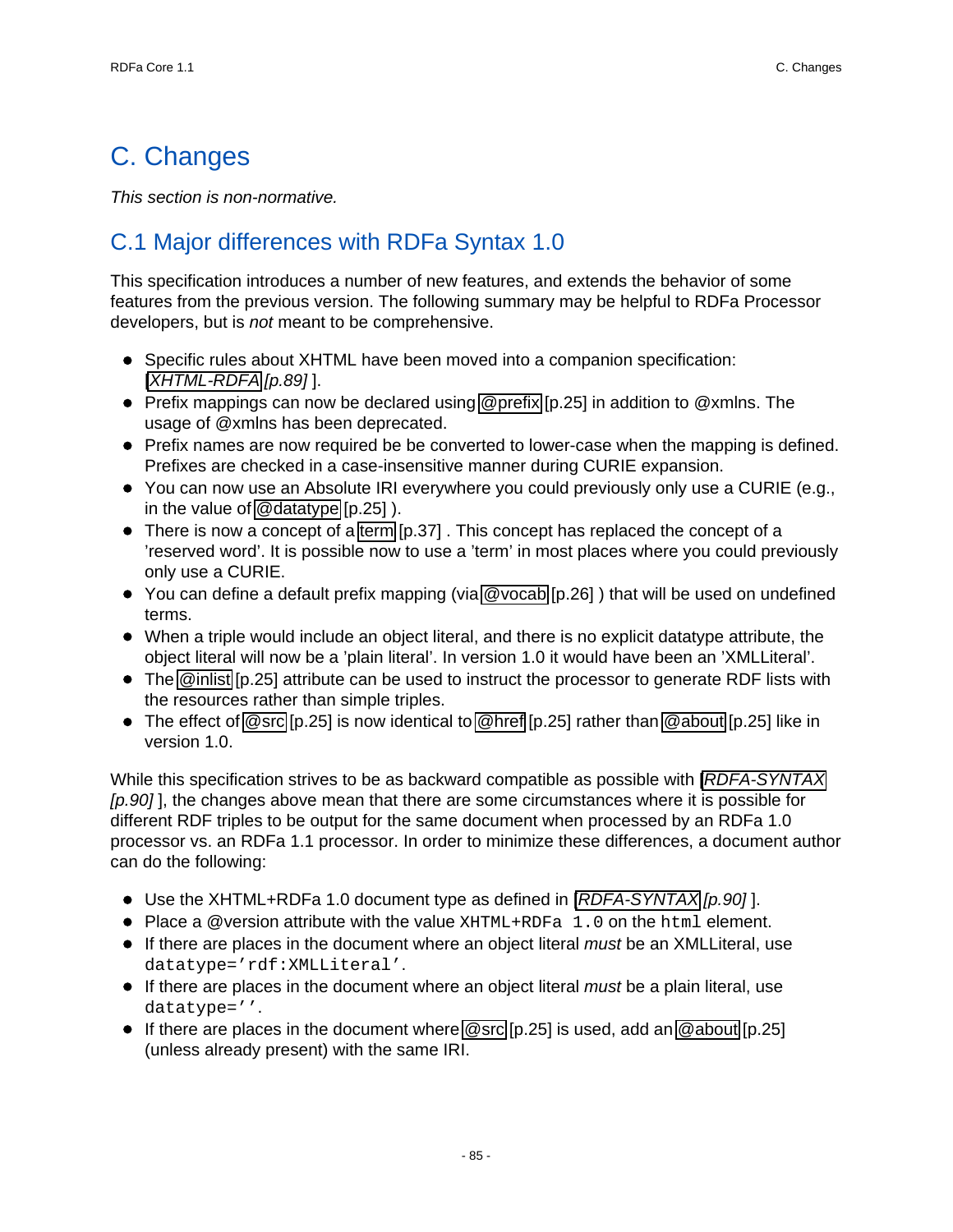When producing XHTML+RDFa 1.1 documents, it is possible to reduce the incompatibilities with RDFa 1.0 conforming processors by doing the following:

- DO NOT use the [@vocab](#page-25-0) [p.26] feature.
- DO NOT rely upon host language defaults for IRI mappings.
- DO NOT use absolute IRIs in place of CURIEs.
- Use @xmlns AND [@prefix](#page-24-0) [p.25] when declaring prefix mappings.
- DO NOT use TERMs on [@datatype](#page-24-1) [p.25], [@property](#page-24-6) [p.25], or [@typeof](#page-24-7) [p.25].
- When using TERMs in [@rel](#page-24-8) [p.25] and [@rev](#page-24-9) [p.25] , only use ones defined in [[RDFA-SYNTAX](#page-89-1) [p.90] ].
- $\bullet$  Place a version attribute with the value  $XHTML+RDFa 1.0$  on the html element.
- $\bullet$  If there are places in the document where an object literal *must* be an XMLLiteral, use datatype='rdf:XMLLiteral'.
- $\bullet$  If there are places in the document where an object literal *must* be a plain literal, use datatype=''.
- If there are places in the document where  $@$ src [p.25] is used, add an  $@$  about [p.25] (unless already present) with the same IRI.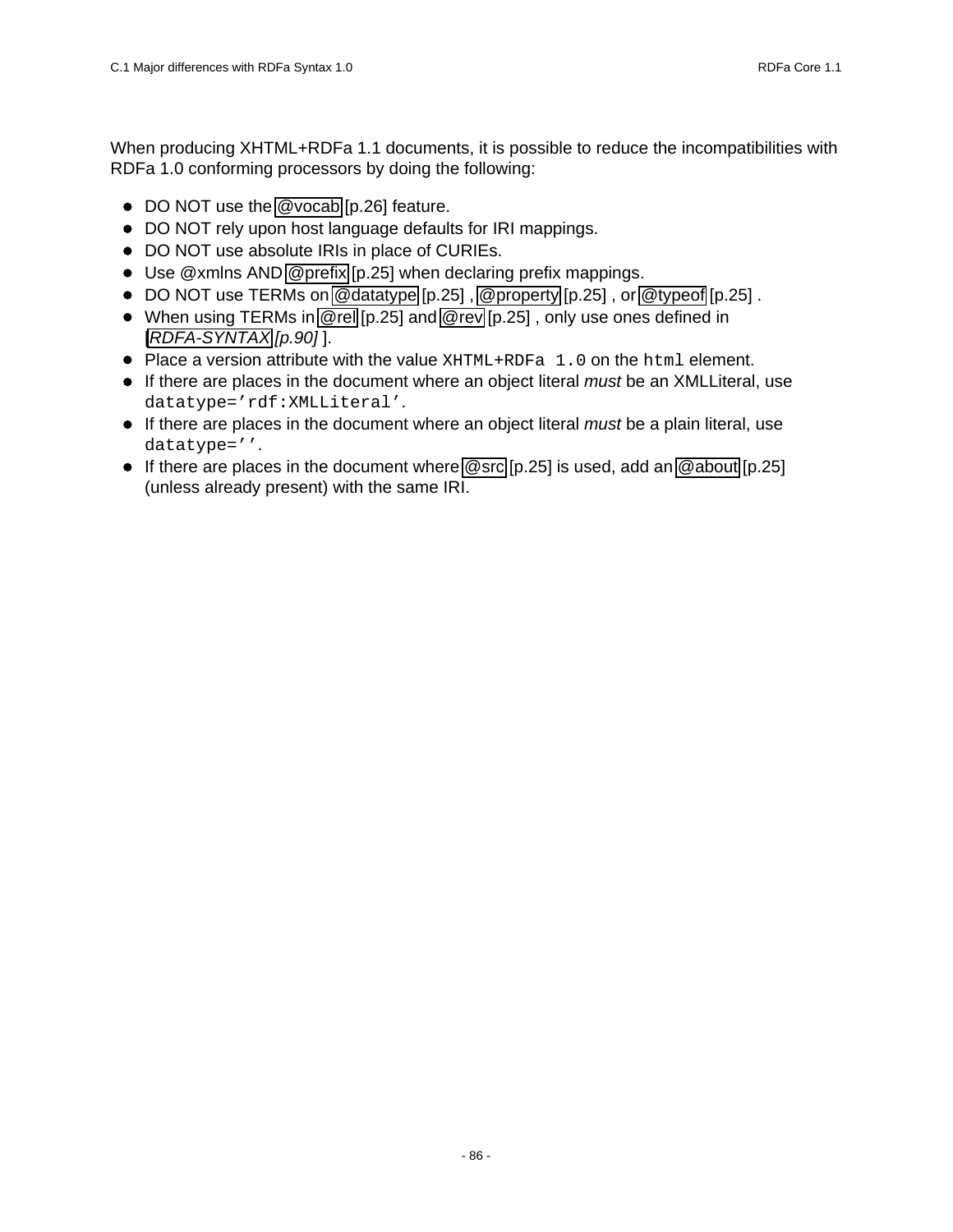## D. Acknowledgments

This section is non-normative.

At the time of publication, the active members of the RDF Web Applications Working Group were:

- Stéphane Corlosquet, MIND Center for Interdisciplinary Informatics
- Ivan Herman, W3C
- Gregg Kellogg (Invited Expert)
- $\bullet$  Niklas Lindstr $\tilde{A}$ ¶m (Invited Expert)
- Shane McCarron, Applied Testing and Technology, Inc. (Invited Expert)
- Steven Pemberton, Centre for Mathematics and Computer Science (CWI)
- Manu Sporny, Digital Bazaar (Chair, Invited Expert)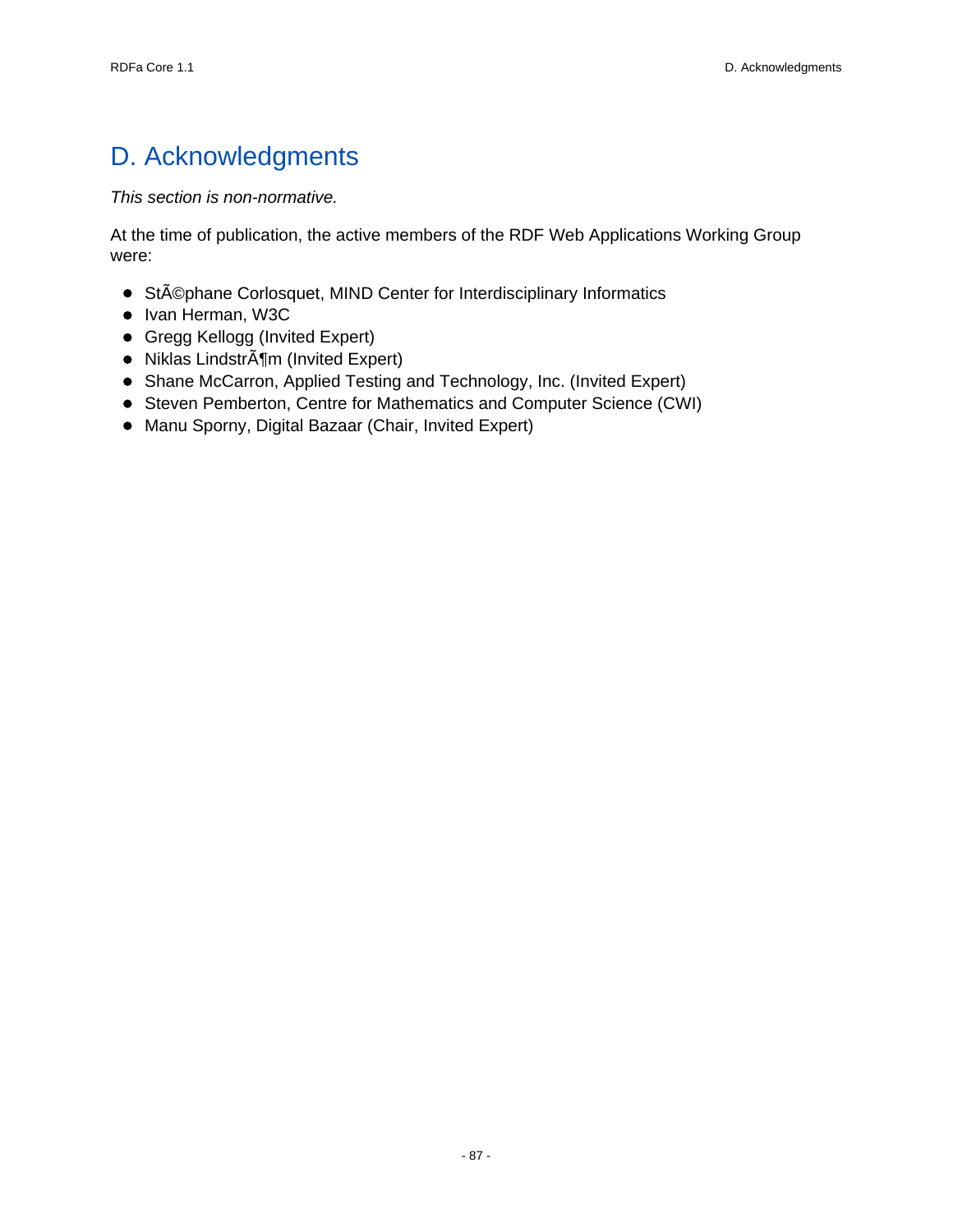D. Acknowledgments RDFa Core 1.1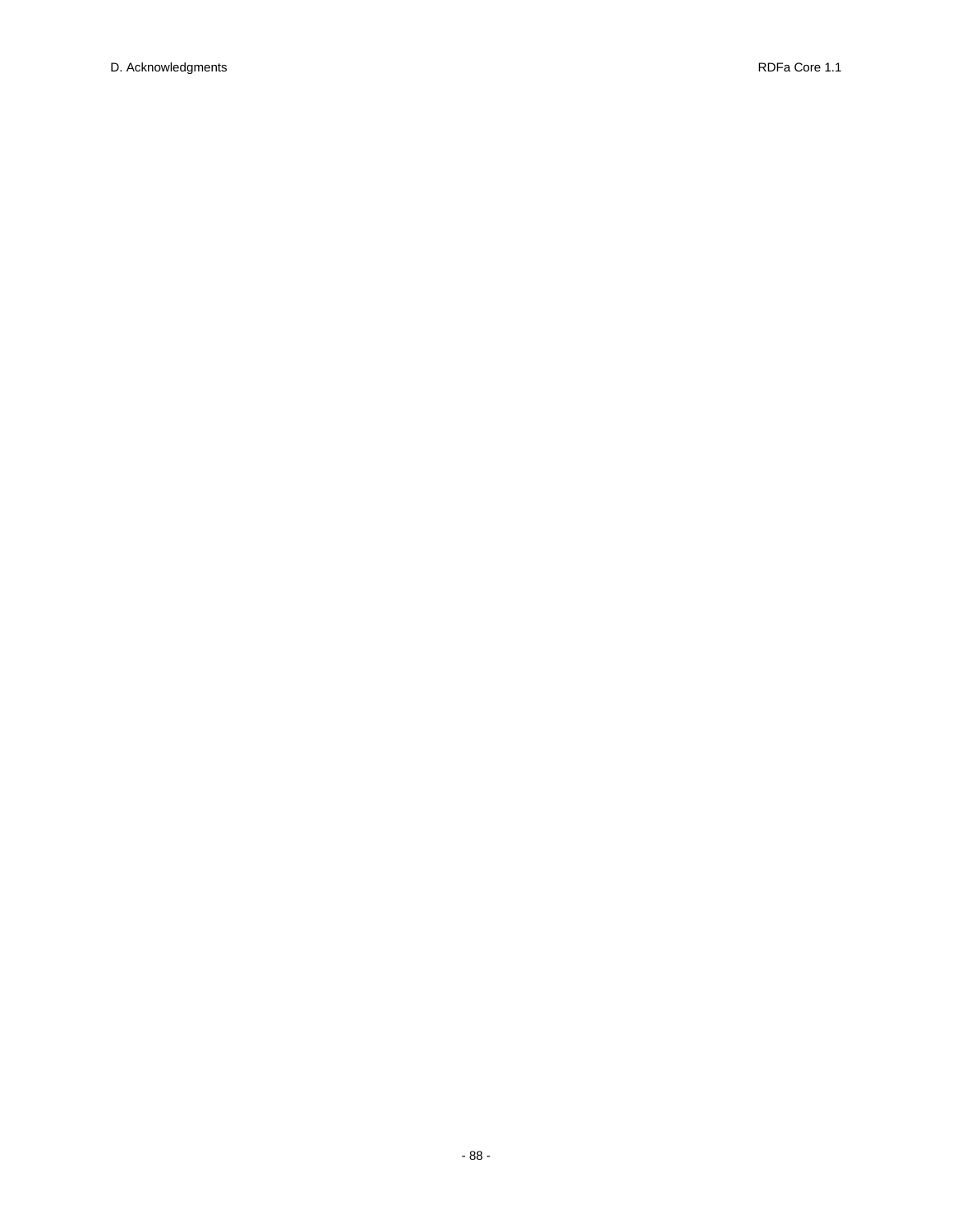## E. References

### E.1 Normative references

#### <span id="page-88-0"></span>[OWL2-OVERVIEW]

W3C OWL Working Group. [OWL 2 Web Ontology Language: Overview.](http://www.w3.org/TR/2009/REC-owl2-overview-20091027/) 27 October 2009. W3C Recommendation. URL:<http://www.w3.org/TR/2009/REC-owl2-overview-20091027/>

### <span id="page-88-3"></span>[OWL2-PROFILES]

Boris Motik; Bernardo Cuenca Grau; Ian Horrocks; Zhe Wu; Achille Fokoue; Carsten Lutz. [OWL 2 Web Ontology Language:Profiles.](http://www.w3.org/TR/2009/REC-owl2-profiles-20091027/) 27 October 2009. W3C Recommendation. URL: <http://www.w3.org/TR/2009/REC-owl2-profiles-20091027/>

#### <span id="page-88-2"></span>[OWL2-RDF-BASED-SEMANTICS]

Michael Schneider. [OWL 2 Web Ontology Language:RDF-Based Semantics.](http://www.w3.org/TR/2009/REC-owl2-rdf-based-semantics-20091027/) 27 October 2009. W3C Recommendation. URL:

<http://www.w3.org/TR/2009/REC-owl2-rdf-based-semantics-20091027/>

### <span id="page-88-4"></span>[RDF-MT]

Patrick Hayes. [RDF Semantics.](http://www.w3.org/TR/2004/REC-rdf-mt-20040210) 10 February 2004. W3C Recommendation. URL: <http://www.w3.org/TR/2004/REC-rdf-mt-20040210>

### <span id="page-88-1"></span>[RDF-SYNTAX-GRAMMAR]

Dave Beckett. [RDF/XML Syntax Specification \(Revised\).](http://www.w3.org/TR/2004/REC-rdf-syntax-grammar-20040210) 10 February 2004. W3C Recommendation. URL:<http://www.w3.org/TR/2004/REC-rdf-syntax-grammar-20040210> [RFC2119]

S. Bradner. [Key words for use in RFCs to Indicate Requirement Levels.](http://www.ietf.org/rfc/rfc2119.txt) March 1997. Internet RFC 2119. URL:<http://www.ietf.org/rfc/rfc2119.txt>

### [RFC3987]

M. DÄ1/st; M. Suignard. [Internationalized Resource Identifiers \(IRIs\).](http://www.ietf.org/rfc/rfc3987.txt) January 2005. Internet RFC 3987. URL:<http://www.ietf.org/rfc/rfc3987.txt>

### <span id="page-88-5"></span>[XHTML-RDFA]

Shane McCarron; et. al. [XHTML+RDFa 1.1.](http://www.w3.org/TR/2012/REC-xhtml-rdfa-20120607/) 7 June 2012. W3C Recommendation. URL: <http://www.w3.org/TR/2012/REC-xhtml-rdfa-20120607/>

### [XML-NAMES]

Richard Tobin; et al. [Namespaces in XML 1.0 \(Third Edition\).](http://www.w3.org/TR/2009/REC-xml-names-20091208/) 8 December 2009. W3C Recommendation. URL:<http://www.w3.org/TR/2009/REC-xml-names-20091208/>

### [XML10-4e]

C. M. Sperberg-McQueen; et al. [Extensible Markup Language \(XML\) 1.0 \(Fourth Edition\).](http://www.w3.org/TR/2006/REC-xml-20060816/) 16 August 2006. W3C Recommendation. URL:

<http://www.w3.org/TR/2006/REC-xml-20060816/>

### [XMLSCHEMA11-2]

Henry S. Thompson; et al. W3C XML Schema Definition Language (XSD) 1.1 Part 2: [Datatypes.](http://www.w3.org/TR/2012/REC-xmlschema11-2-20120405/) 5 April 2012. W3C Recommendation URL: <http://www.w3.org/TR/2012/REC-xmlschema11-2-20120405/>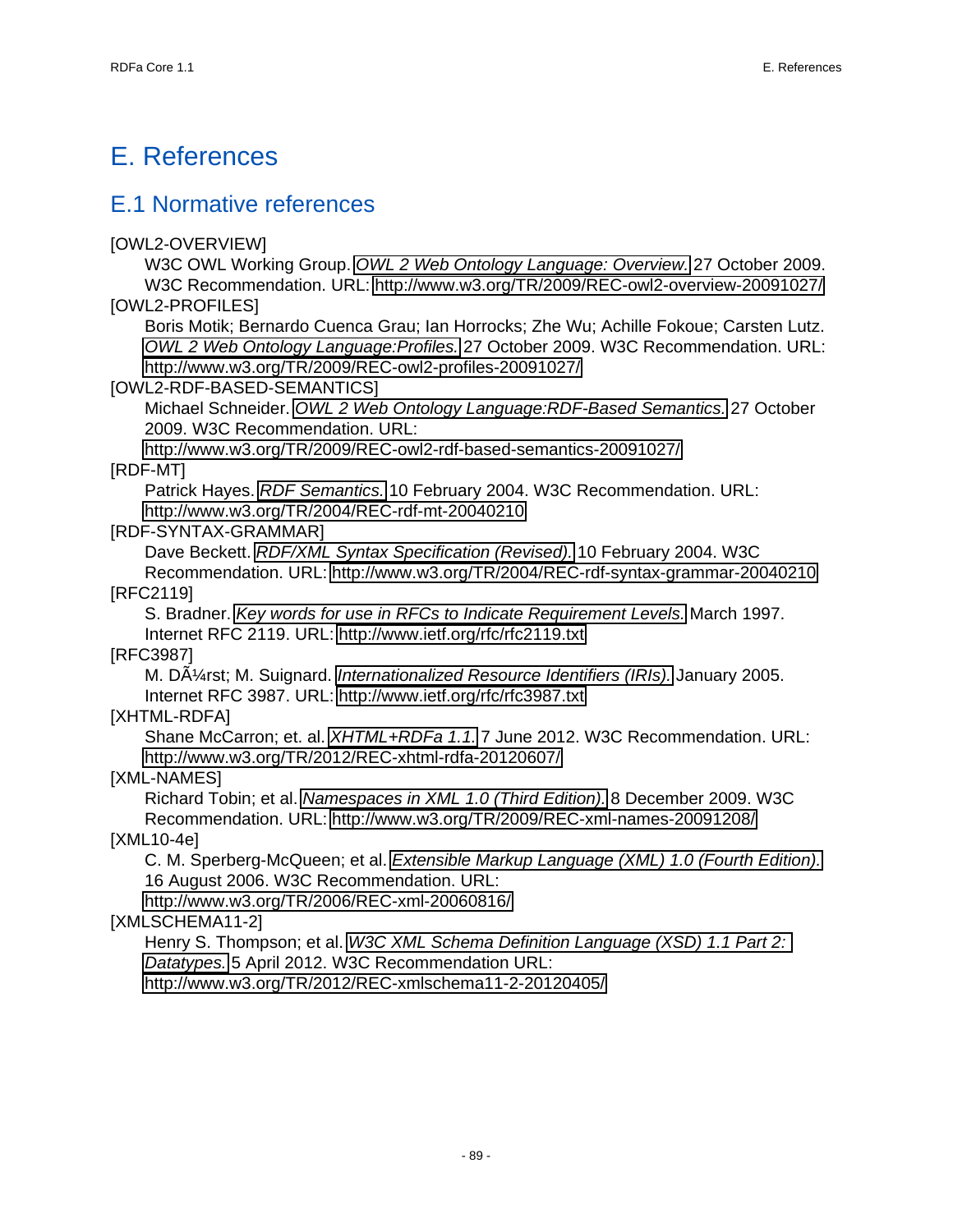### E.2 Informative references

#### <span id="page-89-1"></span><span id="page-89-0"></span>[HTML401] David Raggett; Ian Jacobs; Arnaud Le Hors. [HTML 4.01 Specification.](http://www.w3.org/TR/1999/REC-html401-19991224) 24 December 1999. W3C Recommendation. URL:<http://www.w3.org/TR/1999/REC-html401-19991224> [MICROFORMATS] [Microformats](http://microformats.org/). URL: [http://microformats.org](http://microformats.org/)  [QNAMES] N. Walsh. [Using Qualified Names \(QNames\) as Identifiers in XML Content](http://www.w3.org/2001/tag/doc/qnameids-2004-03-17) 17 March, 2004. TAG Finding. URL:<http://www.w3.org/2001/tag/doc/qnameids-2004-03-17> [RDF-CONCEPTS] Graham Klyne; Jeremy J. Carroll. [Resource Description Framework \(RDF\): Concepts and](http://www.w3.org/TR/2004/REC-rdf-concepts-20040210) [Abstract Syntax.](http://www.w3.org/TR/2004/REC-rdf-concepts-20040210) 10 February 2004. W3C Recommendation. URL: <http://www.w3.org/TR/2004/REC-rdf-concepts-20040210> [RDF-PRIMER] Frank Manola; Eric Miller. [RDF Primer.](http://www.w3.org/TR/2004/REC-rdf-primer-20040210/) 10 February 2004. W3C Recommendation. URL: <http://www.w3.org/TR/2004/REC-rdf-primer-20040210/> [RDF-SYNTAX] Ora Lassila; Ralph R. Swick. [Resource Description Framework \(RDF\) Model and Syntax](http://www.w3.org/TR/1999/REC-rdf-syntax-19990222)  [Specification.](http://www.w3.org/TR/1999/REC-rdf-syntax-19990222) 22 February 1999. W3C Recommendation. URL: <http://www.w3.org/TR/1999/REC-rdf-syntax-19990222> [RDF-TESTCASES] Jan Grant; Dave Beckett. [RDF Test Cases.](http://www.w3.org/TR/2004/REC-rdf-testcases-20040210) 10 February 2004. W3C Recommendation. URL:<http://www.w3.org/TR/2004/REC-rdf-testcases-20040210> [RDFA-PRIMER] Ben Adida, Ivan Herman, Manu Sporny. [RDFa Primer.](http://www.w3.org/TR/2012/NOTE-rdfa-primer-20120607) 07 June 2012. W3C Note. URL: <http://www.w3.org/TR/2012/NOTE-rdfa-primer-20120607> [RDFA-SYNTAX] Ben Adida, et al. [RDFa in XHTML: Syntax and Processing.](http://www.w3.org/TR/2008/REC-rdfa-syntax-20081014) 14 October 2008. W3C Recommendation. URL:<http://www.w3.org/TR/2008/REC-rdfa-syntax-20081014> [RELAXNG-SCHEMA] [Information technology -- Document Schema Definition Language \(DSDL\) -- Part 2:](http://standards.iso.org/ittf/PubliclyAvailableStandards/c052348_ISO_IEC_19757-2_2008(E).zip) [Regular-grammar-based validation -- RELAX NG](http://standards.iso.org/ittf/PubliclyAvailableStandards/c052348_ISO_IEC_19757-2_2008(E).zip). ISO/IEC 19757-2:2008. URL: [http://standards.iso.org/ittf/PubliclyAvailableStandards/c052348\\_ISO\\_IEC\\_19757-2\\_2008\(E\).zip](http://standards.iso.org/ittf/PubliclyAvailableStandards/c052348_ISO_IEC_19757-2_2008(E).zip) **ISAXI** D. Megginson, et al. [SAX: The Simple API for XML](http://www.megginson.com/downloads/SAX/). May 1998. URL: <http://www.megginson.com/downloads/SAX/> [TURTLE] David Beckett, Tim Berners-Lee. [Turtle: Terse RDF Triple Language.](http://www.w3.org/TeamSubmission/turtle/) January 2008. W3C Team Submission. URL:<http://www.w3.org/TeamSubmission/turtle/> [WIDGETS-URI] Marcos CÂ<sub>i</sub>ceres. [Widget URI Scheme.](http://www.w3.org/TR/2011/WD-widgets-uri-20110927). W3C Note. URL: <http://www.w3.org/TR/2011/WD-widgets-uri-20110927> [XHTML11] Murray Altheim; Shane McCarron. XHTML a 1.1 - Module-based XHTML. 31 May 2001. W3C Recommendation. URL:<http://www.w3.org/TR/2001/REC-xhtml11-20010531>